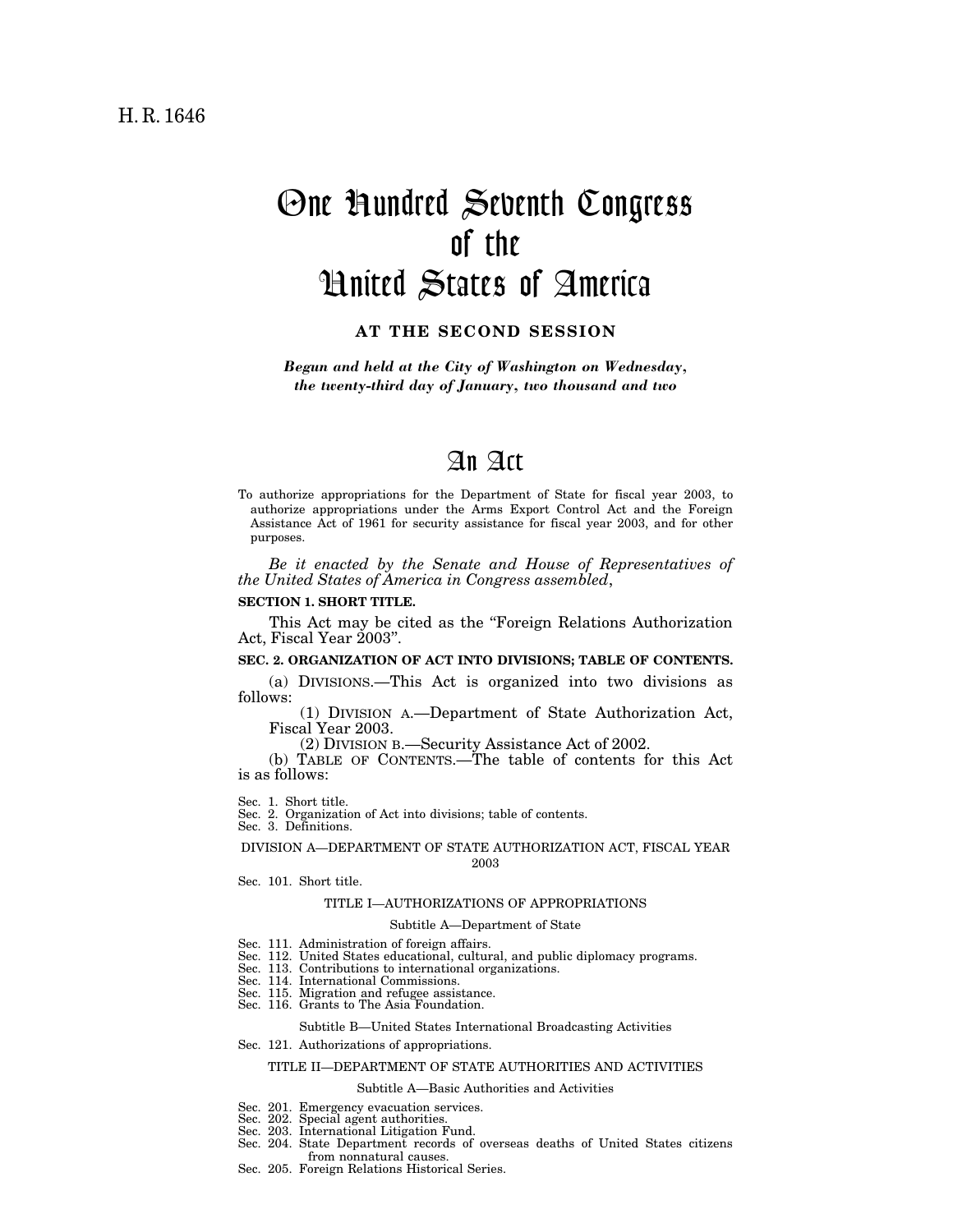- Sec. 206. Expansion of eligibility for award of certain construction contracts.
- Sec. 207. International Chancery Center.
- Sec. 208. Travel to Great Lakes fisheries meetings.
- Sec. 209. Correction of Fishermen's Protective Act of 1967.
- Sec. 210. Use of funds received by the International Boundary and Water Commission.
- Sec. 211. Fee collections relating to intercountry adoptions and affidavits of support.
- Sec. 212. Annual reports on compliance with The Hague Convention on the Civil Aspects of International Child Abduction.
- Sec. 213. Repeal of provision regarding housing for Foreign Agricultural Attaches.
- Sec. 214. United States policy with respect to Jerusalem as the capital of Israel. Sec. 215. Report concerning efforts to promote Israel's diplomatic relations with
	- other countries.
- Sec. 216. Continuation of reporting requirements.

## Subtitle B—Educational, Cultural, and Public Diplomacy Authorities

- Sec. 221. Fulbright-Hays Act authorities.
- Sec. 222. Extension of requirement for scholarships for Tibetans and Burmese.
- Sec. 223. Plan for achievement of public diplomacy objectives.
- Sec. 224. Advisory Committee on Cultural Diplomacy.
- Sec. 225. Allocation of funds for ''American Corners'' in the Russian Federation.
- Sec. 226. Report relating to Commission on Security and Cooperation in Europe.
- Sec. 227. Amendments to the Vietnam Education Foundation Act of 2000.
- Sec. 228. Ethical issues in international health research.
- Sec. 229. Conforming amendments.

#### Subtitle C—Consular Authorities

- Sec. 231. Report on visa issuance to inadmissible aliens.
- Sec. 232. Denial of entry into United States of Chinese and other nationals engaged in coerced organ or bodily tissue transplantation.
- Sec. 233. Processing of visa applications.
- Sec. 234. Machine readable visas.

#### Subtitle D—Migration and Refugees

- Sec. 241. Prohibition on funding the involuntary return of refugees.
- Sec. 242. United States membership in the International Organization for Migration.
- Sec. 243. Report on overseas refugee processing.

#### TITLE III—ORGANIZATION AND PERSONNEL OF THE DEPARTMENT OF STATE

#### Subtitle A—Organizational Matters

- Sec. 301. Comprehensive workforce plan.
- Sec. 302. "Rightsizing" overseas posts.
- Sec. 303. Qualifications of certain officers of the Department of State.

#### Subtitle B—Personnel Matters

- Sec. 311. Thomas Jefferson Star for Foreign Service.
- Sec. 312. Presidential rank awards.
- Sec. 313. Foreign Service National Savings Fund.
- Sec. 314. Clarification of separation for cause.
- Sec. 315. Dependents on family visitation travel.
- 
- Sec. 316. Health education and disease prevention programs. Sec. 317. Correction of time limitation for grievance filing.
- Sec. 318. Training authorities.
- 
- Sec. 319. Unaccompanied air baggage. Sec. 320. Emergency medical advance payments.
- Sec. 321. Retirement credit for certain Government service performed abroad.
- Sec. 322. Computation of Foreign Service retirement annuities as if Washington,
	- D.C., locality-based comparability payments were made to overseas-stationed Foreign Service members.
- Sec. 323. Plan for improving recruitment of veterans into the Foreign Service.
- Sec. 324. Report concerning minority employment.
- Sec. 325. Use of funds authorized for minority recruitment.
- Sec. 326. Assignments and details of personnel to the American Institute in Taiwan.
	- Sec. 327. Annual reports on foreign language competence.
	- Sec. 328. Travel of children of members of the Foreign Service assigned abroad.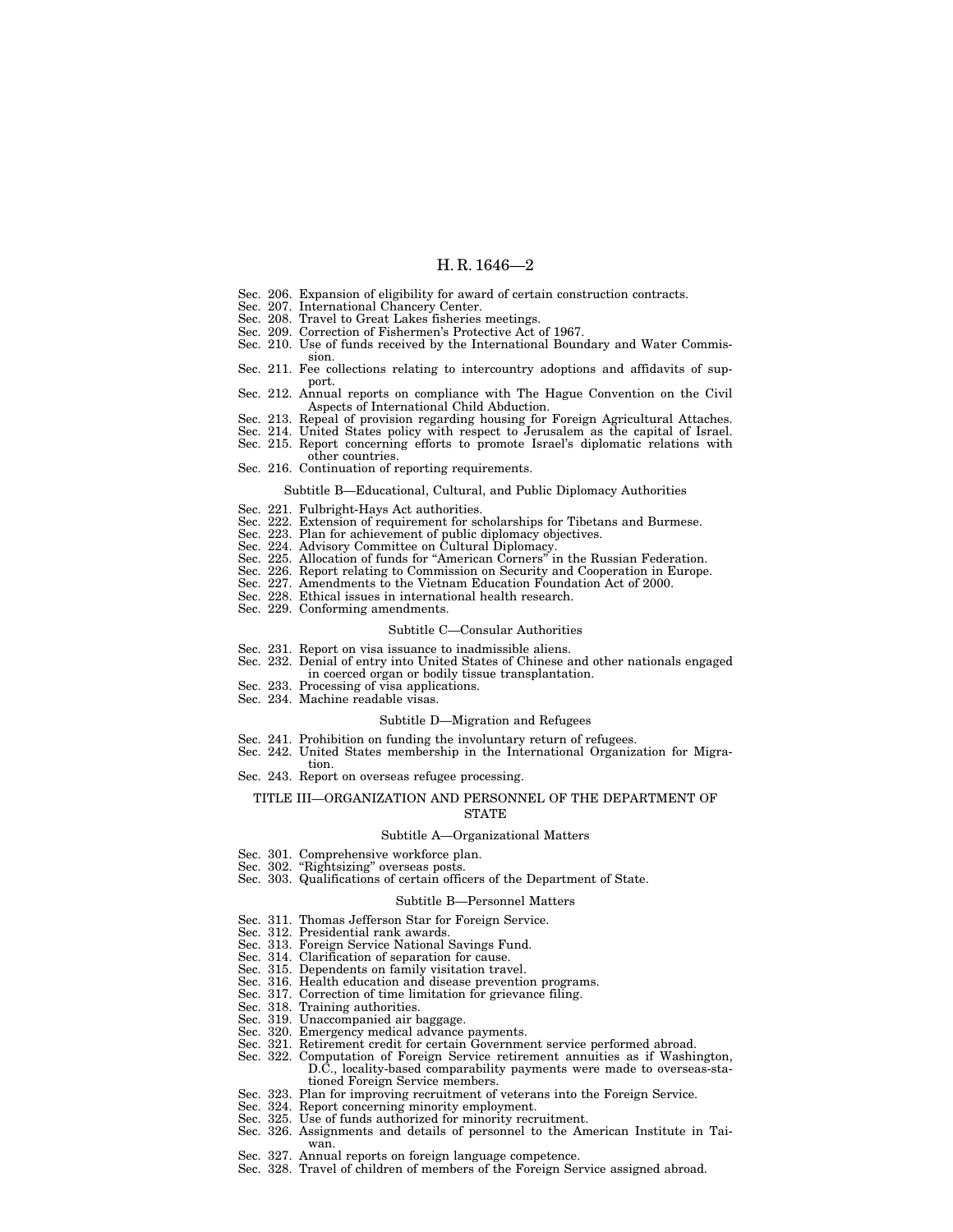#### TITLE IV—INTERNATIONAL ORGANIZATIONS

- 
- Sec. 401. Payment of third installment of arrearages. Sec. 402. Limitation on the United States share of assessments for United Nations peacekeeping operations in calendar years 2001 through 2004.
- Sec. 403. Limitation on the United States share of assessments for United Nations regular budget.
- Sec. 404. Promotion of sound financial practices by the United Nations. Sec. 405. Reports to Congress on United Nations activities.
- 
- Sec. 406. Use of secret ballots within the United Nations.
- Sec. 407. Sense of Congress relating to membership of the United States in UNESCO.
- Sec. 408. United States membership on the United Nations Commission on Human Rights and International Narcotics Control Board.
- Sec. 409. Plan for enhanced Department of State efforts to place United States citizens in positions of employment in the United Nations and its specialized agencies.

#### TITLE V—UNITED STATES INTERNATIONAL BROADCASTING ACTIVITIES

- Sec. 501. Modification of limitation on grant amounts to RFE/RL, Incorporated. Sec. 502. Pay parity for senior executives of RFE/RL, Incorporated.
- 
- Sec. 503. Authority to contract for local broadcasting services outside the United States.
- Sec. 504. Personal services contracting pilot program.
- Sec. 505. Travel by Voice of America correspondents. Sec. 506. Report on broadcasting personnel. Sec. 507. Conforming amendments.
- 
- 

#### TITLE VI—MISCELLANEOUS PROVISIONS

#### Subtitle A—Middle East Peace Commitments Act of 2002

- Sec. 601. Short title.
- Sec. 602. Findings.
- Sec. 603. Reports.
- Sec. 604. Imposition of sanctions.

#### Subtitle B—Tibet Policy

- Sec. 611. Short title.
- Sec. 612. Statement of purpose.
- Sec. 613. Tibet negotiations.
- Sec. 614. Reporting on Tibet.
- Sec. 615. Congressional-Executive Commission on the People's Republic of China.
- Sec. 616. Economic development in Tibet.
- Sec. 617. Release of prisoners and access to prisons.
- Sec. 618. Establishment of a United States branch office in Lhasa, Tibet.
- Sec. 619. Requirement for Tibetan language training.
- Sec. 620. Religious persecution in Tibet.
- Sec. 621. United States Special Coordinator for Tibetan Issues.

#### Subtitle C—East Timor Transition to Independence Act of 2002

- Sec. 631. Short title.
- Sec. 632. Bilateral assistance.
- Sec. 633. Multilateral assistance.
- Sec. 634. Trade and investment assistance.
- Sec. 635. Generalized System of Preferences.
- Sec. 636. Authority for radio broadcasting.
- Sec. 637. Security assistance for East Timor.
- Sec. 638. Reporting requirement.

#### Subtitle D—Clean Water for the Americas Partnership

- Sec. 641. Short title.
- Sec. 642. Definitions.
- Sec. 643. Establishment of program.
- Sec. 644. Environmental assessment.
- Sec. 645. Establishment of Technology America Centers.
- Sec. 646. Promotion of water quality, water treatment systems, and energy efficiency.
- Sec. 647. Grants for prefeasibility studies within a designated subregion.
- Sec. 648. Clean Water Technical Support Committee.
- Sec. 649. Authorization of appropriations.
- Sec. 650. Report.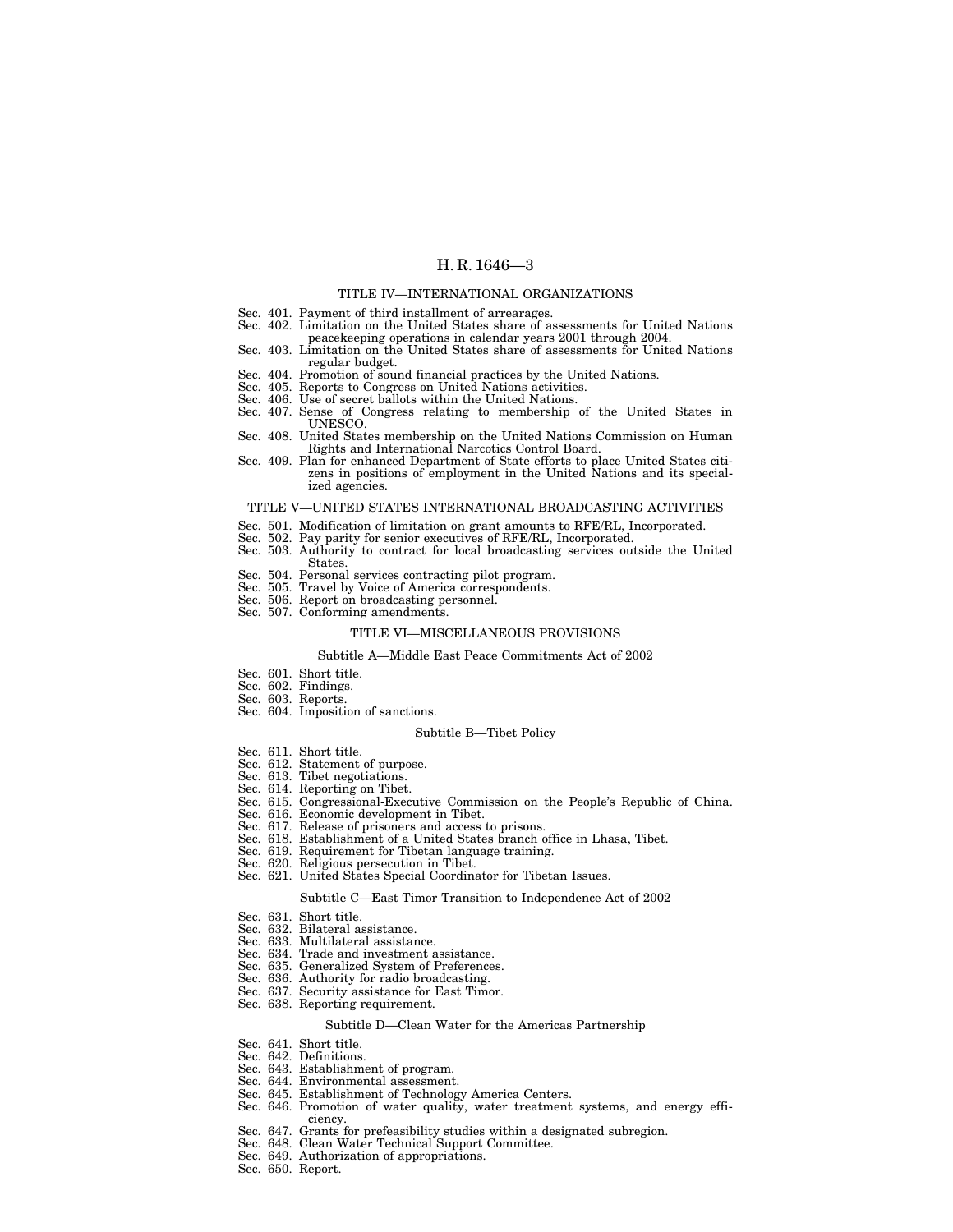- Sec. 651. Termination date.
- Sec. 652. Effective date.

## Subtitle E—Freedom Investment Act of 2002

- Sec. 661. Short title.
- Sec. 662. Purposes.
- Sec. 663. Human rights activities at the Department of State.
- Sec. 664. Human Rights and Democracy Fund. Sec. 665. Reports on actions taken by the United States to encourage respect for
- human rights.

#### Subtitle F—Elimination and Streamlining of Reporting Requirements

- Sec. 671. Elimination of certain reporting requirements.
- Sec. 672. Biennial reports on programs to encourage good governance.

#### Subtitle G—Other Matters

- Sec. 681. Amendments to the International Religious Freedom Act of 1998.
- Sec. 682. Amendments to the Victims of Trafficking and Violence Protection Act of 2000.
- Sec. 683. Annual human rights country reports on child soldiers.
- Sec. 684. Extension of authority for Caucus on International Narcotics Control.
- Sec. 685. Participation of South Asian countries in international law enforcement. Sec. 686. Payment of anti-terrorism judgments.
- 
- Sec. 687. Reports on participation by small businesses in procurement contracts of USAID.
- Sec. 688. Program to improve building construction and practices in Latin American countries.
- Sec. 689. Sense of Congress relating to HIV/AIDS and United Nations peacekeeping operations.
- 
- Sec. 690. Sense of Congress relating to Magen David Adom Society. Sec. 691. Sense of Congress regarding the location of Peace Corps offices abroad.
- Sec. 692. Sense of Congress relating to resolution of the Taiwan Strait issue.
- Sec. 693. Sense of Congress relating to display of the American flag at the American Institute in Taiwan.
- Sec. 694. Reports on activities in Colombia.
- Sec. 695. Report on United States-sponsored activities in Colombia.
- Sec. 696. Report on extradition policy and practice.
- Sec. 697. Special Court for Sierra Leone.
- 
- Sec. 698. United States Envoy for Peace in Sudan. Sec. 699. Transfer of proscribed weapons to persons or entities in the West Bank and Gaza.
- Sec. 700. Sense of Congress relating to arsenic contamination in drinking water in Bangladesh.
- Sec. 701. Policing reform and human rights in Northern Ireland.
- Sec. 702. Annual reports on United States-Vietnam human rights dialogue meetings.
- Sec. 703. Sense of Congress regarding human rights violations in Indonesia.
- Sec. 704. Report concerning the German Foundation ''Remembrance, Responsi-
- Sec. 705. Sense of Congress on return of portraits of holocaust victims to the artist Dina Babbitt.
- Sec. 706. International drug control certification procedures.

#### DIVISION B—SECURITY ASSISTANCE ACT OF 2002

#### TITLE X—GENERAL PROVISIONS

Sec. 1001. Short title. Sec. 1002. Definitions.

#### TITLE XI—VERIFICATION OF ARMS CONTROL AND NONPROLIFERATION AGREEMENTS

- Sec. 1101. Verification and Compliance Bureau personnel.
- Sec. 1102. Key Verification Assets Fund.
- Sec. 1103. Revised verification and compliance reporting requirements.

#### TITLE XII—MILITARY AND RELATED ASSISTANCE

#### Subtitle A—Foreign Military Sales and Financing Authorities

- Sec. 1201. Authorization of appropriations.
- Sec. 1202. Relationship of Foreign Military Sales to United States nonproliferation interests.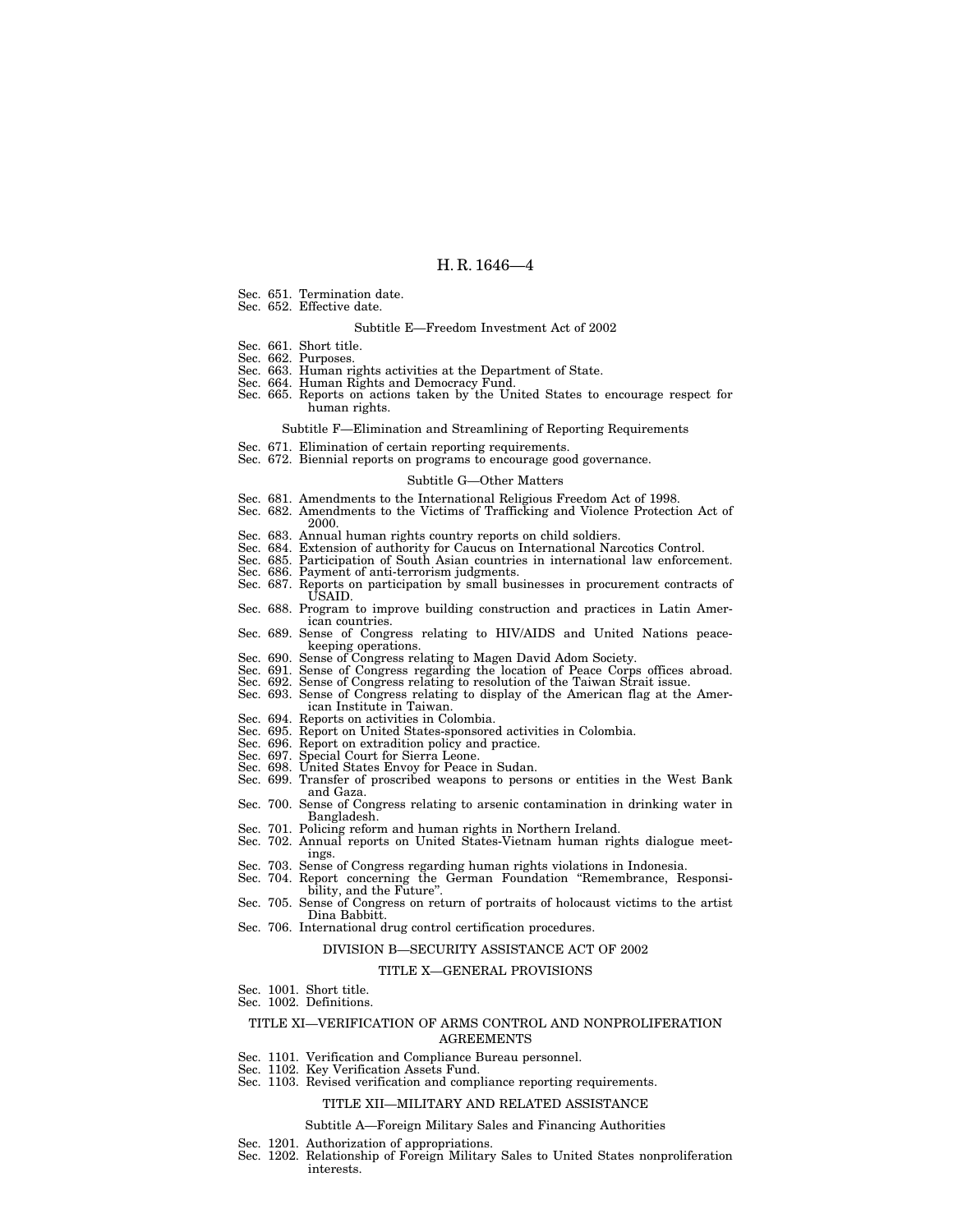- Sec. 1203. Official reception and representation expenses.
- Sec. 1204. Arms Export Control Act prohibition on transactions with countries that have repeatedly provided support for acts of international terrorism.
- Sec. 1205. Congressional notification of small arms and light weapons license approvals; reports.
- Sec. 1206. Treatment of Taiwan relating to transfers of defense articles and defense services.

#### Subtitle B—International Military Education and Training

- 
- Sec. 1211. Authorization of appropriations. Sec. 1212. Human rights violations.
- Sec. 1213. Participation in post-undergraduate flying training and tactical leadership programs.

#### Subtitle C—Assistance for Select Countries

- Sec. 1221. Assistance for Israel and Egypt.
- 
- Sec. 1222. Security assistance for Greece and Turkey. Sec. 1223. Security assistance for certain other countries.
- Sec. 1224. Assistance for Lebanon.

#### Subtitle D—Excess Defense Article and Drawdown Authorities

- Sec. 1231. Excess defense articles for certain countries.
- Sec. 1232. Annual listing of possible excess defense articles.
- Sec. 1233. Leases of defense articles for foreign countries and international organizations.
- Sec. 1234. Priority with respect to transfer of excess defense articles.

#### Subtitle E—Other Political-Military Assistance

Sec. 1241. Destruction of surplus weapons stockpiles.

#### Subtitle F—Antiterrorism Assistance

Sec. 1251. Authorization of appropriations.

#### Subtitle G—Other Matters

- Sec. 1261. Additions to United States War Reserve Stockpiles for Allies.
- Sec. 1262. Revised military assistance reporting requirements.
- Sec. 1263. Consultation with Congress with regard to Taiwan.

#### TITLE XIII—NONPROLIFERATION AND EXPORT CONTROL ASSISTANCE

## Subtitle A—General Provisions

- Sec. 1301. Authorization of appropriations. Sec. 1302. Nonproliferation technology acquisition programs for friendly foreign countries.
- Sec. 1303. International nonproliferation and export control training.
- 
- Sec. 1304. Relocation of scientists. Sec. 1305. International Atomic Energy Agency regular budget assessments and voluntary contributions.
- Sec. 1306. Amendments to the Iran Nonproliferation Act of 2000. Sec. 1307. Amendments to the North Korea Threat Reduction Act of 1999.
- 
- Sec. 1308. Annual reports on the proliferation of missiles and essential components of nuclear, biological, chemical, and radiological weapons.
- Sec. 1309. Three-year international arms control and nonproliferation strategy.

### Subtitle B—Russian Federation Debt Reduction for Nonproliferation

- Sec. 1311. Short title.
- Sec. 1312. Findings and purposes.
- Sec. 1313. Definitions.
- Sec. 1314. Authority to reduce the Russian Federation's Soviet-era debt obligations to the United States.
- Sec. 1315. Russian Federation Nonproliferation Investment Agreement.
- 
- 
- Sec. 1316. Independent media and the rule of law. Sec. 1317. Restriction on debt reduction authority. Sec. 1318. Discussion of Russian Federation debt reduction for nonproliferation with other creditor states.
- Sec. 1319. Implementation of United States policy.
- Sec. 1320. Consultations with Congress.
- Sec. 1321. Annual reports to Congress.

#### Subtitle C—Nonproliferation Assistance Coordination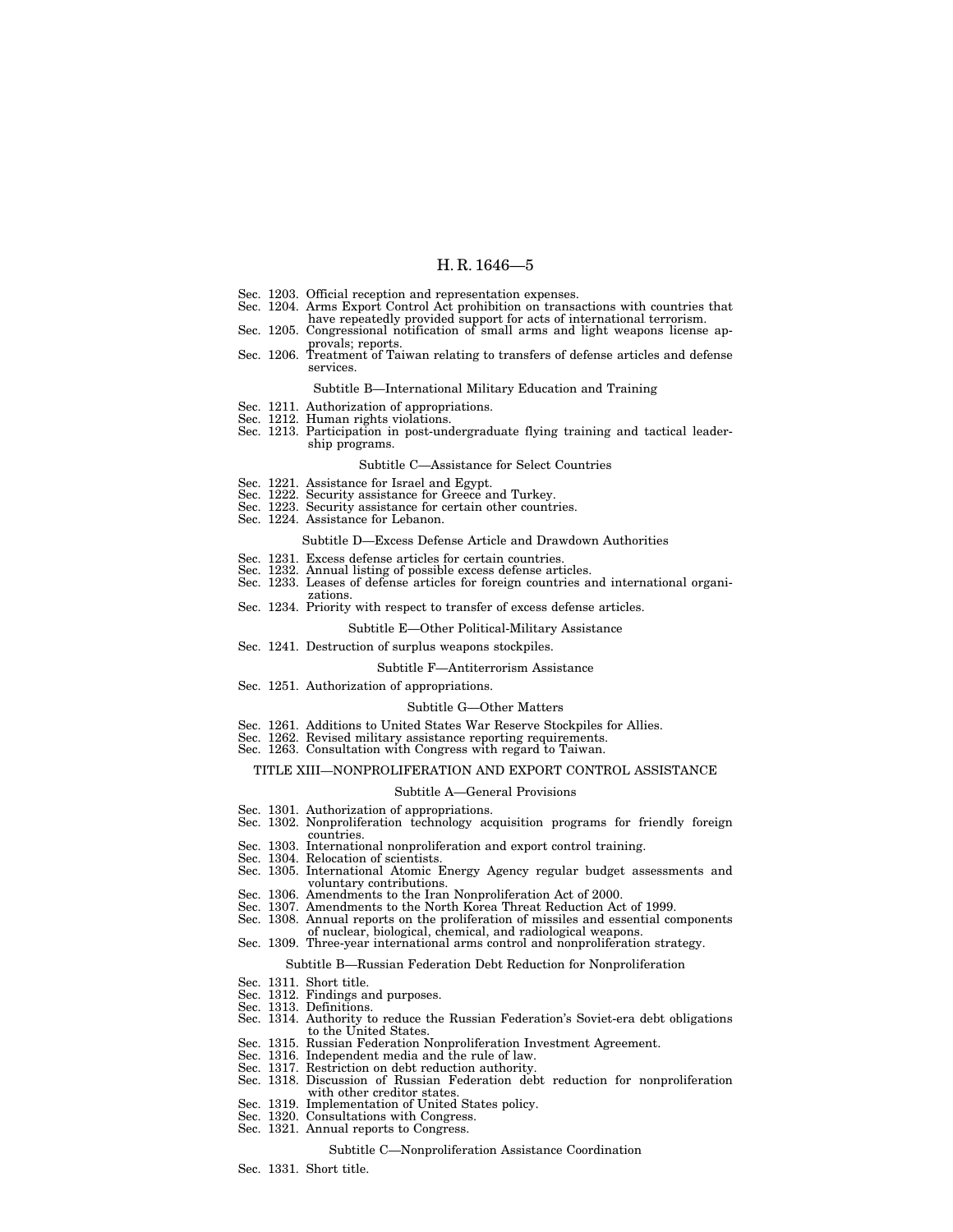- Sec. 1332. Findings.
- Sec. 1333. Definitions.
- Sec. 1334. Establishment of Committee on Nonproliferation Assistance.
- Sec. 1335. Purposes and authority.
- Sec. 1336. Administrative support.
- Sec. 1337. Confidentiality of information.
- Sec. 1338. Statutory construction.
- Sec. 1339. Reporting and consultation.

#### Subtitle D—Iran Nuclear Proliferation Prevention Act of 2002

- Sec. 1341. Short title.
- Sec. 1342. Withholding of voluntary contributions to the International Atomic Energy Agency for programs and projects in Iran.
- Sec. 1343. Annual review by Secretary of State of programs and projects of the International Atomic Energy Agency; United States opposition to certain programs and projects of the Agency.
- Sec. 1344. Reporting requirements.
- Sec. 1345. Sense of Congress.

## TITLE XIV—EXPEDITING THE MUNITIONS LICENSING PROCESS

- Sec. 1401. License officer staffing.
- Sec. 1402. Funding for database automation.
- Sec. 1403. Information management priorities.
- Sec. 1404. Improvements to the Automated Export System.
- Sec. 1405. Adjustment of threshold amounts for congressional review purposes.
- Sec. 1406. Congressional notification of removal of items from the Munitions List.

#### TITLE XV—NATIONAL SECURITY ASSISTANCE STRATEGY

- Sec. 1501. Briefing on the strategy.
- Sec. 1502. Security assistance surveys.

#### TITLE XVI—MISCELLANEOUS PROVISIONS

- Sec. 1601. Nuclear and missile nonproliferation in South Asia.
- Sec. 1602. Real-time public availability of raw seismological data.
- Sec. 1603. Detailing United States governmental personnel to international arms control and nonproliferation organizations.
- Sec. 1604. Diplomatic presence overseas.
- Sec. 1605. Compliance with the Chemical Weapons Convention.

#### TITLE XVII—AUTHORITY TO TRANSFER NAVAL VESSELS

Sec. 1701. Authority to transfer naval vessels to certain foreign countries.

#### **SEC. 3. DEFINITIONS.**

In this Act:

(1) APPROPRIATE CONGRESSIONAL COMMITTEES.—The term ''appropriate congressional committees'' means the Committee on Foreign Relations of the Senate and the Committee on International Relations of the House of Representatives.

(2) DEPARTMENT.—The term "Department" means the Department of State.

 $(3)$  SECRETARY.—Except as otherwise provided, the term "Secretary" means the Secretary of State.

## **DIVISION A—DEPARTMENT OF STATE AUTHORIZATION ACT, FISCAL YEAR 2003**

#### **SEC. 101. SHORT TITLE.**

This division may be cited as the "Department of State Authorization Act, Fiscal Year 2003''.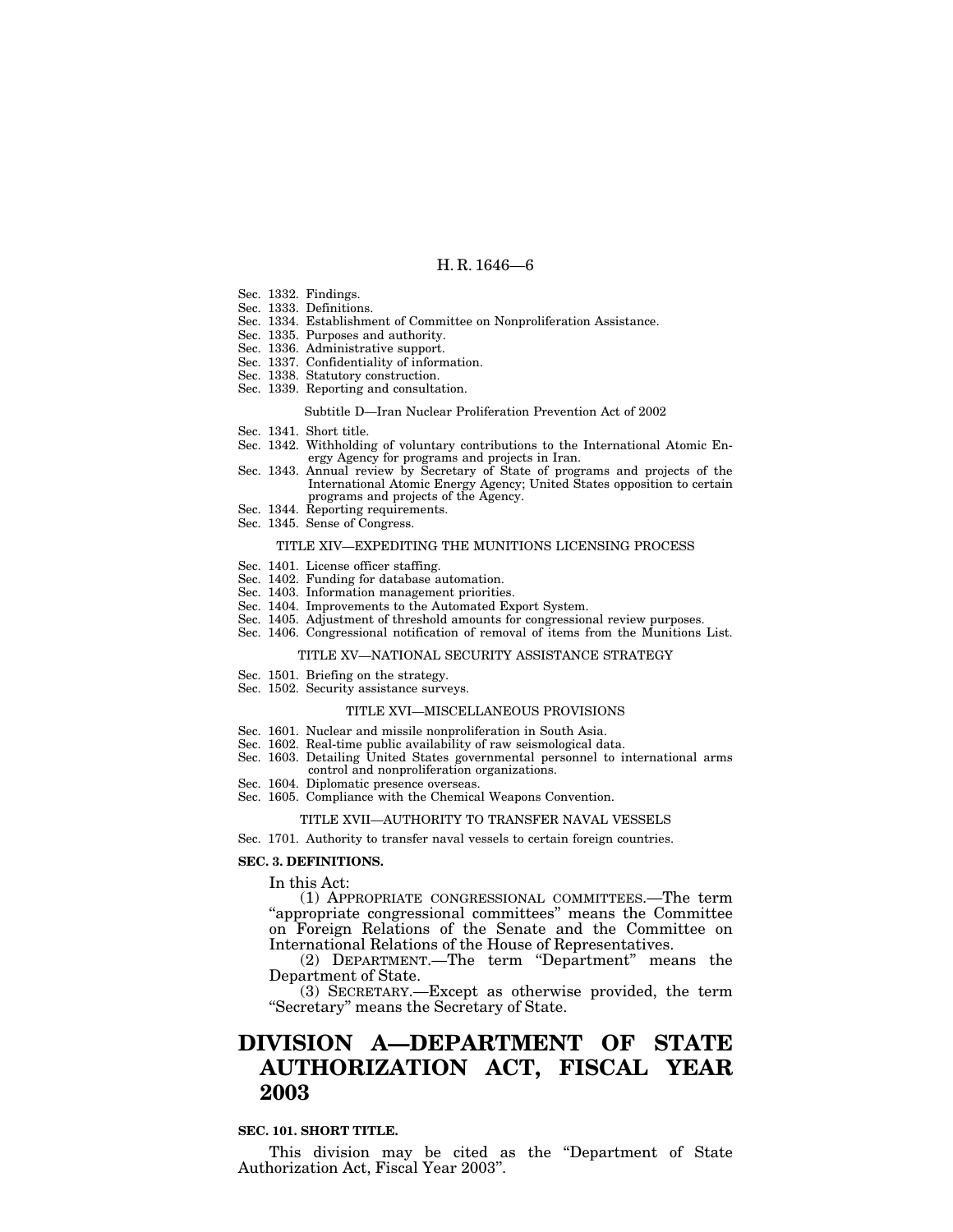## **TITLE I—AUTHORIZATIONS OF APPROPRIATIONS**

## **Subtitle A—Department of State**

## **SEC. 111. ADMINISTRATION OF FOREIGN AFFAIRS.**

(a) IN GENERAL.—The following amounts are authorized to be appropriated for the Department under ''Administration of Foreign Affairs'' to carry out the authorities, functions, duties, and responsibilities in the conduct of the foreign affairs of the United States, and for other purposes authorized by law, including public diplomacy activities and the diplomatic security program:

(1) DIPLOMATIC AND CONSULAR PROGRAMS.—

(A) AUTHORIZATION OF APPROPRIATIONS.—For ''Diplomatic and Consular Programs'', \$4,030,023,000 for the fiscal year 2003.

(B) WORLDWIDE SECURITY UPGRADES.—Of the amount authorized to be appropriated by subparagraph (A), \$564,000,000 for the fiscal year 2003 is authorized to be appropriated for worldwide security upgrades.

(C) BUREAU OF DEMOCRACY, HUMAN RIGHTS, AND LABOR.—Of the amount authorized to be appropriated by subparagraph  $(A)$ , \$20,000,000 for the fiscal year 2003 is authorized to be appropriated for salaries and expenses of the Bureau of Democracy, Human Rights, and Labor.

(D) RECRUITMENT OF MINORITY GROUPS.—Of the amount authorized to be appropriated by subparagraph  $(A)$ , \$2,000,000 for the fiscal year 2003 is authorized to be appropriated for the recruitment of members of minority groups for careers in the Foreign Service and international affairs.

(2) CAPITAL INVESTMENT FUND.—For ''Capital Investment Fund'', \$200,000,000 for the fiscal year 2003.

(3) EMBASSY SECURITY, CONSTRUCTION AND MAINTE-NANCE.—

(A) IN GENERAL.—For ''Embassy Security, Construction and Maintenance'', \$555,000,000 for the fiscal year 2003, in addition to amounts otherwise authorized to be appropriated for such purpose by section 604 of the Admiral James W. Nance and Meg Donovan Foreign Relations Authorization Act, Fiscal Years 2000 and 2001 (as enacted into law by section  $1000(a)(7)$  of Public Law 106–113 and contained in appendix G of that Act; 113 Stat. 1501A– 470).

(B) AMENDMENT OF THE NANCE-DONOVAN FOREIGN RELATIONS AUTHORIZATION ACT.—Section 604(a)(4) of that Act (113 Stat. 1501A–453) is amended by striking ''\$900,000,000'' and inserting ''\$1,000,000,000''.

(4) REPRESENTATION ALLOWANCES.—For ''Representation Allowances'', \$9,000,000 for the fiscal year 2003.

(5) PROTECTION OF FOREIGN MISSIONS AND OFFICIALS.—For ''Protection of Foreign Missions and Officials'', \$11,000,000 for the fiscal year 2003.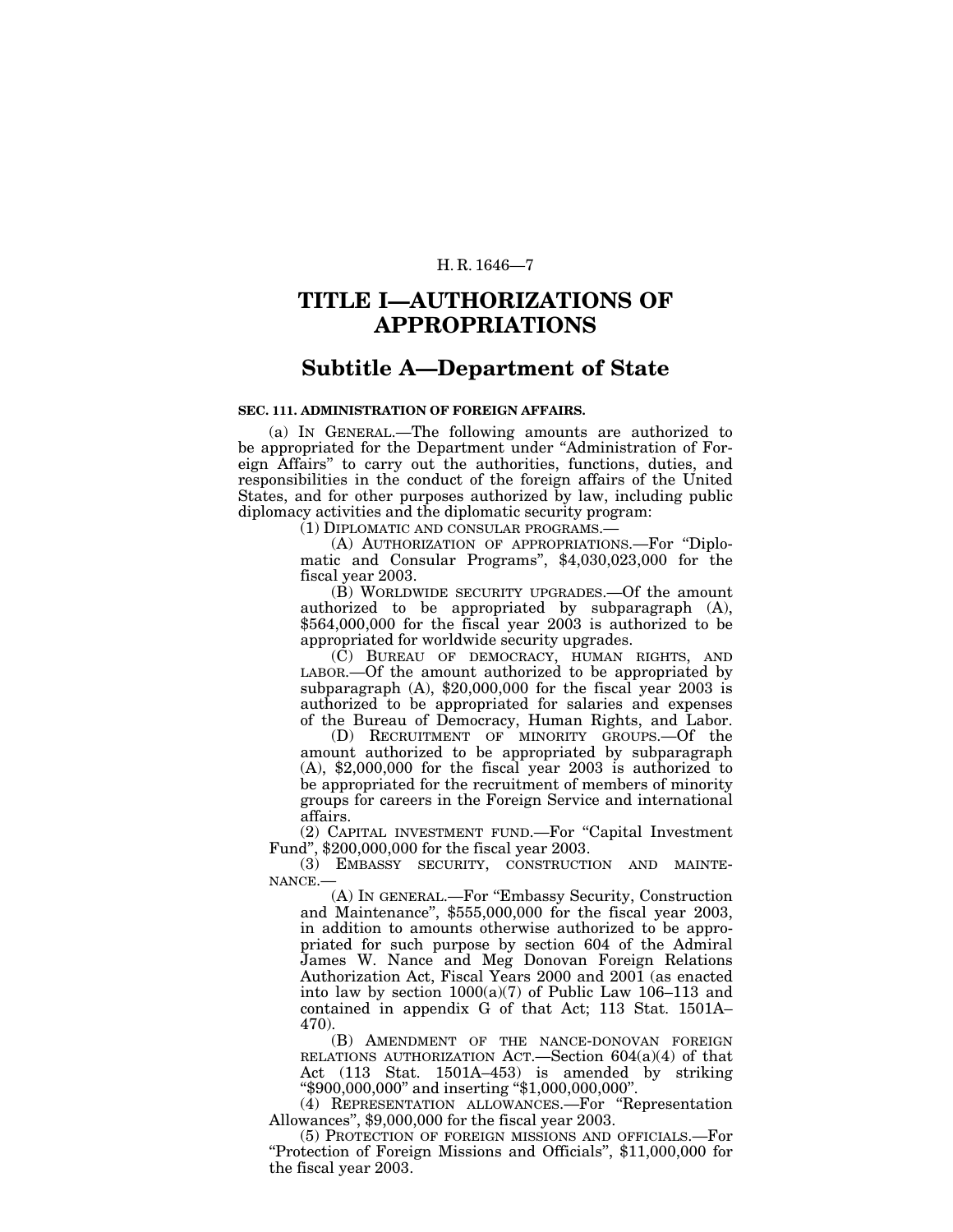(6) EMERGENCIES IN THE DIPLOMATIC AND CONSULAR SERVICE.—For ''Emergencies in the Diplomatic and Consular Service'', \$15,000,000 for the fiscal year 2003.

(7) REPATRIATION LOANS.—For ''Repatriation Loans'', \$1,250,000 for the fiscal year 2003.

(8) PAYMENT TO THE AMERICAN INSTITUTE IN TAIWAN.— For ''Payment to the American Institute in Taiwan'', \$18,817,000 for the fiscal year 2003.

(9) OFFICE OF THE INSPECTOR GENERAL.—For ''Office of the Inspector General'', \$30,800,000 for the fiscal year 2003. (b) AVAILABILITY OF FUNDS FOR PROTECTION OF FOREIGN MIS-

SIONS AND OFFICIALS.—The amount appropriated pursuant to subsection (a)(5) is authorized to remain available through September 30, 2004.

## **SEC. 112. UNITED STATES EDUCATIONAL, CULTURAL, AND PUBLIC DIPLOMACY PROGRAMS.**

The following amounts are authorized to be appropriated for the Department to carry out public diplomacy programs of the Department under the United States Information and Educational Exchange Act of 1948, the Mutual Educational and Cultural Exchange Act of 1961, Reorganization Plan Number 2 of 1977, the Foreign Affairs Reform and Restructuring Act of 1998, the Center for Cultural and Technical Interchange Between East and West Act of 1960, the Dante B. Fascell North-South Center Act of 1991, and the National Endowment for Democracy Act, and to carry out other authorities in law consistent with such purposes:

(1) EDUCATIONAL AND CULTURAL EXCHANGE PROGRAMS.—

(A) FULBRIGHT ACADEMIC EXCHANGE PROGRAMS.—

(i) IN GENERAL.—For the ''Fulbright Academic Exchange Programs'' (other than programs described in subparagraph (B)), \$135,000,000 for the fiscal year 2003.

(ii) VIETNAM FULBRIGHT ACADEMIC EXCHANGE PRO-GRAM.—Of the amount authorized to be appropriated by clause (i), \$5,000,000 for the fiscal year 2003 is authorized to be available to carry out the Vietnam scholarship program established by section 229 of the Foreign Relations Authorization Act, Fiscal Years 1992 and 1993 (Public Law 102–138).

(iii) NEW CENTURY SCHOLARS INITIATIVE—HIV/ AIDS.—Of the amount authorized to be appropriated under clause (i),  $$1,000,000$  for the fiscal year 2003 is authorized to be available for HIV/AIDS research and mitigation strategies under the Health Issues in a Border-Less World academic program of the New Century Scholars Initiative.

(B) OTHER EDUCATIONAL AND CULTURAL EXCHANGE PRO-GRAMS.—

(i) IN GENERAL.—For other educational and cultural exchange programs authorized by law, \$125,000,000 for the fiscal year 2003.

(ii) TIBETAN EXCHANGES.—Of the amount authorized to be appropriated by clause (i), \$500,000 for the fiscal year 2003 is authorized to be available for ''Ngawang Choephel Exchange Programs'' (formerly known as ''programs of educational and cultural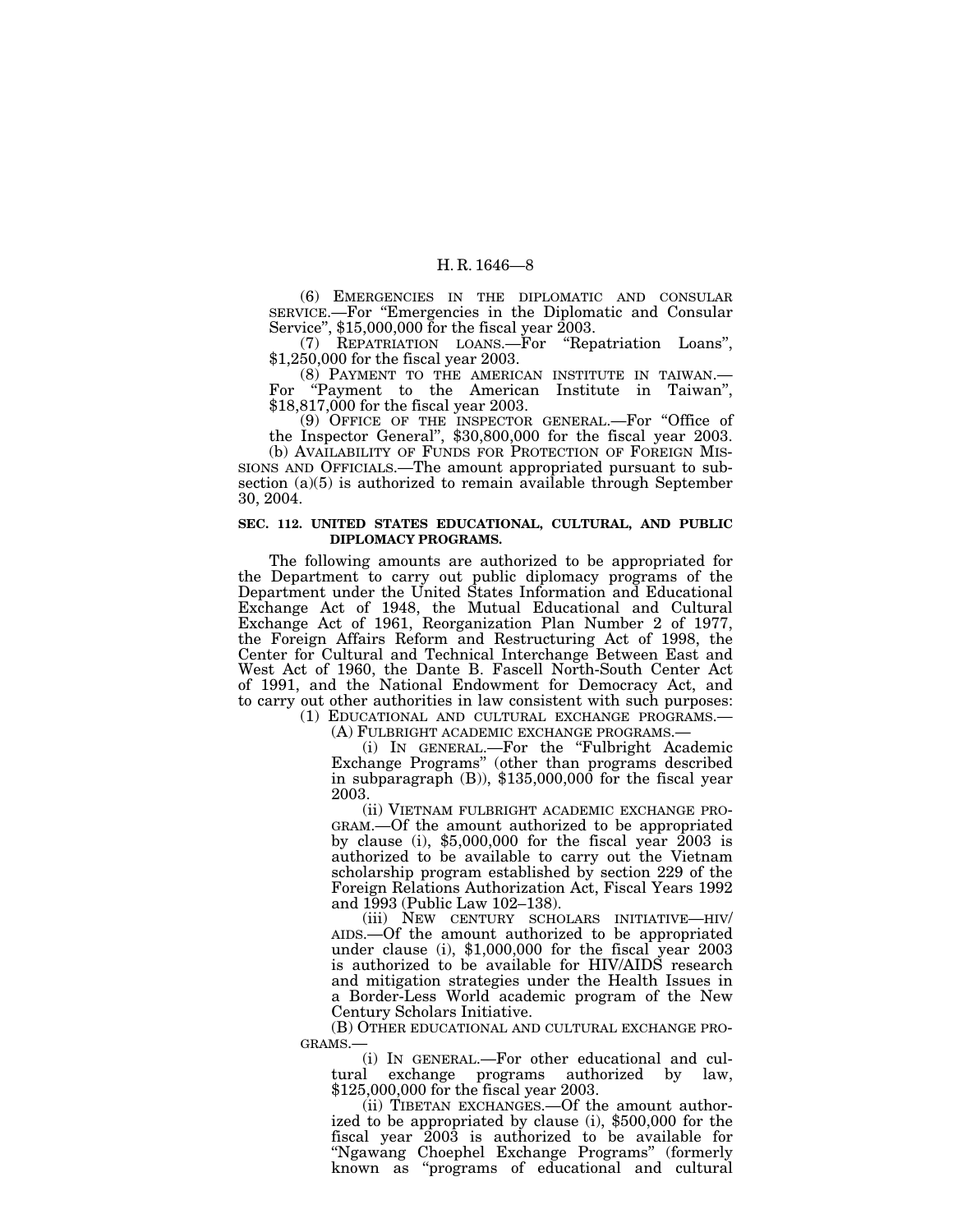exchange between the United States and the people of Tibet'') under section 103(a) of the Human Rights, Refugee, and Other Foreign Relations Provisions Act of 1996 (Public Law 104–319).

(iii) EAST TIMORESE SCHOLARSHIPS.—Of the amount authorized to be appropriated by clause (i), \$500,000 for the fiscal year 2003 is authorized to be available for ''East Timorese Scholarships''.

(iv) MONTENEGRO PARLIAMENTARY DEVELOP-MENT.—Of the amount authorized to be appropriated by clause (i), \$500,000 for the fiscal year 2003 is authorized to be available for a program of parliamentary development and exchanges in Montenegro.

(v) SOUTH PACIFIC EXCHANGES.—Of the amount authorized to be appropriated under clause (i), \$750,000 for the fiscal year 2003 is authorized to be available for ''South Pacific Exchanges''.

(vi) ISRAEL-ARAB PEACE PARTNERS PROGRAM.—Of the amount authorized to be appropriated under clause (i), \$750,000 for the fiscal year 2003 is authorized to be available for people-to-people activities (with a focus on young people) to support the Middle East peace process involving participants from Israel, the Palestinian Authority, Arab countries, and the United States, to be known as the ''Israel-Arab Peace Partners Program''.

(vii) SUDANESE SCHOLARSHIPS.—Of the amount authorized to be appropriated under clause (i), \$500,000 for the fiscal year 2003 is authorized to be available for scholarships for students from southern Sudan for secondary or postsecondary education in the United States, to be known as ''Sudanese Scholarships''.

(2) NATIONAL ENDOWMENT FOR DEMOCRACY.—

(A) IN GENERAL.—For the ''National Endowment for Democracy'', \$42,000,000 for the fiscal year 2003.

(B) REAGAN-FASCELL DEMOCRACY FELLOWS.—Of the amount authorized to be appropriated under subparagraph (A), \$1,000,000 for the fiscal year 2003 is authorized to be available for a fellowship program known as the ''Reagan-Fascell Democracy Fellows'', for democracy activists and scholars from around the world at the International Forum for Democratic Studies in Washington, D.C., to study, write, and exchange views with other activists and scholars and with Americans.

(3) CENTER FOR CULTURAL AND TECHNICAL INTERCHANGE BETWEEN EAST AND WEST.—For the ''Center for Cultural and Technical Interchange between East and West'', \$15,000,000 for the fiscal year 2003.

(4) DANTE B. FASCELL NORTH-SOUTH CENTER.—For the "Dante B. Fascell North-South Center", \$2,500,000 for the fiscal year 2003.

## **SEC. 113. CONTRIBUTIONS TO INTERNATIONAL ORGANIZATIONS.**

(a) ASSESSED CONTRIBUTIONS TO INTERNATIONAL ORGANIZA-TIONS.—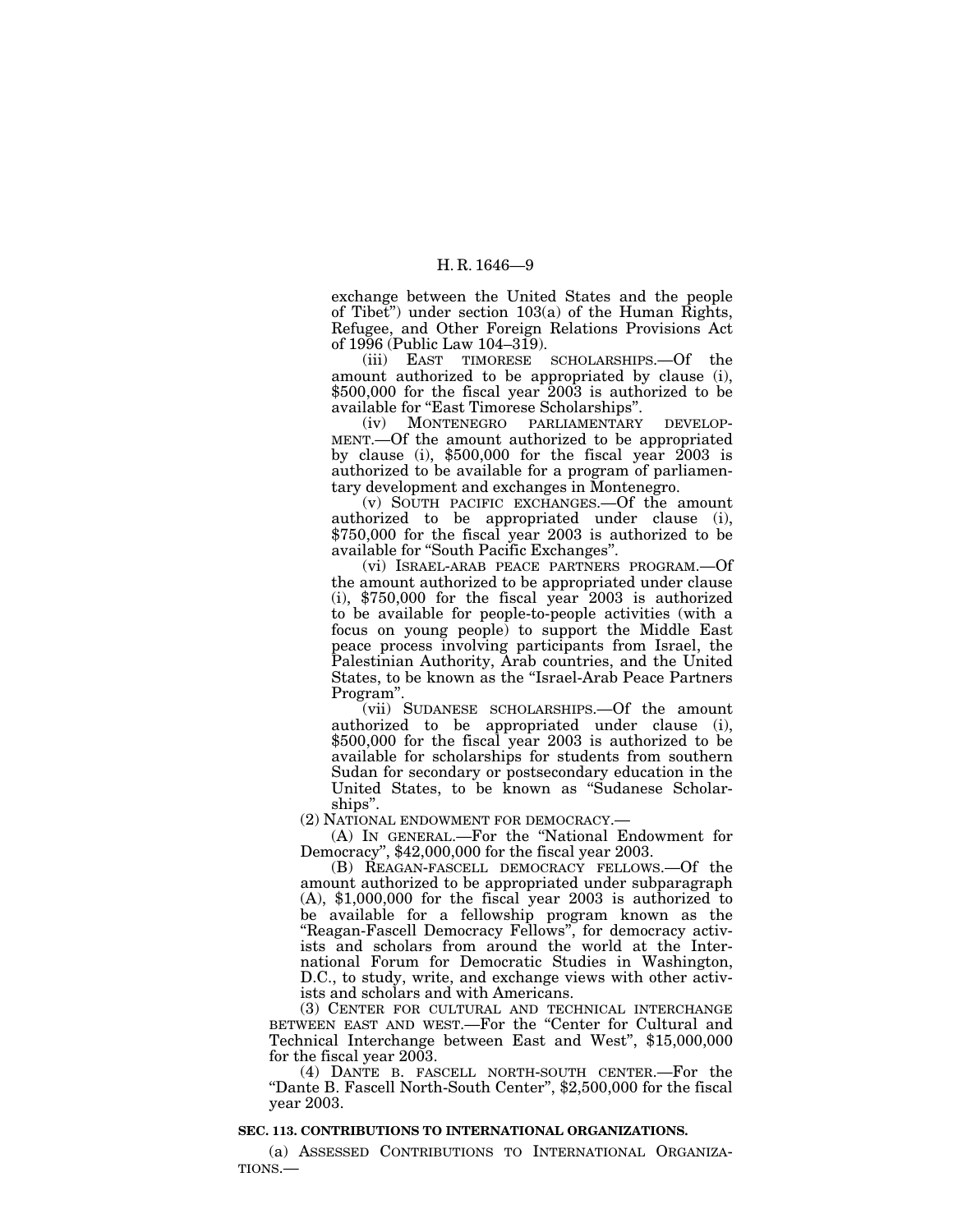(1) AUTHORIZATION OF APPROPRIATIONS.—There is authorized to be appropriated under the heading ''Contributions to International Organizations'' \$891,378,000 for the fiscal year 2003 for the Department to carry out the authorities, functions, duties, and responsibilities in the conduct of the foreign affairs of the United States with respect to international organizations and to carry out other authorities in law consistent with such purposes.

(2) AVAILABILITY OF FUNDS FOR CIVIL BUDGET OF NATO.— Of the amount authorized to be appropriated under the heading ''Contributions to International Organizations'' for fiscal year 2003, and for each fiscal year thereafter, such sums as may be necessary are authorized for the United States assessment for the civil budget of the North Atlantic Treaty Organization.

(b) CONTRIBUTIONS FOR INTERNATIONAL PEACEKEEPING ACTIVI-TIES.—There is authorized to be appropriated under the heading ''Contributions for International Peacekeeping Activities'' \$725,981,000 for the fiscal year 2003 for the Department to carry out the authorities, functions, duties, and responsibilities in the conduct of the foreign affairs of the United States with respect to international peacekeeping activities and to carry out other authorities in law consistent with such purposes.

(c) PROHIBITION ON FUNDING OTHER FRAMEWORK TREATY-BASED ORGANIZATIONS.—None of the funds made available for the 2002–2003 biennium budget under subsection (a) for United States contributions to the regular budget of the United Nations may be available for the United States proportionate share of any framework treaty-based organization, including the Framework Convention on Global Climate Change, the International Seabed Authority, and the International Criminal Court.

(d) FOREIGN CURRENCY EXCHANGE RATES.—

(1) AUTHORIZATION OF APPROPRIATIONS.—In addition to the amount authorized to be appropriated by subsection (a), there is authorized to be appropriated such sums as may be necessary for the fiscal year 2003 to offset adverse fluctuations in foreign currency exchange rates.

(2) AVAILABILITY OF FUNDS.—Amounts appropriated under this subsection may be available for obligation and expenditure only to the extent that the Director of the Office of Management and Budget determines and certifies to the appropriate congressional committees that such amounts are necessary due to such fluctuations.

(e) REFUND OF EXCESS CONTRIBUTIONS.—The United States shall continue to insist that the United Nations and its specialized and affiliated agencies shall credit or refund to each member of the organization or agency concerned its proportionate share of the amount by which the total contributions to the organization or agency exceed the expenditures of the regular assessed budget of the organization or agency.

#### **SEC. 114. INTERNATIONAL COMMISSIONS.**

The following amounts are authorized to be appropriated under ''International Commissions'' for the Department to carry out the authorities, functions, duties, and responsibilities in the conduct of the foreign affairs of the United States with respect to international commissions, and for other purposes authorized by law: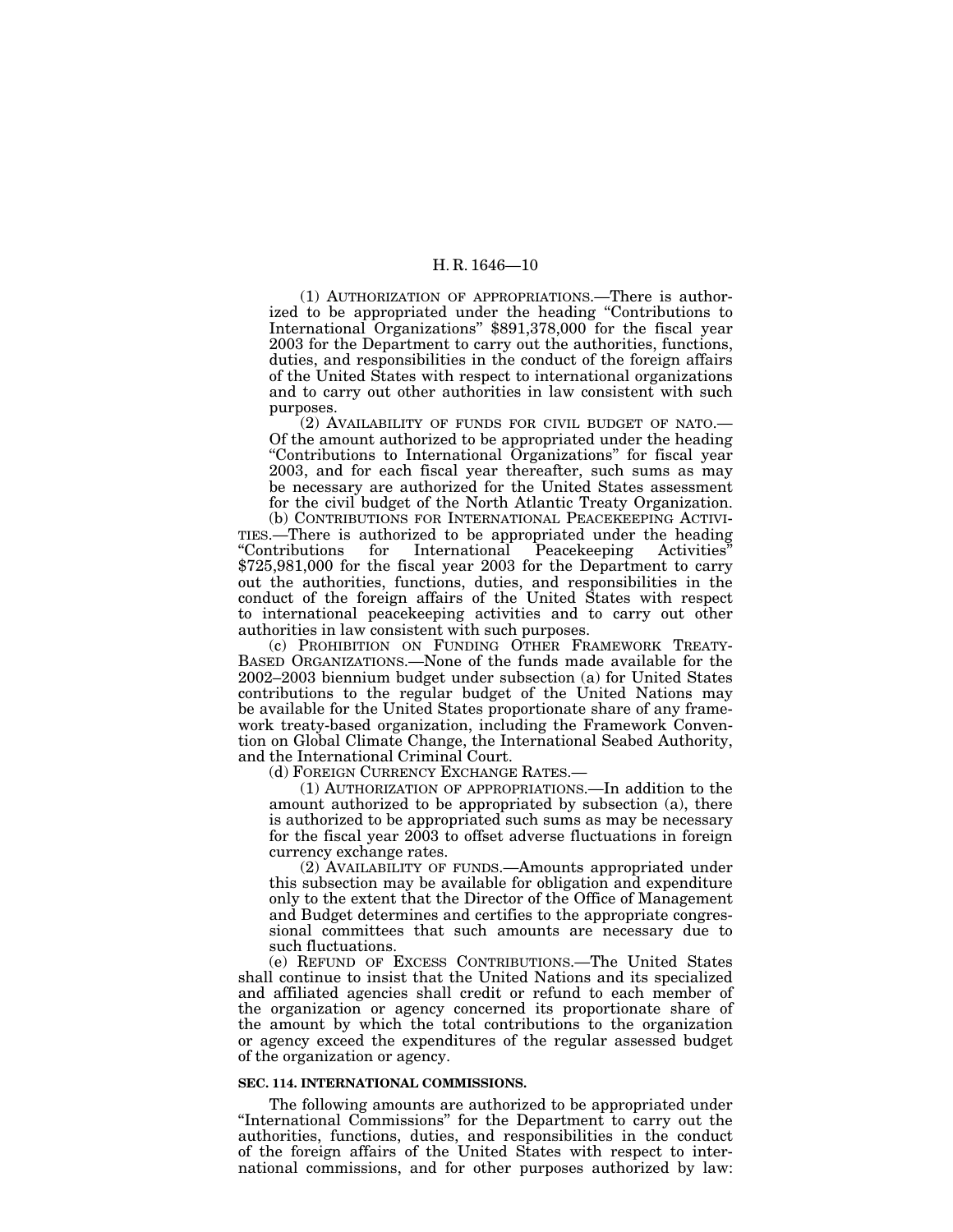(1) INTERNATIONAL BOUNDARY AND WATER COMMISSION, UNITED STATES AND MEXICO.—For ''International Boundary and Water Commission, United States and Mexico''—

(A) for ''Salaries and Expenses'', \$28,387,000 for the fiscal year 2003; and

(B) for ''Construction'', \$9,517,000 for the fiscal year 2003.

(2) INTERNATIONAL BOUNDARY COMMISSION, UNITED STATES AND CANADA.—For ''International Boundary Commission, United States and Canada'', \$1,157,000 for the fiscal year 2003.

(3) INTERNATIONAL JOINT COMMISSION.—For ''International Joint Commission'', \$7,544,000 for the fiscal year 2003.

(4) INTERNATIONAL FISHERIES COMMISSIONS.—For ''International Fisheries Commissions'', \$19,780,000 for the fiscal year 2003.

#### **SEC. 115. MIGRATION AND REFUGEE ASSISTANCE.**

(a) IN GENERAL.—There is authorized to be appropriated for the Department for ''Migration and Refugee Assistance'' for authorized activities, \$820,000,000 for the fiscal year 2003.

(b) REFUGEES RESETTLING IN ISRAEL.—Of the amount authorized to be appropriated by subsection (a), \$60,000,000 is authorized to be available for the fiscal year 2003 for the resettlement of refugees in Israel.

(c) TIBETAN REFUGEES IN INDIA AND NEPAL.—Of the amount authorized to be appropriated by subsection (a), \$2,000,000 for the fiscal year 2003 is authorized to be available for humanitarian assistance, including food, medicine, clothing, and medical and vocational training, to Tibetan refugees in India and Nepal who have fled Chinese-occupied Tibet.

(d) HUMANITARIAN ASSISTANCE FOR DISPLACED BURMESE.—Of the amount authorized to be appropriated by subsection (a),  $$2,000,000$  for the fiscal year  $2003$  is authorized to be available for humanitarian assistance (including food, medicine, clothing, and medical and vocational training) to persons displaced as a result of civil conflict in Burma, including persons still within Burma.

(e) AVAILABILITY OF FUNDS.—Funds appropriated pursuant to this section are authorized to remain available until expended.

#### **SEC. 116. GRANTS TO THE ASIA FOUNDATION.**

Section 404 of The Asia Foundation Act (title IV of Public Law 98–164; 22 U.S.C. 4403) is amended to read as follows:

''SEC. 404. There is authorized to be appropriated to the Secretary of State  $$15,000,000$  for the fiscal year 2003 for grants to The Asia Foundation pursuant to this title.''.

## **Subtitle B—United States International Broadcasting Activities**

## **SEC. 121. AUTHORIZATIONS OF APPROPRIATIONS.**

(a) IN GENERAL.—The following amounts are authorized to be appropriated to carry out United States Government broadcasting activities under the United States Information and Educational Exchange Act of 1948, the United States International Broadcasting Act of 1994, the Radio Broadcasting to Cuba Act, the Television Broadcasting to Cuba Act, and the Foreign Affairs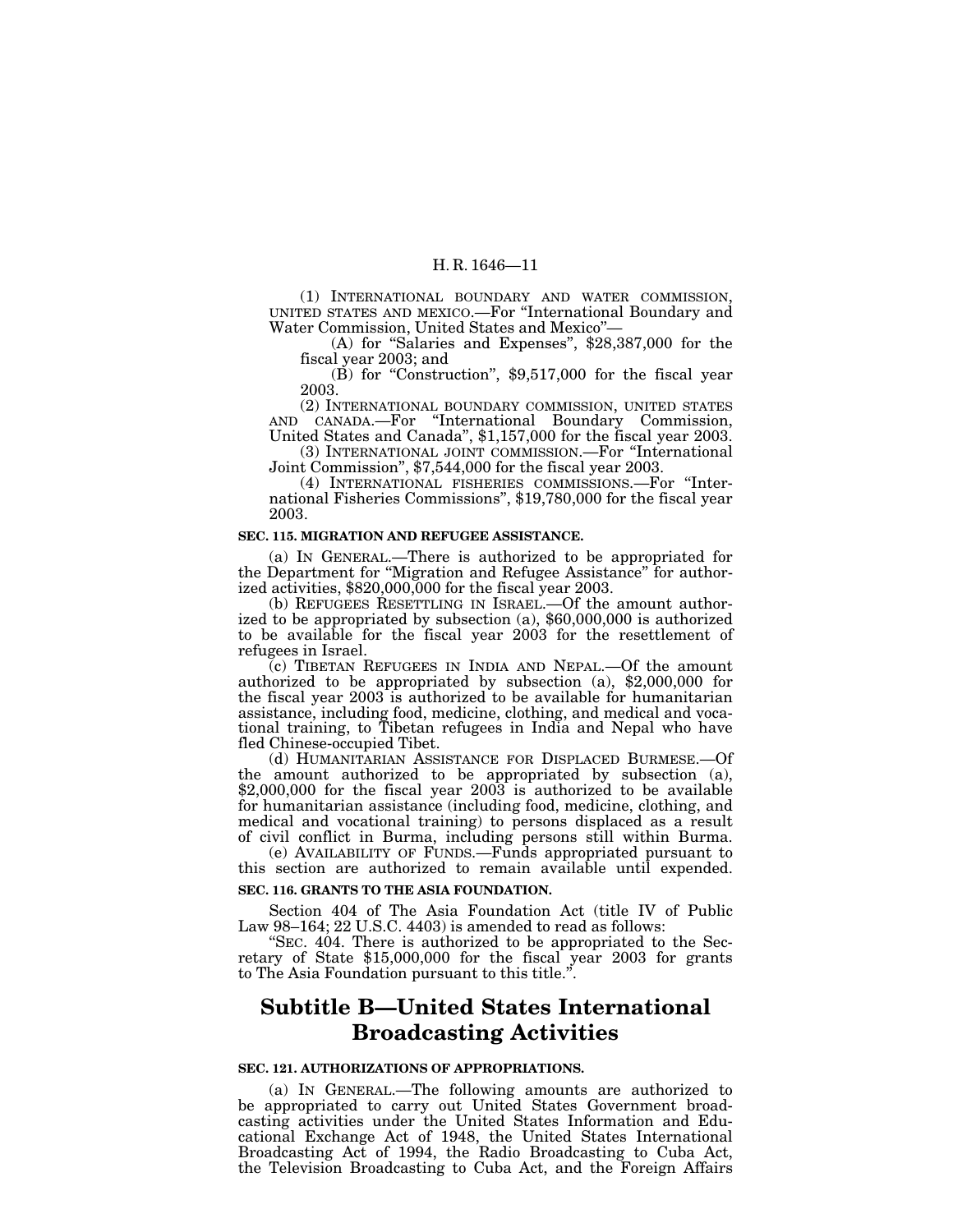Reform and Restructuring Act of 1998, and to carry out other authorities in law consistent with such purposes:

(1) INTERNATIONAL BROADCASTING OPERATIONS.—

(A) IN GENERAL.—For ''International Broadcasting Operations'', \$485,823,000 for the fiscal year 2003.

(B) ALLOCATION OF FUNDS.—Of the amount authorized to be appropriated by subparagraph (A) for the fiscal year 2003, there is authorized to be available for Radio Free Asia \$35,000,000 for the fiscal year 2003.

(2) BROADCASTING CAPITAL IMPROVEMENTS.—For ''Broadcasting Capital Improvements'', \$13,740,000 for the fiscal year 2003.

(3) BROADCASTING TO CUBA.—For ''Broadcasting to Cuba'', \$25,923,000 for the fiscal year 2003.

(b) CONTINUATION OF ADDITIONAL AUTHORIZATION FOR BROAD-CASTING TO THE PEOPLE'S REPUBLIC OF CHINA AND NEIGHBORING COUNTRIES.—Section 701 of Public Law 106–286 (22 U.S.C. 7001) is amended—

 $(1)$  in subsection (a) by striking "2001" and inserting "2003"; and

 $(2)$  in subsection  $(b)(1)$ , by striking "2001 and 2002" and inserting "2001, 2002, and 2003".

(c) ADDITIONAL AUTHORIZATION OF APPROPRIATIONS FOR MIDDLE EAST RADIO NETWORK OF VOICE OF AMERICA.—In addition to such amounts as are made available for the Middle East Radio Network of Voice of America pursuant to the authorization of appropriations under subsection (a), there is authorized to be appropriated \$20,000,000 for the fiscal year 2003 for the Middle East Radio Network of Voice of America.

## **TITLE II—DEPARTMENT OF STATE AUTHORITIES AND ACTIVITIES**

## **Subtitle A—Basic Authorities and Activities**

## **SEC. 201. EMERGENCY EVACUATION SERVICES.**

Section 4(b)(2)(A) of the State Department Basic Authorities Act of 1956 (22 U.S.C. 2671(b)(2)(A)) is amended to read as follows: "(A) the evacuation when their lives are endangered by

war, civil unrest, or natural disaster of—

''(i) United States Government employees and their dependents; and

''(ii) private United States citizens or third-country nationals, on a reimbursable basis to the maximum extent practicable, with such reimbursements to be credited to the applicable Department of State appropriation and to remain available until expended, except that no reimbursement under this clause shall be paid that is greater than the amount the person evacuated would have been charged for a reasonable commercial air fare immediately prior to the events giving rise to the evacuation;''.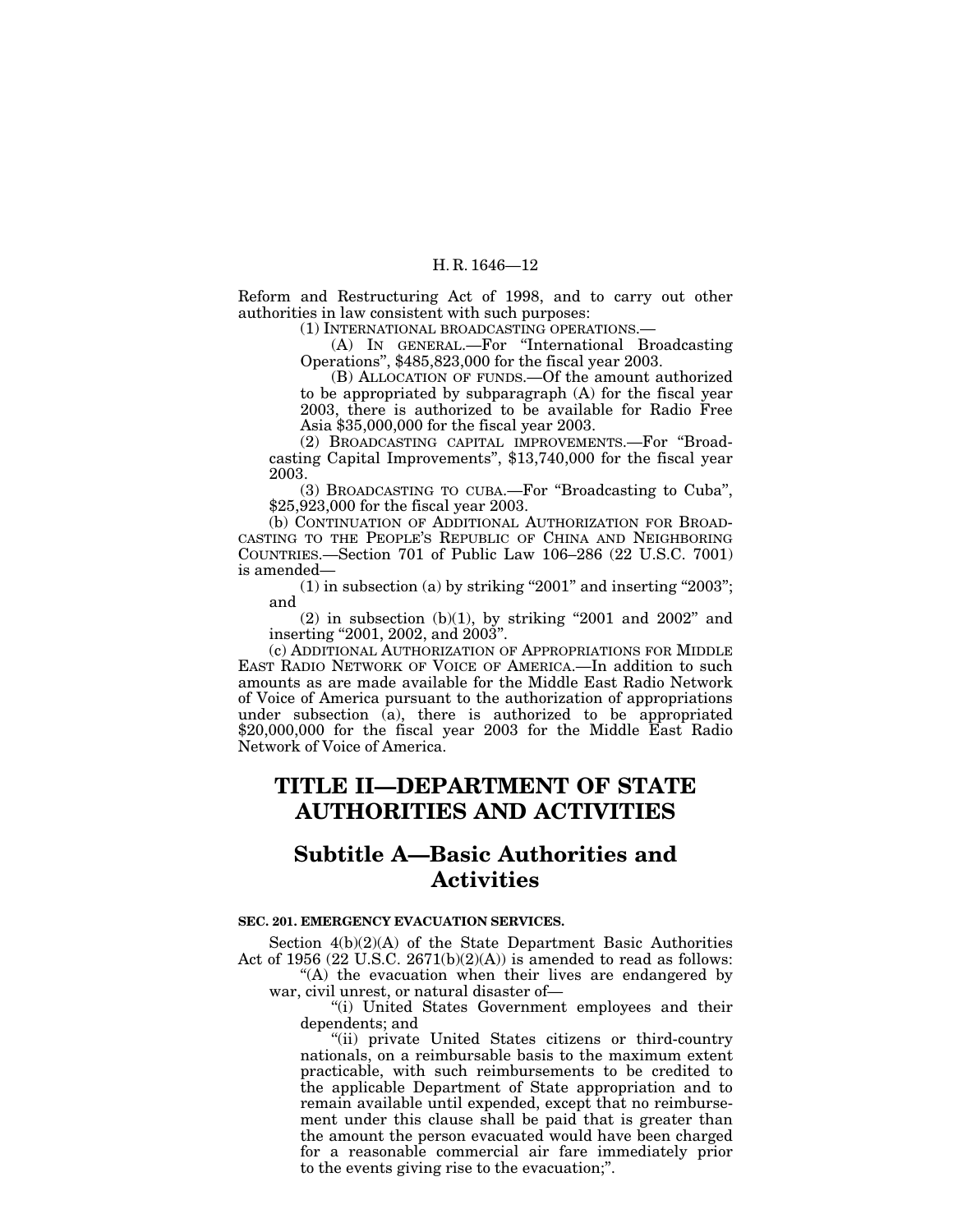#### **SEC. 202. SPECIAL AGENT AUTHORITIES.**

(a) GENERAL AUTHORITY.—Section 37(a) of the State Department Basic Authorities Act of 1956 (22 U.S.C. 2709(a)) is amended— (1) by amending paragraph (2) to read as follows:

"(2) obtain and execute search and arrest warrants, as well as obtain and serve subpoenas and summonses issued under the authority of the United States;'';

 $(2)$  in paragraph  $(3)(F)$ , by inserting "or President-elect" after "President"; and

(3) by amending paragraph (5) to read as follows:

''(5) make arrests without warrant for any offense against the United States committed in their presence, or for any felony cognizable under the laws of the United States if they have reasonable grounds to believe that the person to be arrested has committed or is committing such felony.".

 $(a)$  AGREEMENTS.—Section 37 $(b)$  of the State Department Basic Authorities Act of 1956 (22 U.S.C. 2709(b)) is amended—

(1) by redesignating paragraph (2) as paragraph (3); and

(2) by striking ''(b) AGREEMENT.—'' and all that follows through the end of paragraph (1) and inserting the following: ''(b) AGREEMENTS WITH ATTORNEY GENERAL AND SECRETARY OF THE TREASURY AND FIREARMS REGULATIONS.

"(1) AGREEMENT WITH ATTORNEY GENERAL.—The authority conferred by paragraphs (1) and (4) of subsection (a) shall be exercised subject to an agreement between the Secretary and the Attorney General.

''(2) AGREEMENT WITH ATTORNEY GENERAL AND SECRETARY OF THE TREASURY.—The authority conferred by paragraphs (2) and (5) of subsection (a) shall be exercised subject to an agreement among the Secretary, the Attorney General, and the Secretary of the Treasury.''.

(c) IMPLEMENTATION OF SEARCH, SEIZURE, SERVICE, AND ARREST AUTHORITY.—(1) The authority conferred by paragraphs (2) and (5) of section 37(a) of the State Department Basic Authorities Act of 1956, as amended by subsection  $(a)$ , may not be exercised until the date on which the Secretary—

(A) submits the agreement required by subsection (b)(2) of section 37 of such Act to the appropriate congressional committees; and

(B) publishes in the Federal Register a notice that the agreement has been submitted in accordance with the requirements of subparagraph (A).

(2) The authority conferred by paragraphs (2) and (5) of subsection (a) of section 37 of the State Department Basic Authorities Act of 1956, as in effect on the day before the date of the enactment of this Act, may continue to be exercised until the date on which the notice described in paragraph  $(1)(B)$  is published in the Federal Register.

#### **SEC. 203. INTERNATIONAL LITIGATION FUND.**

Section 38 of the State Department Basic Authorities Act of 1956 (22 U.S.C. 2710) is amended by adding at the end the following new subsection:<br>
"(e) RETENTION OF FUNDS.—<br>
"(1) IN GENERAL.—To reimburse the expenses of the United

States Government in preparing or prosecuting a proceeding before an international tribunal, or a claim against a foreign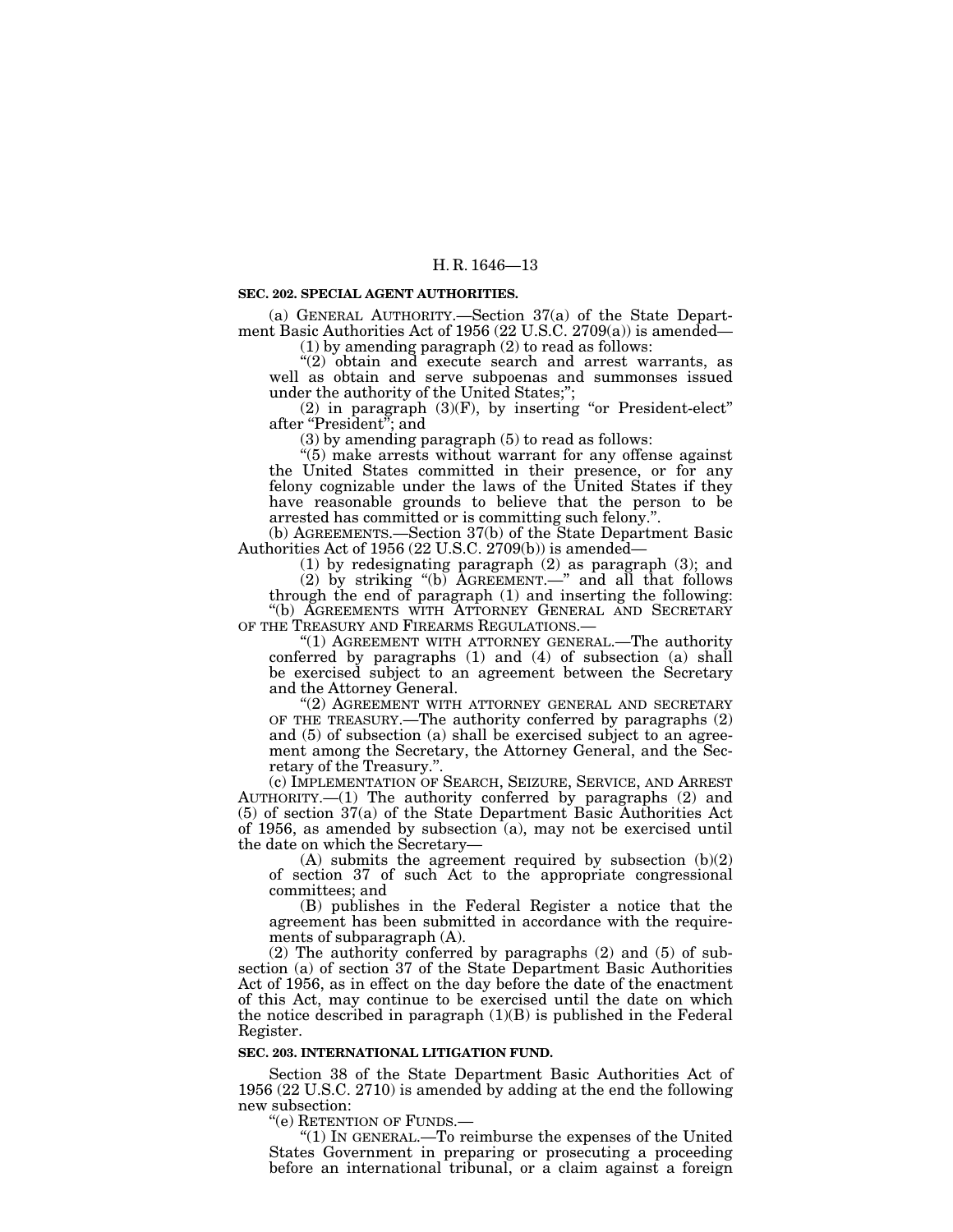government or other foreign entity, the Secretary may retain 1.5 percent of any amount between \$100,000 and \$5,000,000, and one percent of any amount over \$5,000,000, received per claim under chapter 34 of the Act of February 27, 1896 (22 U.S.C. 2668a; 29 Stat. 32).<br>"(2) TREATMENT.—Amounts retained under the authority

of paragraph (1) shall be deposited into the fund under subsection  $(d)$ .".

## **SEC. 204. STATE DEPARTMENT RECORDS OF OVERSEAS DEATHS OF UNITED STATES CITIZENS FROM NONNATURAL CAUSES.**

Title I of the State Department Basic Authorities Act of 1956 (22 U.S.C. 2651a et seq.) is amended by adding at the end the following new section:

### **''SEC. 57. STATE DEPARTMENT RECORDS OF OVERSEAS DEATHS OF UNITED STATES CITIZENS FROM NONNATURAL CAUSES.**

"(a) COLLECTION OF INFORMATION.—The Secretary shall, to the maximum extent practicable, collect, with respect to each foreign country, the following information with respect to each United States citizen who dies in that country from a nonnatural cause on or after the date of enactment of the Foreign Relations Authorization Act, Fiscal Year 2003:<br>"(1) The date of death.

"(2) The locality where the death occurred (including the state or province and municipality, if available).

" $(3)$  The cause of death, including information on the circumstances of the death, and including, if the death resulted from an act of terrorism, a statement disclosing that informa-

tion.<br>
"(4) Such other information as the Secretary shall prescribe.<br>
"(b) DATABASE.—The Secretary shall establish and maintain a database containing the information collected under subsection

(a). "(c) PUBLIC AVAILABILITY OF INFORMATION.—Beginning three months after the date of enactment of the Foreign Relations Authorization Act, Fiscal Year 2003, the Secretary, shall make available, on a country-by-country basis, on the Internet website of the Department's Bureau of Consular Affairs, the information from the database described in subsection (b) with respect to deaths occurring since the date of enactment of that Act, or occurring during the preceding three calendar years, whichever period is shorter. The information shall be updated at least every six months.''.

## **SEC. 205. FOREIGN RELATIONS HISTORICAL SERIES.**

(a) ANNUAL REPORTS BY THE ADVISORY COMMITTEE.—Section 404(d) of the State Department Basic Authorities Act of 1956 (22 U.S.C. 4354(d)) is amended—

(1) by striking ''REPORTING REQUIREMENT.—'' and inserting ''ANNUAL REPORTS BY THE ADVISORY COMMITTEE.— ''; and

(2) by inserting ''and to the Committee on Foreign Relations of the Senate and the Committee on International Relations of the House of Representatives'' after ''Secretary of State''.

(b) ANNUAL REPORTS BY THE SECRETARY.—Section 404(e) of the State Department Basic Authorities Act of 1956 (22 U.S.C.  $4354(e)$ ) is amended to read as follows: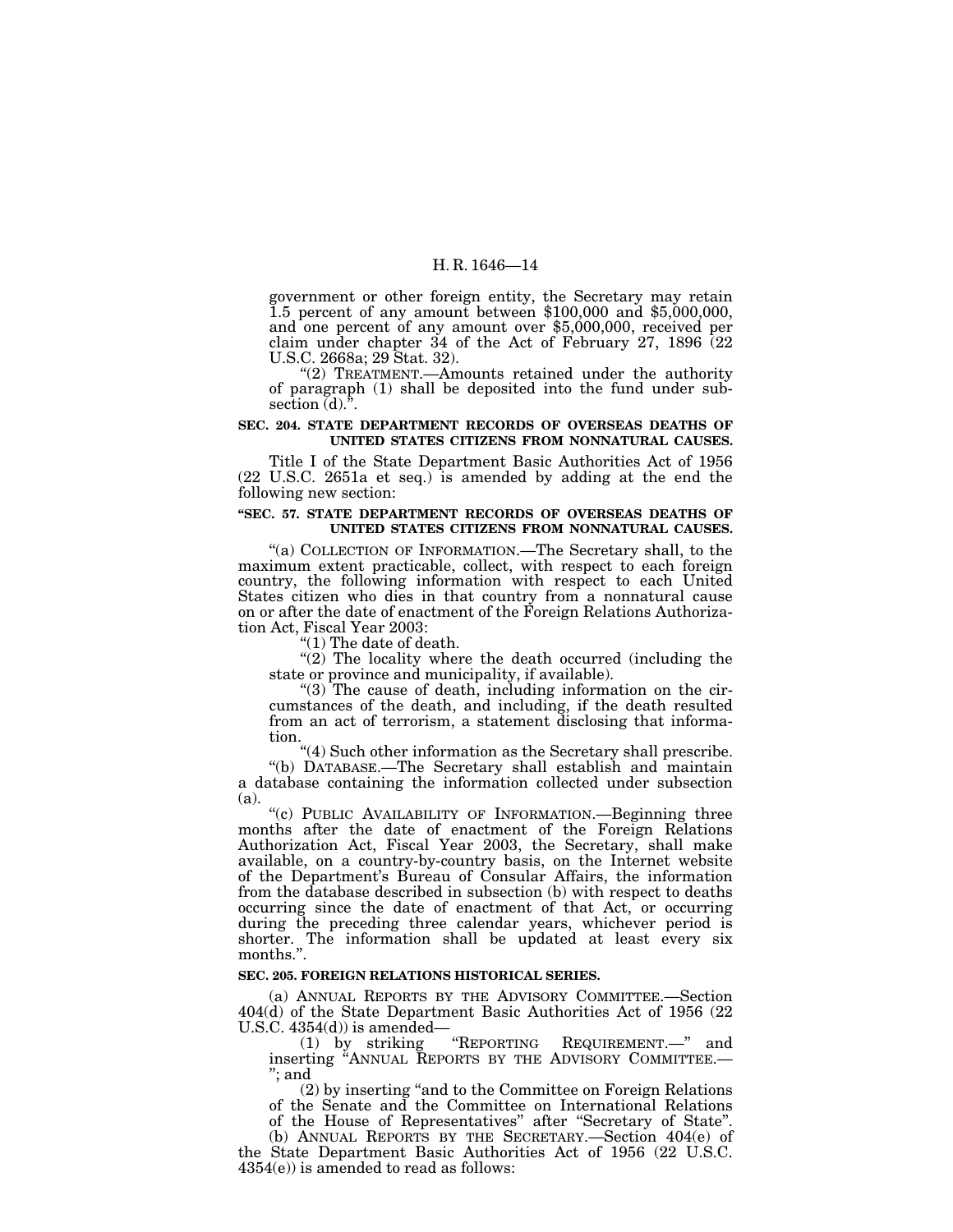''(e) ANNUAL REPORTS BY THE SECRETARY.—

"(1) IN GENERAL.—Not later than March 1 of each year, the Secretary shall submit a report to the Committee on Foreign Relations of the Senate and the Committee on International Relations of the House of Representatives on the compliance of the Department of State with the provisions of this title, including—

''(A) the volumes published in the previous calendar year;

''(B) the degree to which the Department is not in compliance with the deadline set forth in section  $401(c)$ ; and

''(C) the factors relevant to the inability of the Department to comply with the provisions of this title, including section  $401(c)$ .

" $(2)$  FORM OF REPORTS.—Each report required to be submitted by paragraph (1) shall be submitted in unclassified form, together with a classified annex if necessary.''.

## **SEC. 206. EXPANSION OF ELIGIBILITY FOR AWARD OF CERTAIN CONSTRUCTION CONTRACTS.**

(a) IN GENERAL.—Section 11(b)(4)(A) of the Foreign Service Buildings Act, 1926 (22 U.S.C. 302(b)(4)(A)) is amended by inserting "or at a United States diplomatic or consular establishment abroad" after ''United States''.

(b) CONFORMING AMENDMENT. Section  $402(c)(2)(D)$  of the Omnibus Diplomatic Security and Antiterrorism Act of 1986 (22 U.S.C.  $4852(c)(2)(D)$  is amended by inserting "or at a United States diplomatic or consular establishment abroad'' after ''United States''.

#### **SEC. 207. INTERNATIONAL CHANCERY CENTER.**

Section 1 of the Act of October 8, 1968 (Public Law 90–553, as amended; commonly known as the ''International Center Act'') is amended—

(1) by redesignating clauses (a) and (b) as clauses (1) and (2), respectively;

 $(2)$  by inserting " $(a)$ " after "That"; and

(3) by adding at the end the following new subsections: ''(b) There is established in the Treasury of the United States an account into which may be deposited funds provided as advance payments pursuant to subsection  $\overline{a}$ ).

"(c) The Secretary of State may request the Secretary of the Treasury to invest such portion of the funds deposited in that account as is not, in the judgment of the Secretary of State, required to meet the current needs of the account. Such investments shall be made by the Secretary of the Treasury in public debt securities with maturities suitable to the needs of the account, as determined by the Secretary of State, and bearing interest at a rate determined by the Secretary of the Treasury, taking into consideration the current market yields on outstanding marketable obligations of the United States of comparable maturity.''.

#### **SEC. 208. TRAVEL TO GREAT LAKES FISHERIES MEETINGS.**

Section 4(c) of the Great Lakes Fisheries Act of 1956 (16 U.S.C. 933(c)) is amended— 933(c)) is amended— (1) by striking ''five'' and inserting ''ten''; and

(2) by striking "each" and inserting "the annual".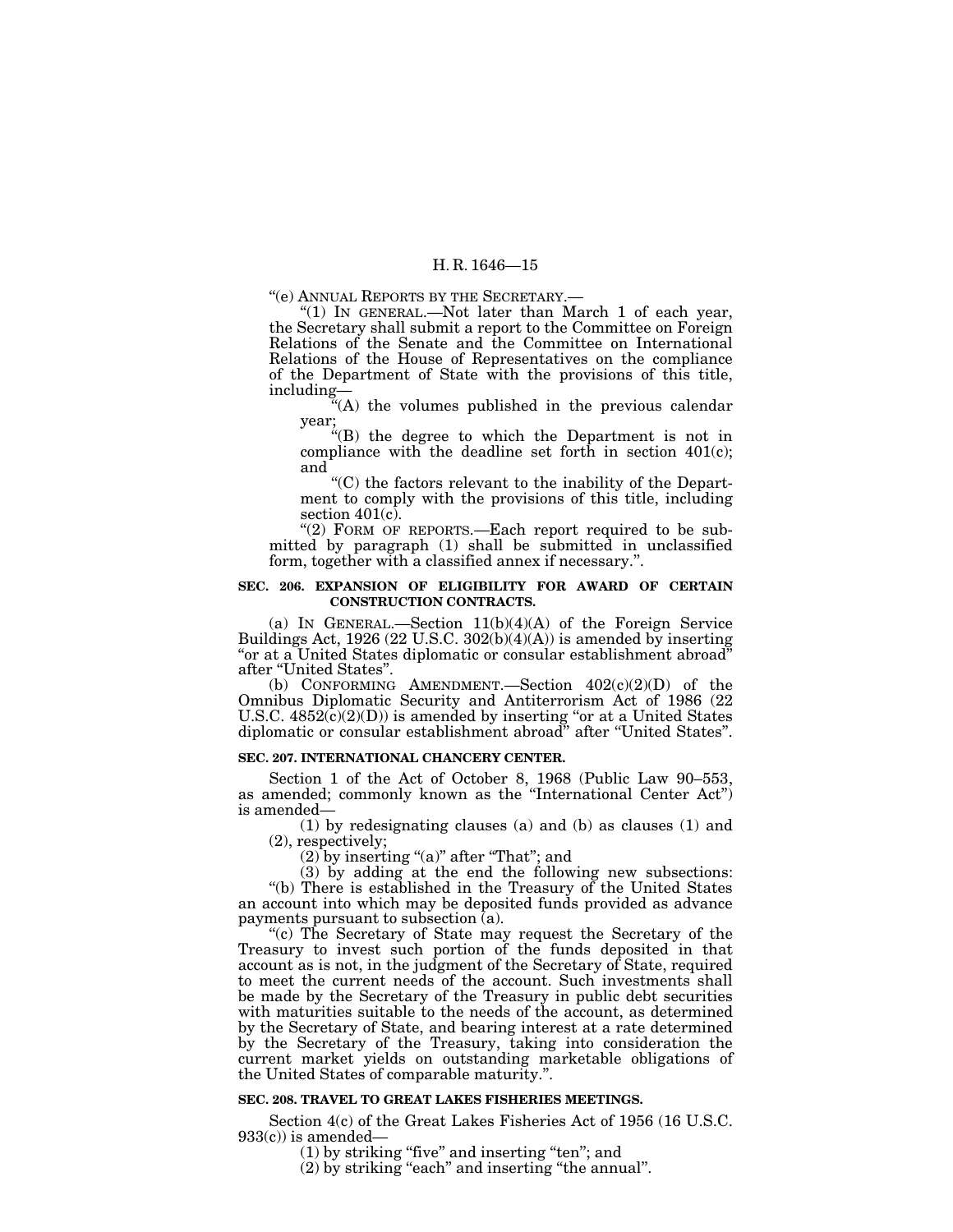## **SEC. 209. CORRECTION OF FISHERMEN'S PROTECTIVE ACT OF 1967.**

Section 7(a)(3) of the Fishermen's Protective Act of 1967 (22 U.S.C. 1977(a)(3)) is amended by striking ''Secretary of Commerce'' and inserting ''Secretary of State''.

## **SEC. 210. USE OF FUNDS RECEIVED BY THE INTERNATIONAL BOUNDARY AND WATER COMMISSION.**

Section 5 of the Act entitled ''An Act providing for a study regarding the equitable use of the waters of the Rio Grande below Fort Quitman, Texas, in cooperation with the United States of Mexico'', approved May 13, 1924 (22 U.S.C. 277d), is amended by inserting '', the North American Development Bank, or the Border Environment Cooperation Commission'' after ''United Mexican States''.

## **SEC. 211. FEE COLLECTIONS RELATING TO INTERCOUNTRY ADOP-TIONS AND AFFIDAVITS OF SUPPORT.**

(a) ADOPTION FEES.—Section 403(b) of the Intercountry Adoption Act of 2000 (Public Law 106–279) is amended—

(1) in paragraph (2), by adding at the end the following new sentence: ''Such fees shall remain available for obligation until expended.''; and

 $(2)$  by striking paragraph  $(3)$ .

(b) AFFIDAVIT OF SUPPORT FEES.—Section 232 of the Admiral James W. Nance and Meg Donovan Foreign Relations Authorization Act, Fiscal Years 2000 and 2001 (as enacted into law by section  $1000(a)(7)$  of Public Law 106–113 and contained in appendix G of that Act; 113 Stat. 1501A–425) is amended—

 $(1)$  in subsection (c), by adding at the end the following new sentence: ''Such fees shall remain available for obligation until expended.''; and

(2) by striking subsection (d).

## **SEC. 212. ANNUAL REPORTS ON COMPLIANCE WITH THE HAGUE CONVENTION ON THE CIVIL ASPECTS OF INTER-NATIONAL CHILD ABDUCTION.**

Section 2803(a) of the Foreign Affairs Reform and Restructuring Act of 1998 (as contained in division G of Public Law 105–277; 112 Stat. 2681–846) is amended by striking ''during the period ending September 30, 2001''.

## **SEC. 213. REPEAL OF PROVISION REGARDING HOUSING FOR FOREIGN AGRICULTURAL ATTACHES.**

Section 738 of the Agriculture, Rural Development, Food and Drug Administration, and Related Agencies Appropriations Act, 2001 (as enacted into law by Public Law 106–387; 114 Stat. 1549A– 34) is repealed.

#### **SEC. 214. UNITED STATES POLICY WITH RESPECT TO JERUSALEM AS THE CAPITAL OF ISRAEL.**

(a) CONGRESSIONAL STATEMENT OF POLICY.—The Congress maintains its commitment to relocating the United States Embassy in Israel to Jerusalem and urges the President, pursuant to the Jerusalem Embassy Act of 1995 (Public Law 104–45; 109 Stat. 398), to immediately begin the process of relocating the United

States Embassy in Israel to Jerusalem.<br>(b) LIMITATION ON USE OF FUNDS FOR CONSULATE IN JERU-SALEM.—None of the funds authorized to be appropriated by this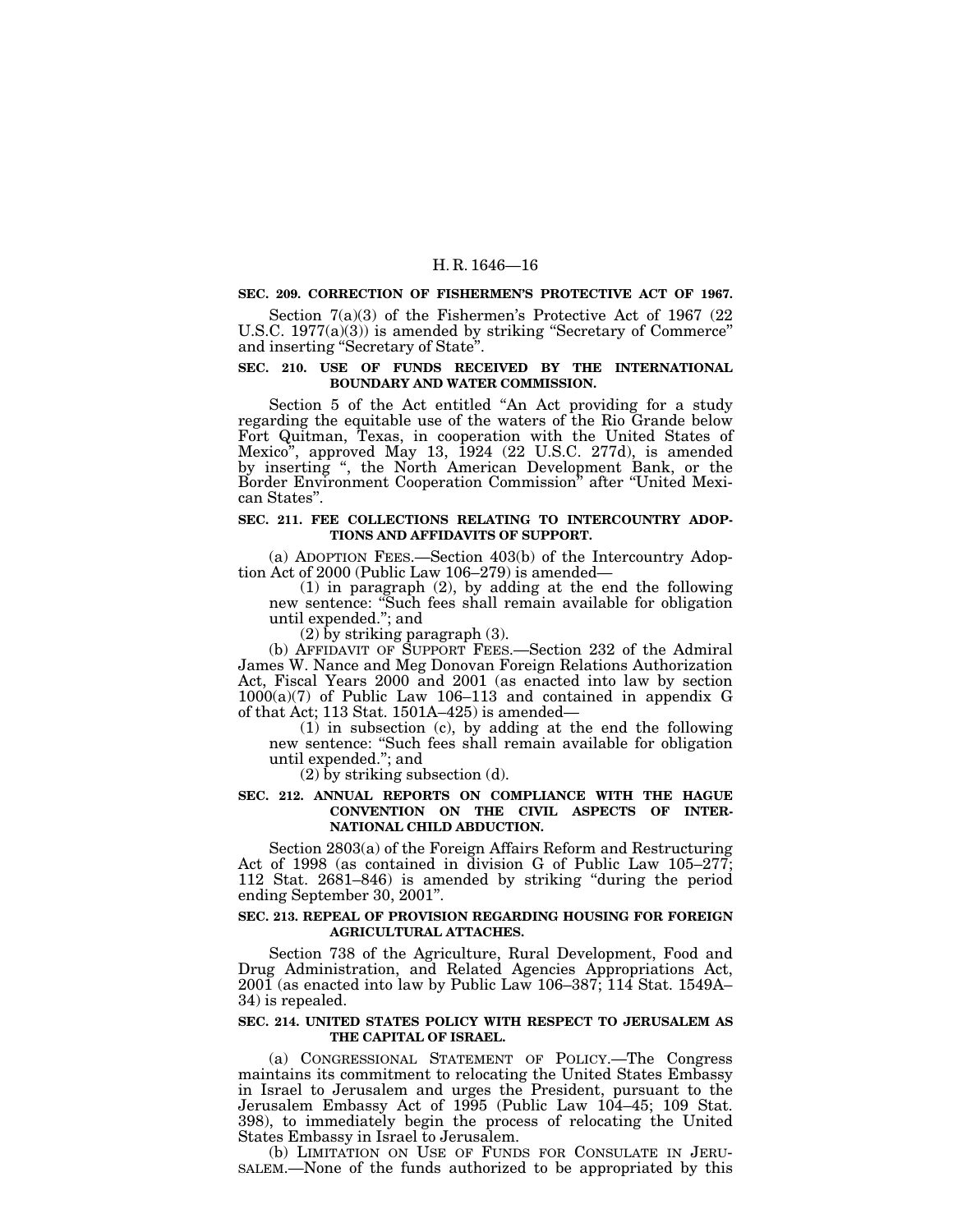Act may be expended for the operation of a United States consulate or diplomatic facility in Jerusalem unless such consulate or diplomatic facility is under the supervision of the United States Ambassador to Israel.

(c) LIMITATION ON USE OF FUNDS FOR PUBLICATIONS.—None of the funds authorized to be appropriated by this Act may be available for the publication of any official government document which lists countries and their capital cities unless the publication identifies Jerusalem as the capital of Israel.<br>(d) RECORD OF PLACE OF BIRTH AS ISRAEL FOR PASSPORT PUR-

(d) RECORD OF PLACE OF BIRTH AS ISRAEL FOR PASSPORT PUR- POSES.—For purposes of the registration of birth, certification of nationality, or issuance of a passport of a United States citizen born in the city of Jerusalem, the Secretary shall, upon the request of the citizen or the citizen's legal guardian, record the place of birth as Israel.

#### **SEC. 215. REPORT CONCERNING EFFORTS TO PROMOTE ISRAEL'S DIP-LOMATIC RELATIONS WITH OTHER COUNTRIES.**

(a) FINDINGS.—The Congress makes the following findings:

(1) Israel is a friend and ally of the United States whose security is vital to regional stability and United States interests.

(2) Israel currently maintains diplomatic relations with approximately 160 countries. Approximately 30 countries do not have any diplomatic relations with Israel.

(3) The State of Israel has been actively seeking to establish formal relations with a number of countries.

(4) The United States should assist its ally, Israel, in its efforts to establish diplomatic relations.

(5) After more than 50 years of existence, Israel deserves to be treated as an equal nation by its neighbors and the world community.

(b) REPORT CONCERNING UNITED STATES EFFORTS TO PROMOTE ISRAEL'S DIPLOMATIC RELATIONS WITH OTHER COUNTRIES.—Not later than 60 days after the date of the enactment of this Act, the Secretary shall submit a report to the appropriate congressional committees that includes the following information (in classified or unclassified form, as appropriate):

(1) Actions taken by the United States to encourage other countries to establish full diplomatic relations with Israel.

(2) Specific responses solicited and received by the Secretary from countries that do not maintain full diplomatic relations with Israel with respect to the status of negotiations to enter into diplomatic relations with Israel.

(3) Other measures being undertaken, and measures that will be undertaken, by the United States to ensure and promote Israel's full participation in the world diplomatic community.

#### **SEC. 216. CONTINUATION OF REPORTING REQUIREMENTS.**

(a) REPORTS ON CLAIMS BY UNITED STATES FIRMS AGAINST THE GOVERNMENT OF SAUDI ARABIA.—Section 2801(b)(1) of the Foreign Affairs Reform and Restructuring Act of 1998 (as enacted by division G of the Omnibus Consolidated and Emergency Supplemental Appropriations Act, 1999; Public Law 105–277) is amended by striking "seventh" and inserting "eleventh".

(b) REPORTS ON DETERMINATIONS UNDER TITLE IV OF THE LIBERTAD ACT.—Section 2802(a) of the Foreign Affairs Reform and Restructuring Act of 1998 (as enacted by division G of the Omnibus Consolidated and Emergency Supplemental Appropriations Act,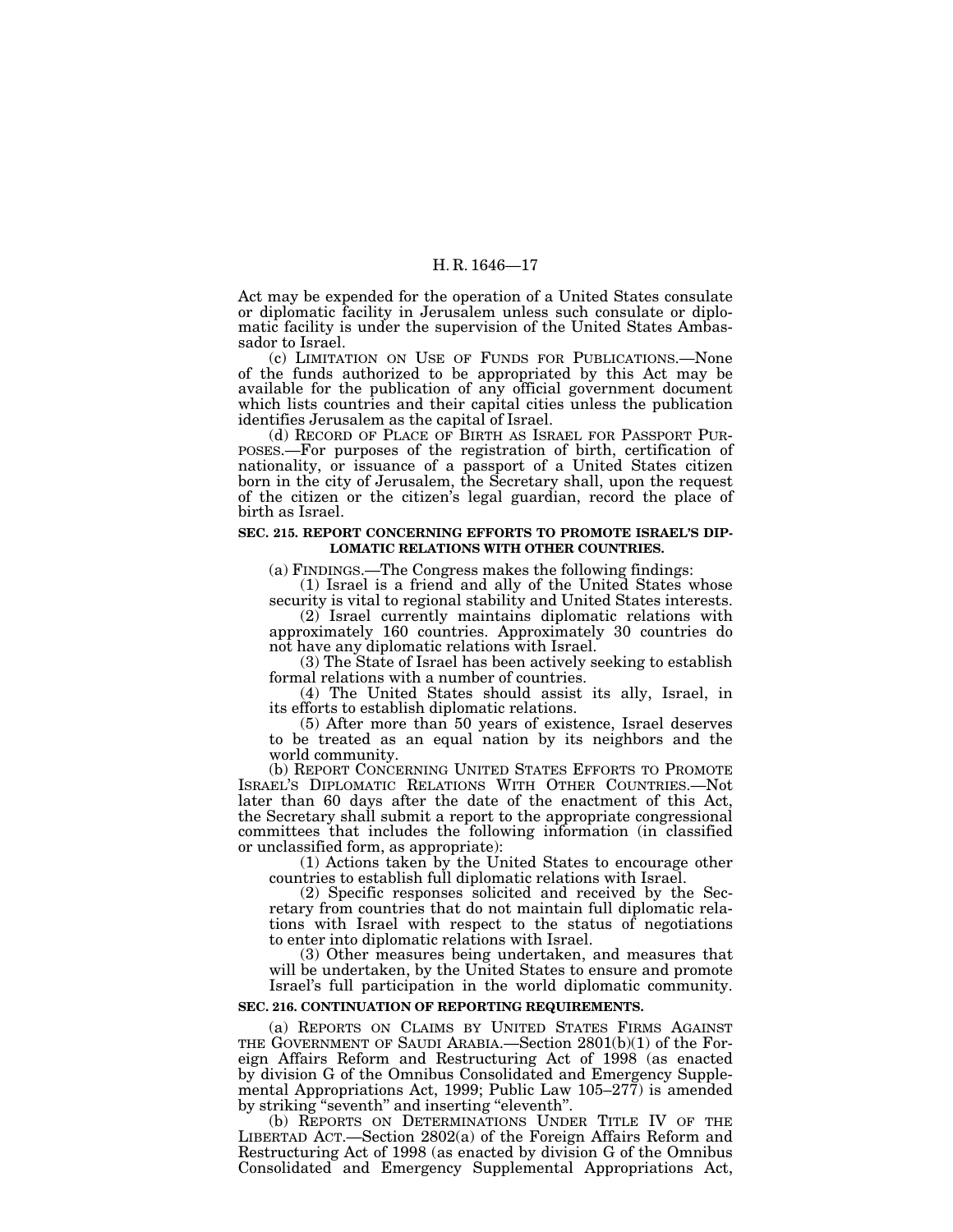1999; Public Law 105–277) is amended by striking ''September 30, 2001," and inserting "September 30, 2003,

(c) REPORT ON TERRORIST ACTIVITY IN WHICH UNITED STATES CITIZENS WERE KILLED AND RELATED MATTERS.—Section 805(a) of the Admiral James W. Nance and Meg Donovan Foreign Relations Authorization Act, Fiscal Years 2000 and 2001 (section 805(a) of division A of H.R. 3427, as enacted into law by section 1000(a)(7) of Public Law 106–113; appendix G; 113 Stat. 1501A–470) is amended by striking ''Not later'' and all that follows through ''2001,'' and inserting ''Not later than May 1, 2003, and not later than May 1,  $2004$ ,".

## **Subtitle B—Educational, Cultural, and Public Diplomacy Authorities**

### **SEC. 221. FULBRIGHT-HAYS ACT AUTHORITIES.**

Section 112(d) of the Mutual Educational and Cultural Exchange Act of 1961 (22 U.S.C. 2460(d)) is amended—

(1) by inserting " $(1)$ " immediately after " $(d)$ "; and

(2) by adding at the end the following:

"(2) Notwithstanding paragraph (1), the Bureau may also exercise the authorities of this Act to administer programs authorized by, or funded pursuant to, the FREEDOM Support Act, the Support for East European Democracy Act, the Foreign Assistance Act of 1961, or any other Act authorizing educational or cultural exchanges or activities, to the extent that such programs are consistent with the purposes of this Act.''.

## **SEC. 222. EXTENSION OF REQUIREMENT FOR SCHOLARSHIPS FOR TIBETANS AND BURMESE.**

Section 103(b)(1) of the Human Rights, Refugee, and Other Foreign Relations Provisions Act of 1996 (Public Law 104–319; 22 U.S.C. 2151 note) is amended by striking ''for the fiscal year 2000'' and inserting ''for the fiscal year 2003''.

## **SEC. 223. PLAN FOR ACHIEVEMENT OF PUBLIC DIPLOMACY OBJEC-TIVES.**

Not later than 180 days after the date of enactment of this Act, the Secretary shall submit to the appropriate congressional committees a report containing a plan for the Department designed to achieve the following objectives:

(1) Full integration of public diplomacy policy into overall policy formulation and implementation.

(2) Closer communication and policy coordination between public diplomacy officers and other officers in the regional bureaus of the Department and at overseas posts.

(3) The creation of channels of direct communication between the public diplomacy officers in regional bureaus of the Department and the Under Secretary of State for Public Diplomacy.

(4) Minimizing any adverse consequences of public diplomacy officers in country posts reporting to the regional bureaus of the Department.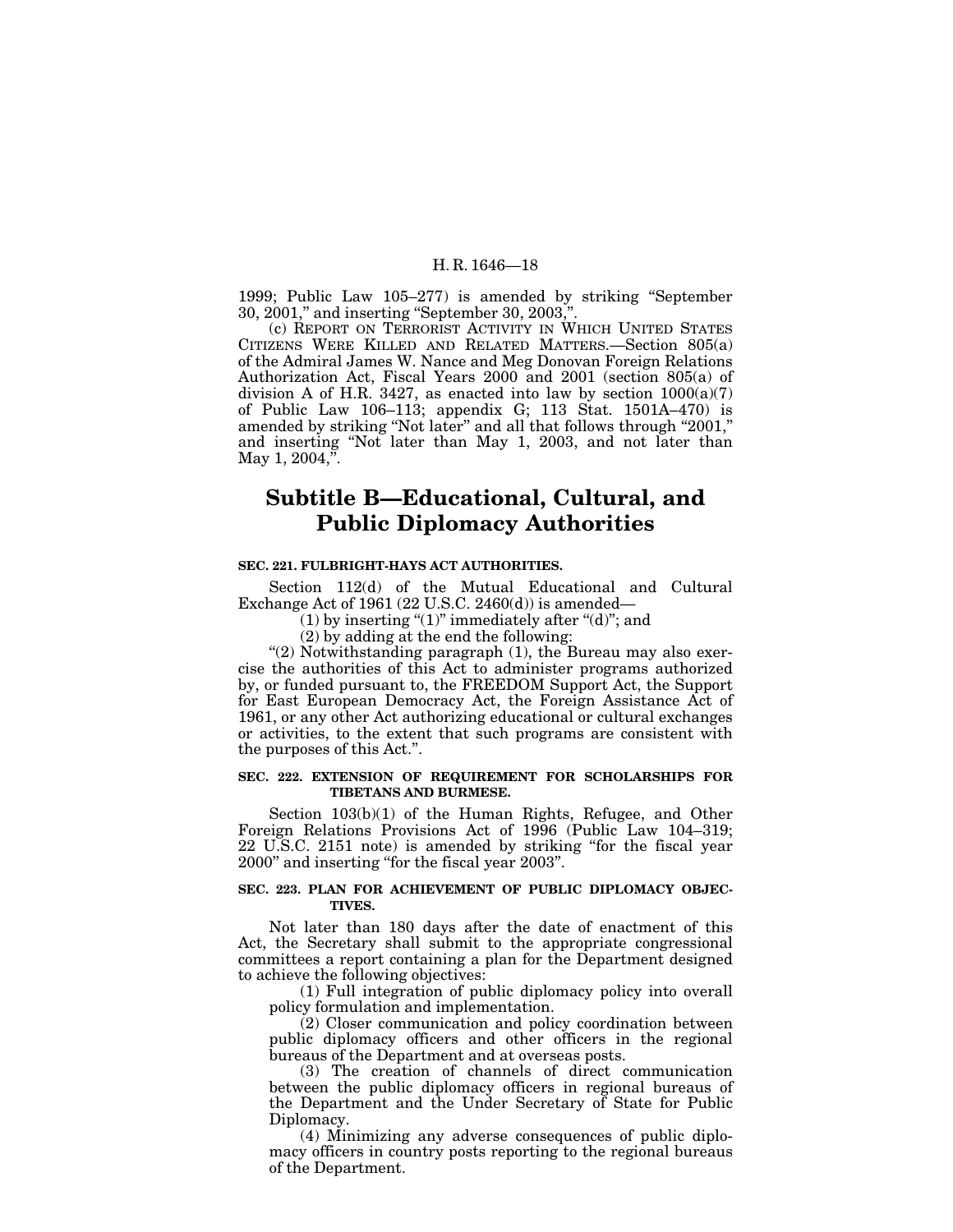#### **SEC. 224. ADVISORY COMMITTEE ON CULTURAL DIPLOMACY.**

(a) ESTABLISHMENT.—There is established an Advisory Committee on Cultural Diplomacy (in this section referred to as the "Advisory Committee"), which shall be composed of nine members, as follows:

(1) The Under Secretary of State for Public Diplomacy, who shall serve as Chair.

(2) The Assistant Secretary of State for Educational and Cultural Affairs.

(3) Seven members appointed pursuant to subsection (c). (b) DUTIES.—The Advisory Committee shall advise the Secretary on programs and policies to advance the use of cultural diplomacy in United States foreign policy. The Advisory Committee shall, in particular, provide advice to the Secretary on—

 $(1)$  increasing the presentation abroad of the finest of the

creative, visual, and performing arts of the United States; and (2) strategies for increasing public-private partnerships to sponsor cultural exchange programs that promote the national interests of the United States.

(c) APPOINTMENTS.—The members of the Advisory Committee shall be appointed by the Secretary, not more than four of whom shall be from the same political party, from among distinguished Americans with a demonstrated record of achievement in the creative, visual, and performing arts, or international affairs. No officer or employee of the United States shall be appointed to the Advisory Committee.

(d) VACANCIES.—A vacancy in the membership of the Advisory Committee shall be filled in the same manner as provided under this subsection to make the original appointment.

(e) MEETINGS.—A majority of the members of the Advisory Committee shall constitute a quorum. The Advisory Committee shall meet at least twice each year or as frequently as may be necessary to carry out its duties.

(f) ADMINISTRATIVE SUPPORT.—The Secretary is authorized to provide the Advisory Committee with necessary administrative support from among the staff of the Bureau of Educational and Cultural Affairs of the Department.

(g) COMPENSATION.—Members of the Advisory Committee shall be allowed travel expenses, including per diem in lieu of subsistence, at rates authorized for employees of agencies under subchapter I of chapter 57 of title 5, United States Code, while away from their homes or regular places of business in the performance of services of the Advisory Committee.

(h) EXEMPTION FROM FEDERAL ADVISORY COMMITTEE ACT.— The Federal Advisory Committee Act shall not apply to the Advisory Committee to the extent that the provisions of this section are inconsistent with that Act.

(i) AUTHORIZATION OF APPROPRIATIONS.—There are authorized to be appropriated to the Department such sums as may be necessary to carry out this section.

(j) TERMINATION.—The Advisory Committee shall terminate September 30, 2005.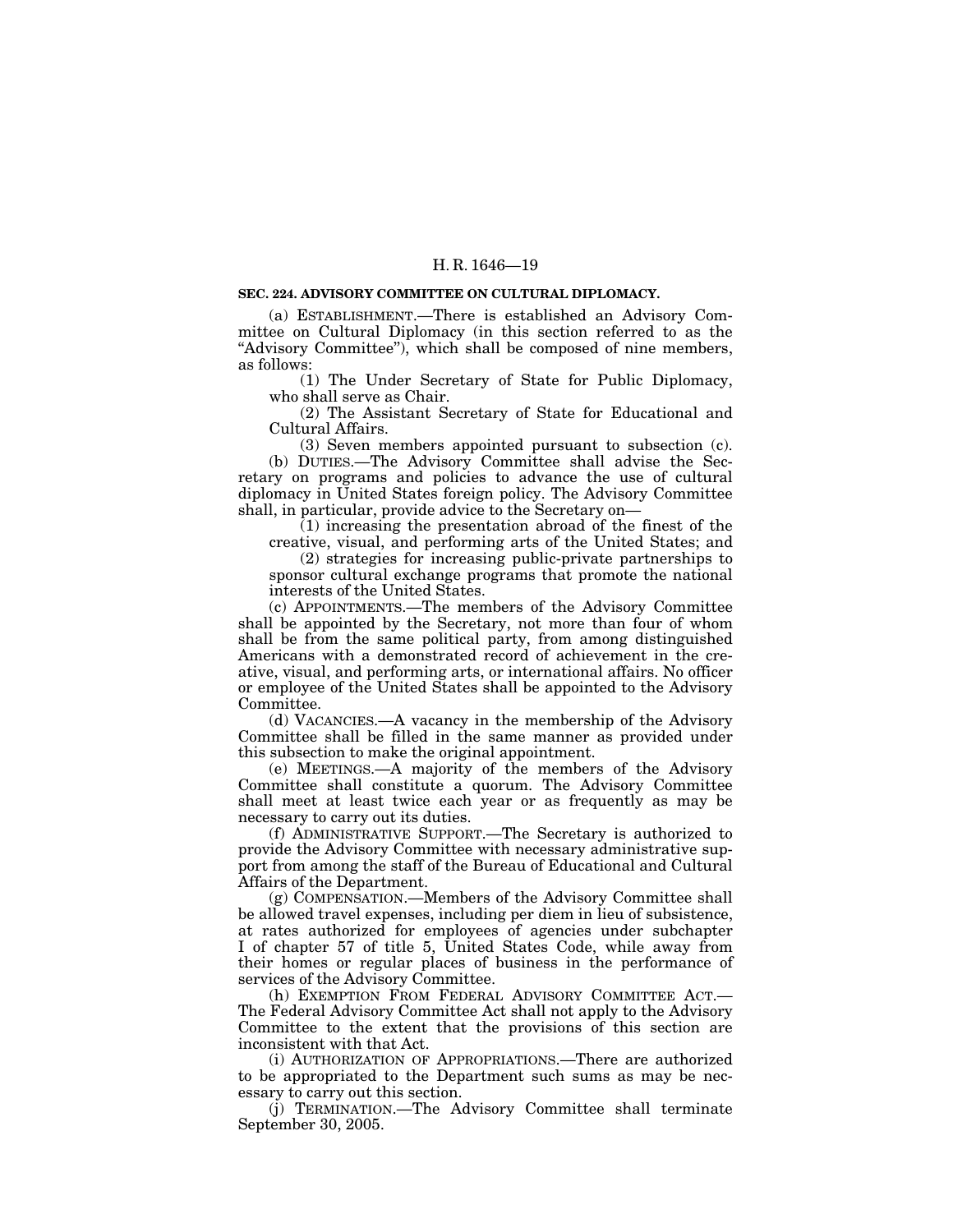### **SEC. 225. ALLOCATION OF FUNDS FOR ''AMERICAN CORNERS'' IN THE RUSSIAN FEDERATION.**

(a) FINDING.—Congress finds that joint ventures with host libraries in the Russian Federation known as ''American Corners'' are an effective means—

(1) to provide information about United States history, government, society, and values;

(2) to provide access to computers and the Internet; and (3) to leverage United States assistance and exchange programs in the Russian Federation.

(b) ALLOCATION OF FUNDS.—Of the amount authorized to be appropriated by section  $112(1)(B)$  of this Act for the fiscal year 2003, \$500,000 is authorized to be available for ''American Corner'' centers operating in the Russian Federation.

## **SEC. 226. REPORT RELATING TO COMMISSION ON SECURITY AND COOPERATION IN EUROPE.**

Section 5 of the Act entitled ''An Act to establish a Commission on Security and Cooperation in Europe'' (22 U.S.C. 3005) is amended to read as follows:

''SEC. 5. In order to assist the Commission in carrying out its duties, the Secretary of State shall submit to the Commission an annual report discussing the overall United States policy objectives that are advanced through meetings of decision-making bodies of the Organization for Security and Cooperation in Europe (OSCE), the OSCE implementation review process, and other activities of the OSCE. The report shall also include a summary of specific United States policy objectives with respect to participating states where there is particular concern relating to the implementation of OSCE commitments or where an OSCE presence exists. Such summary shall address the role played by OSCE institutions, mechanisms, or field activities in achieving United States policy objectives. Each annual report shall cover the period from January 1 to December 31, shall be submitted not more than 90 days after the end of the reporting period, and shall be posted on the Internet website of the Department of State.''.

## **SEC. 227. AMENDMENTS TO THE VIETNAM EDUCATION FOUNDATION ACT OF 2000.**

(a) PURPOSES OF THE ACT.—Section 202 of the Vietnam Education Foundation Act of 2000 (title II of division B of H.R. 5666, as enacted by section  $1(a)(4)$  of Public Law 106–554 and contained in appendix D of that Act; 114 Stat. 2763A-255) is amended—

 $(1)$  in paragraph  $(1)(A)$ , by inserting "in the United States" after ''technology)''; and

 $(2)$  in paragraph  $(1)(B)$ , by striking "appropriate Vietnamese institutions'' and inserting ''academic institutions in Vietnam''.

(b) ELECTION OF THE CHAIR.—Section 205(c) of such Act is amended by inserting "voting members of the" after "The".

(c) DUTIES OF THE BOARD.—Section 205(e) of such Act is amended by striking paragraphs (1) and (2) and inserting the following:

''(1) provide overall supervision and direction of the Foundation;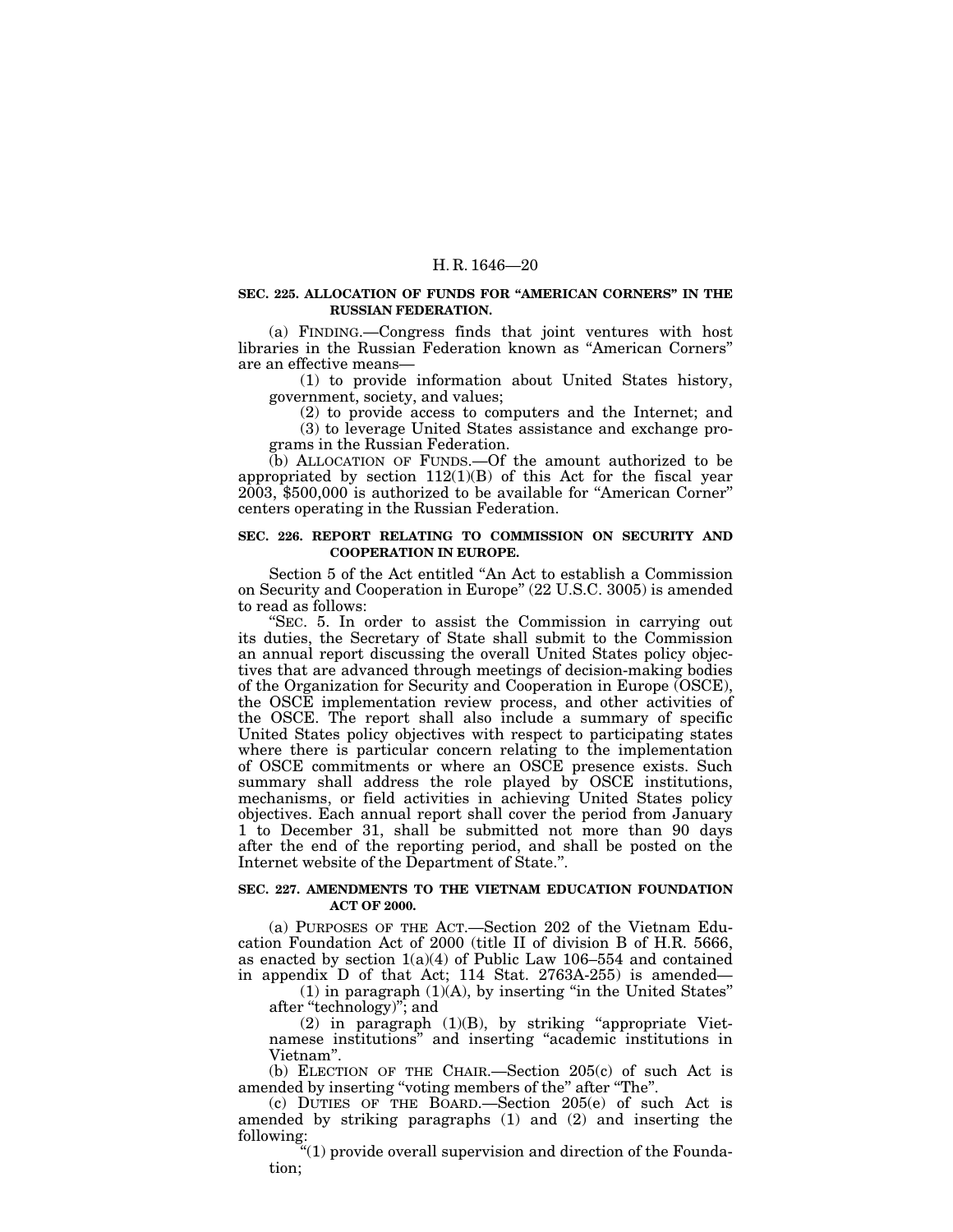"(2) establish criteria for the eligibility of applicants, including criteria established by section 206(b), and for the selection of fellowship recipients; and

''(3) select the fellowship recipients.''.

(d) TREATMENT OF PRESIDENTIAL APPOINTEES TO THE BOARD OF DIRECTORS.—Section 205 of such Act is amended—

 $(1)$  in subsection  $(f)$ -

(A) by amending paragraph (1) to read as follows: "(1) IN GENERAL.—Except as provided in paragraphs (2) and (3), each member of the Board shall serve without compensation.''; and

(B) by adding at the end the following new paragraph: ''(3) COMPENSATION OF PRESIDENTIAL APPOINTEES.—The members of the Board appointed under subsection (a)(6) shall be paid at the daily equivalent of the rate of basic pay payable for positions at level  $\bar{V}$  of the Executive Schedule under section 5316 of title 5, United States Code, for each day (including travel time) during which the member is engaged in the actual performance of duties as a Board member.''; and

(2) by adding at the end the following new subsection: "(g) TREATMENT OF PRESIDENTIAL APPOINTEES AS SPECIAL GOVERNMENT EMPLOYEES.—The members of the Board appointed under subsection  $(a)(6)$  shall be special Government employees, as defined in section 202(a) of title 18, United States Code.''.

(e) TRAVEL REGULATIONS.—Section 205 of such Act, as amended by subsection (d), is further amended by adding at the end the following new subsection:

''(h) TRAVEL REGULATIONS.—Members of the Board shall be subject to the same travel regulations as apply to officers and employees of the Department of State.''.

(f) VACANCIES.—Section 205(b) of such Act is amended by adding at the end the following new paragraph:

" $(3)(A)$  Any member appointed to fill a vacancy prior to the expiration of the term for which his or her predecessor was appointed shall be appointed for the remainder of such term.

''(B) Upon the expiration of his or her term of office, any member may continue to serve until a successor is appointed.".

(g) ENGLISH PROFICIENCY.—Section  $206(a)(2)$  of such Act is amended to read as follows:

''(2) SCIENTIFIC AND TECHNICAL VOCABULARY IN ENGLISH.—

Fellowships awarded to Vietnamese nationals under paragraph (1) may include funding to improve English proficiency in a fellowship recipient's field of study.''.

(h) SELECTION CRITERIA.—Section 206(b) of such Act is amended—

(1) in paragraph (1), by striking ''Vietnamese candidates for fellowships'' and inserting ''Fellowship candidates from Vietnam''; and

(2) in paragraph (2), by striking ''teaching candidates'' and inserting "candidates for teaching fellowships".

(i) ANNUAL REPORT.—Such Act is amended—

(1) in section 207(d), by striking ''Board'' and inserting ''Secretary of the Treasury''; and

 $(2)$  in section 209 $(b)$ –

(A) by striking "Foundation" and inserting "Board"; and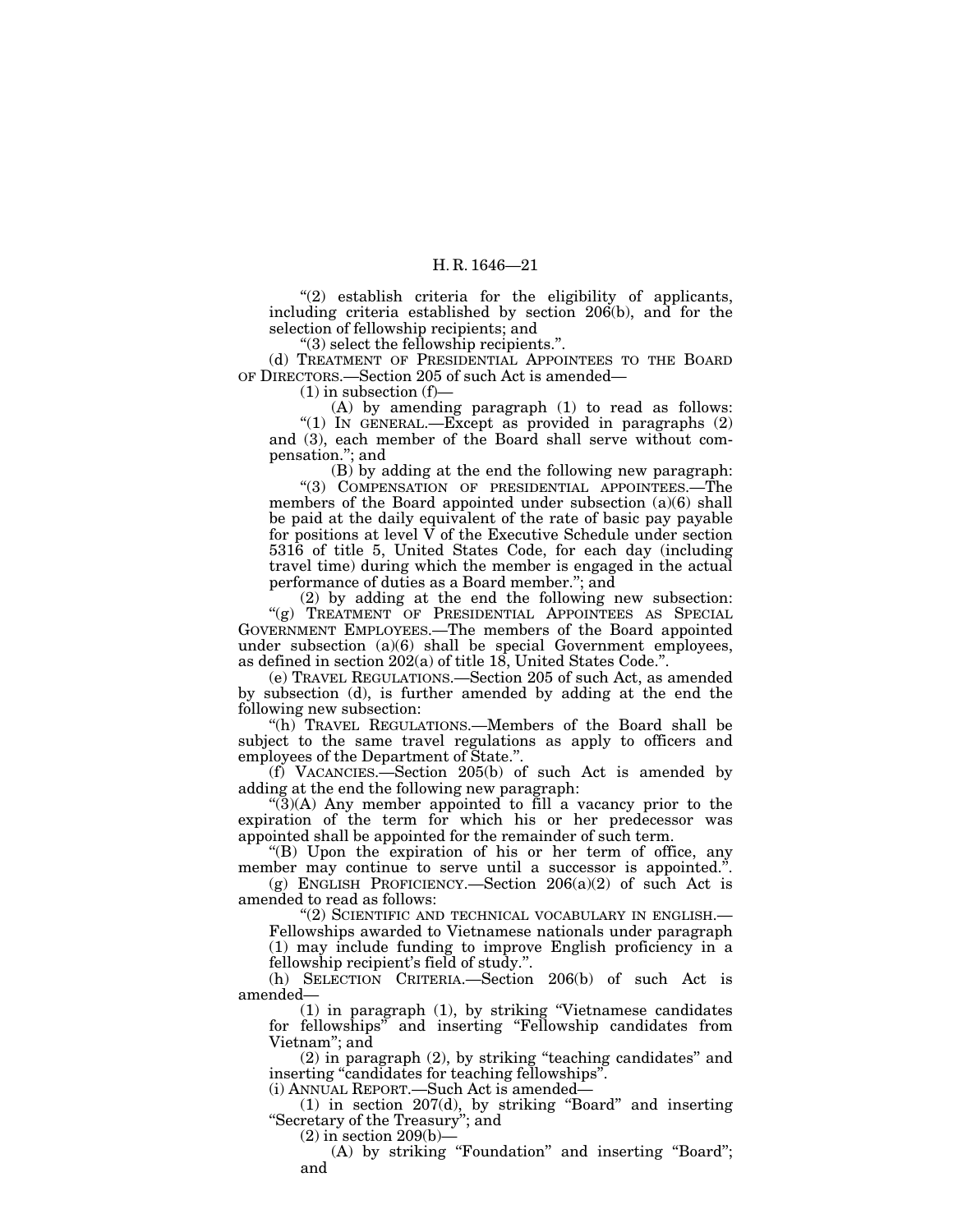(B) by striking ''its operations under this title'' and inserting "the operations of the Foundation under this title, including the financial condition of the Foundation''.

(j) COMPENSATION OF EXECUTIVE DIRECTOR.—Section 208(d) of such Act is amended by striking ''level V of the Executive Schedule under section 5316'' and inserting ''level IV of the Executive Schedule under section 5315''.

(k) CLERICAL CORRECTIONS.—Such Act is amended—

 $(1)$  in section 206 $(d)$ –

(A) in the subsection heading, by striking ''MATCHING'' and inserting "COST-SHARING"; and

(B) by striking "matching" and inserting "cost-sharing";  $(2)$  in section  $206(e)$ —

(A) by striking "proficiency" and inserting "progress"; and

(B) by inserting before the period at the end the following: "and applicable law";

 $(3)$  in section  $\overline{208(a)}$ , by striking "Secretary" and inserting ''Director'';

 $(4)$  in section 208 $(d)$ , by striking "title V" and inserting ''title 5''; and

 $(5)$  in section 209 $(a)(5)$ , by striking "District of Columbia" and inserting ''metropolitan Washington, D.C., area''.

### **SEC. 228. ETHICAL ISSUES IN INTERNATIONAL HEALTH RESEARCH.**

(a) IN GENERAL.—The Secretary shall make available funds for international exchanges to provide opportunities to researchers in developing countries to participate in activities related to ethical issues in human subject research, as described in subsection (c).

(b) COORDINATION WITH OTHER PROGRAMS.—The Secretary shall coordinate programs conducted pursuant to this section with similar programs that may be conducted by the United States Agency for International Development and other Federal agencies as part of United States international health programs, particularly with respect to research and treatment of infectious diseases.

(c) ETHICAL ISSUES IN HUMAN SUBJECT RESEARCH.—For purposes of subsection (a), the phrase ''activities related to ethical issues in human subject research'' includes courses of study, conferences, and fora on development of and compliance with international ethical standards for clinical trials involving human subjects, particularly with respect to responsibilities of researchers to individuals and local communities participating in such trials, and on management and monitoring of such trials based on such international ethical standards.

#### **SEC. 229. CONFORMING AMENDMENTS.**

Section 112(g) of the Mutual Educational and Cultural Exchange Act of 1961 (22 U.S.C. 2460(g)) is amended—

(1) in paragraph (1), by striking ''United States Information Agency'' and inserting ''Department of State'';

 $(2)$  in paragraph  $(3)$ —

(A) in subparagraph (A), by striking ''Associate Director for Educational and Cultural Affairs of the United States Information Agency'' and inserting ''Assistant Secretary of State for Educational and Cultural Affairs'';

(B) by striking subparagraph (B); and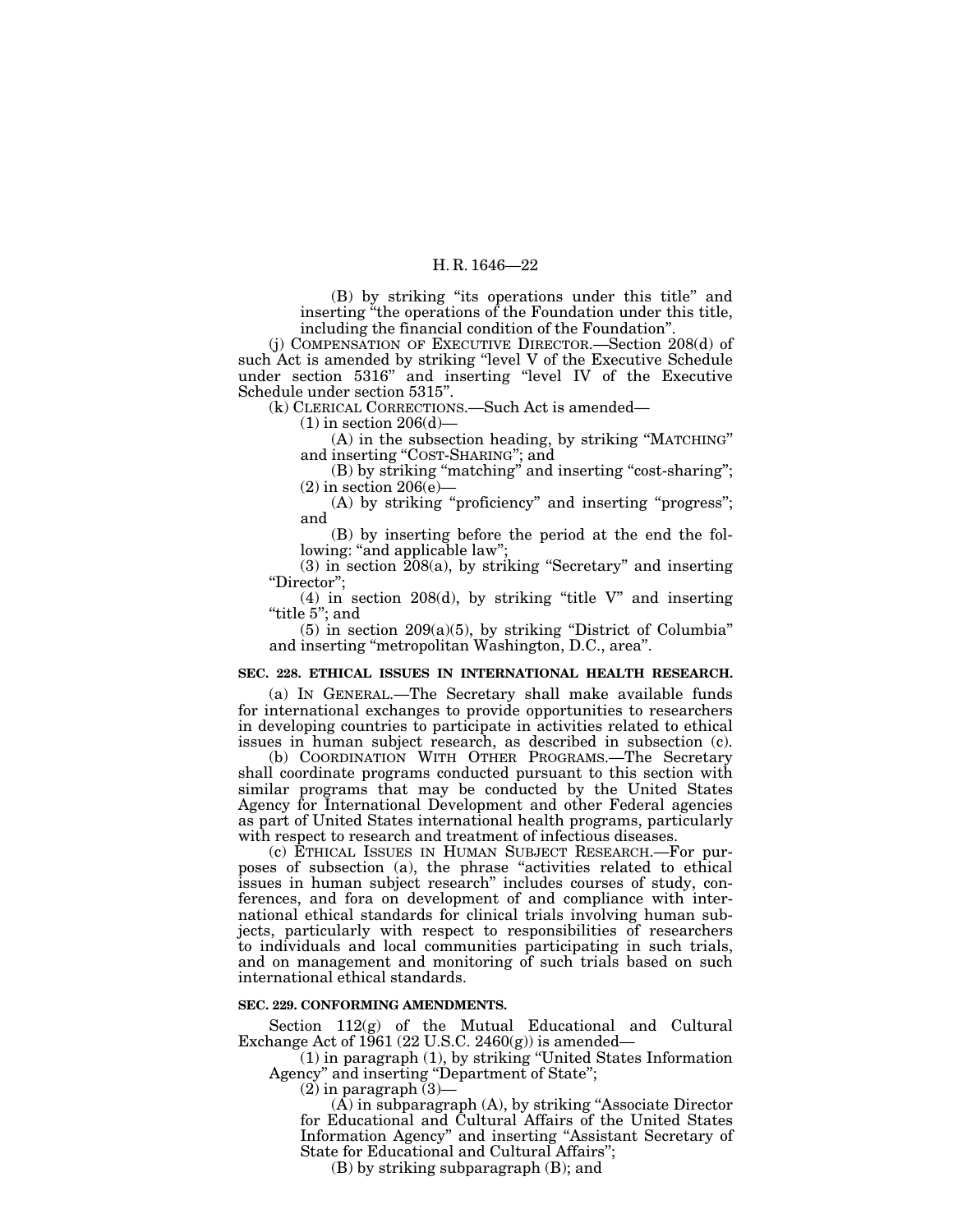(C) by redesignating subparagraphs (C), (D), (E), (F), and  $(G)$  as subparagraphs  $(B)$ ,  $(C)$ ,  $(D)$ ,  $(E)$ , and  $(F)$ , respectively;

(3) in paragraph (5), by striking ''United States Information Agency'' and inserting ''Department of State'';

 $(4)$  in paragraph  $(6)(G)$ , by striking "United States Information Agency'' and inserting ''Department of State''; and

(5) in paragraph (7), by striking ''Director of the United States Information Agency'' and inserting ''Secretary of State, acting through the Under Secretary of State for Public Diplomacy".

## **Subtitle C—Consular Authorities**

## **SEC. 231. REPORT ON VISA ISSUANCE TO INADMISSIBLE ALIENS.**

Section 51(a) of the State Department Basic Authorities Act of 1956 (22 U.S.C. 2723(a)) is amended—

 $(1)$  by inserting " $(1)$  DENIAL OF VISAS.—" before "The Secretary''; and

 $(2)$  by adding at the end the following:

''(2) VISA ISSUANCE TO INADMISSIBLE ALIENS.—The Secretary shall, on a semiannual basis, submit to the appropriate committees of the Congress a report describing every instance during the period covered by the report in which a consular post or the Visa Office of the Department of State issued an immigrant or nonimmigrant visa to an alien who is inadmissible to the United States based upon terrorist activity or failed to object to the issuance of an immigrant or nonimmigrant visa to an alien notwithstanding any such ground of inadmissibility. The report shall set forth the name and nationality of the alien, the issuing post, and a brief factual statement of the basis for issuance of the visa or the failure to object. The report may be submitted in classified or unclassified form.''.

## **SEC. 232. DENIAL OF ENTRY INTO UNITED STATES OF CHINESE AND OTHER NATIONALS ENGAGED IN COERCED ORGAN OR BODILY TISSUE TRANSPLANTATION.**

(a) DENIAL OF ENTRY.—Notwithstanding any other provision of law and except as provided in subsection (b), the Secretary shall direct consular officers not to issue a visa to any person whom the Secretary finds, based on credible and specific information, to have been directly involved with the coercive transplantation of human organs or bodily tissue, unless the Secretary has substantial grounds for believing that the foreign national has discontinued his or her involvement with, and support for, such practices.

(b) EXCEPTION.—The prohibitions in subsection (a) do not apply to an applicant who is a head of state, head of government, or cabinet-level minister.

(c) WAIVER.—The Secretary may waive the prohibitions in subsection (a) with respect to a foreign national if the Secretary—<br>(1) determines that it is important to the national interest

of the United States to do so; and

(2) not later than 30 days after the issuance of a visa, provides written notification to the appropriate congressional committees containing a justification for the waiver.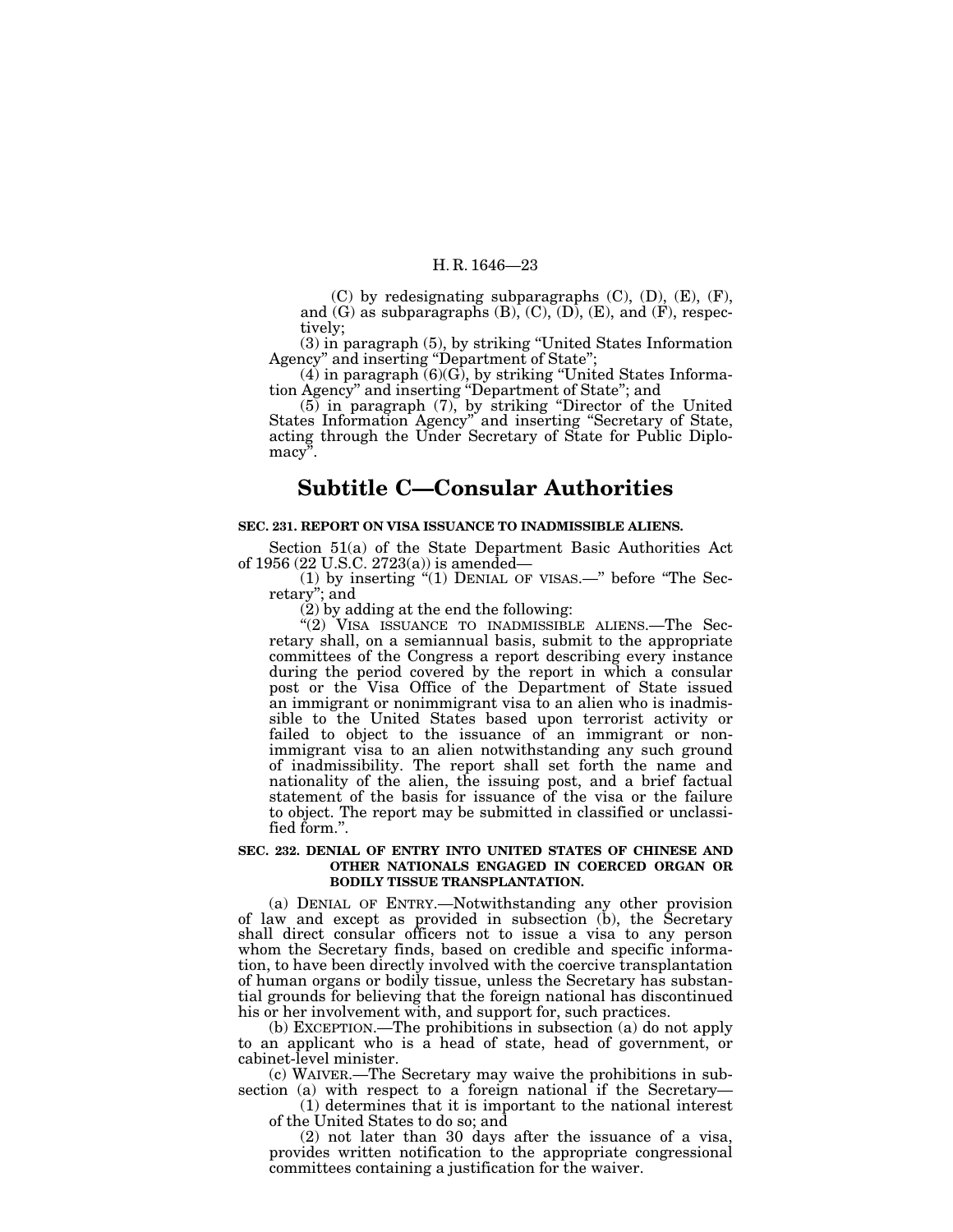#### **SEC. 233. PROCESSING OF VISA APPLICATIONS.**

(a) IN GENERAL.—It shall be the policy of the Department to process each visa application from an alien classified as an immediate relative or as a K–1 nonimmigrant within 30 days of the receipt of all necessary documents from the applicant and the Immigration and Naturalization Service. In the case of an immigrant visa application where the petitioner is a relative other than an immediate relative, it should be the policy of the Department to process such an application within 60 days of the receipt of all necessary documents from the applicant and the Immigration and Naturalization Service.

(b) DEFINITIONS.—In this section:<br>(1) IMMEDIATE RELATIVE.—The term "immediate relative" (1) IMMEDIATE RELATIVE.—The term "immediate relative" has the meaning given the term in section  $201(b)(2)(A)(i)$  of the Immigration and Nationality Act (8 U.S.C. 1151(b)(2)(A)(i)).

(2) K–1 NONIMMIGRANT.—The term ''K–1 nonimmigrant'' means a nonimmigrant alien described in section  $101(a)(15)(K)(i)$  of the Immigration and Nationality Act  $(8)$ U.S.C.  $1101(a)(15)(K)(i)$ .

#### **SEC. 234. MACHINE READABLE VISAS.**

Section 140(a) of the Foreign Relations Authorization Act, Fiscal Years 1994 and 1995 (8 U.S.C. 1351 note) is amended by adding

at the end the following:<br>
"(3) For the fiscal year 2003, any amount that exceeds \$460,000,000 may be made available only if a notification is submitted to Congress in accordance with the procedures applicable to reprogramming notifications under section 34 of the State Department Basic Authorities Act of 1956.''.

## **Subtitle D—Migration and Refugees**

### **SEC. 241. PROHIBITION ON FUNDING THE INVOLUNTARY RETURN OF REFUGEES.**

Title I of the State Department Basic Authorities Act of 1956 (22 U.S.C. 2651a et seq.), as amended by section 204 of this Act, is further amended by adding at the end the following new section: **''SEC. 58. PROHIBITION ON FUNDING THE INVOLUNTARY RETURN OF**

#### **REFUGEES.**

"(a) PROHIBITION.—<br>"(1) IN GENERAL.—Except as provided in paragraph (2), none of the funds made available to the Department of State, or the United States Emergency Refugee and Migration Assistance Fund established in section 2(c) of the Migration and Refugee Assistance Act of 1962 (22 U.S.C. 2601(c)), may be available to effect the involuntary return by the United States of any person to a country in which the person has a wellfounded fear of persecution on account of race, religion, nationality, membership in a particular social group, or political

opinion.<br>
"(2) EXCEPTION.—The prohibition in paragraph (1) does not apply to the return of any person on grounds recognized as precluding protection as a refugee under the United Nations Convention Relating to the Status of Refugees of July 28, 1951, and the Protocol Relating to the Status of Refugees of January 31, 1967, subject to the reservations contained in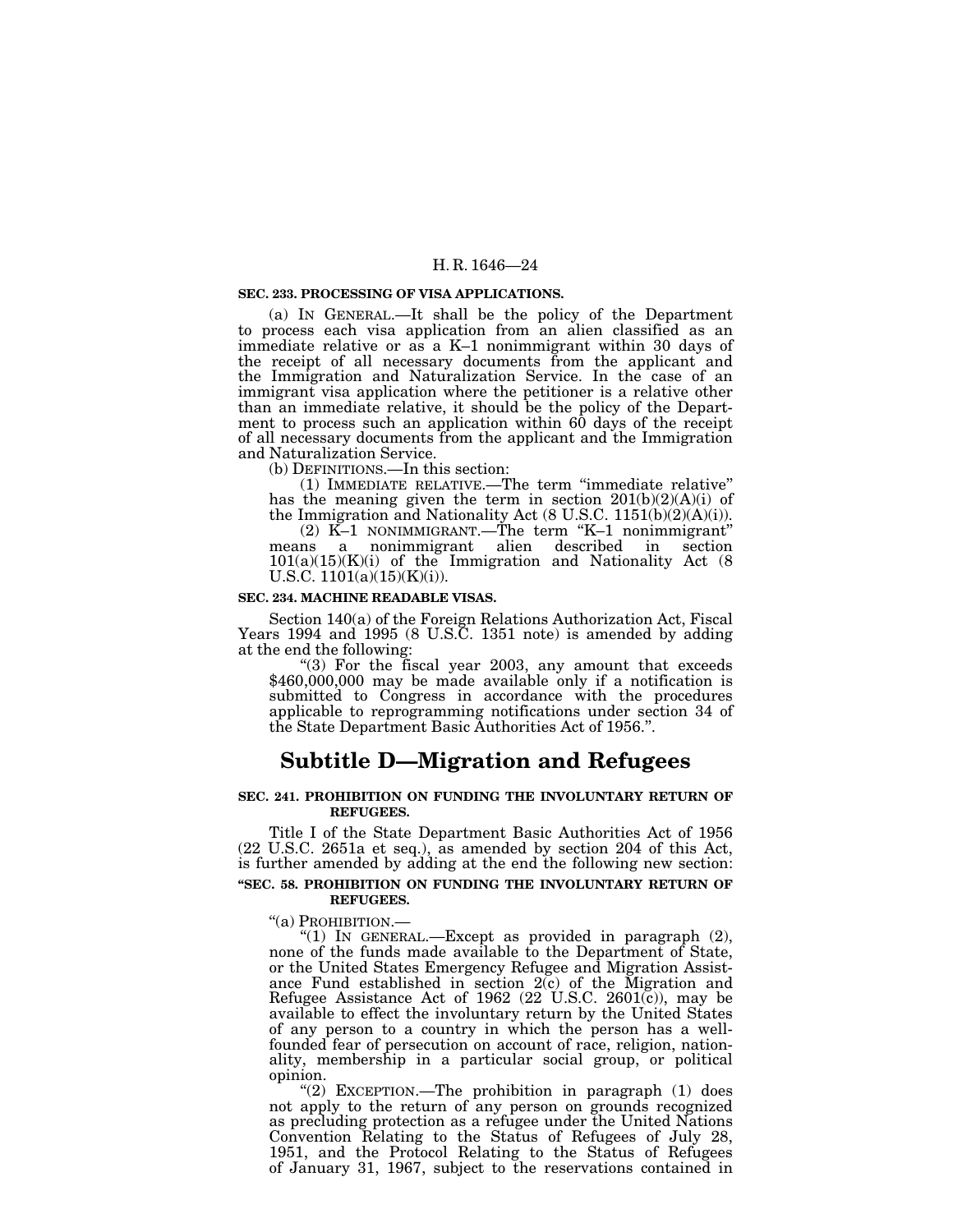the United States Senate resolution of advice and consent to

ratification of the Protocol.<br>"(b) CONGRESSIONAL NOTIFICATION REQUIRED IN ALL CASES.-None of the funds made available to the Department of State, or the United States Emergency Refugee and Migration Assistance Fund established in section  $2(c)$  of the Migration and Refugee Assistance Act of 1962 (22 U.S.C. 2601(c)), may be available to effect the involuntary return by the United States of any person to any country unless the Secretary first notifies the appropriate congressional committees, except that, in the case of an emergency involving a threat to human life, the Secretary shall notify the appropriate congressional committees as soon as practicable. ''(c) STATUTORY CONSTRUCTION.—Nothing in this section shall

be construed as affecting activities of the Department of State that relate to removal proceedings under the Immigration and Nationality Act or extradition.

"(d) DEFINITIONS.—In this section:<br>"(1) APPROPRIATE CONGRESSIONAL COMMITTEES.—The term<br>'appropriate congressional committees' means the Committee on Foreign Relations of the Senate and the Committee on International Relations of the House of Representatives. ''(2) TO EFFECT THE INVOLUNTARY RETURN.—The term ''to

effect the involuntary return'' means to require, by means of physical force or circumstances amounting to a threat thereof, a person to return to a country against the person's will, regardless of whether the person is physically present in the United States and regardless of whether the United States acts directly or through an agent.''.

## **SEC. 242. UNITED STATES MEMBERSHIP IN THE INTERNATIONAL ORGANIZATION FOR MIGRATION.**

Section 2(a) of the Migration and Refugee Assistance Act of 1962 (22 U.S.C. 2601(a)) is amended to read as follows:

 $\mathcal{L}(a)(1)$  The President is authorized to continue membership for the United States in the International Organization for Migration in accordance with the constitution of such organization approved in Venice, Italy, on October 19, 1953, as amended in Geneva, Switzerland, on November 24, 1998, upon entry into force of such amendments. ''(2) For the purpose of assisting in the movement of refugees

and migrants, there are authorized to be appropriated to the President such amounts as may be necessary from time to time for payment by the United States of its contributions to the International Organization for Migration and all necessary salaries and expenses incidental to United States participation in such organization.''.

## **SEC. 243. REPORT ON OVERSEAS REFUGEE PROCESSING.**

(a) REPORT ON OVERSEAS REFUGE PROCESSING.—Not later than 120 days after the date of the enactment of this Act, the Secretary shall submit to the appropriate congressional committees a report on overseas processing of refugees for admission to the United States.

(b) CONTENTS.—The report shall include the following detailed information:

(1) United States procedures for the identification of refugees who are particularly vulnerable or whose individual circumstances otherwise suggest an urgent need for resettlement,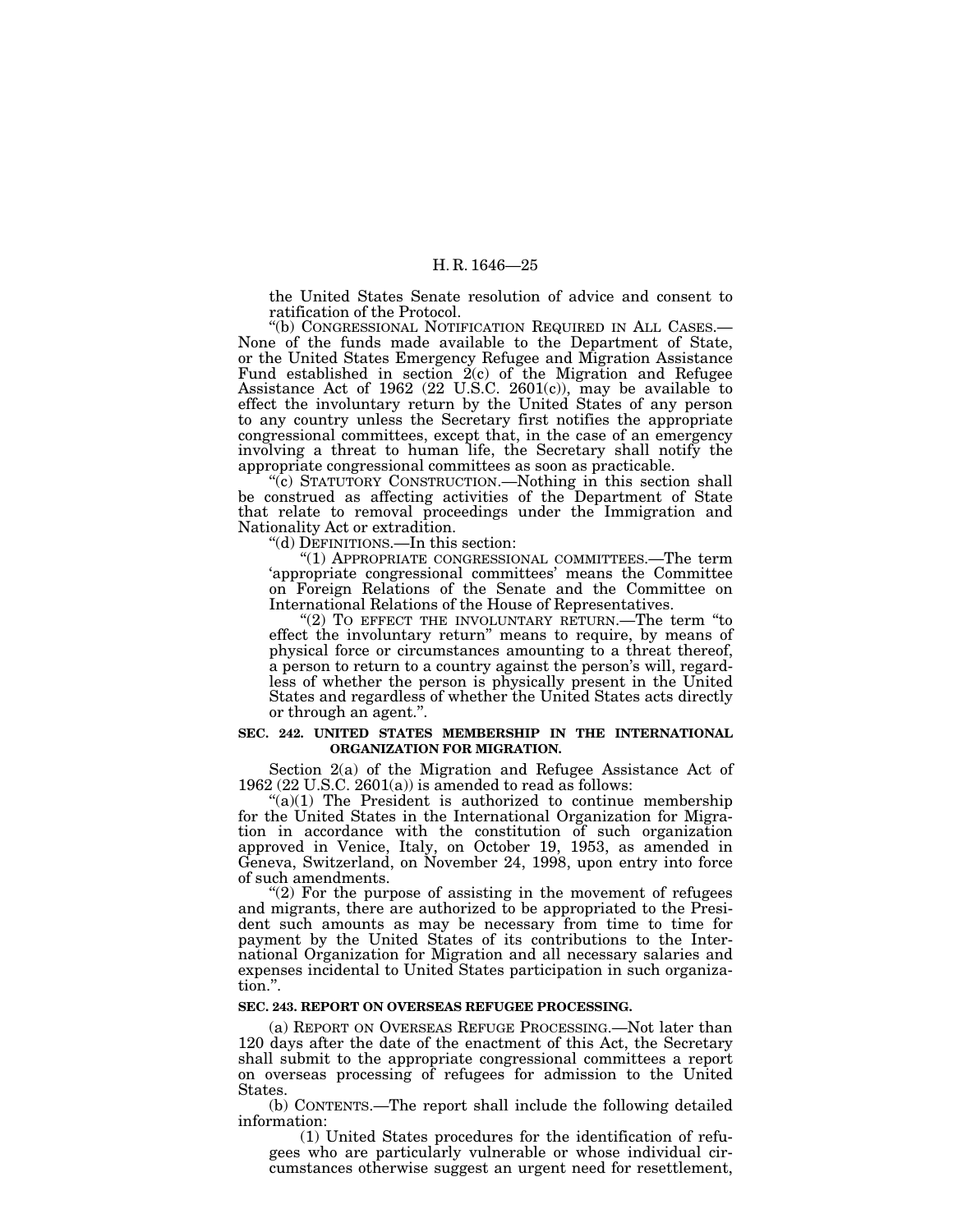including the extent to which the Department now insists on referral by the United Nations High Commissioner for Refugees as a prerequisite to consideration of such refugees for resettlement in the United States, together with a plan for the expanded use of alternatives to such referral, including the use of field-based nongovernmental organizations to identify refugees in urgent need of resettlement.

(2) The extent to which the Department makes use in overseas refugee processing of the designation of groups of refugees who are of special concern to the United States, together with the reasons for any decline in such use over the last 10 years and a plan for making more generous use of such categories in the future.

(3) The extent to which the United States currently provides opportunities for resettlement in the United States of individuals who are close family members of citizens or lawful residents of the United States, together with the reasons for any decline in the extent of such provision over the last 10 years and a plan for expansion of such opportunities in the future.

(4) The extent to which opportunities for resettlement in the United States are currently provided to ''urban refugees'' and others who do not currently reside in refugee camps, together with a plan for increasing such opportunities, particularly for refugees who are in urgent need of resettlement, who are members of refugee groups of special interest to the United States, or who are close family members of United States citizens or lawful residents.

(5) The Department's assessment of the feasibility and desirability of modifying the Department's current list of refugee priorities to create an additional category for refugees whose need for resettlement is based on a long period of residence in a refugee camp with no immediate prospect of safe and voluntary repatriation to their country of origin or last permanent residence.

(6) The extent to which the Department uses private voluntary agencies to assist in the identification of refugees for admission to the United States, including the Department's assessment of the advantages and disadvantages of private voluntary agencies, the reasons for any decline in the Department's use of voluntary agencies over the last 10 years, and a plan for the expanded use of such agencies.

(7) The extent to which the per capita reception and placement grant to voluntary agencies assisting in resettlement of refugees has increased over the last 10 years commensurate with the cost to such agencies of providing such services.

(8) An estimate of the cost of each change in current practice or procedure discussed in the report, together with an estimate of any increase in the annual refugee admissions ceiling that would be necessary to implement each change.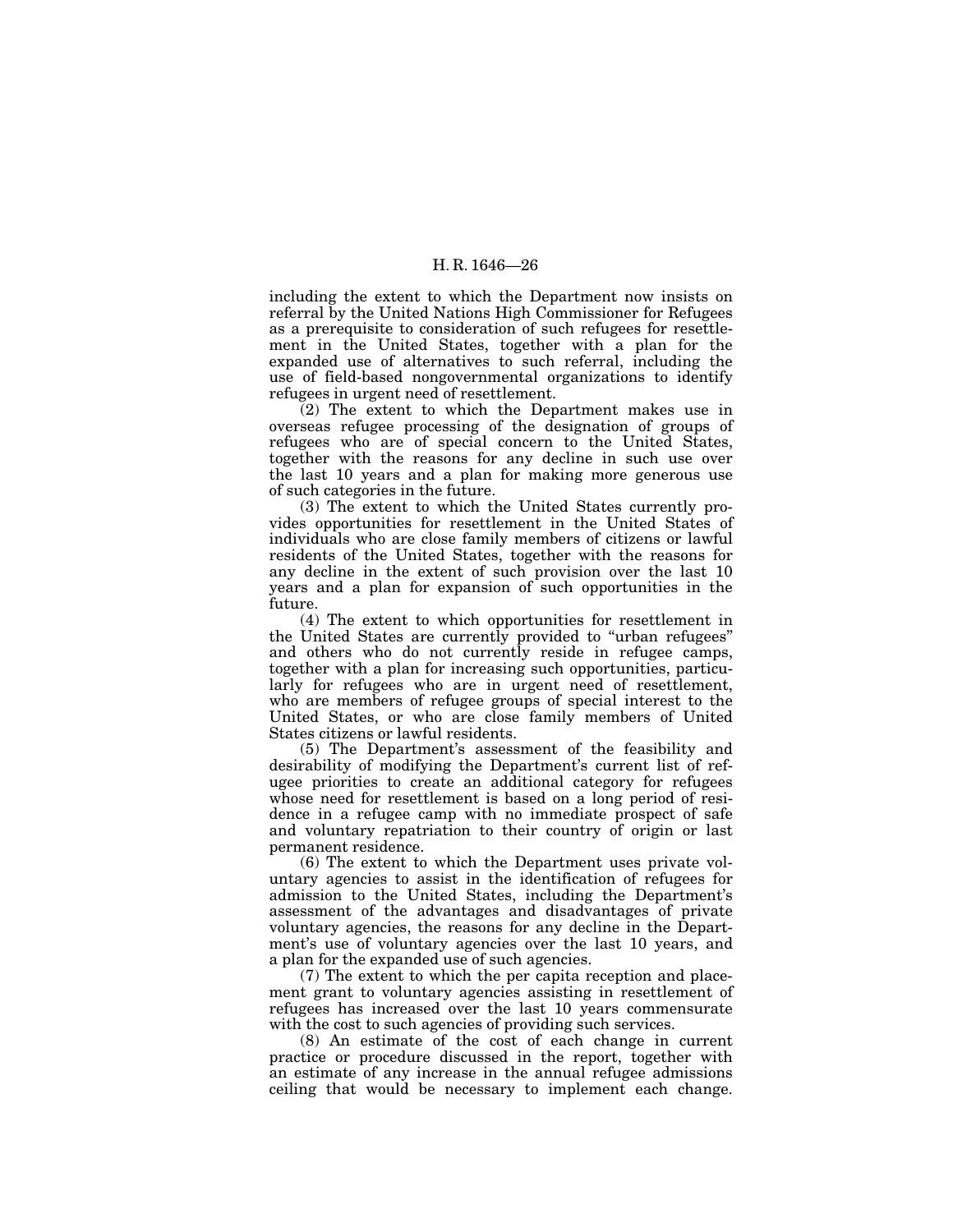## **TITLE III—ORGANIZATION AND PER-SONNEL OF THE DEPARTMENT OF STATE**

## **Subtitle A—Organizational Matters**

## **SEC. 301. COMPREHENSIVE WORKFORCE PLAN.**

(a) WORKFORCE PLAN.—Not later than 180 days after the date of the enactment of this Act, the Secretary shall submit to the appropriate congressional committees a comprehensive workforce plan for the Department for the fiscal years 2003 through 2007. The plan shall consider personnel needs in both the Civil Service and the Foreign Service and expected domestic and overseas personnel allocations. The workforce plan should set forth— (1) the detailed mission of the Department;

(2) the definition of work to be done;

(3) a description of cyclical personnel needs based on expected retirements and attrition; and

(4) a statement of the time required to hire, train, and deploy new personnel.

(b) DOMESTIC STAFFING MODEL.—Not later than one year after the date of the enactment of this Act, the Secretary shall compile and submit to the appropriate congressional committees a domestic staffing model for the Department.

## **SEC. 302. ''RIGHTSIZING'' OVERSEAS POSTS.**

(a) ''RIGHTSIZING'' AT THE DEPARTMENT OF STATE.— (1) IN GENERAL.—The Secretary shall establish a task force within the Department on the issue of "rightsizing" overseas posts.

(2) PRELIMINARY REPORT.—Not later than 120 days after the date of the enactment of this Act, the Secretary shall submit to the appropriate congressional committees a report that outlines the status, plans, and activities of the task force. In addition to such other information as the Secretary considers appropriate, the report shall include the following:

(A) The objectives of the task force.

(B) Measures for achieving the objectives under subparagraph (A).

(C) Identification of the official of the Department with primary responsibility for the issue of "rightsizing".

(D) The plans of the Department for the reallocation of staff and resources based on changing needs at overseas posts and in the metropolitan Washington, D.C., area.

(3) REPORT.—Not later than one year after the date of the enactment of this Act, the Secretary shall submit to the appropriate congressional committees a report reviewing the activities and progress of the task force established under paragraph (1).

(b) INTERAGENCY WORKING GROUP.—

(1) ESTABLISHMENT.—The Secretary shall establish an interagency working group on the issue of "rightsizing" the overseas presence of the United States Government.

(2) PRELIMINARY REPORT.—Not later than 120 days after the date of the enactment of this Act, the Secretary shall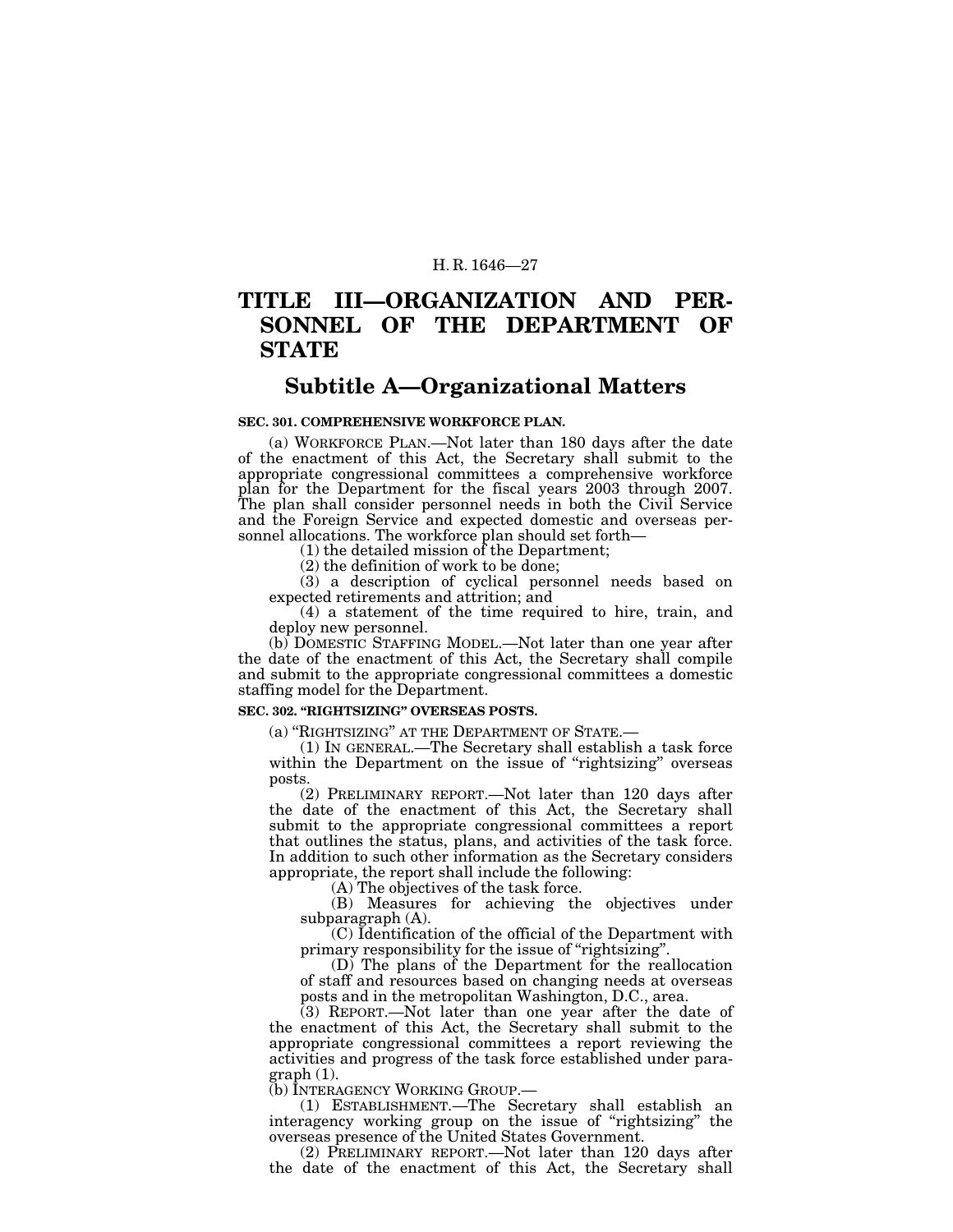submit to the appropriate congressional committees a report which outlines the status, plans, and activities of the interagency working group. In addition to such other information as the Secretary considers appropriate, the report shall include the following:

(A) The objectives of the working group.

(B) Measures for achieving the objectives under subparagraph (A).

(C) Identification of the official of each agency with primary responsibility for the issue of "rightsizing".

(3) REPORT.—Not later than 180 days after the date of the enactment of this Act, the Secretary shall submit to the appropriate congressional committees a report reviewing the activities and progress of the working group established under paragraph (1).

## **SEC. 303. QUALIFICATIONS OF CERTAIN OFFICERS OF THE DEPART-MENT OF STATE.**

Section 1 of the State Department Basic Authorities Act of 1956 (22 U.S.C. 2651a) is amended—

(1) by striking subsections (f) and (g); and

(2) by inserting after subsection (e) the following new subsection:

''(f) QUALIFICATIONS OF CERTAIN OFFICERS OF THE DEPARTMENT OF STATE.—

"(1) OFFICER HAVING PRIMARY RESPONSIBILITY FOR PER-SONNEL MANAGEMENT.—The officer of the Department of State with primary responsibility for assisting the Secretary with respect to matters relating to personnel in the Department of State, or that officer's principal deputy, shall have substantial professional qualifications in the field of human resource policy and management.

"(2) OFFICER HAVING PRIMARY RESPONSIBILITY FOR DIPLO-MATIC SECURITY.—The officer of the Department of State with primary responsibility for assisting the Secretary with respect to diplomatic security, or that officer's principal deputy, shall have substantial professional qualifications in the fields of (A) management, and (B) Federal law enforcement, intelligence,

or security.<br>
"(3) OFFICER HAVING PRIMARY RESPONSIBILITY FOR INTER-NATIONAL NARCOTICS AND LAW ENFORCEMENT.—The officer of the Department of State with primary responsibility for assisting the Secretary with respect to international narcotics and law enforcement, or that officer's principal deputy, shall have substantial professional qualifications in the fields of (A) management, and (B) law enforcement or international narcotics policy.''.

## **Subtitle B—Personnel Matters**

## **SEC. 311. THOMAS JEFFERSON STAR FOR FOREIGN SERVICE.**

Section 36A of the State Department Basic Authorities Act of 1956 (22 U.S.C. 2708a) is amended—

of 1956 (22 U.S.C. 2708a) is amended— (1) in the section heading, by striking ''**FOREIGN SERVICE STAR**'' and inserting ''**THOMAS JEFFERSON STAR FOR FOREIGN SERVICE**''; and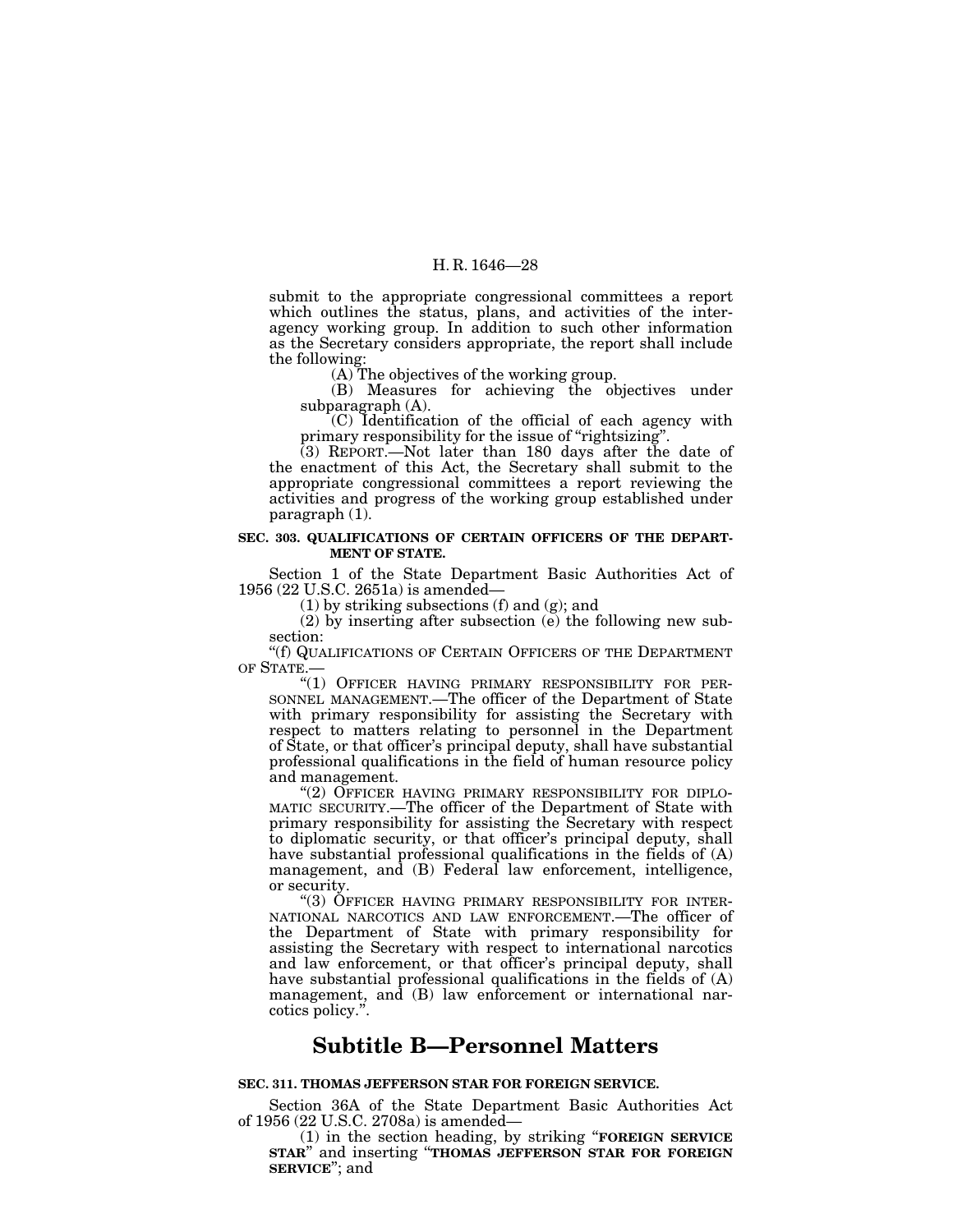(2) by striking ''Foreign Service star'' each place it appears and inserting ''Thomas Jefferson Star for Foreign Service''. **SEC. 312. PRESIDENTIAL RANK AWARDS.**

(a) COMPARABLE PAYMENTS.—Section 405(b)(3) of the Foreign Service Act of 1980 (22 U.S.C. 3965(b)(3)) is amended by striking the second sentence and inserting ''Payments under this paragraph to a member of the Senior Foreign Service may not exceed, in any fiscal year, the percentage of basic pay established under section 4507(e)(1) of title 5, United States Code, for a Meritorious Executive, except that payments of the percentage of the basic pay established under section 4507(e)(2) of such title for Distinguished Executives may be made in any fiscal year to up to 1 percent of the members of the Senior Foreign Service." of the Senior Foreign Service.''. (b) EFFECTIVE DATE.—The amendment made by subsection (a)

shall take effect October 1, 2002.

#### **SEC. 313. FOREIGN SERVICE NATIONAL SAVINGS FUND.**

Section  $408(a)(1)$  of the Foreign Service Act of 1980 (22 U.S.C.  $3968(a)(1)$ ) is amended in the third sentence by striking "(C)" and all that follows through "covered employees." and inserting  $(C)$ payments by the Government and employees to (i) a trust or other fund in a financial institution in order to finance future benefits for employees, including provision for retention in the fund of accumulated interest and dividends for the benefit of covered employees; or (ii) a Foreign Service National Savings Fund established in the Treasury of the United States, which (I) shall be administered by the Secretary, at whose direction the Secretary of the Treasury shall invest amounts not required for the current needs of the Fund; and (II) shall be public monies, which are authorized to be appropriated and remain available without fiscal year limitation to pay benefits, to be invested in public debt obligations bearing interest at rates determined by the Secretary of the Treasury taking into consideration current average market yields on outstanding marketable obligations of the United States of comparable maturity, and to pay administrative expenses.''.

## **SEC. 314. CLARIFICATION OF SEPARATION FOR CAUSE.**

(a) IN GENERAL.—Section 610(a) of the Foreign Service Act of 1980 (22 U.S.C. 4010(a)) is amended—

(1) in paragraph (1), by inserting ''decide to'' after ''may'';

(2) by striking paragraphs (2), (3), (4), (5), and (6); and

 $(3)$  by inserting after paragraph  $(1)$  the following:

" $(2)(A)$  Except as provided in subparagraph  $(B)$ , whenever the Secretary decides under paragraph (1) to separate, on the basis of misconduct, any member of the Service (other than a United States citizen employed under section 311 of the Foreign Service Act of 1980 who is not a family member) who either—

''(i) is serving under a career appointment, or

''(ii) is serving under a limited appointment,

the member may not be separated from the Service until the member receives a hearing before the Foreign Service Grievance Board and the Board decides that cause for separation has been established, unless the member waives, in writing, the right to such a hearing, or the member's appointment has expired, whichever is sooner.

"(B) The right to a hearing in subparagraph  $(A)$  does not apply in the case of an individual who has been convicted of a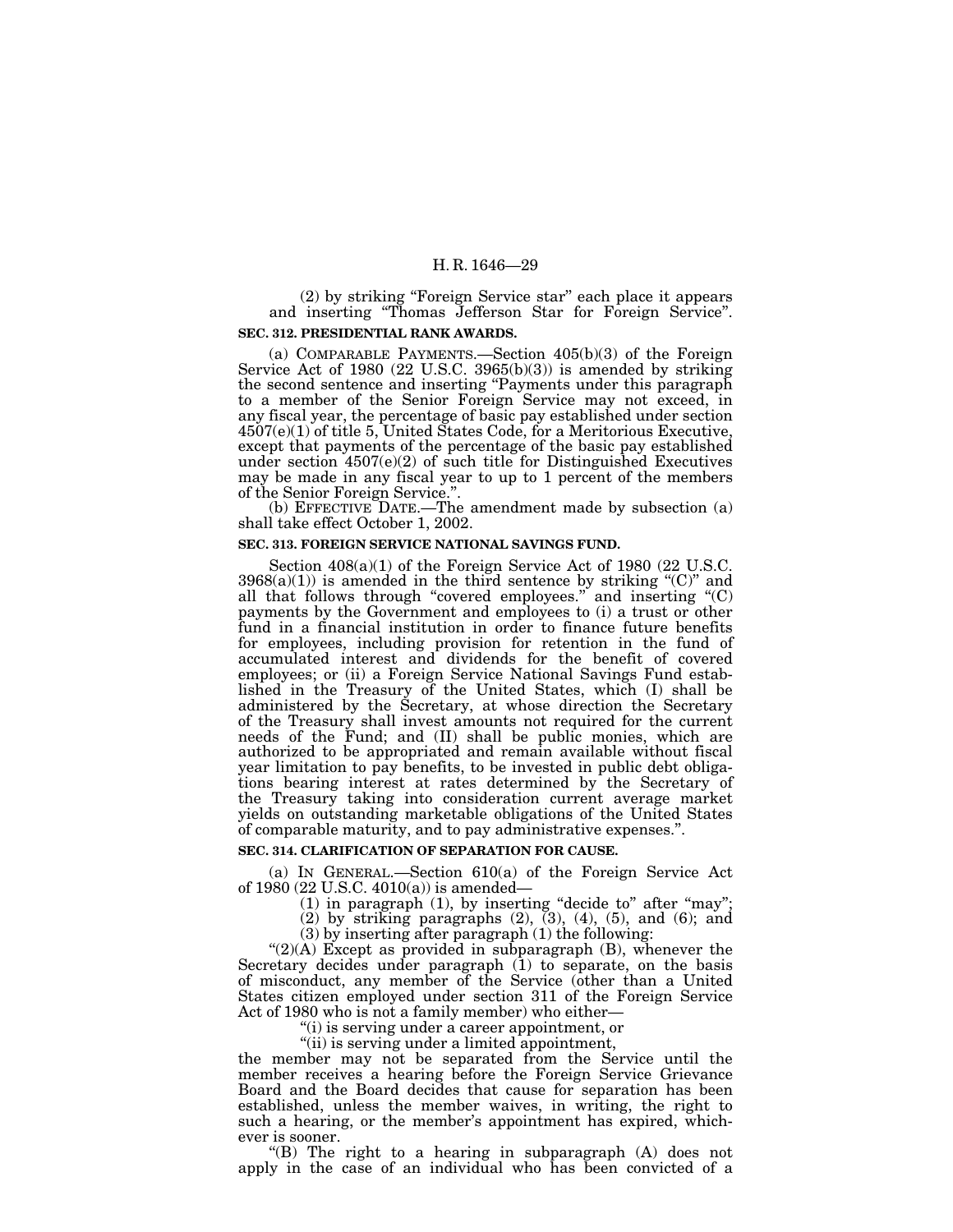crime for which a sentence of imprisonment of more than one year may be imposed.

''(3) If the Board decides that cause for separation has not been established, the Board may direct the Department to pay reasonable attorneys' fees to the extent and in the manner provided by section 1107(b)(5). The hearing provided under this paragraph shall be conducted in accordance with the hearing procedures applicable to grievances under section 1106 and shall be in lieu of any other administrative procedure authorized or required by this or any other Act. Section 1110 shall apply to proceedings under this paragraph.

"(4) Notwithstanding the hearing required by paragraph  $(2)$ , at the time that the Secretary decides to separate a member of the Service for cause, the member shall be placed on leave without pay. If the member does not waive the right to a hearing, and the Board decides that cause for separation has not been established, the member shall be reinstated with back pay.'

(b) CONFORMING AMENDMENTS.—Section 1106(8) of the Foreign Service Act of 1980 (22 U.S.C. 4136(8)) is amended—

(1) in the first sentence—

(A) by striking ''the involuntary separation of the grievant,''; and

(B) by striking ''grievant, or'' and inserting ''grievant or''; and

(2) by striking the last sentence.

## **SEC. 315. DEPENDENTS ON FAMILY VISITATION TRAVEL.**

(a) IN GENERAL.—Section 901(8) of the Foreign Service Act of 1980 (22 U.S.C. 4081(8)) is amended by striking ''Service'' and inserting ''Service, and members of his or her family,''.

(b) PROMULGATION OF GUIDANCE.—The Secretary shall promulgate guidance for the implementation of the amendment made by subsection (a) to ensure its implementation in a manner which does not substantially increase the total amount of travel expenses paid or reimbursed by the Department for travel under section 901 of the Foreign Service Act of 1980 (22 U.S.C. 4081).

(c) EFFECTIVE DATE.—The amendment made by subsection (a) shall take effect on the date on which guidance for implementation of such amendment is issued by the Secretary.

## **SEC. 316. HEALTH EDUCATION AND DISEASE PREVENTION PROGRAMS.**

Section 904(b) of the Foreign Service Act of 1980 (22 U.S.C.  $4084(b)$ ) is amended by striking "families, and  $(3)$ " and inserting "families, (3) health education and disease prevention programs for all employees, and (4)''.

## **SEC. 317. CORRECTION OF TIME LIMITATION FOR GRIEVANCE FILING.**

Section 1104(a) of the Foreign Service Act of 1980 (22 U.S.C.  $4134(a)$ ) is amended in the first sentence by striking "but in no case less than two years'' and inserting ''but in no case more than three years''.

#### **SEC. 318. TRAINING AUTHORITIES.**

Section 2205 of the Foreign Affairs Reform and Restructuring Act of 1998 (as enacted by division G of Public Law 105–277; 112 Stat. 2681–808) is amended—

(1) in the section heading, by striking ''**PILOT**'';

 $(2)$  by striking subsection  $(a)(3)$ ; and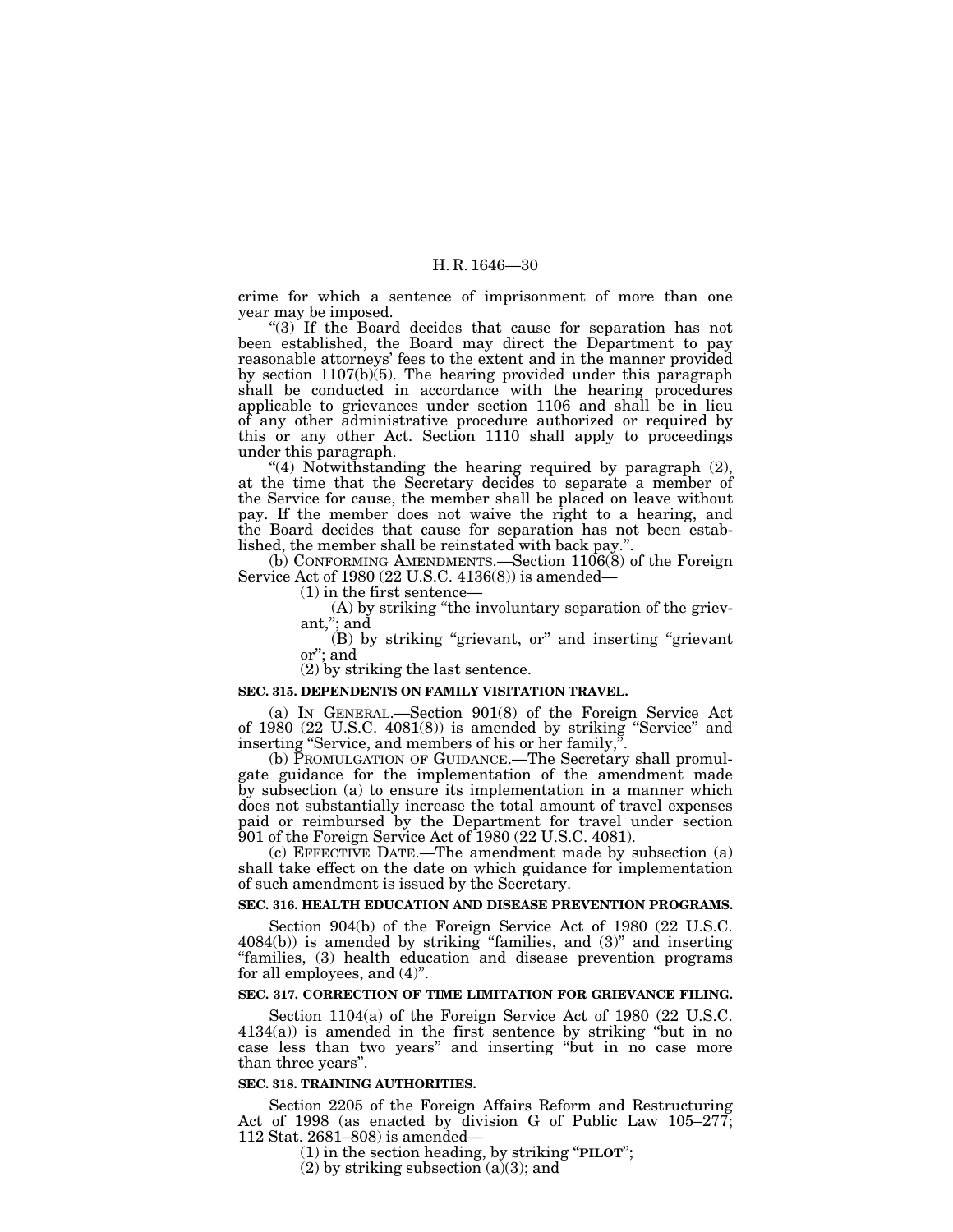## (3) by striking subsection (c).

### **SEC. 319. UNACCOMPANIED AIR BAGGAGE.**

Section 5924(4)(B) of title 5, United States Code, is amended by inserting after the first sentence the following: ''At the election of the employee, in lieu of the transportation of the baggage of a dependent from the dependent's school, the costs incurred to store the baggage at or in the vicinity of the school during the dependent's annual trip between the school and the employee's duty station may be paid or reimbursed to the employee, except that the amount of the payment or reimbursement may not exceed the cost that the Government would incur to transport the baggage.''.

#### **SEC. 320. EMERGENCY MEDICAL ADVANCE PAYMENTS.**

Section 5927 of title 5, United States Code, is amended—  $(1)$  by amending subsection  $(a)(3)$  to read as follows:

''(3) to an employee compensated pursuant to section 408 of the Foreign Service Act of 1980, who—

"(A) pursuant to United States Government authorization is located outside the country of employment; and ''(B) requires medical treatment outside the country

of employment in circumstances specified by the President in regulations.''; and

(2) in subsection (b), by striking ''appointed'' and inserting "hired".

### **SEC. 321. RETIREMENT CREDIT FOR CERTAIN GOVERNMENT SERVICE PERFORMED ABROAD.**

(a) RETIREMENT CREDIT FOR CERTAIN GOVERNMENT SERVICE PERFORMED ABROAD.—Subject to subsection (b)(1), credit under chapter 84 of title 5, United States Code, shall be allowed for any service performed by an individual if or to the extent that—  $(1)$  it was performed by such individual-

(A) after December 31, 1988, and before May 24, 1998;

(B) at a United States diplomatic mission, consular post (other than a consular agency), or other Foreign Service post abroad; and

(C) under a temporary appointment pursuant to sections 309 and 311 of the Foreign Service Act of 1980 (22 U.S.C. 3949 and 3951);

(2) at the time of performing such service, such individual would have satisfied all eligibility requirements under regulations of the Department (as in effect on the date of the enactment of this Act) for a family member limited noncareer appointment (within the meaning of such regulations, as in effect on such date of enactment), except that, in applying this paragraph, an individual not employed by the Department while performing such service shall be treated as if then so employed;

(3) such service would have been creditable under section  $8411(b)(3)$  of such title 5 if-

(A) the service had been performed before January 1, 1989; and

(B) the deposit requirements of section 8411(f) of such title 5 had been met with respect to such service;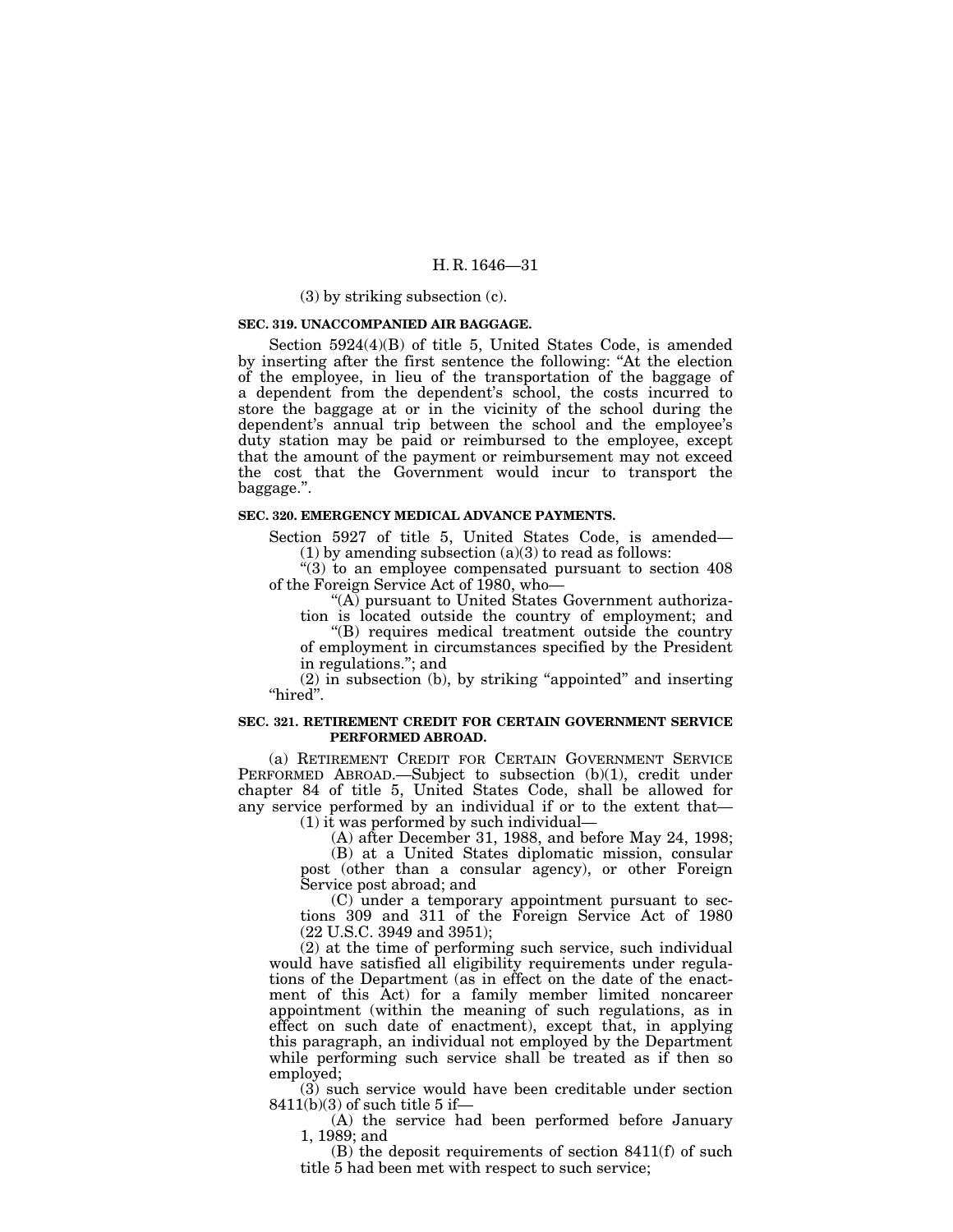(4) such service would not otherwise be creditable under the Federal Employees' Retirement System or any other retirement system for employees of the United States Government (disregarding title II of the Social Security Act); and

(5) the total amount of service performed by such individual (satisfying paragraphs (1) through (4)) is not less than 90 days.

(b) REQUIREMENTS.—

(1) REQUIREMENTS OF THE INDIVIDUAL.—In order to receive credit under chapter 84 of title 5, United States Code, for any service described in subsection (a), the individual who performed such service (or, if deceased, any person who is or would be eligible for a survivor annuity under the Federal Employees' Retirement System based on the service of such individual)—

 $(A)$  shall file a written application with the Office of Personnel Management not later than 36 months after the effective date of the regulations prescribed to carry out this section (as specified in those regulations); and

(B) shall remit to the Office (for deposit in the Treasury of the United States to the credit of the Civil Service Retirement and Disability Fund) the total amount that, under section 8422 of such title 5, should have been deducted from the basic pay of such individual for such service if such service had then been creditable under such chapter 84.

(2) GOVERNMENT CONTRIBUTIONS.—

(A) IN GENERAL.—In addition to any other payment that it is required to make under chapter 84 of title 5, United States Code, a department, agency, or other instrumentality of the United States shall remit to the Office of Personnel Management (for deposit in the Treasury of the United States to the credit of the Fund) the amount described in subparagraph (B).

(B) AMOUNT DESCRIBED.—The amount described in this subparagraph is, with respect to a remittance under para $graph$  (1), the total amount of Government contributions that would, under section 8423 of title 5, United States Code, have been required of the instrumentality involved (to the extent that it was the employing entity during the period of service to which such remittance relates) in connection with such service.

(C) SPECIAL RULE.—If an amount cannot be remitted under this paragraph because an instrumentality has ceased to exist, such amount shall instead be treated as part of the supplemental liability referred to in section  $8423(b)(1)$  (A) or (B) of title 5, United States Code (whichever would be appropriate).

(3) RELATED REQUIREMENTS.—Any remittance under paragraph  $(1)$  or  $(2)$ -

(A) shall be made in such time, form, and manner as the Office of Personnel Management may by regulation require; and

(B) shall be computed with interest (in accordance with section 8334(e) of title 5, United States Code, and such requirements as the Office may by regulation prescribe).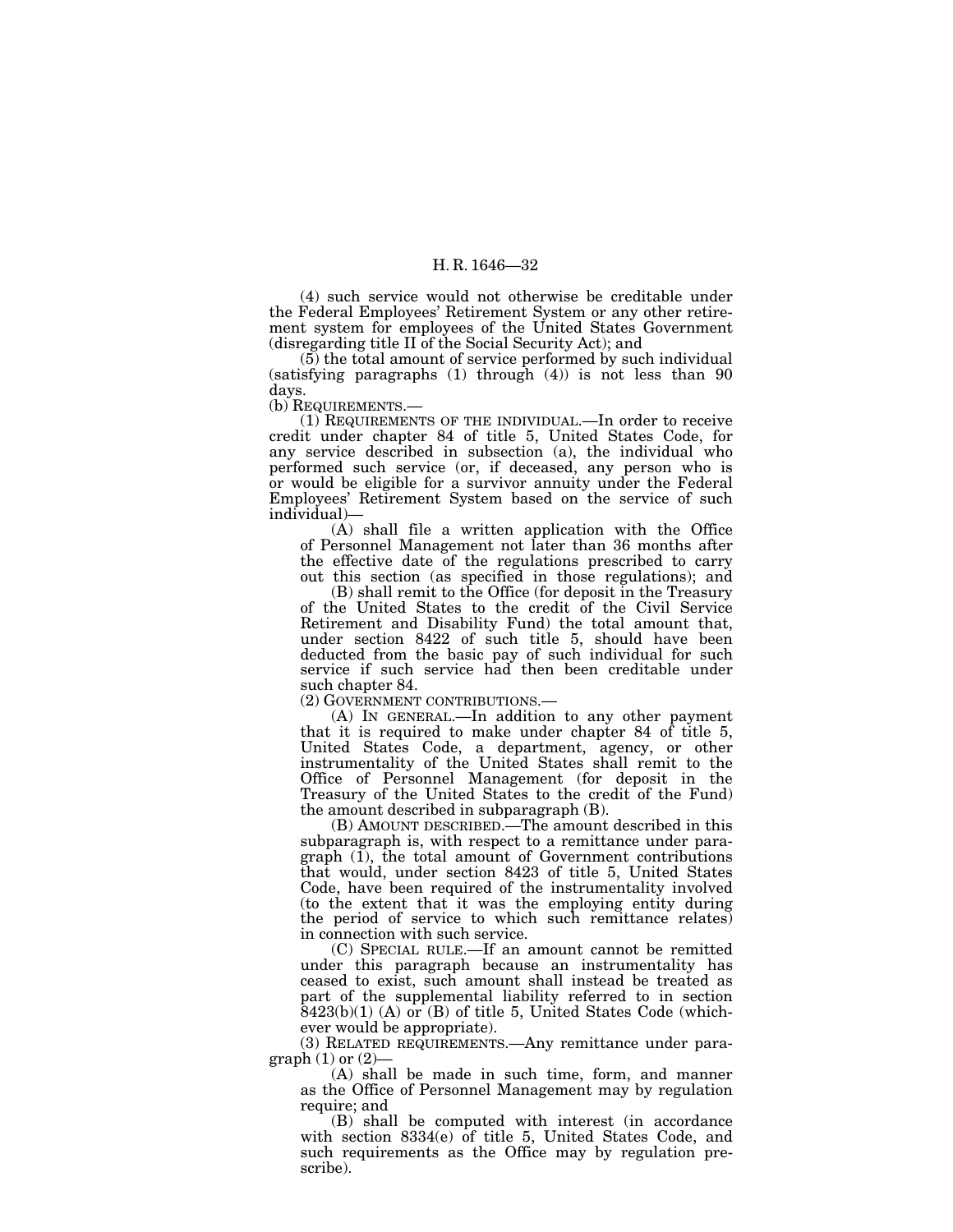(4) NOTIFICATION AND ASSISTANCE REQUIREMENTS.—

(A) IN GENERAL.—The Office of Personnel Management shall take such action as may be necessary and appropriate to inform individuals entitled to have any service credited under this section, or to have any annuity computed or recomputed under this section, of their entitlement to such credit, computation, or recomputation.

(B) ASSISTANCE TO INDIVIDUALS.—The Office shall, on request, assist any individual referred to in subparagraph (A) in obtaining from any department, agency, or other instrumentality of the United States such information in the possession of such instrumentality as may be necessary to verify the entitlement of such individual to have any service credited, or to have any annuity computed or recomputed, pursuant to this section.

(C) ASSISTANCE FROM INSTRUMENTALITIES.—Any department, agency, or other instrumentality of the United States that possesses any information with respect to any service described in subsection (a) shall, at the request of the Office, furnish such information to the Office.

(c) DEFINITIONS.—In this section:

(1) ABROAD.—The term ''abroad'' has the meaning given such term under section 102 of the Foreign Service Act of 1980 (22 U.S.C. 3902).

(2) BASIC PAY.—The term ''basic pay'' has the meaning given such term under section 8401 of title 5, United States Code.

(3) CIVIL SERVICE RETIREMENT AND DISABILITY FUND.—The term "Civil Service Retirement and Disability Fund" or "Fund" means the Civil Service Retirement and Disability Fund under section 8348 of title 5, United States Code.

(4) TEMPORARY APPOINTMENT.—The term ''temporary appointment'' means an appointment that is limited by its terms to a period of one year or less.

(d) RULE OF CONSTRUCTION.—Nothing in this section shall be considered to permit or require the making of any contributions to the Thrift Savings Fund that would not otherwise have been permitted or required had this section not been enacted.

(e) APPLICABILITY.—

(1) ANNUITIES COMMENCING ON OR AFTER EFFECTIVE DATE OF IMPLEMENTING REGULATIONS.—An annuity or survivor annuity—

(A) which is based on the service of an individual who performed service described in subsection (a), and

(B) which commences on or after the effective date of the regulations prescribed to carry out this section (as determined under subsection  $(b)(1)(A)$ ,

shall (subject to subsection  $(b)(1)$ ) be computed taking into account all service described in subsection (a) that was performed by such individual.

(2) ANNUITIES WITH COMMENCEMENT DATE PRECEDING EFFECTIVE DATE OF IMPLEMENTING REGULATIONS.—

(A) RECOMPUTATION CASES.—An annuity or survivor annuity—

(i) which is based on the service of an individual who performed service described in subsection (a), and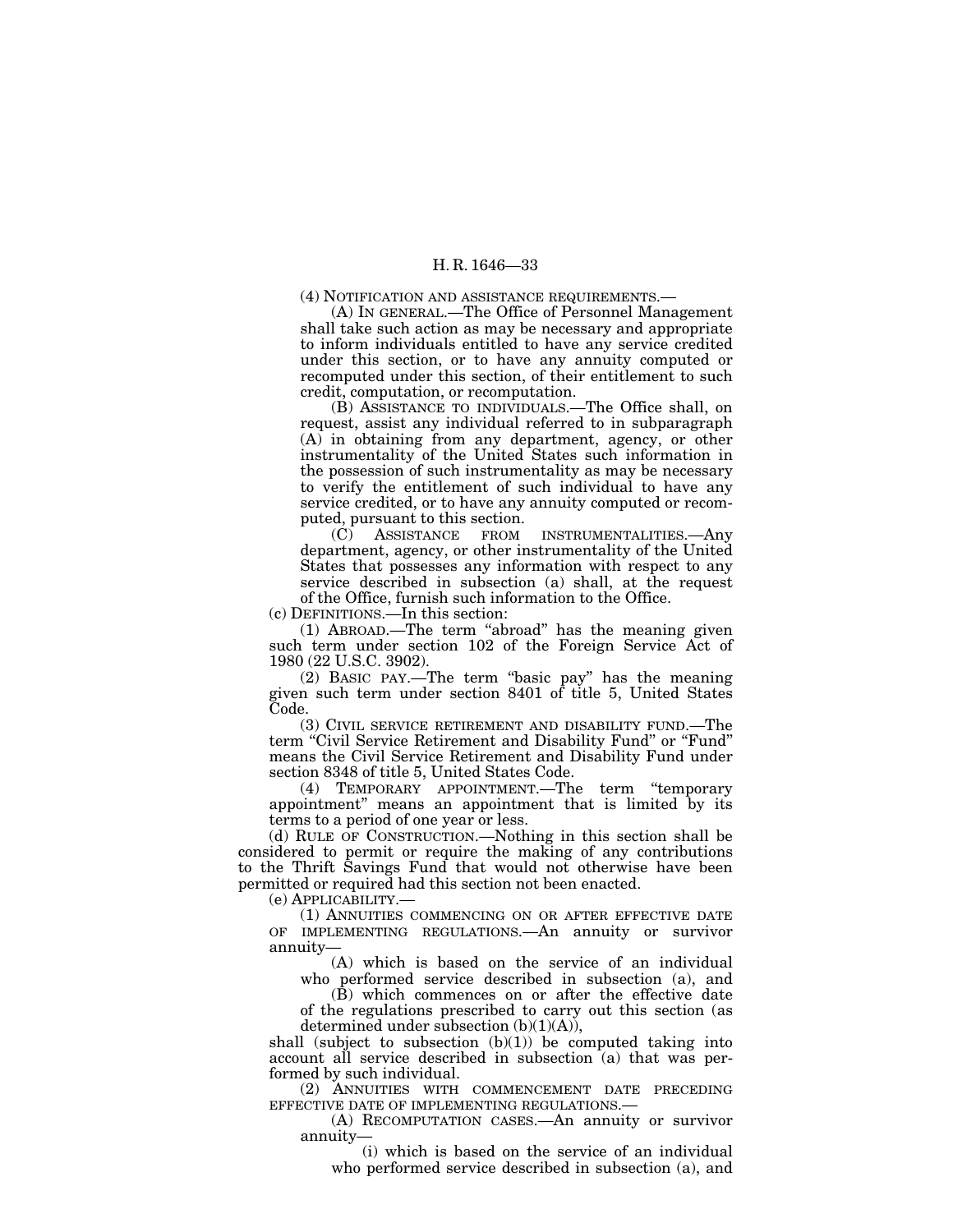(ii) which commences before the effective date referred to in paragraph  $(1)(B)$ ,

shall (subject to subsection  $(b)(1)$ ) be recomputed taking into account all service described in subsection (a) that was performed by such individual.

(B) OTHER CASES.—An annuity or survivor annuity— (i) which is based on the service of an individual

who performed service described in subsection (a),

(ii) the requirements for entitlement which could not be met without taking into account service described in subsection (a), and

(iii) which (if service described in subsection (a) had been taken into account, and an appropriate application been submitted) would have commenced

before the effective date referred to in paragraph  $(1)(B)$ , shall (subject to subsection  $(b)(1)$ ) be computed taking into account all service described in subsection (a) that was performed by such individual.

(C) RETROACTIVE EFFECT.—Any computation or recomputation of an annuity or survivor annuity pursuant to this paragraph shall—

(i) if pursuant to subparagraph (A), be effective as of the commencement date of the annuity or survivor annuity involved; and

(ii) if pursuant to subparagraph (B), be effective as of the commencement date that would have applied if application for the annuity or survivor annuity involved had been submitted on the earliest date possible in order for it to have been approved.

(D) LUMP-SUM PAYMENT.—Any amounts which by virtue of subparagraph (C) are payable for any months preceding the first month (on or after the effective date referred to in paragraph (1)(B)) as of which annuity or survivor annuity payments become payable fully reflecting the computation or recomputation under subparagraph  $(A)$ or (B) (as the case may be) shall be payable in the form of a lump-sum payment.

(E) ORDER OF PRECEDENCE.—Section 8424(d) of title 5, United States Code, shall apply in the case of any payment under subparagraph (D) payable to an individual who has died.

(f) IMPLEMENTATION.—The Office of Personnel Management, in consultation with the Secretary, shall prescribe such regulations and take such action as may be necessary and appropriate to implement this section.

## **SEC. 322. COMPUTATION OF FOREIGN SERVICE RETIREMENT ANNU-ITIES AS IF WASHINGTON, D.C., LOCALITY-BASED COM-PARABILITY PAYMENTS WERE MADE TO OVERSEAS-STA-TIONED FOREIGN SERVICE MEMBERS.**

(a) FOREIGN SERVICE RETIREMENT AND DISABILITY SYSTEM.— (1) COMPUTATION OF ANNUITIES.—Section 806(a) of the Foreign Service Act of 1980 (22 U.S.C. 4046(a)) is amended by

adding at the end the following new paragraph: ''(9) For purposes of any annuity computation under this subsection, the basic salary or basic pay of any member of the Service whose official duty station is outside the continental United States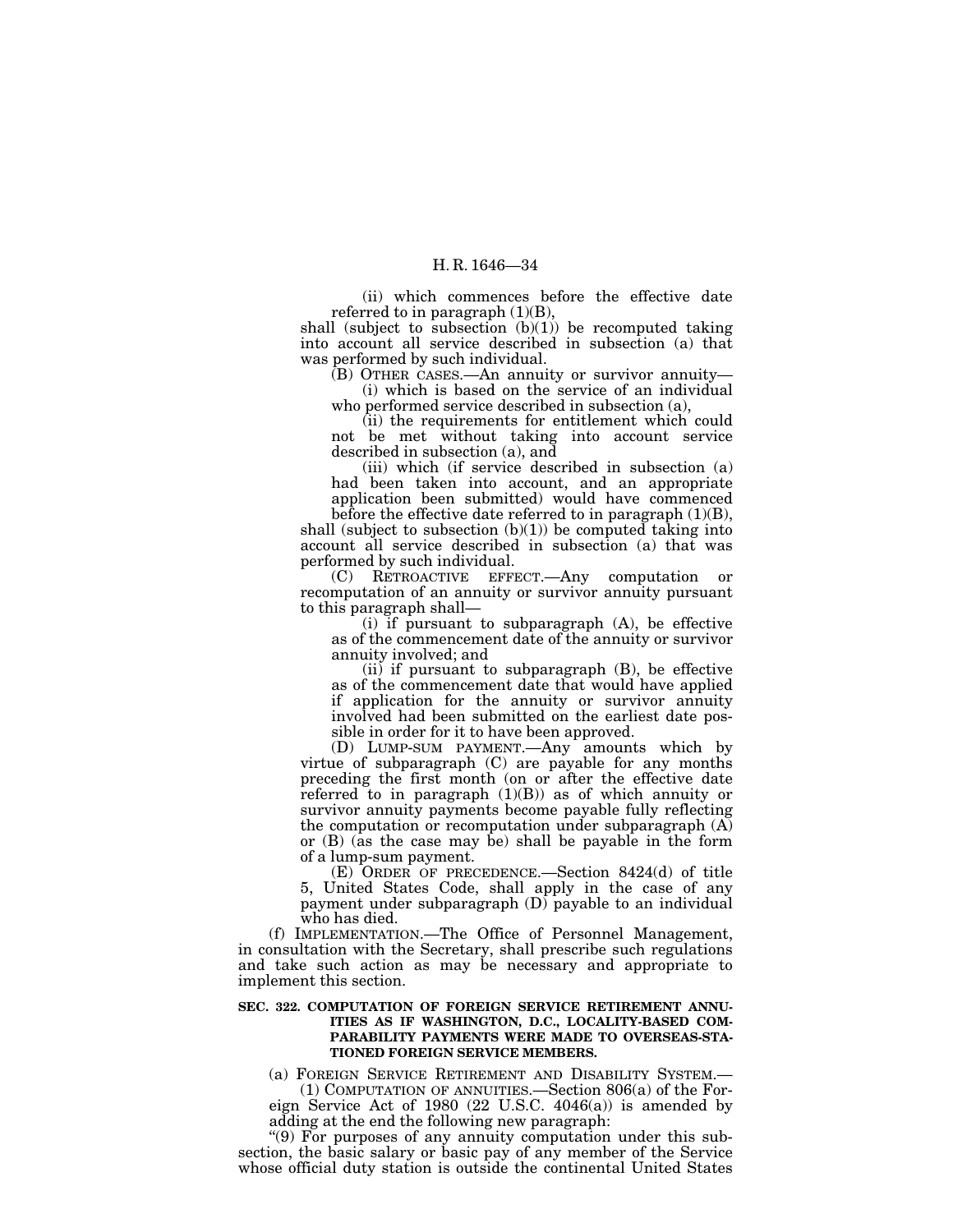shall be considered to be the salary or pay that would have been paid to the member had the member's official duty station been Washington, D.C., including locality-based comparability payments under section 5304 of title 5, United States Code, that would have been payable to the member if the member's official duty station had been Washington, D.C.''.

(2) GOVERNMENT CONTRIBUTIONS AND INDIVIDUAL DEDUC-TIONS AND WITHHOLDINGS.—Section 805(a) of the Foreign Service Act of 1980 (22 U.S.C. 4045(a)) is amended—

 $(A)$  in paragraph  $(1)$ —

 $(i)$  in the first sentence, by striking "7" and inserting "7.25"; and

(ii) in the second sentence, by striking ''An equal amount shall be contributed by the Department'' and inserting "The contribution by the employing agency shall be a percentage of basic salary equal to the percentage in effect under section  $7001(\text{d})(1)$  of the Balanced Budget Act of 1997 (Public Law 105–33; 22 U.S.C. 4045 note), and section 505(h) of the Department of Transportation and Related Agencies Appropriations Act, 2001 (as enacted by Public Law 106– 346; 114 Stat. 1356A–54), plus .25 percent of basic salary, and shall be made'';

(B) in paragraph (2)—

(i) in subparagraph (A), by inserting at the end of the first sentence '', plus an amount equal to .25 percent of basic pay''; and

(ii) in subparagraph (B), by inserting at the end of the first sentence  $\frac{\pi}{\cdot}$ , plus an amount equal to .25 percent of basic pay'';

 $(C)$  in paragraphs  $(1)$  and  $(2)$ , by striking "Department" each place it appears and inserting "employing agency"; and

(D) in paragraph (3), by inserting at the end of the first sentence '', plus .25 percent''.

(b) FOREIGN SERVICE PENSION SYSTEM.—

(1) COMPUTATION OF ANNUITIES.—Section 855(a) of the Foreign Service Act of 1980  $(22 \text{ U.S.C. } 4071d(a))$  is amended by adding at the end the following new paragraph:

"(3) For purposes of any annuity computation under this subsection, the average pay (as used in section 8414 of title 5, United States Code) of any member of the Service whose official duty station is outside the continental United States shall be considered to be the salary that would have been paid to the member had the member's official duty station been Washington, D.C., including locality-based comparability payments under section 5304 of title 5, United States Code, that would have been payable to the member if the member's official duty station had been Washington, D.C.''.

(2) INDIVIDUAL DEDUCTIONS AND WITHHOLDINGS.—Section 856(a)(2) of the Foreign Service Act of 1980 (22 U.S.C.  $4071e(a)(2)$ ) is amended by striking:

''7.5 .......................................................... After December 31, 2000.''

and inserting the following: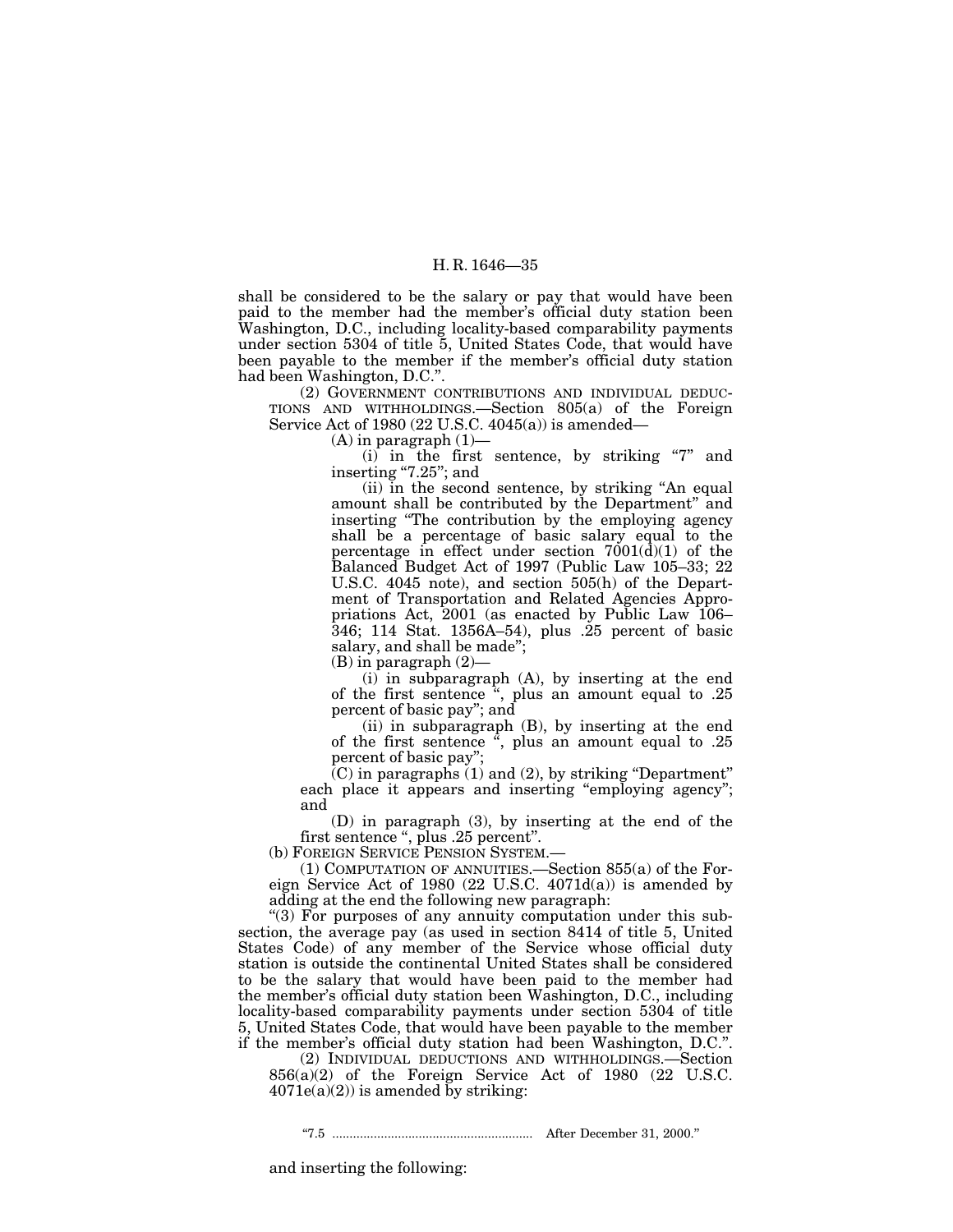''7.55 ........................................................ After January 11, 2003.''.

(c) EFFECTIVE DATES.— (1) COMPUTATION OF ANNUITIES.—The amendments made by subsections (a)(1) and (b)(1) shall apply to service performed on or after the first day of the first pay period beginning on or after the date that is 90 days after the date of enactment of this Act.

(2) GOVERNMENT CONTRIBUTIONS AND INDIVIDUAL DEDUC-TIONS AND WITHHOLDINGS.—The amendments made by subsections  $(a)(2)$  and  $(b)(2)$  shall take effect with the first pay period beginning on or after the date that is 90 days after the date of enactment of this Act.

## **SEC. 323. PLAN FOR IMPROVING RECRUITMENT OF VETERANS INTO THE FOREIGN SERVICE.**

(a) IN GENERAL.—Not later than 180 days after the date of enactment of this Act, the Secretary shall submit to the appropriate congressional committees a report containing a plan for the Department to improve the recruitment of veterans for the career Foreign Service. The plan shall—

 $(1)$  address personnel issues relevant to such recruitment efforts; and

(2) include proposals for improving coordination between the Department and the Departments of Defense, Transportation, and Veterans Affairs in promoting the recruitment of veterans to the career Foreign Service.

(b) DEFINITION.—In this section, the term ''veterans'' has the meaning given that term in section 101(2) of title 38, United States Code.

## **SEC. 324. REPORT CONCERNING MINORITY EMPLOYMENT.**

On April 1, 2003, and April 1, 2004, the Secretary shall submit a comprehensive report to Congress, with respect to the preceding calendar year, concerning the employment of members of minority groups at the Department, including the Civil Service and the Foreign Service. The report shall include the following data (reported in terms of real numbers and percentages and not as ratios):

(1) For the last preceding Foreign Service examination and promotion cycles for which such information is available—

(A) the numbers and percentages of members of all minority groups taking the written Foreign Service examination;

(B) the numbers and percentages of members of all minority groups successfully completing and passing the written Foreign Service examination;

(C) the numbers and percentages of members of all minority groups successfully completing and passing the oral Foreign Service examination;

(D) the numbers and percentages of members of all minority groups entering the junior officer class of the Foreign Service;

(E) the numbers and percentages of members of all minority groups who are Foreign Service officers at each grade; and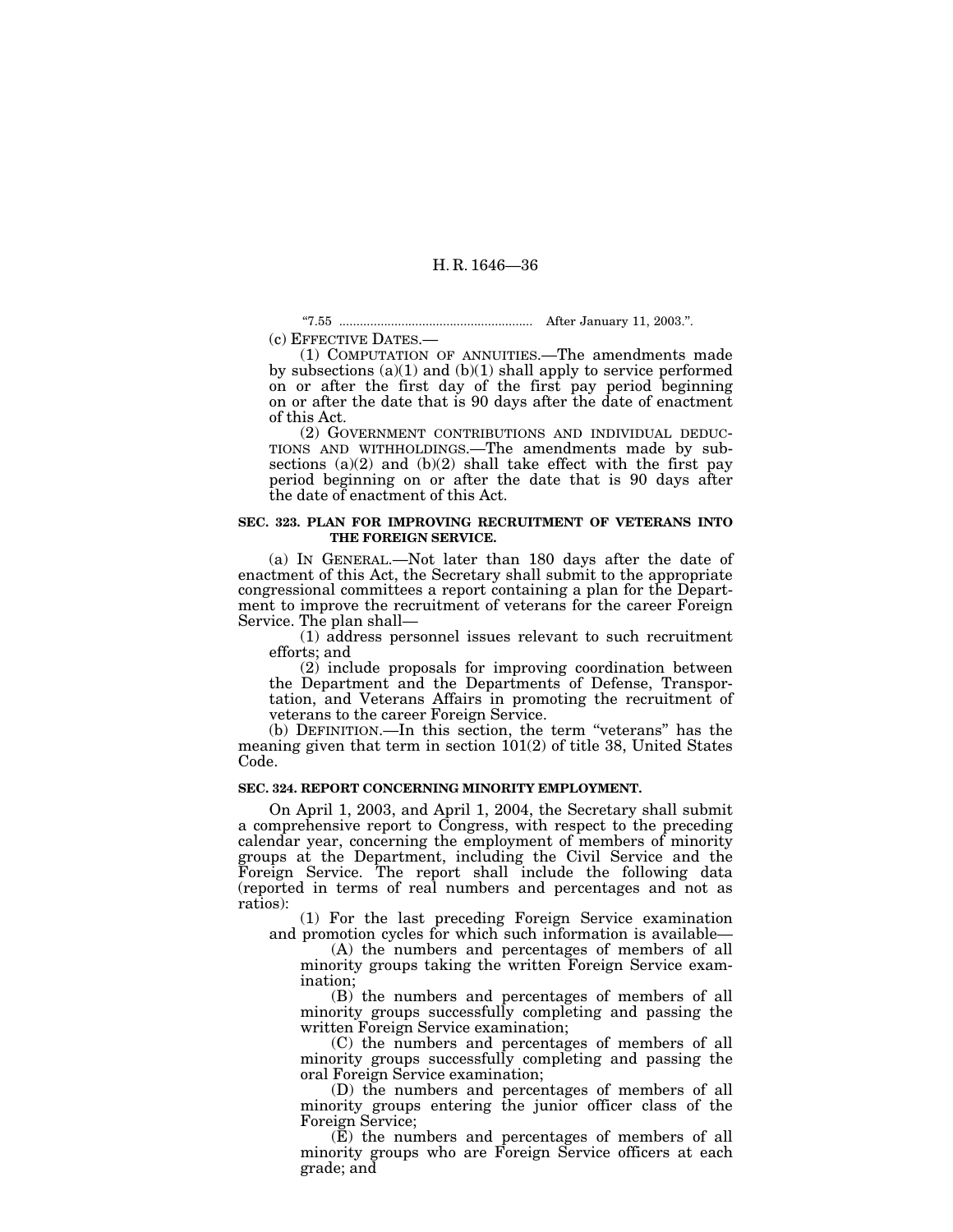(F) the numbers and percentages of members of all minority groups promoted to each grade of the Foreign Service.

(2) For the last preceding year for Civil Service employment at the Department for which such information is available— (A) numbers and percentages of members of all

minority groups entering the Civil Service;

(B) the number and percentages of members of all minority groups who are Civil Service employees at each grade of the Civil Service; and

(C) the number of and percentages of members of all minority groups promoted at each grade of the Civil Service.

## **SEC. 325. USE OF FUNDS AUTHORIZED FOR MINORITY RECRUITMENT.**

(a) CONDUCT OF RECRUITMENT ACTIVITIES.— (1) IN GENERAL.—Amounts authorized to be appropriated for minority recruitment under section  $111(1)(D)$  shall be used only for activities directly related to minority recruitment, such as recruitment materials designed to target members of minority groups and the travel expenses of recruitment trips to colleges, universities, and other institutions or locations.

(2) LIMITATION.—Amounts authorized to be appropriated for minority recruitment under section  $111(1)(D)$  may not be used to pay salaries of employees of the Department.

(b) RECRUITMENT ACTIVITIES AT ACADEMIC INSTITUTIONS.—The Secretary shall expand the recruitment efforts of the Department to include not less than 25 percent of the part B institutions (as defined under section 322 of the Higher Education Act of 1965) in the United States and not less than 25 percent of the Hispanicserving institutions (as defined in section  $502(a)(5)$  of such Act) in the United States.

(c) EVALUATION OF RECRUITMENT EFFORTS.—The Secretary shall establish a database relating to efforts to recruit members of minority groups into the Foreign Service and the Civil Service and shall report to the appropriate congressional committees on the evaluation of efforts to recruit such individuals, including an analysis of the information collected in the database created under this subsection. Such report shall be included in each of the two reports required under section 324.

## **SEC. 326. ASSIGNMENTS AND DETAILS OF PERSONNEL TO THE AMER-ICAN INSTITUTE IN TAIWAN.**

Section 503 of the Foreign Service Act of 1980 (22 U.S.C. 3983) is amended—

(1) by adding at the end the following new subsection: " $(d)(1)$  The Secretary may assign a member of the Service, or otherwise detail an employee of the Department, for duty at the American Institute in Taiwan, if the Secretary determines that to do so is in the national interest of the United States.

"(2) The head of any other department or agency of the United States may, with the concurrence of the Secretary, detail an employee of that department or agency to the American Institute in Taiwan, if the Secretary determines that to do so is in the national interest of the United States.

"(3) In this subsection, the term 'employee' does not include—

''(A) a noncareer appointee, limited term appointee, or limited emergency appointee (as such terms are defined in section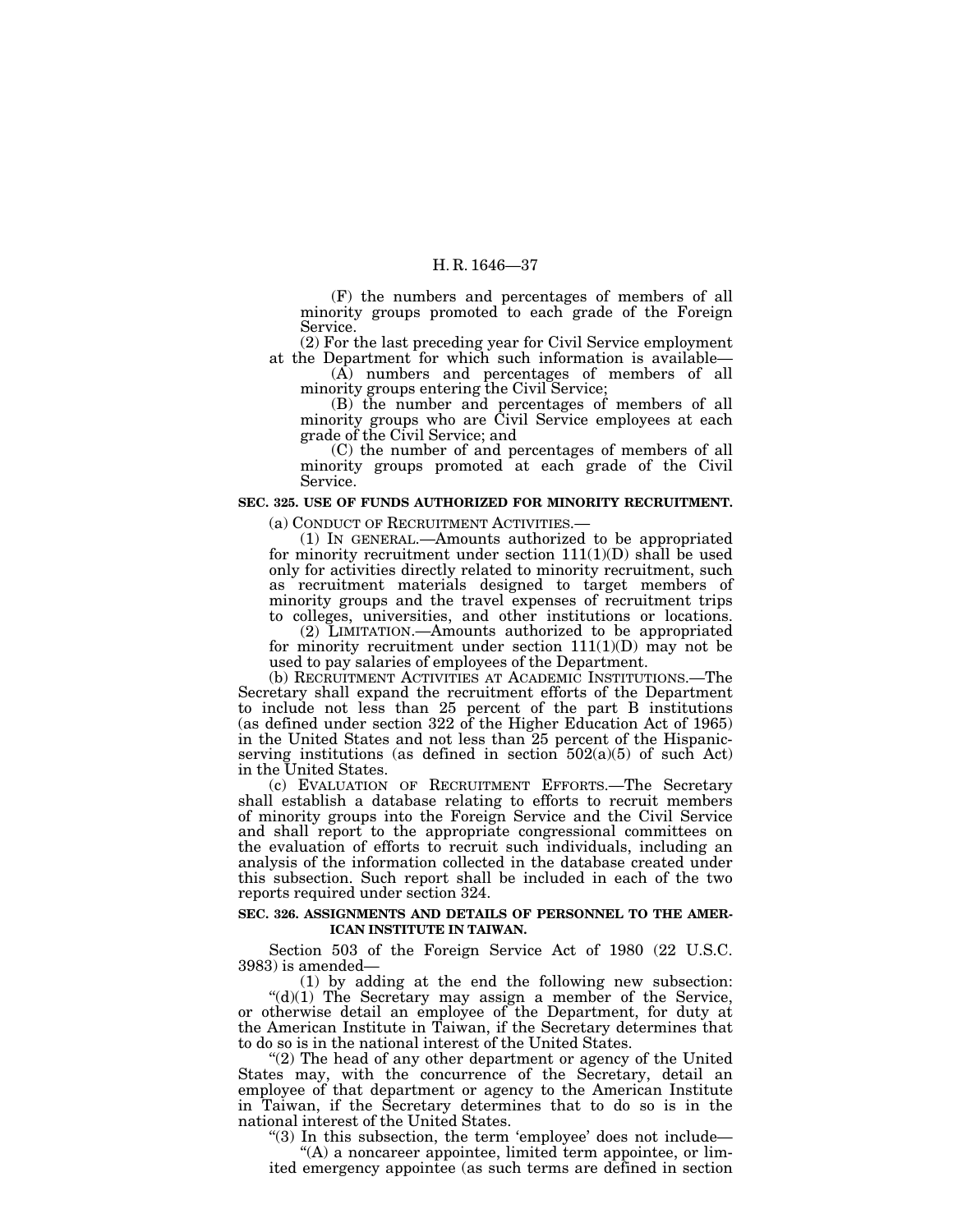3132(a) of title 5, United States Code) in the Senior Executive Service; or

 $'(B)$  an employee in a position that has been excepted from the competitive service by reason of its confidential, policydetermining, policy-making, or policy-advocating character.

''(4) An assignment or detail under this subsection may be made with or without reimbursement from the American Institute in Taiwan.

''(5) The period of an assignment or detail under this subsection shall not exceed a total of 6 years, except that the Secretary (or any other head of a department or agency of the United States, with the concurrence of the Secretary) may extend the period of an assignment or detail for an additional period of not more than 6 years.''; and

(2) in subsection (c), by striking ''Assignments'' and inserting "Except as otherwise provided in subsection (d)(5), assignments''.

### **SEC. 327. ANNUAL REPORTS ON FOREIGN LANGUAGE COMPETENCE.**

Section 702(c) of the Foreign Service Act of 1980 (22 U.S.C.  $4022(c)$ ) is amended—

(1) by striking ''March 31'' and inserting ''January 31''; and

 $(2)$  in paragraph  $(1)$ , by striking "calendar year" and inserting "fiscal year".

## **SEC. 328. TRAVEL OF CHILDREN OF MEMBERS OF THE FOREIGN SERVICE ASSIGNED ABROAD.**

Section 901(15) of the Foreign Service Act of 1980 (22 U.S.C. 4081(15)) is amended by striking ''port of entry in the contiguous 48 States which is nearest to that post'' and inserting ''residence of the other parent, or between the post to which the member is assigned and the residence of the child if the child does not reside with a parent''.

# **TITLE IV—INTERNATIONAL ORGANIZATIONS**

# **SEC. 401. PAYMENT OF THIRD INSTALLMENT OF ARREARAGES.**

(a) IN GENERAL.—The United Nations Reform Act of 1999 (title IX of division A of H.R. 3427, as enacted into law by section 1000(a)(7) of Public Law 106–113; appendix G; 113 Stat. 1501A– 475) is amended as follows:

 $(1)$  Section  $912(b)(3)$  is amended by striking ", upon the certification described in section 941'' and inserting the following: "upon a certification described in section 941 with respect to the United Nations or a particular designated specialized agency, and immediately with respect to organizations to which none of the conditions in section 941(b) apply''.

 $(2)$  Section  $941(a)(2)$  is amended—

(A) by striking "also";

(B) by striking "in subsection  $(b)(4)$ " both places it appears; and

(C) by striking '', if the other conditions in subsection (b) are satisfied''.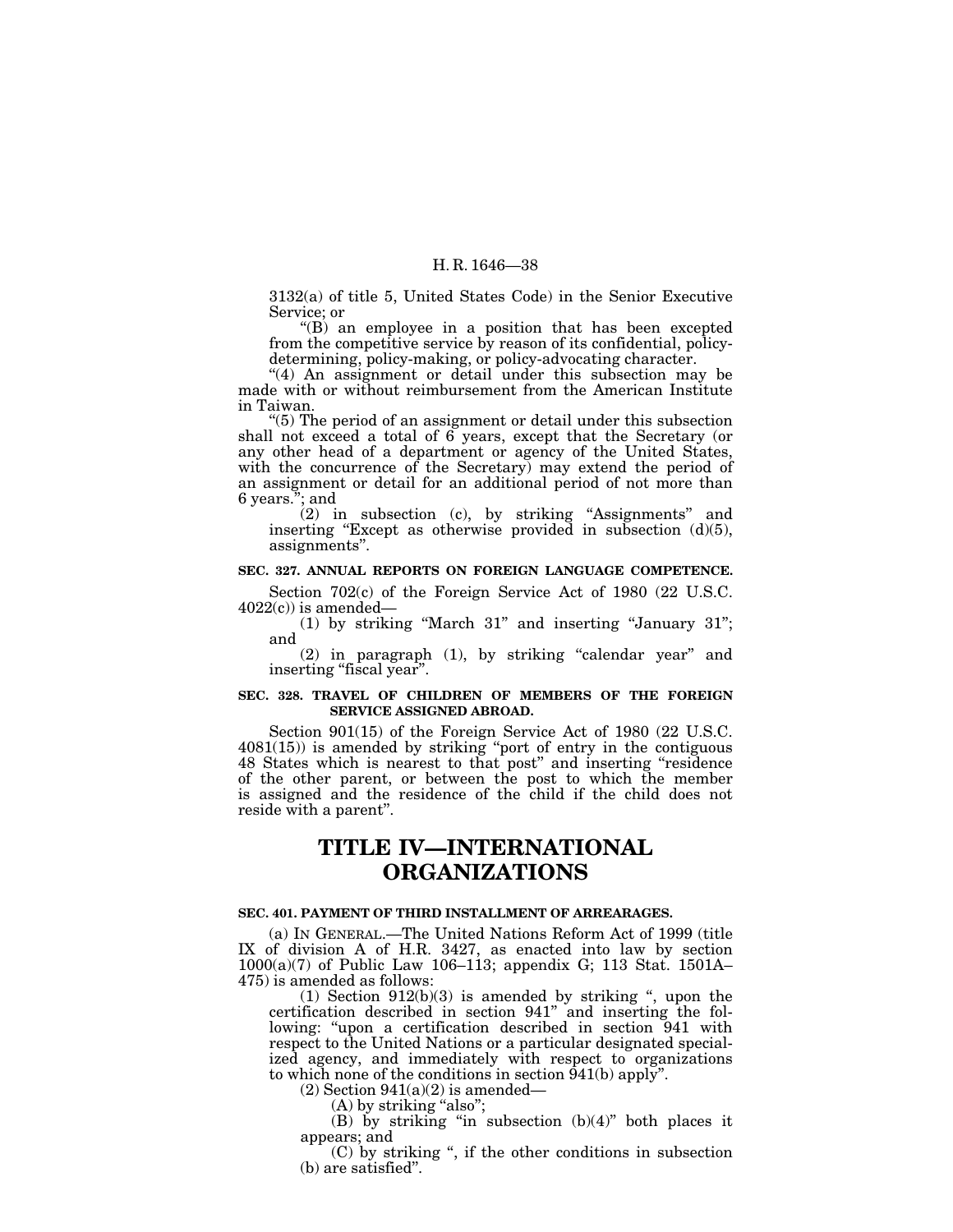$(3)$  Section  $941(a)(3)$  is amended by striking "and for any other organization to which none of the conditions in subsection  $(b)$  apply".

 $(4)$  Section 941(b)(3) is amended—

(A) in the paragraph heading, by striking ''NEW BUDGET PROCEDURES" and inserting "BUDGET PRACTICES";

(B) by striking ''has established and'';

(C) by striking ''procedures'' and inserting ''practices''; and

 $(D)$  in subparagraphs  $(A)$  and  $(B)$  by striking "require" each place it appears and inserting "result in".

 $(5)$  Section  $941(b)(9)$  is amended—

(A) in the paragraph heading by striking ''NEW BUDGET PROCEDURES'' and inserting ''BUDGET PRACTICES'';

(B) by striking ''Each designated specialized agency has established procedures to—" and inserting "The practices of each designated specialized agency—''; and

 $(C)$  in subparagraphs  $(A)$ ,  $(B)$ , and  $(C)$  by striking "require" each place it appears and inserting "result in".

(b) CONFORMING AMENDMENT.—The undesignated paragraph under the heading ''ARREARAGE PAYMENTS'' in title IV of the Departments of Commerce, Justice, and State, the Judiciary, and Related Agencies Appropriations Act, 2000 (as contained in section 1000 of division B of the Consolidated Appropriations Act, 2000; Public Law 106–113) is amended—

(1) in the first proviso, by striking ''the share of the total of all assessed contributions for any designated specialized agency of the United Nations does not exceed 22 percent for any single member of the agency, and''; and

(2) by inserting after ''respective agencies:'' the following: ''*Provided further*, That none of the funds appropriated or otherwise made available under this heading for payment of arrearages may be obligated with respect to a designated specialized agency of the United Nations until such time as the share of the total of all assessed contributions for that designated specialized agency does not exceed 22 percent for any member of the agency:''.

(c) TRANSMITTAL OF CERTIFICATIONS TO CONGRESS.—Section 912(c) of the United Nations Reform Act of 1999 (title IX of division A of H.R. 3427, as enacted into law by section 1000(a)(7) of Public Law 106–113; appendix G; 113 Stat. 1501A–477) is amended to read as follows:

''(c) ADVANCE CONGRESSIONAL NOTIFICATION.—Funds made available pursuant to section 911 may be obligated and expended only if the appropriate certification has been submitted to the appropriate congressional committees 15 days prior to payment of the funds, in the case of a certification submitted with respect to funds made available for fiscal year 2000.''.

### **SEC. 402. LIMITATION ON THE UNITED STATES SHARE OF ASSESS-MENTS FOR UNITED NATIONS PEACEKEEPING OPER-ATIONS IN CALENDAR YEARS 2001 THROUGH 2004.**

(a) IN GENERAL.—Section 404(b)(2) of the Foreign Relations Authorization Act, Fiscal Years 1994 and 1995 (22 U.S.C. 287e

(1) by striking "Funds" and inserting "(A) IN GENERAL.— Except as provided in subparagraph  $(B)$ , funds"; and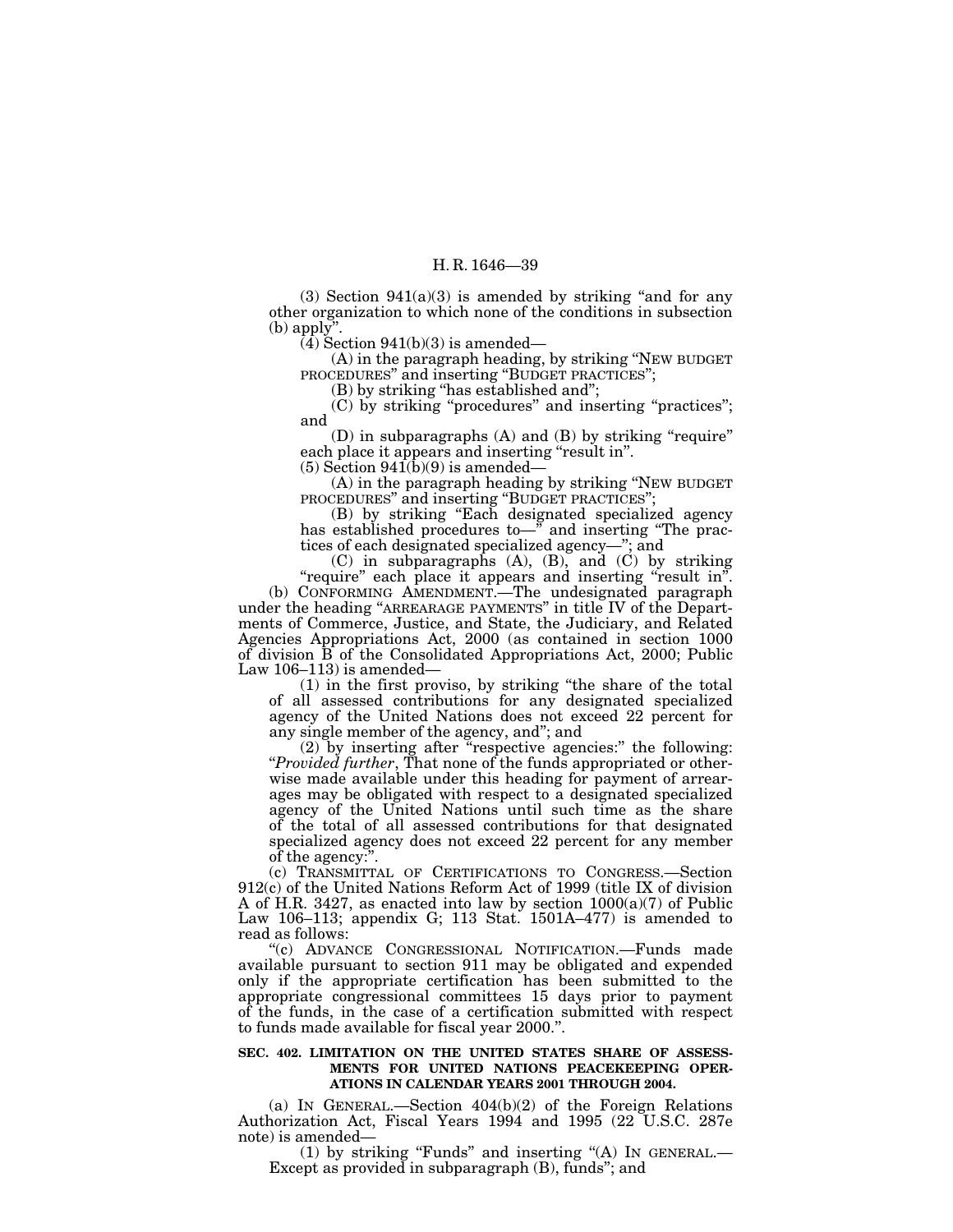(2) by adding at the end the following:

''(B) REDUCTION IN UNITED STATES SHARE OF ASSESSED CONTRIBUTIONS.—Notwithstanding the percentage limitation contained in subparagraph (A), the United States share of assessed contributions for each United Nations peacekeeping operation during the following periods is authorized to be as follows:

''(i) For assessments made during calendar year 2001, 28.15 percent.

"(ii) For assessments made during calendar year 2002, 27.90 percent.

"(iii) For assessments made during calendar year 2003, 27.40 percent.

"(iv) For assessments made during calendar year 2004, 27.40 percent.''.

(b) CONFORMING AMENDMENTS TO PUBLIC LAW 92–544.—Title I of the Departments of State, Justice, and Commerce, the Judiciary, and Related Agencies Appropriation Act, 1973 (22 U.S.C. 287e note) is amended—

(1) in the next to the last sentence of the undesignated paragraph under the heading "CONTRIBUTIONS TO INTER-NATIONAL ORGANIZATIONS'' in Public Law 92–544 (22 U.S.C. 287e note), by striking "After" and inserting "Subject to section 404(b)(2) of the Foreign Relations Authorization Act, Fiscal Years 1994 and 1995 (22 U.S.C. 287e note), after"; and

(2) in the last sentence of the undesignated paragraph under the heading ''CONTRIBUTIONS TO INTERNATIONAL ORGANIZATIONS'' in Public Law 92–544 (22 U.S.C. 287e note)—

(A) by striking ''Appropriations are authorized'' and inserting ''Subject to section 404(b)(2) of the Foreign Relations Authorization Act, Fiscal Years 1994 and 1995 (22 U.S.C. 287e note), appropriations are authorized''; and

(B) by striking ''(other than United Nations peacekeeping operations) conducted'' and inserting ''conducted by or under the auspices of the United Nations or''.

## **SEC. 403. LIMITATION ON THE UNITED STATES SHARE OF ASSESS-MENTS FOR UNITED NATIONS REGULAR BUDGET.**

The United Nations Participation Act of 1945 (22 U.S.C. 287 et seq.) is amended by adding at the end the following new section:

#### **''SEC. 11. LIMITATION ON THE UNITED STATES SHARE OF ASSESS-MENTS FOR UNITED NATIONS REGULAR BUDGET.**

''None of the funds available to the Department of State shall be used to pay the United States share of assessed contributions for the regular budget of the United Nations in an amount greater than 22 percent of the total of all assessed contributions for that budget.''.

## **SEC. 404. PROMOTION OF SOUND FINANCIAL PRACTICES BY THE UNITED NATIONS.**

(a) FINDINGS.—Congress makes the following findings:

(1) In the early 1980s, the United States Government began to pay United States assessments to certain international organizations in the last quarter of the calendar year in which they were due. This practice allowed the United States to pay its annual assessment to the United Nations and other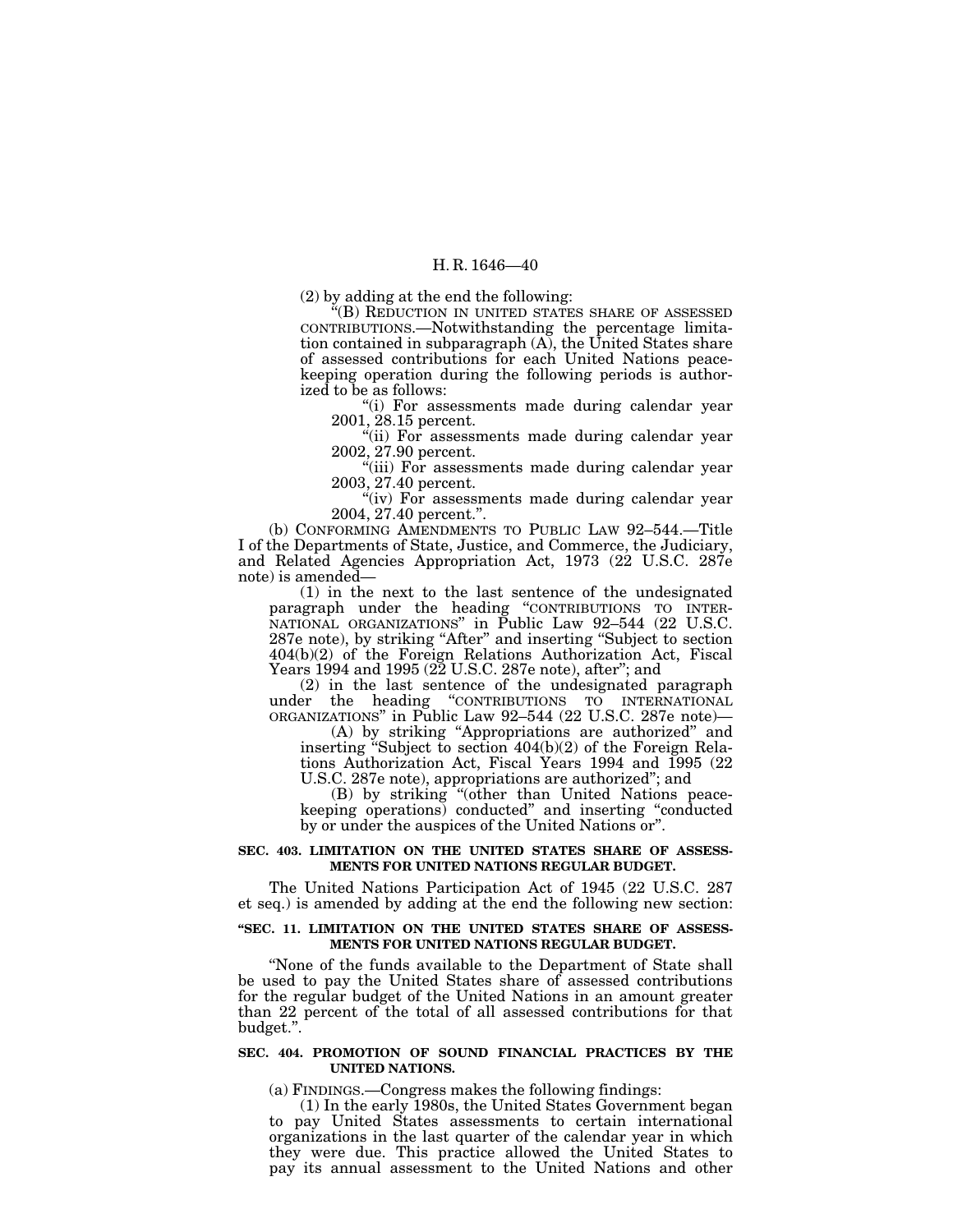international organizations with the next fiscal year's appropriations, taking advantage of the fact that international organizations operate on calendar years. It also allowed the United States to reduce budgetary outlays, making the United States budget deficit appear smaller.

(2) The United States, which is assessed 22 percent of the United Nations regular budget, now pays its dues at least 10 months late, and often later depending on when the relevant appropriation is enacted.

(3) This practice causes the United Nations to operate throughout much of the year without a significant portion of its operating budget. By midyear, the budget is usually depleted, forcing the United Nations to borrow from its separate peacekeeping budget (the organization is prohibited from external borrowing). As a result, countries that contribute to United Nations peacekeeping missions are not reimbursed on a timely basis.

(4) For years, the United States has been encouraging the United Nations and other international organizations to engage in sound, fiscally responsible budgetary practices. In fact, many of the conditions in United States law for paying nearly \$1,000,000,000 in debt to the United Nations and other international organizations are aimed at this goal. But late payment of United States dues forces the United Nations and other international organizations to engage in budgetary practices that are neither sound nor responsible.

(b) SENSE OF CONGRESS.—It is the sense of Congress that the United States should initiate a process to synchronize the payment of its assessments to the United Nations and other international organizations over a multiyear period so that the United States can resume paying its dues to such international organizations at the beginning of each calendar year.

(c) AUTHORIZATION OF APPROPRIATIONS.—

(1) IN GENERAL.—In addition to amounts otherwise available for the purpose of payment of the United States assessed contributions to the United Nations and other international organizations, there are authorized to be appropriated such sums as may be necessary to carry out the policy described in subsection (b).

(2) AVAILABILITY OF FUNDS.—Amounts appropriated pursuant to paragraph (1) are authorized to remain available until expended.

# **SEC. 405. REPORTS TO CONGRESS ON UNITED NATIONS ACTIVITIES.**

(a) AMENDMENTS TO UNITED NATIONS PARTICIPATION ACT.— Section 4 of the United Nations Participation Act (22 U.S.C. 287b) is amended—

(1) by striking subsections (b) and (c);

(2) by inserting after subsection (a) the following new subsection:

''(b) ANNUAL REPORT ON FINANCIAL CONTRIBUTIONS.—Not later than July 1 of each year, the Secretary of State shall submit a report to the designated congressional committees on the extent and disposition of all financial contributions made by the United States during the preceding year to international organizations in which the United States participates as a member.'';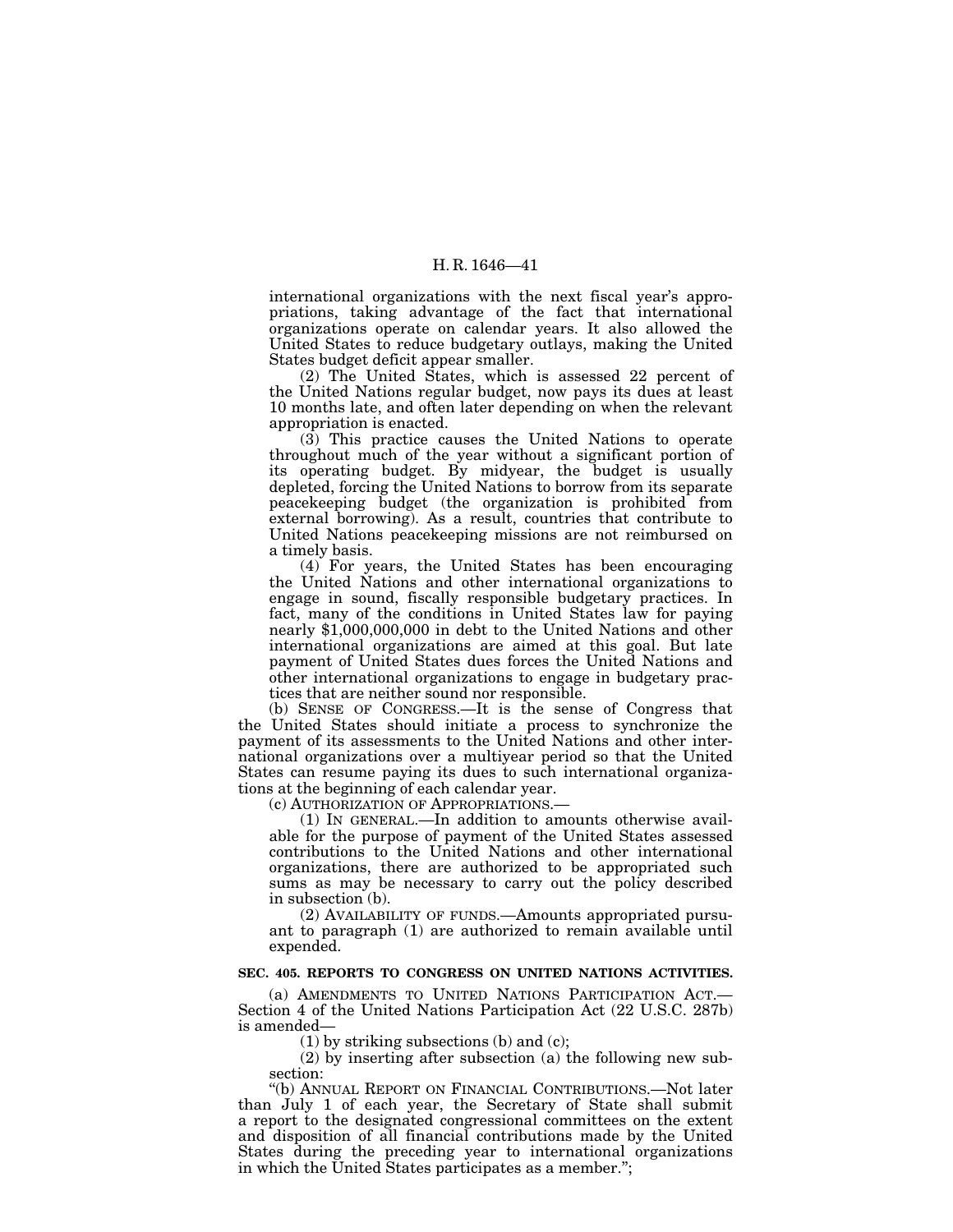(3) in subsection (e)(5) by striking subparagraph (B) and inserting the following:

''(B) ANNUAL REPORT.—The President shall submit an annual report to the designated congressional committees on all assistance provided by the United States during the preceding calendar year to the United Nations to support peacekeeping operations. Each such report shall describe the assistance provided for each such operation, listed by category of assistance.''; and

(4) by redesignating subsections (d), (e), (f), and (g) as subsections  $(c)$ ,  $(d)$ ,  $(e)$ , and  $(f)$ , respectively.

(b) CONFORMING AMENDMENTS.—

(1) Section 2 of Public Law 81–806 (22 U.S.C. 262a) is amended by striking the last sentence.

(2) Section 409 of the Foreign Relations Authorization Act, Fiscal Years 1994 and 1995 (22 U.S.C. 287e note), is amended by striking subsection (d).

# **SEC. 406. USE OF SECRET BALLOTS WITHIN THE UNITED NATIONS.**

Not later than 120 days after the date of enactment of this Act, the Secretary shall submit a report to the appropriate congressional committees containing a detailed analysis, and a determination based on such analysis, on whether the use of secret ballots within the United Nations and the specialized agencies of the United Nations serves the interests of the United States.

# **SEC. 407. SENSE OF CONGRESS RELATING TO MEMBERSHIP OF THE UNITED STATES IN UNESCO.**

It is the sense of Congress that the President, having announced that the United States will rejoin the United Nations Educational, Scientific, and Cultural Organization (UNESCO), should submit a report to the appropriate congressional committees—

(1) describing the merits of renewing the membership and participation of the United States in UNESCO; and

 $(2)$  detailing the projected costs of United States membership in UNESCO.

# **SEC. 408. UNITED STATES MEMBERSHIP ON THE UNITED NATIONS COMMISSION ON HUMAN RIGHTS AND INTERNATIONAL NARCOTICS CONTROL BOARD.**

The United States, in connection with its voice and vote in the United Nations General Assembly and the United Nations Economic and Social Council, shall make every reasonable effort—

(1) to secure a seat for the United States on the United Nations Commission on Human Rights;

(2) to secure a seat for a United States national on the United Nations International Narcotics Control Board; and

(3) to prevent membership on the Human Rights Commission by any member nation the government of which, in the judgment of the Secretary, based on the Department's Annual Country Reports on Human Rights and the Annual Report on International Report on Religious Freedom, consistently violates internationally recognized human rights or has engaged in or tolerated particularly severe violations of religious freedom in that country.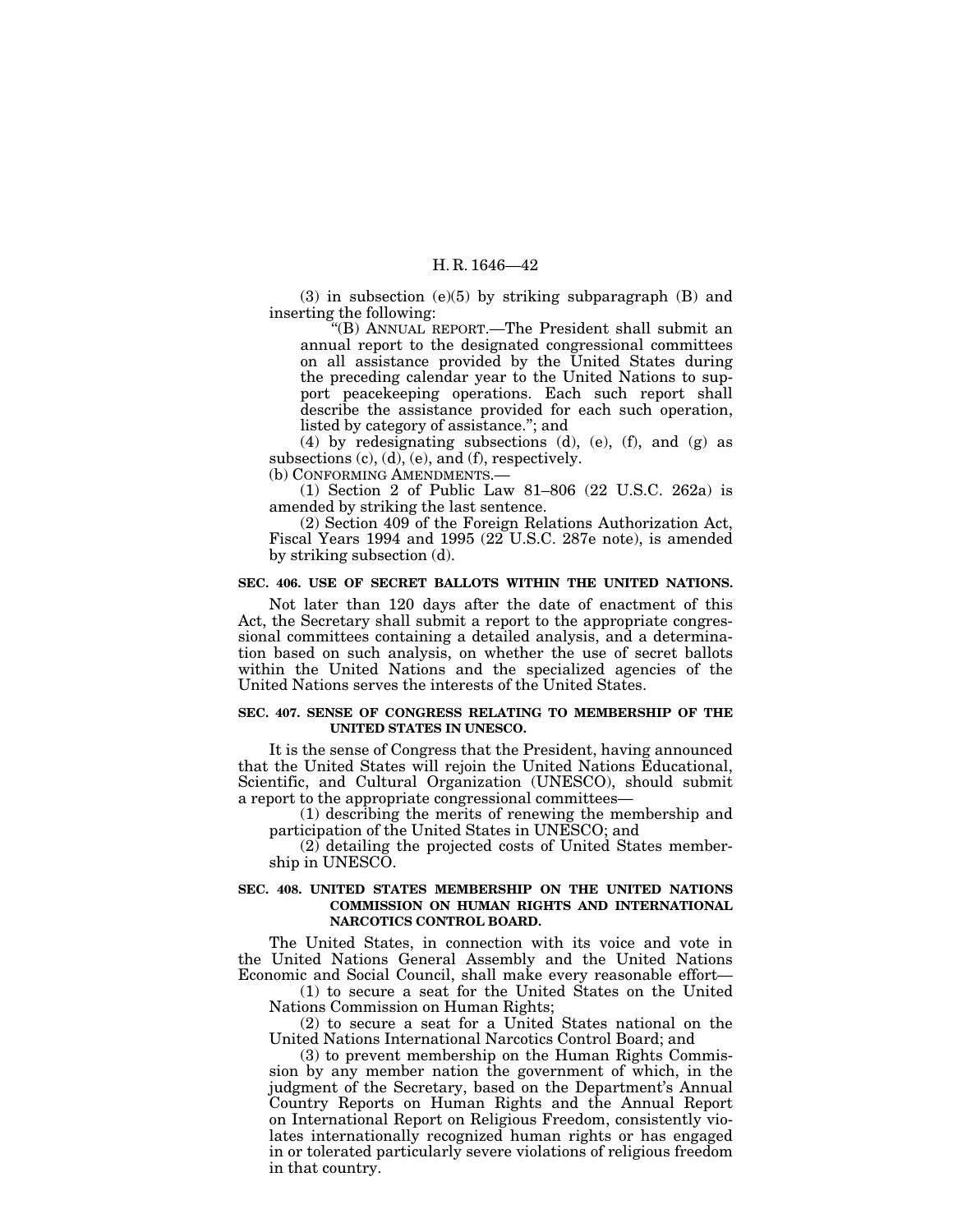# **SEC. 409. PLAN FOR ENHANCED DEPARTMENT OF STATE EFFORTS TO PLACE UNITED STATES CITIZENS IN POSITIONS OF EMPLOYMENT IN THE UNITED NATIONS AND ITS SPECIALIZED AGENCIES.**

Not later than 180 days after the date of enactment of this Act, the Secretary shall submit to the appropriate congressional committees a report containing a plan that provides for— (1) proposals to reverse the decline in recent years in

funding and personnel resources devoted to the placement of United States citizens in positions within the United Nations system;

(2) steps to intensify coordinated, high-level diplomatic efforts to place United States citizens in senior posts in the United Nations Secretariat and the specialized agencies of the United Nations; and

(3) appropriate mechanisms to address the underrepresentation, relative to the United States share of assessed contributions to the United Nations, of United States citizens in junior positions within the United Nations and its specialized agencies.

# **TITLE V—UNITED STATES INTER-NATIONAL BROADCASTING ACTIVI-TIES**

# **SEC. 501. MODIFICATION OF LIMITATION ON GRANT AMOUNTS TO RFE/ RL, INCORPORATED.**

Section 308(c) of the United States International Broadcasting Act of 1994 (22 U.S.C. 6207(c)) is amended to read as follows:

"(c) The total amount of grants made for the operating costs of RFE/RL, Incorporated, may not exceed \$85,000,000 in fiscal year 2003.''.

# **SEC. 502. PAY PARITY FOR SENIOR EXECUTIVES OF RFE/RL, INCOR-PORATED.**

Section 308(h)(1) of the United States International Broadcasting Act of 1994 (22 U.S.C.  $6207(h)(1)$ ) is amended—

(1) by adding at the end the following new subparagraph: ''(C) Notwithstanding the limitations under subparagraph (A), grant funds provided under this section may be used by RFE/RL, Incorporated, to pay up to three employees employed in Washington, D.C., salary or other compensation not to exceed

the rate of pay payable for level III of the Executive Schedule under section 5314 of title 5, United States Code.''; and

(2) in subparagraph (A), by striking "(B)," and inserting "(B) or  $(C)$ ,".

# **SEC. 503. AUTHORITY TO CONTRACT FOR LOCAL BROADCASTING SERVICES OUTSIDE THE UNITED STATES.**

Section 802(b)(4) of the United States Information and Educational Exchange Act of 1948 (22 U.S.C. 1472(b)(4)) is amended—

(1) by inserting before the period the following: ''and is authorized to enter into contracts for periods not to exceed ten years to acquire local broadcasting services outside the United States''; and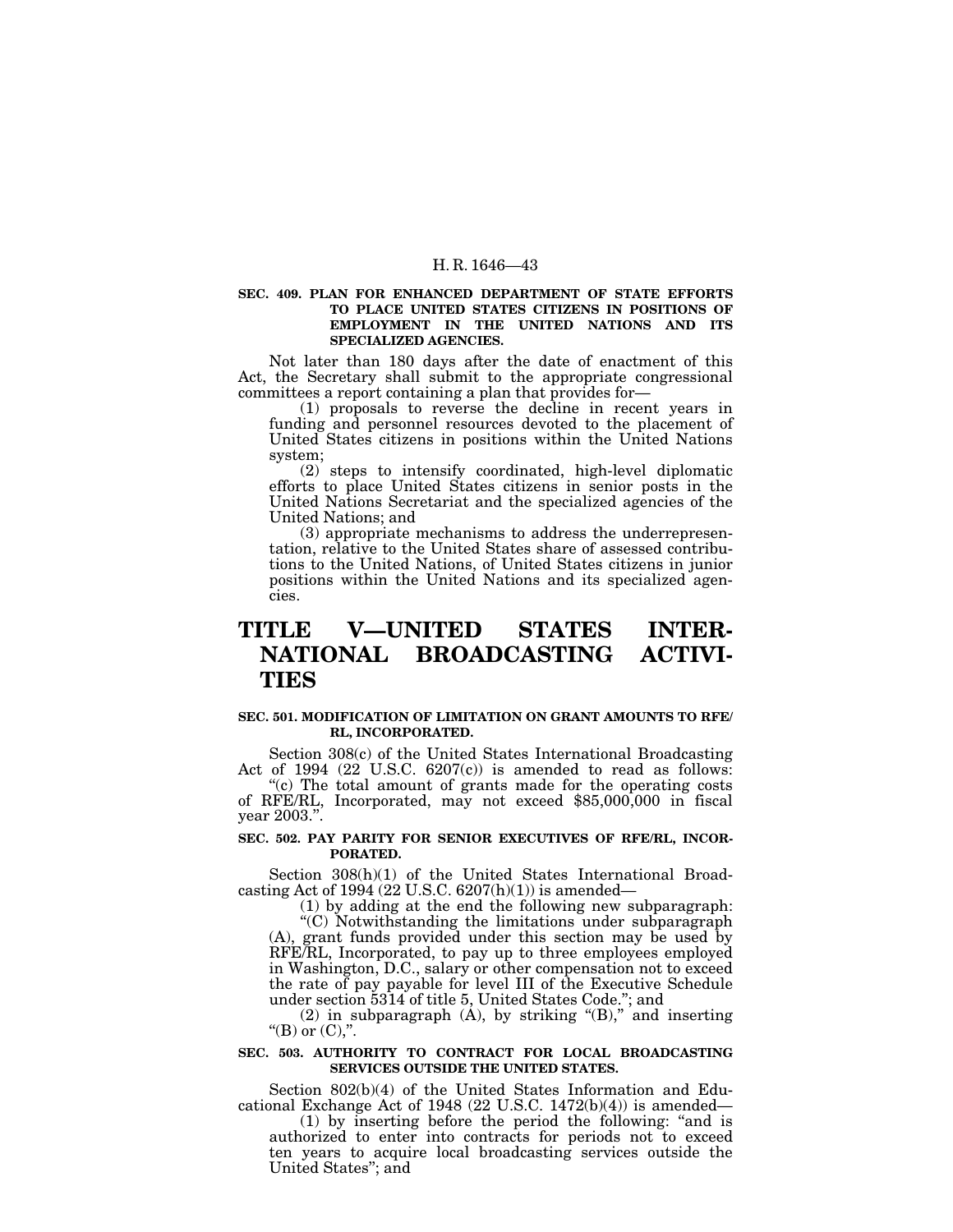(2) by striking ''United States Information Agency'' and inserting ''Broadcasting Board of Governors''.

## **SEC. 504. PERSONAL SERVICES CONTRACTING PILOT PROGRAM.**

(a) IN GENERAL.—The Director of the International Broadcasting Bureau (in this section referred to as the ''Director'') may establish a pilot program (in this section referred to as the ''program'') for the purpose of hiring United States citizens or aliens as personal services contractors, without regard to Civil Service and classification laws, for service in the United States as broadcasters, producers, and writers in the International Broadcasting Bureau to respond to new or emerging broadcast needs or to augment broadcast services.

(b) CONDITIONS.—The Director is authorized to use the authority of subsection (a) subject to the following conditions:

(1) The Director determines that existing personnel resources are insufficient and the need is not of permanent duration.

(2) The Director approves each employment of a personal services contractor.

(3) The contract length, including options, may not exceed 2 years, unless the Director makes a finding that exceptional circumstances justify an extension of up to one additional year.

(4) Not more than a total of 60 United States citizens or aliens are employed at any one time as personal services contractors under the program.

(c) TERMINATION OF AUTHORITY.—The authority to award personal services contracts under the pilot program authorized by this section shall terminate on December 31, 2005. A contract entered into prior to the termination date under this subsection may remain in effect for a period not to exceed 6 months after such termination date.

# **SEC. 505. TRAVEL BY VOICE OF AMERICA CORRESPONDENTS.**

(a) EXEMPTION FROM RESPONSIBILITIES OF THE SECRETARY.— Section 103(a)(1)(A) of the Omnibus Diplomatic Security and Antiterrorism Act of 1986 (22 U.S.C. 4802(a)(1)(A)) is amended in the parenthetical clause by inserting ''Voice of America correspondents on official assignment and'' after ''other than''.

(b) EXEMPTION FROM CHIEF OF MISSION RESPONSIBILITIES. Section 207 of the Foreign Service Act of 1980 (22 U.S.C. 3927) is amended—

(1) in the parenthetical clause in subsection  $(a)(1)$ , by inserting "Voice of America correspondents on official assignment and" after "except for";

(2) in the parenthetical clause in subsection  $(a)(2)$ , by inserting ''Voice of America correspondents on official assignment and" after "except for"; and

(3) in the parenthetical clause in subsection (b), by inserting ''Voice of America correspondents on official assignment and'' after ''except for''.

#### **SEC. 506. REPORT ON BROADCASTING PERSONNEL.**

Not later than 120 days after the date of the enactment of this Act, the Broadcasting Board of Governors shall submit to the appropriate congressional committees a report regarding senior personnel of the United States Broadcasting Board of Governors and efforts to diversify the workforce. The report shall include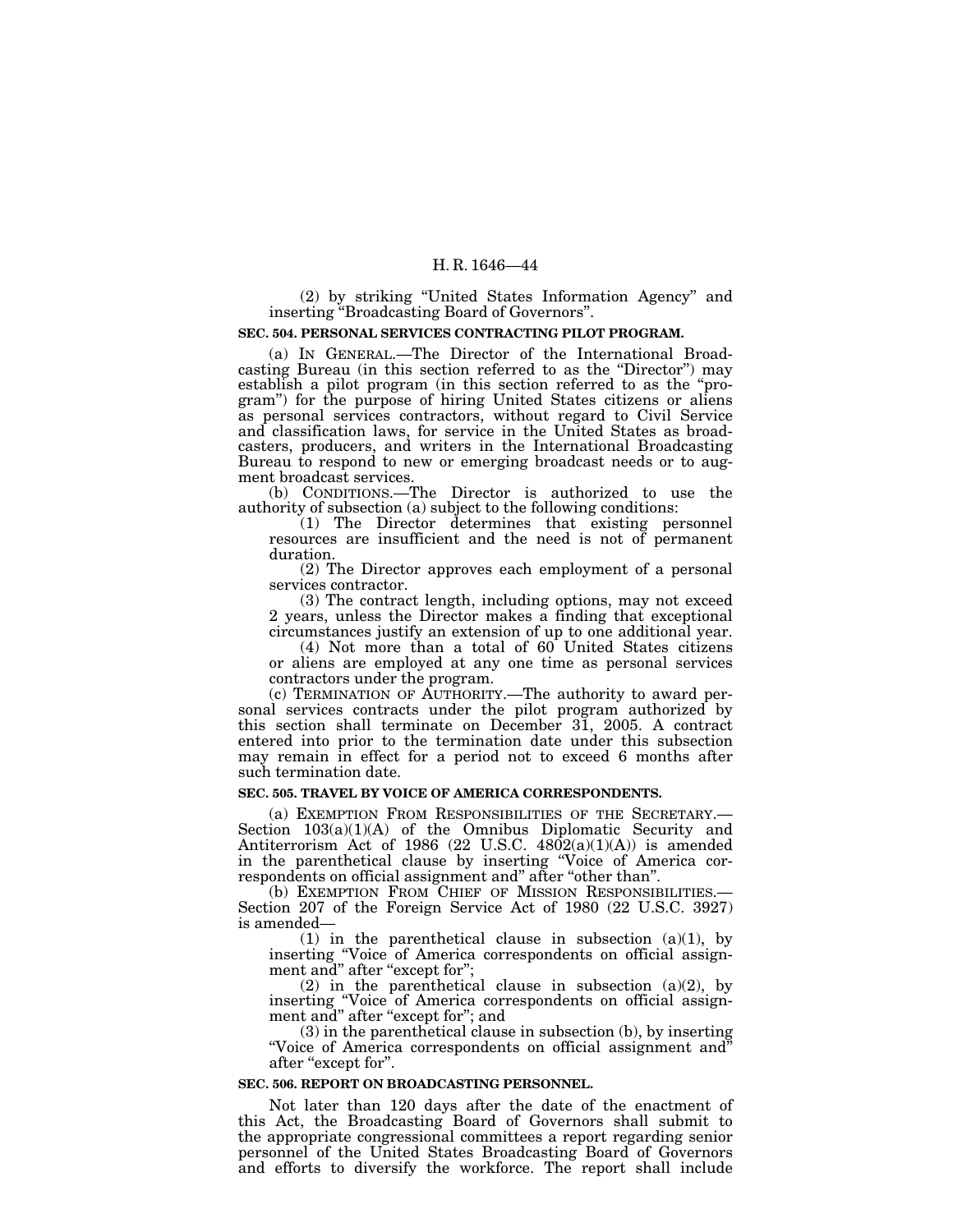the following information, reported separately, for the International Broadcasting Bureau, RFE/RL, Incorporated, and Radio Free Asia:

(1) A list of all personnel positions at or above the GS– 13 pay level.

 $(2)$  The number and percentage of women and members of minority groups in positions under paragraph (1).

(3) The increase or decrease in the representation of women and members of minority groups in positions under paragraph (1) from previous years.

(4) The recruitment budget for each broadcasting entity and the aggregate budget.

(5) Information concerning the recruitment efforts of the Broadcasting Board of Governors relating to women and members of minority groups, including the percentage of the recruitment budget utilized for such efforts.

# **SEC. 507. CONFORMING AMENDMENTS.**

The United States International Broadcasting Act of 1994 (22 U.S.C.6201 et seq.) is amended—

(1) in section  $305(a)(4)$  (22 U.S.C.  $6204(a)(4)$ ), by striking ''annually,,'' and inserting ''annually,''; and

 $(2)$  in section 313(a) (22 U.S.C. 6212(a)), in the text above paragraph (1), by striking ''the direction and''.

# **TITLE VI—MISCELLANEOUS PROVISIONS**

# **Subtitle A—Middle East Peace Commitments Act of 2002**

#### **SEC. 601. SHORT TITLE.**

This subtitle may be cited as the ''Middle East Peace Commitments Act of 2002''.

#### **SEC. 602. FINDINGS.**

Congress makes the following findings:

(1) In 1993, the Palestine Liberation Organization (in this subtitle referred to as the "PLO") made the following commitments in an exchange of letters with the Prime Minister of Israel:

(A) Recognition of the right of the State of Israel to exist in peace and security.

(B) Acceptance of United Nations Security Council Resolutions 242 and 338.

(C) Resolution of all outstanding issues in the conflict between the two sides through negotiations and exclusively peaceful means.

(D) Renunciation of the use of terrorism and all other acts of violence and responsibility over all PLO elements and personnel in order to assure their compliance, prevent violations, and discipline violators.

(2) The Palestinian Authority, the governing body of autonomous Palestinian territories, was created as a result of agreements between the PLO and the State of Israel that are a direct outgrowth of the commitments made in 1993.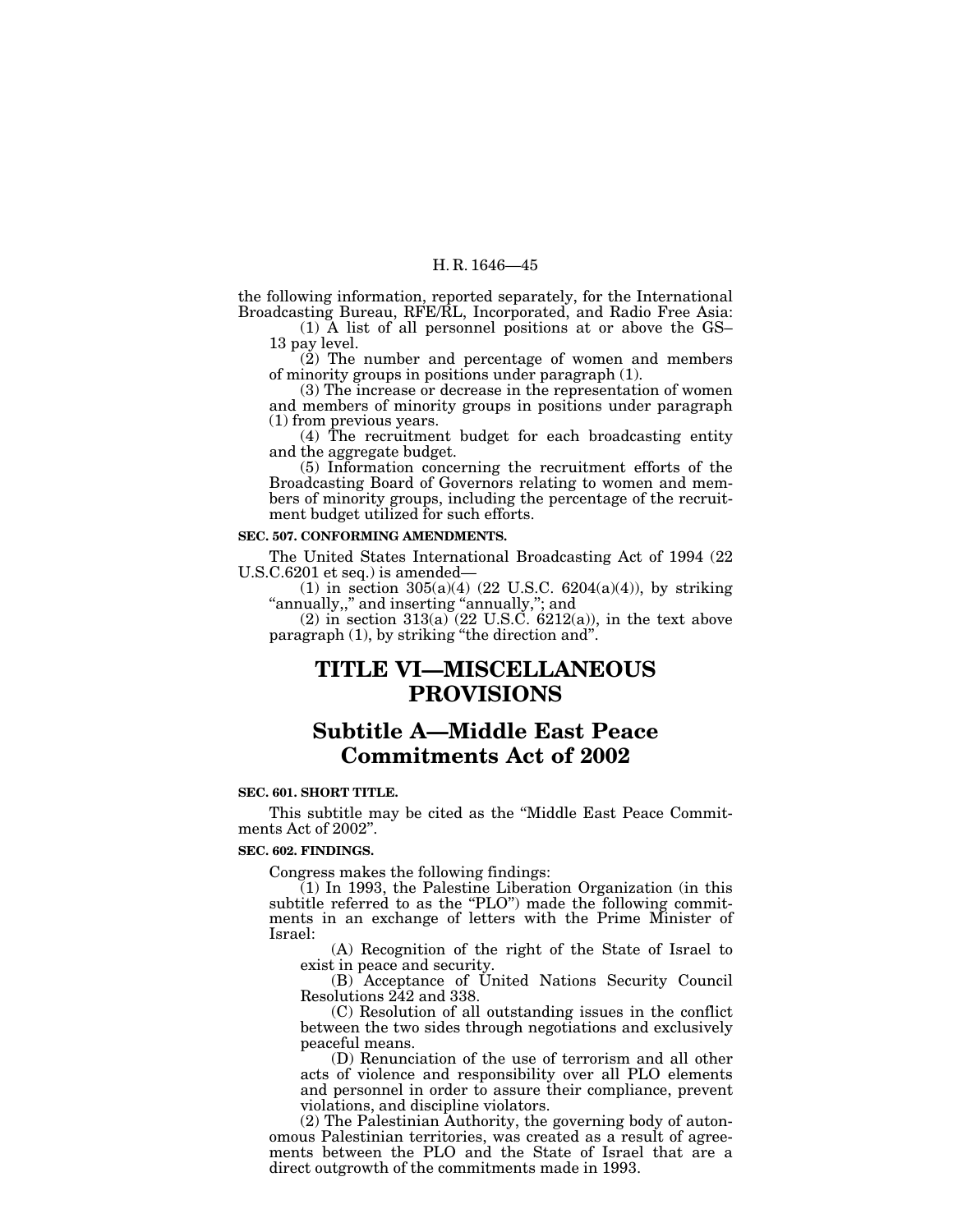(3) Congress has provided authorities to the President to suspend certain statutory restrictions relating to the PLO, subject to Presidential certifications that the PLO has continued to abide by commitments made.

# **SEC. 603. REPORTS.**

(a) IN GENERAL.—The President shall, at the times specified in subsection (b), transmit to the appropriate congressional committees a report on compliance by the PLO or the Palestinian Authority, as appropriate, with each of the commitments specified in section  $602(1)$ . The report shall include, with respect to each such commitment, the determination of the President as to whether or not the PLO or the Palestinian Authority, as appropriate, has complied with that commitment during the period since the submission of the preceding report or, in the case of the initial report, during the preceding six-month period. In the event that the President imposed one or more sanctions under section 604 during the period covered by the report, the report shall include a description of each such sanction imposed.

(b) TRANSMISSION.—The initial report required under subsection (a) shall be transmitted not later than 60 days after the date of enactment of this Act. Each subsequent report shall be submitted on the date on which the President is next required to submit a report under the P.L.O. Commitments Compliance Act of 1989 (title VIII of Public Law 101–246) and may be combined with such report.

## **SEC. 604. IMPOSITION OF SANCTIONS.**

(a) IN GENERAL.—If, in any report transmitted pursuant to section 603, the President determines that the PLO or the Palestinian Authority, as appropriate, has not complied with each of the commitments specified in section 602(1), or if the President fails to make a determination with respect to such compliance, the President shall, for a period of time not less than the period described in subsection (b), impose one or more of the following sanctions:

(1) DENIAL OF VISAS TO PLO AND PALESTINIAN AUTHORITY OFFICIALS.—The Secretary shall direct consular officers not to issue a visa to any member of the PLO or any official of the Palestinian Authority.

(2) DOWNGRADE IN STATUS OF PLO OFFICE IN THE UNITED STATES.—Notwithstanding any other provision of law, the President shall withdraw or terminate any waiver by the President of the requirements of section 1003 of the Foreign Relations Authorization Act of 1988 and 1989 (22 U.S.C. 5202) (prohibiting the establishment or maintenance of a Palestinian information office in the United States), and such section shall apply so as to prohibit the operation of a PLO or Palestinian Authority office in the United States from carrying out any function other than those functions carried out by the Palestinian information office in existence prior to the Oslo Accords.<br>(3) DESIGNATION AS A FOREIGN TERRORIST ORGANIZATION.—

The Secretary shall designate the PLO, or one or more of its constituent groups (including Fatah and Tanzim) or groups operating as arms of the Palestinian Authority (including Force 17), as a foreign terrorist organization, in accordance with section 219(a) of the Immigration and Nationality Act.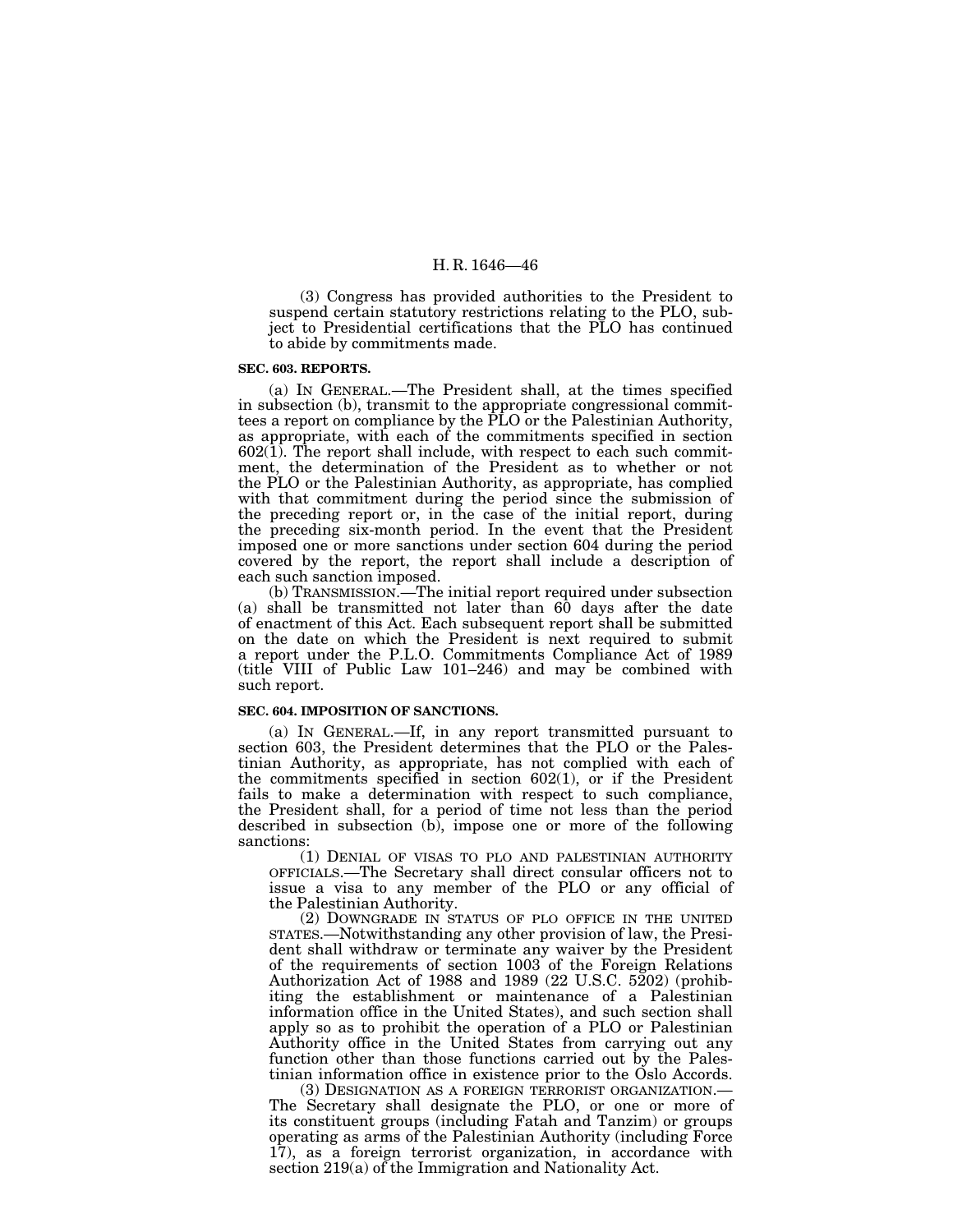(4) PROHIBITION ON UNITED STATES ASSISTANCE TO THE WEST BANK AND GAZA.—United States assistance (except humanitarian assistance) may not be provided to programs or projects in the West Bank or Gaza.

(b) DURATION OF SANCTIONS.—The period of time referred to in subsection (a) is the period of time commencing on the date that the report pursuant to section 603 was transmitted and ending on the later of—

(1) the date that is 180 days after such date; or

(2) the date that the next report under section 603 is required to be transmitted.

(c) WAIVER AUTHORITY.—The President may waive any sanction imposed under subsection (a) if the President determines that such a waiver is in the national security interest of the United States. The President shall report such a determination to the appropriate congressional committees.

# **Subtitle B—Tibet Policy**

# **SEC. 611. SHORT TITLE.**

This subtitle may be cited as "Tibetan Policy Act of 2002".

## **SEC. 612. STATEMENT OF PURPOSE.**

The purpose of this subtitle is to support the aspirations of the Tibetan people to safeguard their distinct identity.

### **SEC. 613. TIBET NEGOTIATIONS.**

(a) POLICY.—

(1) IN GENERAL.—The President and the Secretary should encourage the Government of the People's Republic of China to enter into a dialogue with the Dalai Lama or his representatives leading to a negotiated agreement on Tibet.

(2) COMPLIANCE.—After such an agreement is reached, the President and the Secretary should work to ensure compliance with the agreement.

(b) PERIODIC REPORTS.—Not later than 180 days after the date of the enactment of this Act, and every 12 months thereafter, the President shall transmit to the appropriate congressional committees a report on—

(1) the steps taken by the President and the Secretary in accordance with subsection (a)(1); and

(2) the status of any discussions between the People's Republic of China and the Dalai Lama or his representatives.

# **SEC. 614. REPORTING ON TIBET.**

Whenever a report is transmitted to Congress under section 116 or 502B of the Foreign Assistance Act of 1961 (22 U.S.C. 2151m, 2304) or under section 102(b) of the International Religious Freedom Act of 1998 (22 U.S.C. 6412(b)), Tibet shall be included in such report as a separate section.

#### **SEC. 615. CONGRESSIONAL-EXECUTIVE COMMISSION ON THE PEOPLE'S REPUBLIC OF CHINA.**

Section 302(h) of the U.S.-China Relations Act of 2000 (Public Law 106–286), relating to the Congressional-Executive Commission on the People's Republic of China, is amended—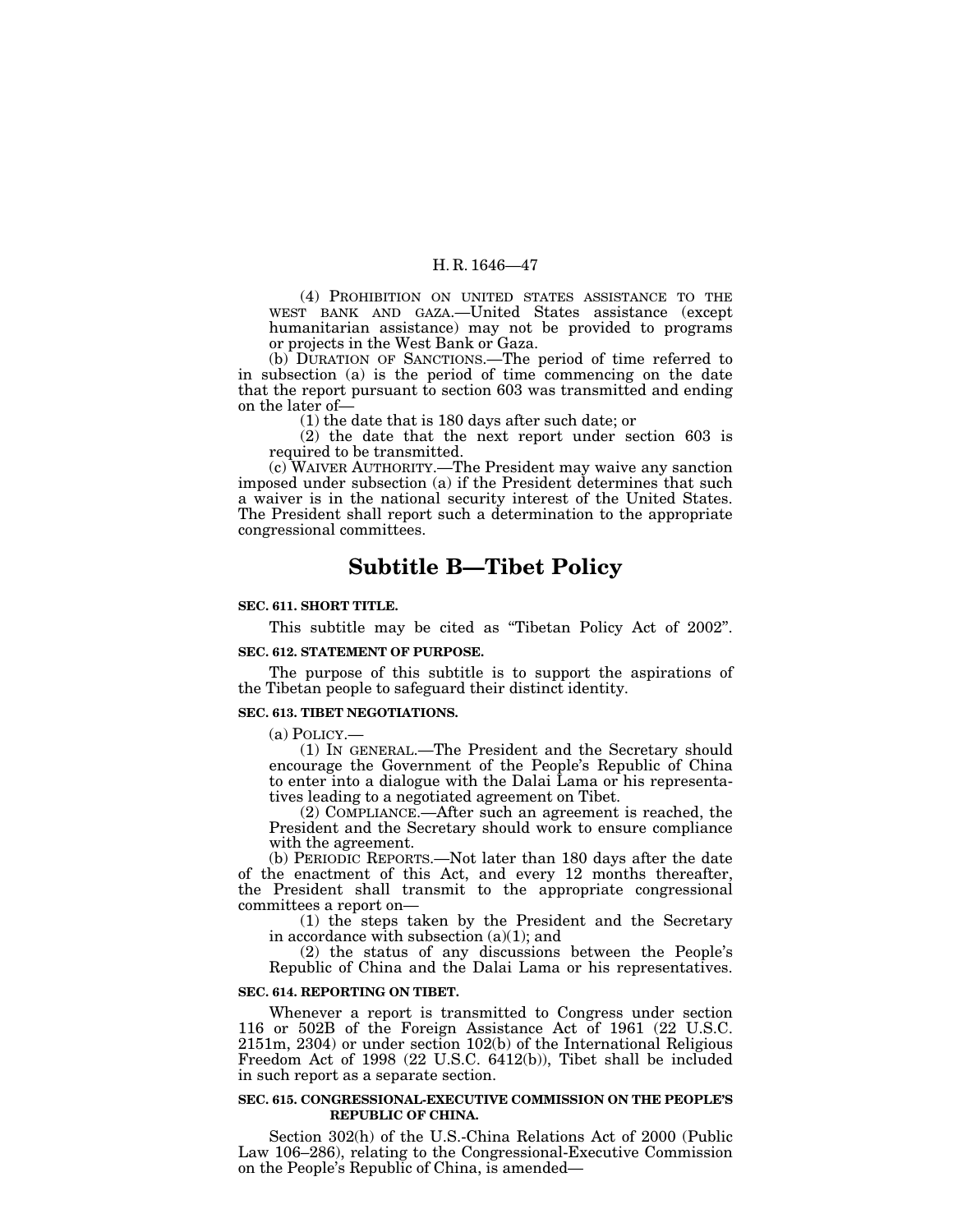(1) by striking ''shall include specific information'' and inserting the following: ''shall include—

"(1) specific information";

 $(2)$  by striking the period at the end and inserting "; and"; and

(3) by adding at the end the following:

" $(2)$  a description of the status of negotiations between the Government of the People's Republic of China and the Dalai Lama or his representatives, and measures taken to safeguard Tibet's distinct historical, religious, cultural, and linguistic identity and the protection of human rights.''.

# **SEC. 616. ECONOMIC DEVELOPMENT IN TIBET.**

(a) DECLARATIONS OF POLICY.—It is the policy of the United States to support economic development, cultural preservation, health care, and education and environmental sustainability for Tibetans inside Tibet. In support of this policy, the United States shall use its voice and vote to support projects designed in accordance with the principles contained in subsection (d) that are designed to raise the standard of living for the Tibetan people and assist Tibetans to become self-sufficient.

(b) INTERNATIONAL FINANCIAL INSTITUTIONS.—The Secretary of the Treasury shall instruct the United States executive director of each international financial institution to use the voice and vote of the United States to support projects in Tibet, if the projects are designed in accordance with the principles contained in subsection  $(\mathbf{d})$ .

(c) EXPORT-IMPORT BANK AND TDA.—The Export-Import Bank of the United States and the Trade and Development Agency should support projects proposed to be funded or otherwise supported by such entities in Tibet, if the projects are designed in accordance with the principles contained in subsection (d).

(d) TIBET PROJECT PRINCIPLES.—Projects in Tibet supported by international financial institutions, other international organizations, nongovernmental organizations, and the United States entities referred to in subsection (c), should—

(1) be implemented only after conducting a thorough assessment of the needs of the Tibetan people through field visits and interviews;

(2) be preceded by cultural and environmental impact assessments;

(3) foster self-sufficiency and self-reliance of Tibetans;

(4) promote accountability of the development agencies to the Tibetan people and active participation of Tibetans in all project stages;

(5) respect Tibetan culture, traditions, and the Tibetan knowledge and wisdom about their landscape and survival techniques;

(6) be subject to on-site monitoring by the development agencies to ensure that the intended target group benefits;

(7) be implemented by development agencies prepared to use Tibetan as the working language of the projects;

(8) neither provide incentive for, nor facilitate the migration and settlement of, non-Tibetans into Tibet; and

(9) neither provide incentive for, nor facilitate the transfer of ownership of, Tibetan land or natural resources to non-Tibetans.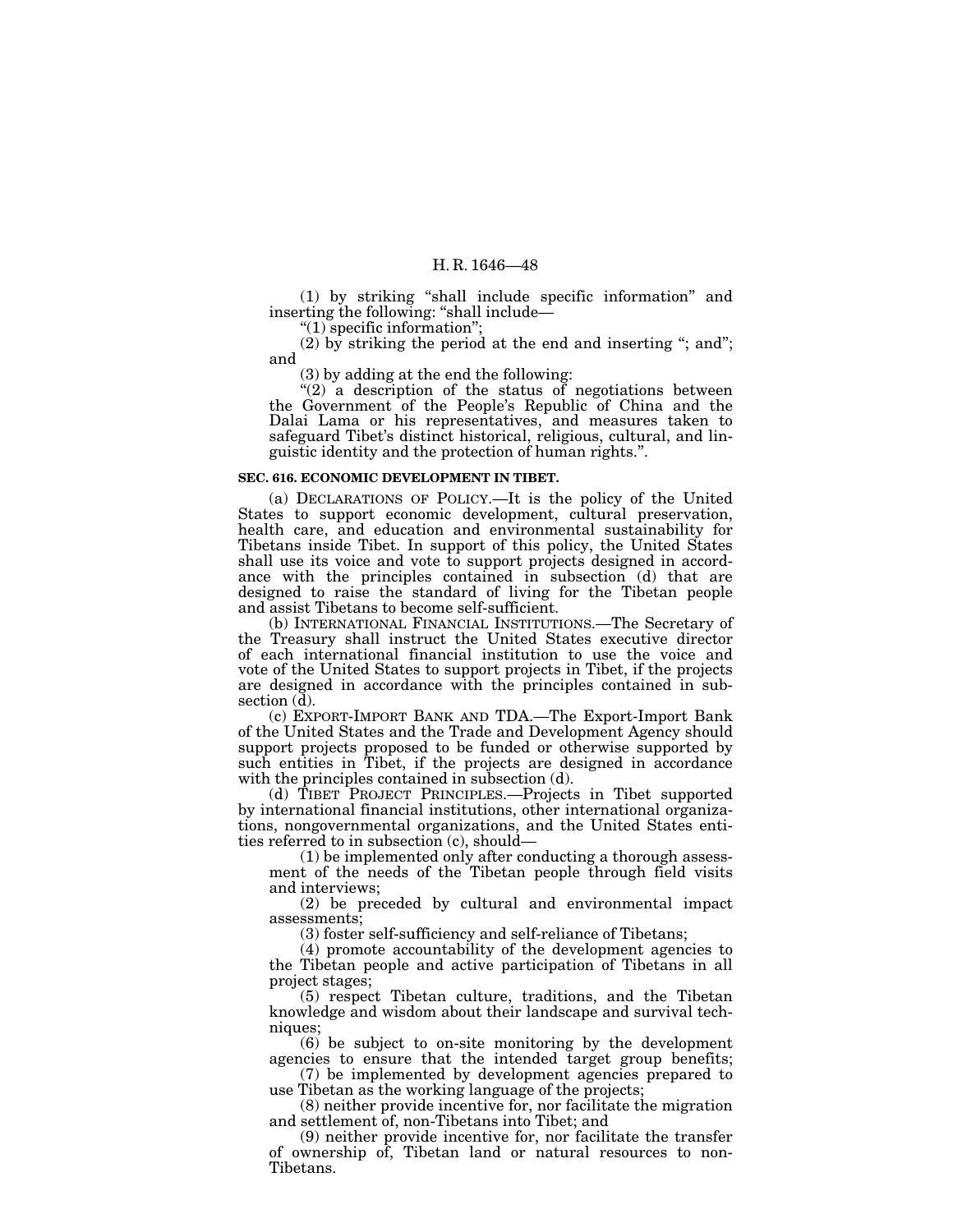## **SEC. 617. RELEASE OF PRISONERS AND ACCESS TO PRISONS.**

The President and the Secretary, in meetings with representatives of the Government of the People's Republic of China, should— (1) request the immediate and unconditional release of

all those held prisoner for expressing their political or religious views in Tibet;

(2) seek access for international humanitarian organizations to prisoners in Tibet to ensure that prisoners are not being mistreated and are receiving necessary medical care; and

(3) seek the immediate medical parole of Tibetan prisoners known to be in serious ill health.

## **SEC. 618. ESTABLISHMENT OF A UNITED STATES BRANCH OFFICE IN LHASA, TIBET.**

The Secretary should make best efforts to establish an office in Lhasa, Tibet, to monitor political, economic, and cultural developments in Tibet.

## **SEC. 619. REQUIREMENT FOR TIBETAN LANGUAGE TRAINING.**

The Secretary shall ensure that Tibetan language training is available to Foreign Service officers, and that every effort is made to ensure that a Tibetan-speaking Foreign Service officer is assigned to a United States post in the People's Republic of China responsible for monitoring developments in Tibet.

#### **SEC. 620. RELIGIOUS PERSECUTION IN TIBET.**

(a) HIGH-LEVEL CONTACTS.—Pursuant to section 105 of the International Religious Freedom Act of 1998 (22 U.S.C. 6414), the United States Ambassador to the People's Republic of China should—

(1) meet with the 11th Panchen Lama, who was taken from his home on May 17, 1995, and otherwise ascertain information concerning his whereabouts and well-being; and

(2) request that the Government of the People's Republic of China release the 11th Panchen Lama and allow him to pursue his religious studies without interference and according to tradition.

(b) PROMOTION OF INCREASED ADVOCACY.—Pursuant to section 108(a) of the International Religious Freedom Act of 1998 (22 U.S.C.  $6417(a)$ , it is the sense of Congress that representatives of the United States Government in exchanges with officials of the Government of the People's Republic of China should call for and otherwise promote the cessation of all interference by the Government of the People's Republic of China or the Communist Party in the religious affairs of the Tibetan people.

## **SEC. 621. UNITED STATES SPECIAL COORDINATOR FOR TIBETAN ISSUES.**

(a) UNITED STATES SPECIAL COORDINATOR FOR TIBETAN ISSUES.—There shall be within the Department a United States Special Coordinator for Tibetan Issues (in this section referred to as the ''Special Coordinator'').

(b) CONSULTATION.—The Secretary shall consult with the chairmen and ranking minority members of the appropriate congressional committees prior to the designation of the Special Coordinator.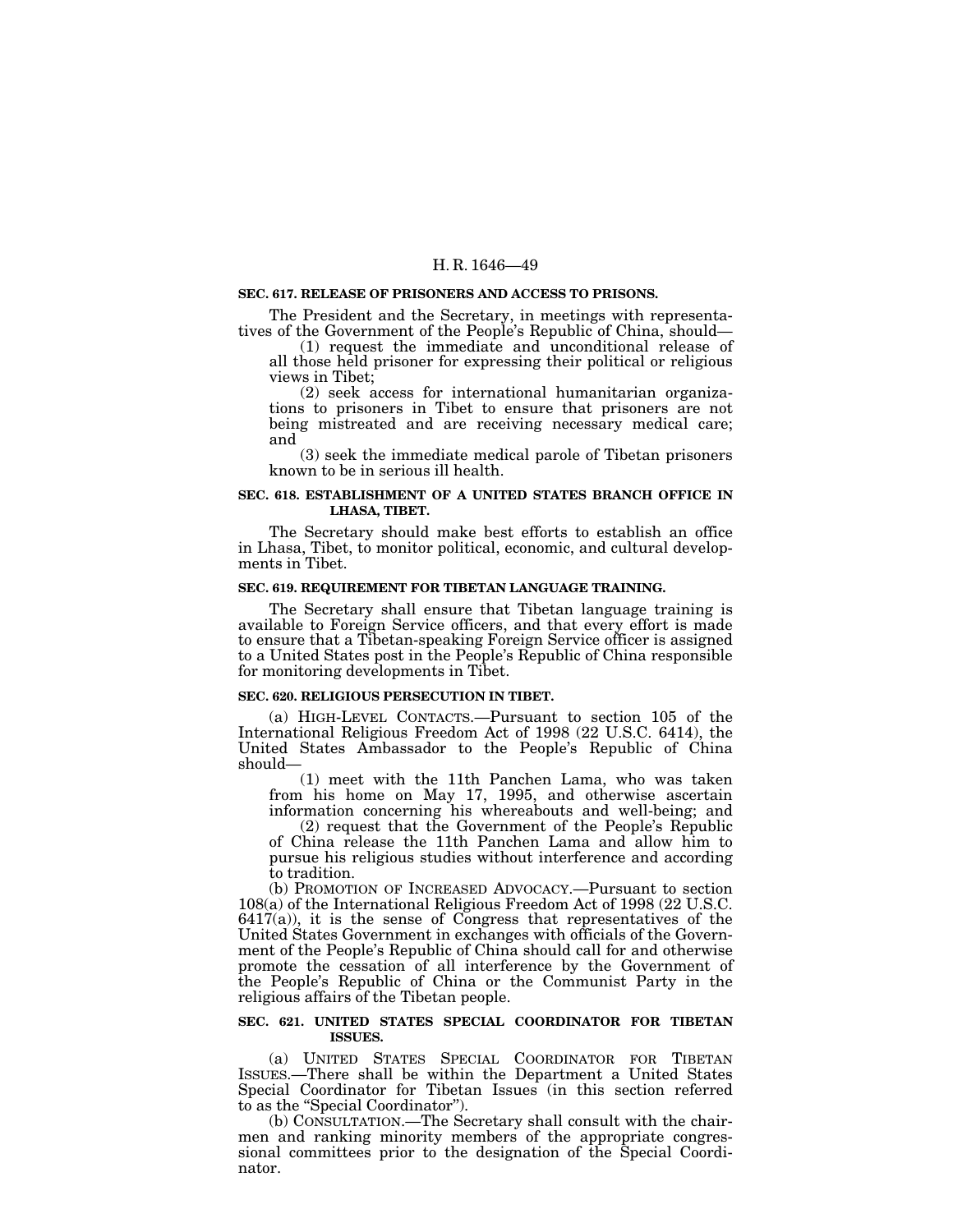(c) CENTRAL OBJECTIVE.—The central objective of the Special Coordinator is to promote substantive dialogue between the Government of the People's Republic of China and the Dalai Lama or his representatives.

(d) DUTIES AND RESPONSIBILITIES.—The Special Coordinator shall—

(1) coordinate United States Government policies, programs, and projects concerning Tibet;

(2) vigorously promote the policy of seeking to protect the distinct religious, cultural, linguistic, and national identity of Tibet, and pressing for improved respect for human rights;

(3) maintain close contact with religious, cultural, and political leaders of the Tibetan people, including regular travel to Tibetan areas of the People's Republic of China, and to Tibetan refugee settlements in India and Nepal;

(4) consult with Congress on policies relevant to Tibet and the future and welfare of the Tibetan people;

(5) make efforts to establish contacts in the foreign ministries of other countries to pursue a negotiated solution for Tibet; and

(6) take all appropriate steps to ensure adequate resources, staff, and bureaucratic support to fulfill the duties and responsibilities of the Special Coordinator.

# **Subtitle C—East Timor Transition to Independence Act of 2002**

# **SEC. 631. SHORT TITLE.**

This subtitle may be cited as the "East Timor Transition to Independence Act of 2002''.

#### **SEC. 632. BILATERAL ASSISTANCE.**

(a) AUTHORITY.—The President, acting through the Administrator of the United States Agency for International Development, is authorized to—

(1) support the development of civil society, including nongovernmental organizations in East Timor;

(2) promote the development of an independent news media;

(3) support job creation, including support for small business and microenterprise programs, environmental protection, sustainable development, development of East Timor's health care infrastructure, educational programs, and programs strengthening the role of women in society;

(4) promote reconciliation, conflict resolution, and prevention of further conflict with respect to East Timor, including establishing accountability for past gross human rights violations;

(5) support the voluntary and safe repatriation and reintegration of refugees into East Timor;

(6) support political party development, voter education, voter registration, and other activities in support of free and fair elections in East Timor; and

(7) promote the development of the rule of law.

(b) AUTHORIZATION OF APPROPRIATIONS.—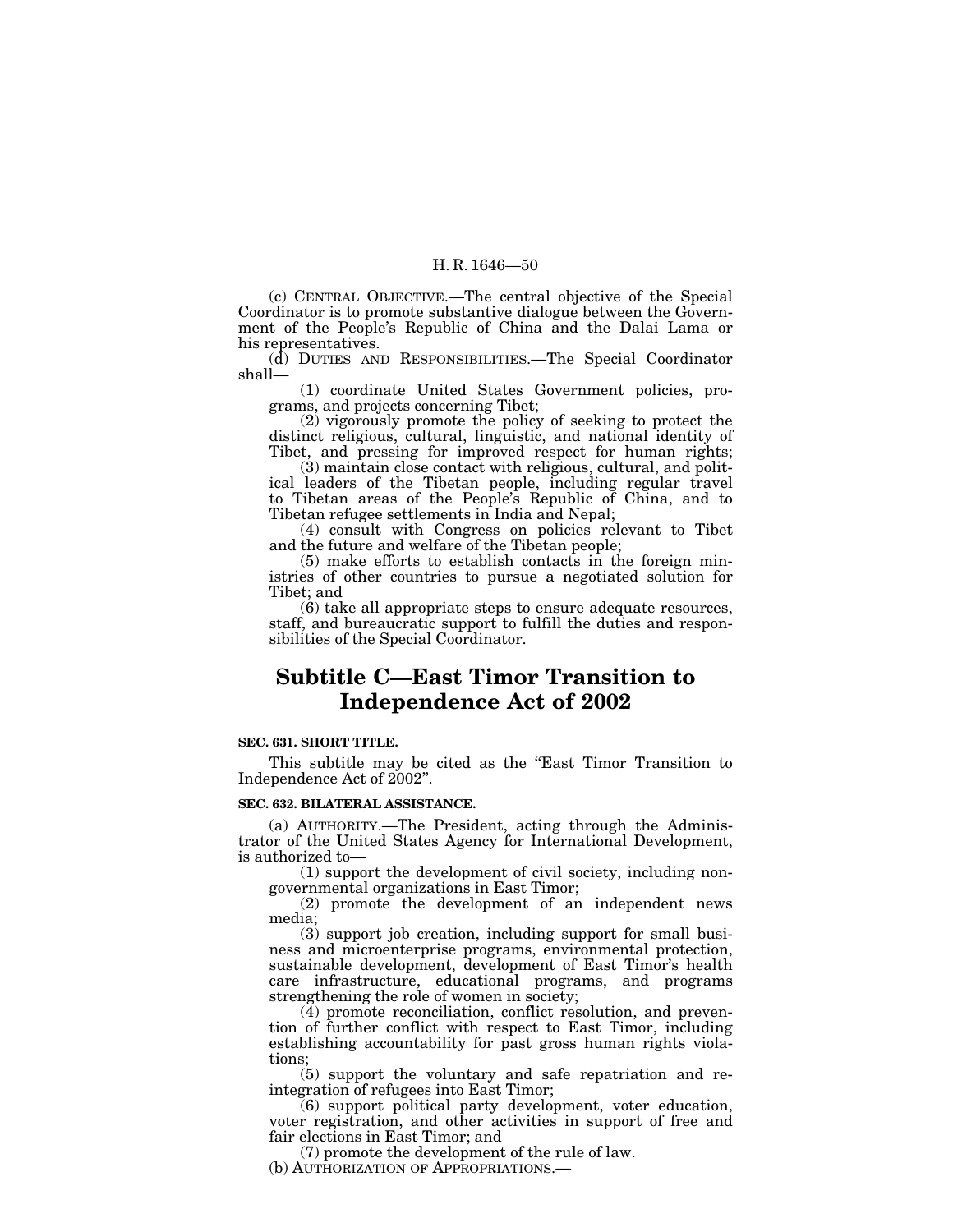(1) IN GENERAL.—There is authorized to be appropriated to the President to carry out this section \$25,000,000 for the fiscal year 2003.

(2) AVAILABILITY.—Amounts appropriated pursuant to the authorization of appropriations under paragraph (1) are authorized to remain available until expended.

## **SEC. 633. MULTILATERAL ASSISTANCE.**

The Secretary of the Treasury shall instruct the United States executive director at each international financial institution to which the United States is a member to use the voice, vote, and influence of the United States to support economic and democratic development in East Timor.

#### **SEC. 634. TRADE AND INVESTMENT ASSISTANCE.**

(a) OPIC.—The President should initiate negotiations with the Government of East Timor to enter into a new agreement authorizing the Overseas Private Investment Corporation to carry out programs with respect to East Timor in order to expand United States investment in East Timor, emphasizing partnerships with local East Timorese enterprises.

(b) TRADE AND DEVELOPMENT AGENCY.

(1) IN GENERAL.—The Director of the Trade and Development Agency is authorized to carry out projects in East Timor under section 661 of the Foreign Assistance Act of 1961 (22 U.S.C. 2421).

(2) AUTHORIZATION OF APPROPRIATIONS.—

(A) IN GENERAL.—There are authorized to be appropriated to the Trade and Development Agency to carry out this subsection \$1,000,000 for fiscal year 2003.

(B) AVAILABILITY.—Amounts appropriated pursuant to the authorization of appropriations under subparagraph (A) are authorized to remain available until expended.

(c) EXPORT-IMPORT BANK.—The Export-Import Bank of the United States should expand its activities in connection with exports to East Timor to the extent such activities are requested and to the extent there is a reasonable assurance of repayment.

# **SEC. 635. GENERALIZED SYSTEM OF PREFERENCES.**

As soon as possible after the enactment of this Act, the United States Trade Representative and the Commissioner of Customs should send an assessment team to East Timor to compile a list of duty-free eligible products so that the Government of East Timor can begin the process of applying for General System of Preference benefits.

#### **SEC. 636. AUTHORITY FOR RADIO BROADCASTING.**

The Broadcasting Board of Governors should broadcast to East Timor in an appropriate language or languages.

## **SEC. 637. SECURITY ASSISTANCE FOR EAST TIMOR.**

(a) STUDY AND REPORT.—

(1) STUDY.—The President shall conduct a study to determine—

(A) the extent to which East Timor's security needs can be met by the transfer of excess defense articles under section 516 of the Foreign Assistance Act of 1961;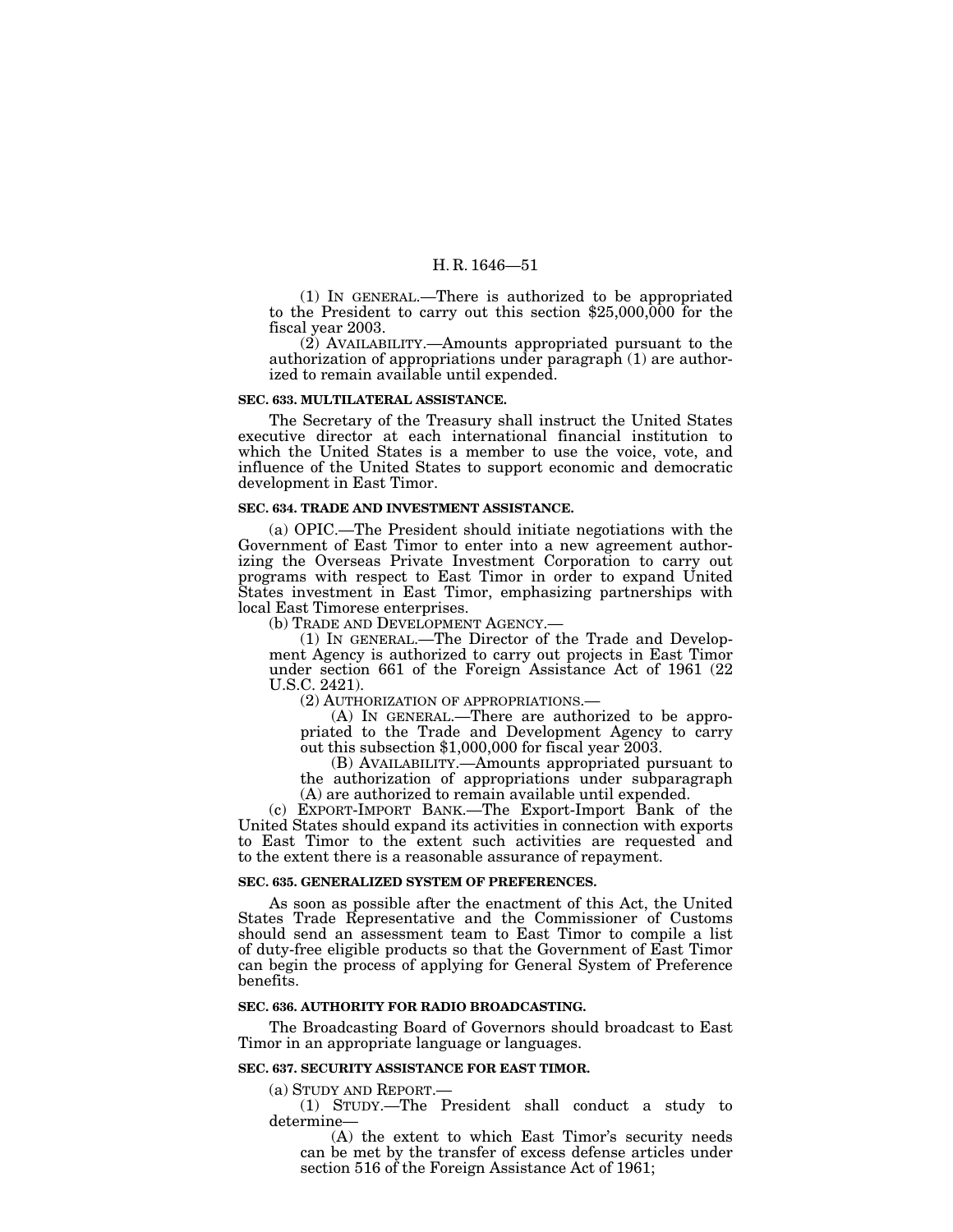(B) the extent to which international military education and training (IMET) assistance will enhance professionalism of the armed forces of East Timor, provide training in human rights, and promote respect for human rights and humanitarian law; and

(C) the terms and conditions under which such defense articles or training, as appropriate, should be provided. (2) REPORT.—Not later than 180 days after the date of the enactment of this Act, the President shall transmit to the appropriate congressional committees a report that contains the findings of the study conducted under paragraph (1).

(b) AUTHORIZATION OF ASSISTANCE.—

(1) IN GENERAL.—Beginning on the date on which Congress receives the report transmitted under subsection (a)(2), or the date on which Congress receives the certification transmitted under paragraph  $(2)$ , whichever occurs later, the President is authorized—

(A) to transfer excess defense articles under section 516 of the Foreign Assistance Act of 1961 (22 U.S.C. 2321j) to East Timor in accordance with such section; and

(B) to provide military education and training under chapter 5 of part II of such Act (22 U.S.C. 2347 et seq.) for the armed forces of East Timor in accordance with such chapter.

(2) CERTIFICATION.—A certification described in this paragraph is a certification that—

(A) East Timor has established an independent armed forces; and

(B) the assistance proposed to be provided pursuant to paragraph (1)—

(i) is in the national security interests of the United States; and

(ii) will promote both human rights in East Timor and the professionalization of the armed forces of East Timor.

# **SEC. 638. REPORTING REQUIREMENT.**

(a) IN GENERAL.—Not later than 180 days after the date of enactment of this Act, and every 12 months thereafter for the next five years, the Secretary shall prepare and transmit to the appropriate congressional committees a report that contains the information described in subsection (b).

(b) INFORMATION.—The report required by subsection (a) shall include—

(1) developments in East Timor's political and economic situation in the period covered by the report, including an evaluation of any elections which have occurred in East Timor and the refugee reintegration process in East Timor;

(2) in the initial report, a 3-year plan for United States foreign assistance to East Timor in accordance with section 632, prepared by the Administrator of the United States Agency for International Development, which outlines the goals for United States foreign assistance to East Timor during the 3-year period;

(3) a description of the activities undertaken in East Timor by the International Bank for Reconstruction and Development, the Asian Development Bank, and other international financial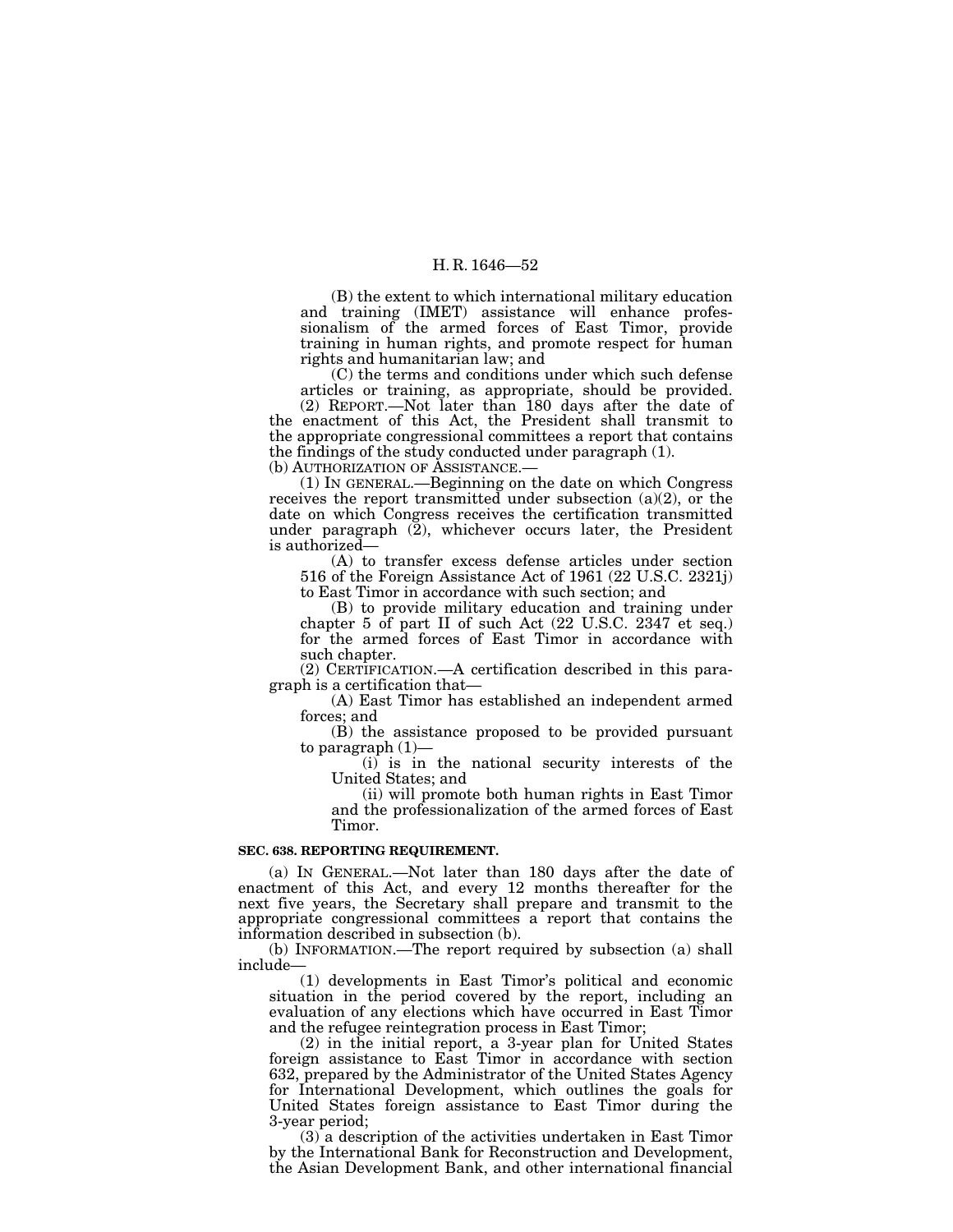institutions, and an evaluation of the effectiveness of these activities;

(4) an assessment of the status of United States trade and investment relations with East Timor, including a detailed analysis of any trade and investment-related activity supported by the Overseas Private Investment Corporation, the Export-Import Bank of the United States, or the Trade and Development Agency during the period of time since the previous report;

(5) a comprehensive study and report on local agriculture in East Timor, emerging opportunities for producing, processing, and exporting indigenous agricultural products, and recommendations for appropriate technical assistance from the United States; and

(6) statistical data drawn from other sources on economic growth, health, education, and distribution of resources in East Timor.

# **Subtitle D—Clean Water for the Americas Partnership**

# **SEC. 641. SHORT TITLE.**

This subtitle may be cited as the "Clean Water for the Americas Partnership Act of 2002".

#### **SEC. 642. DEFINITIONS.**

In this subtitle:

(1) JOINT PROJECT.—The term ''joint project'' means a project between a United States association or nonprofit entity and a Latin American or Caribbean association or nongovernmental organization.

(2) LATIN AMERICAN OR CARIBBEAN NONGOVERNMENTAL ORGANIZATION.—The term ''Latin American or Caribbean nongovernmental organization'' includes any institution of higher education, any private nonprofit entity involved in international education activities, or any research institute or other research organization, based in the region.

(3) REGION.—The term ''region'' refers to the region comprised of the member countries of the Organization of American States (other than the United States and Canada).

(4) UNITED STATES ASSOCIATION.—The term ''United States association'' means a business league described in section 501(c)(6) of the Internal Revenue Code of 1986 (26 U.S.C.  $501(c)(6)$ , and exempt from taxation under section  $501(a)$  of such Code (26 U.S.C. 501(a)).

(5) UNITED STATES NONPROFIT ENTITY.—The term ''United States nonprofit entity'' includes any institution of higher education (as defined in section 101(a) of the Higher Education Act of 1965 (20 U.S.C. 1001(a)), any private nonprofit entity involved in international education activities, or any research institute or other research organization, based in the United States.

## **SEC. 643. ESTABLISHMENT OF PROGRAM.**

The President is authorized to establish a program which shall be known as the ''Clean Water for the Americas Partnership''.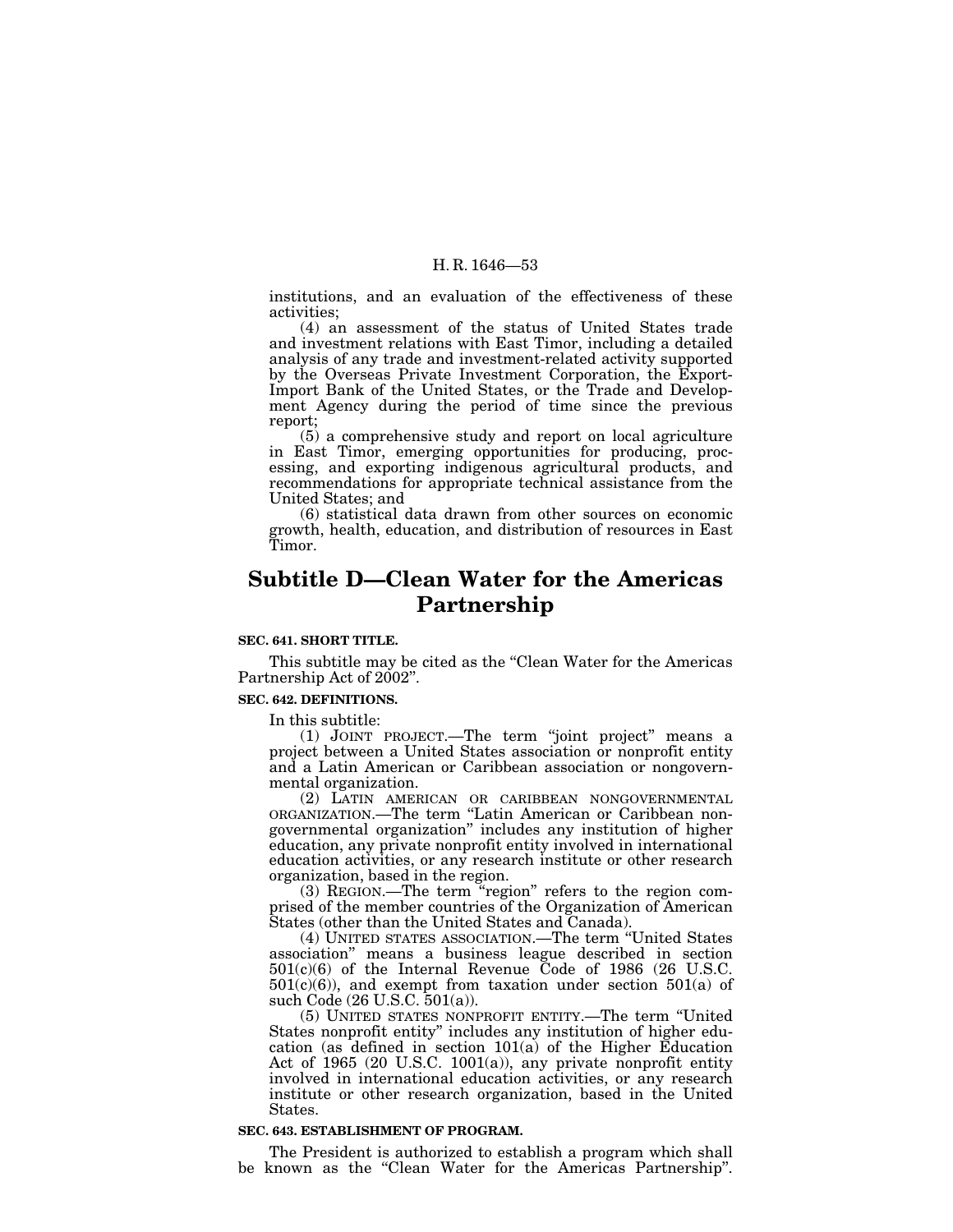#### **SEC. 644. ENVIRONMENTAL ASSESSMENT.**

The President is authorized to conduct a comprehensive assessment of the environmental problems in the region to determine—<br>(1) which environmental problems threaten human health

the most, particularly the health of the urban poor;

(2) which environmental problems are most threatening, in the long-term, to the region's natural resources;

(3) which countries have the most pressing environmental problems; and

(4) whether and to what extent there is a market for United States environmental technology, practices, knowledge, and innovations in the region.

## **SEC. 645. ESTABLISHMENT OF TECHNOLOGY AMERICA CENTERS.**

(a) AUTHORITY TO ESTABLISH.—The President, acting through the Director General of the United States and Foreign Commercial Service of the Department of Commerce, is authorized to establish Technology America Centers (TEAMs) in the region to serve the entire region and, where appropriate, to establish TEAMs in urban areas of the region to focus on urban environmental problems.

(b) FUNCTIONS.—The TEAMs would link United States private sector environmental technology firms with local partners, both public and private, by providing logistic and information support to United States firms seeking to find local partners and opportunities for environmental projects. TEAMs should emphasize assisting United States small businesses.

(c) LOCATION.—In determining whether to locate a TEAM in a country, the President, acting through the Director General of the United States and Foreign Commercial Service of the Department of Commerce, shall take into account the country's need for logistic and informational support and the opportunities presented for United States firms in the country. A TEAM may be located in a country without regard to whether a mission of the United States Agency for International Development is established in that country.

## **SEC. 646. PROMOTION OF WATER QUALITY, WATER TREATMENT SYS-TEMS, AND ENERGY EFFICIENCY.**

Subject to the availability of appropriations, the President is authorized to provide matching grants to United States associations and United States nonprofit entities for the purpose of promoting water quality, water treatment systems, and energy efficiency in the region. The grants shall be used to support joint projects, including professional exchanges, academic fellowships, training programs in the United States or in the region, cooperation in regulatory review, development of training materials, the establishment and development in the region of local chapters of the associations or nonprofit entities, and the development of online exchanges.

## **SEC. 647. GRANTS FOR PREFEASIBILITY STUDIES WITHIN A DES-IGNATED SUBREGION.**

(a) GRANT AUTHORITY.—

(1) IN GENERAL.—Subject to the availability of appropriations, the Director of the Trade and Development Agency is authorized to make grants for prefeasibility studies for water projects in any country within a single subregion or in a single country designated under paragraph (2).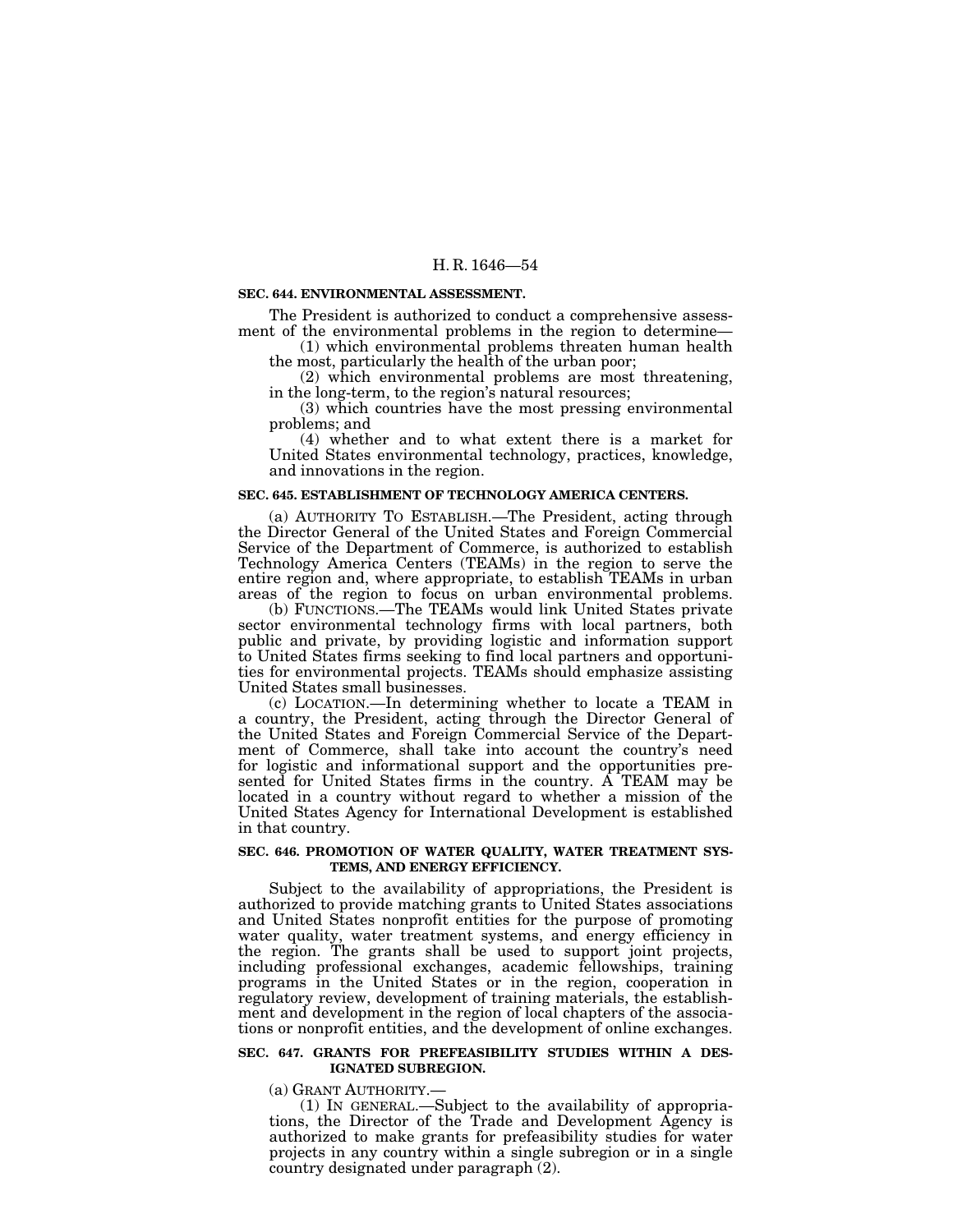(2) DESIGNATION OF SUBREGION.—The Director of the Trade and Development Agency shall designate in advance a single subregion or a single country for purposes of paragraph (1).

(b) MATCHING REQUIREMENT.—The Director of the Trade and Development Agency may not make any grant under this section unless there are made available non-Federal contributions in an amount equal to not less than 25 percent of the amount of Federal funds provided under the grant.

(c) LIMITATION PER SINGLE PROJECT.—With respect to any single project, grant funds under this section shall be available only for the prefeasibility portion of that project.

(d) DEFINITIONS.—In this section:

(1) PREFEASIBILITY.—The term ''prefeasibility'' means, with respect to a project, not more than 25 percent of the design phase of the project.

(2) SUBREGION.—The term ''subregion'' means an area within the region and includes areas such as Central America, the Andean region, and the Southern cone.

# **SEC. 648. CLEAN WATER TECHNICAL SUPPORT COMMITTEE.**

(a) IN GENERAL.—The President is authorized to establish a Clean Water Technical Support Committee (in this section referred to as the ''Committee'') to provide technical support and training services for individual water projects.

(b) COMPOSITION.—The Committee shall consist of international investors, lenders, water service providers, suppliers, advisers, and others with a direct interest in accelerating development of water projects in the region.

(c) FUNCTIONS.—Members of the Committee shall act as field advisers and may form specialized working groups to provide incountry training and technical assistance, and shall serve as a source of technical support to resolve barriers to project development.

# **SEC. 649. AUTHORIZATION OF APPROPRIATIONS.**

(a) IN GENERAL.—There are authorized to be appropriated to the President  $$10,000,000$  for each of the fiscal years  $2003$ ,  $2004$ , and 2005 to carry out this subtitle.

(b) AVAILABILITY OF FUNDS.—Funds appropriated pursuant to subsection (a) are authorized to remain available until expended. **SEC. 650. REPORT.**

Eighteen months after the establishment of the program pursuant to section 643, the President shall submit a report to the appropriate congressional committees containing—

(1) an assessment of the progress made in carrying out the program established under this subtitle; and

(2) any recommendations for the enactment of legislation to make changes in the program established under this subtitle.

#### **SEC. 651. TERMINATION DATE.**

(a) IN GENERAL.—Except as provided in subsection (b), the authorities of this subtitle shall terminate 3 years after the date of establishment of the program described in section 643.

(b) EXCEPTION.—In lieu of the termination date specified in subsection (a), the termination required by that subsection shall take effect five years after the date of establishment of the program described in section 643 if, prior to the termination date specified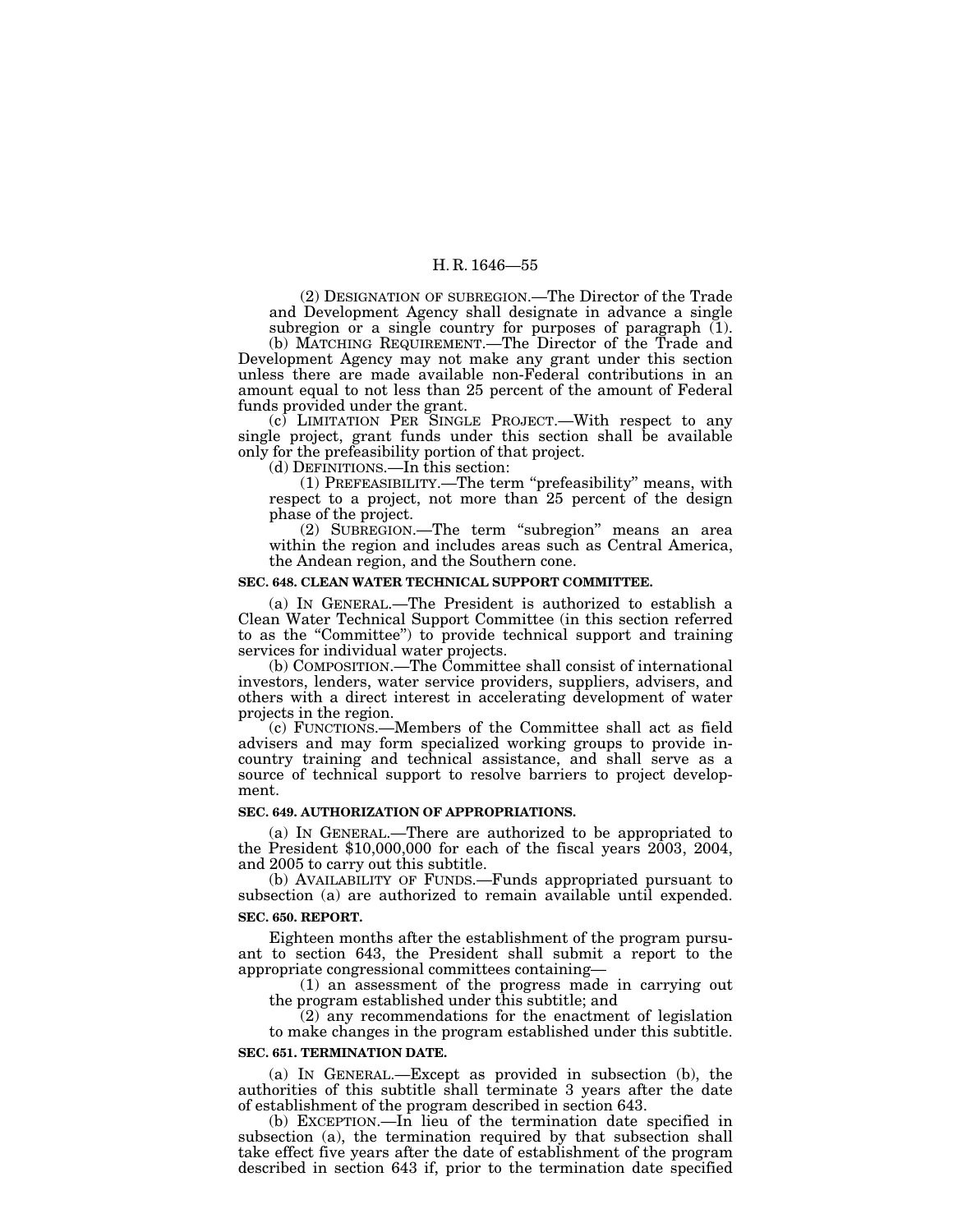in subsection (a), the President determines and certifies to the appropriate congressional committees that it would be in the national interest of the United States to continue the program described in such section 643 for an additional 2-year period.

#### **SEC. 652. EFFECTIVE DATE.**

This subtitle shall take effect 90 days after the date of enactment of this Act.

# **Subtitle E—Freedom Investment Act of 2002**

#### **SEC. 661. SHORT TITLE.**

This subtitle may be cited as the ''Freedom Investment Act of 2002''.

#### **SEC. 662. PURPOSES.**

The purposes of this subtitle are the following:

 $(1)$  To underscore that promoting and protecting human rights is in the national interests of the United States and is consistent with American values and beliefs.

(2) To establish a goal of devoting one percent of the funds available to the Department under ''Diplomatic and Consular Programs'', other than such funds that will be made available for worldwide security upgrades and information resource management, to enhance the ability of the United States to promote respect for human rights and the protection of human rights defenders.

# **SEC. 663. HUMAN RIGHTS ACTIVITIES AT THE DEPARTMENT OF STATE.**

(a) INCREASING RESOURCES AND IMPORTANCE OF HUMAN RIGHTS.—It is the sense of Congress that—

(1) the budget for the Bureau of Democracy, Human Rights, and Labor for fiscal years 2003 and 2004 should be substantially increased so that beginning in fiscal year 2005, and each fiscal year thereafter, not less than 1 percent of the amounts made available to the Department under the heading ''Diplomatic and Consular Programs'', other than amounts made available for worldwide security upgrades and information resource management, should be made available for salaries and expenses of the Bureau of Democracy, Human Rights, and Labor; and

(2) any assignment of an individual to a political officer position at a United States mission abroad that has the primary responsibility for monitoring human rights developments in a foreign country should be made upon the recommendation of the Assistant Secretary of State for Democracy, Human Rights, and Labor in conjunction with the head of the Department's regional bureau having primary responsibility for that country.

(b) PLAN RELATED TO HUMAN RIGHTS ACTIVITIES.—Not later than 180 days after the date of enactment of this Act, the Secretary shall submit to the appropriate congressional committees a report containing a plan for the Department designed to achieve the following objectives: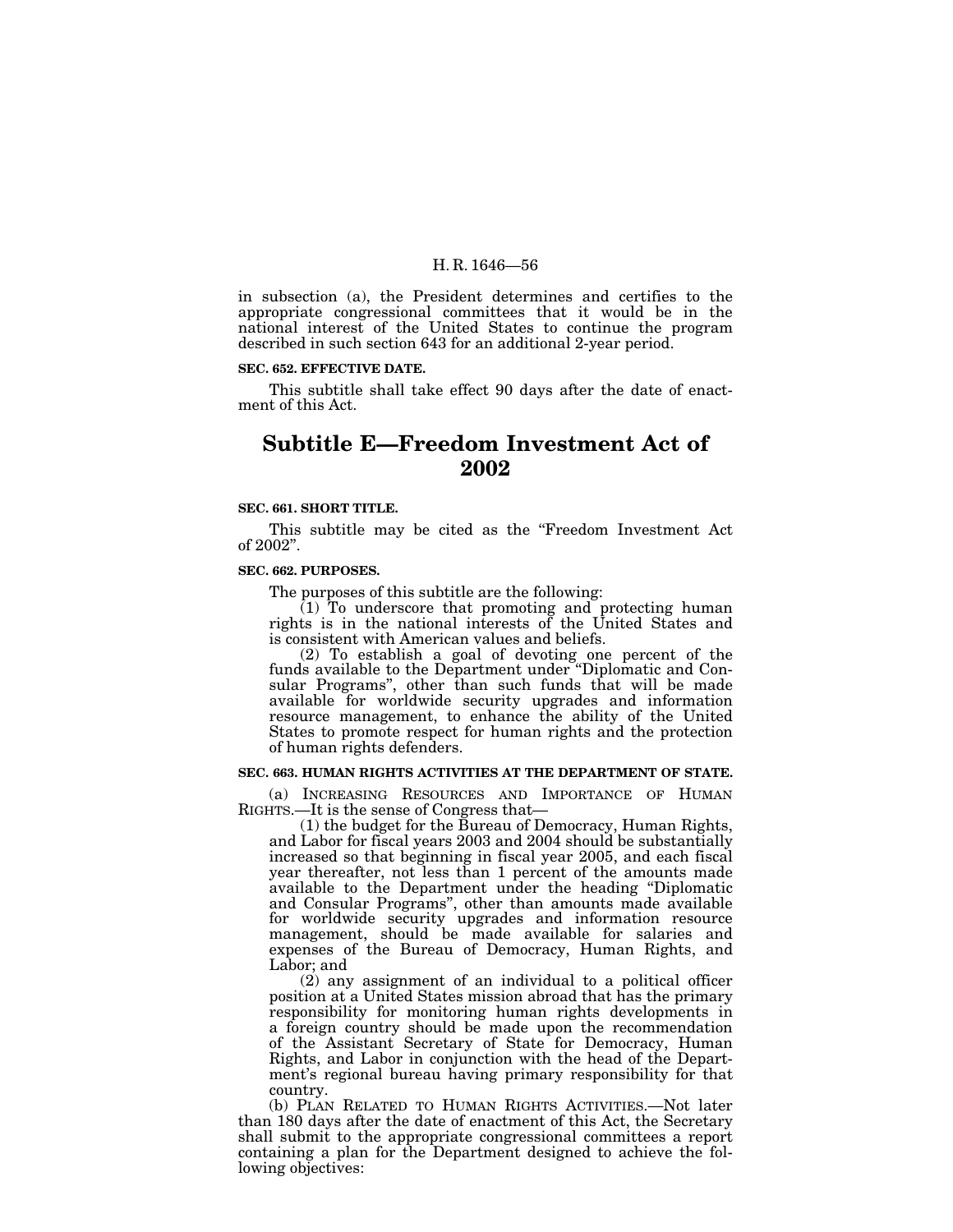(1) Improving the integration of human rights policy into the Department's overall policy formulation and implementation.

(2) Achieving closer communication and policy coordination between the Bureau of Democracy, Human Rights, and Labor and the regional bureaus of the Department, both within the United States and at overseas posts.

(3) Assigning individuals recommended by the Bureau of Democracy, Human Rights, and Labor, in conjunction with the relevant Department regional bureau, to political officer positions at United States missions abroad that have the primary responsibility for monitoring human rights developments in foreign countries.

#### **SEC. 664. HUMAN RIGHTS AND DEMOCRACY FUND.**

(a) ESTABLISHMENT OF FUND.—There is established a Human Rights and Democracy Fund (in this section referred to as the "Fund") to be administered by the Assistant Secretary of State for Democracy, Human Rights, and Labor.

(b) PURPOSES OF FUND.—The purposes of the Fund shall be— (1) to support defenders of human rights;

(2) to assist the victims of human rights violations;

(3) to respond to human rights emergencies;

(4) to promote and encourage the growth of democracy, including the support for nongovernmental organizations in foreign countries; and

 $(5)$  to carry out such other related activities as are consistent with paragraphs (1) through (4).

(c) FUNDING.—

(1) IN GENERAL.—Of the amounts made available to carry out chapter 4 of part II of the Foreign Assistance Act of 1961 for fiscal year 2003, \$21,500,000 is authorized to be available to the Fund for carrying out the purposes described in subsection (b). Amounts made available to the Fund under this paragraph shall also be deemed to have been made available under section 116(e) of the Foreign Assistance Act of 1961  $(22 \text{ U.S.C. } 2151n(e)).$ 

(2) ALLOCATION OF FUNDS FOR THE DOCUMENTATION CENTER OF CAMBODIA.—Of the amount authorized to be available to the Fund under paragraph (1) for fiscal year 2003, \$1,000,000 is authorized to be available for the Documentation Center of Cambodia for the purpose of collecting, cataloguing, and disseminating information about the atrocities committed by the Khmer Rouge against the Cambodian people.

(3) FATHER JOHN KAISER MEMORIAL FUND.—Of the amount authorized to be available to the Fund under paragraph (1) for fiscal year 2003, \$500,000 is authorized to be available to advance the extraordinary work and values of Father John Kaiser with respect to solving ethnic conflict and promoting government accountability and respect for human rights. The amount made available under this paragraph may be referred to as the ''Father John Kaiser Memorial Fund''.

## **SEC. 665. REPORTS ON ACTIONS TAKEN BY THE UNITED STATES TO ENCOURAGE RESPECT FOR HUMAN RIGHTS.**

(a) SECTION 116 REPORT.—Section 116(d) of the Foreign Assistance Act of 1961 (22 U.S.C. 2151n(d)) is amended—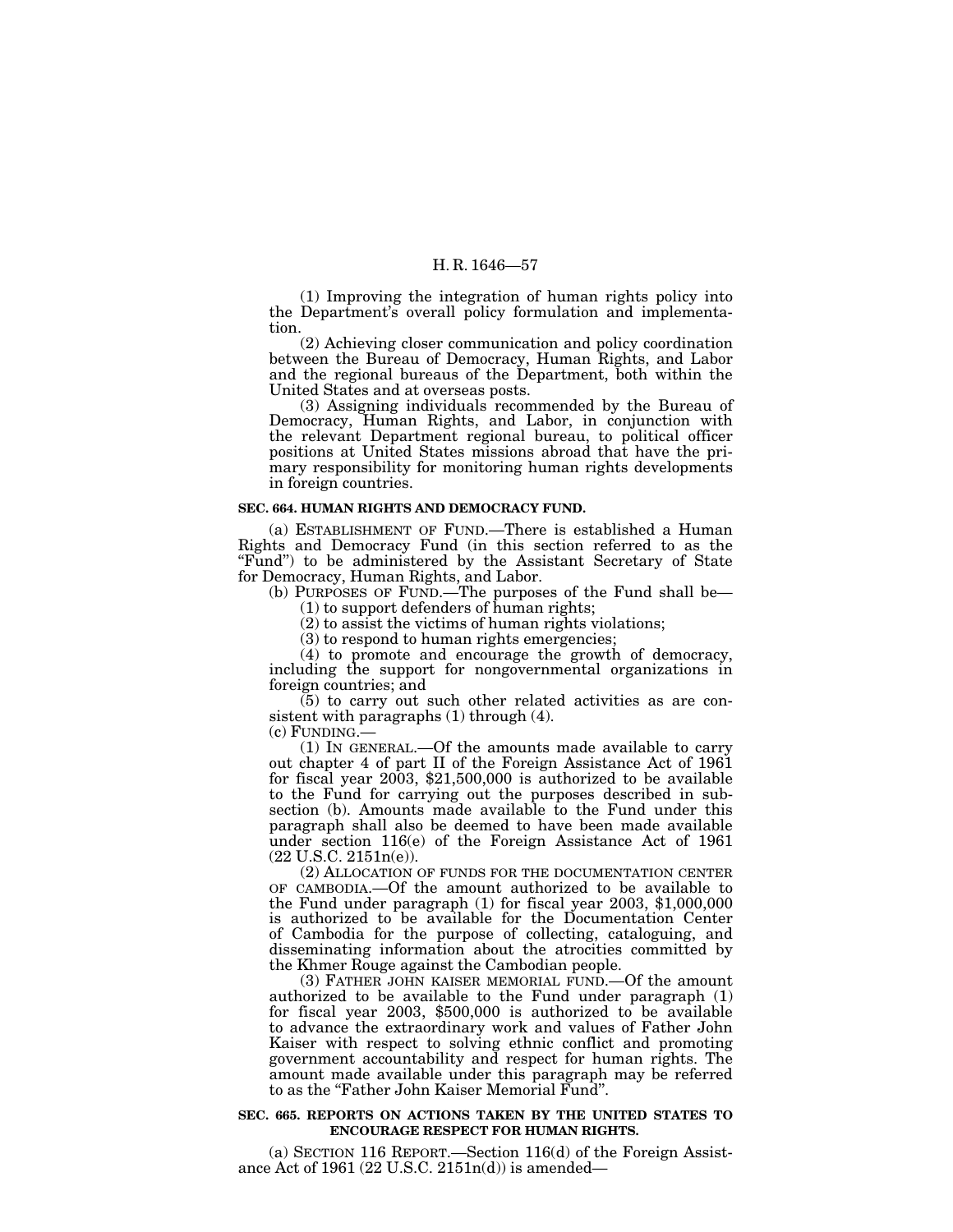$(1)$  in paragraph  $(7)$ , by striking "and" at the end and inserting a semicolon;

(2) in paragraph (8), by striking the period at the end and inserting ''; and''; and

(3) by adding at the end the following:

''(9) for each country with respect to which the report indicates that extrajudicial killings, torture, or other serious violations of human rights have occurred in the country, the extent to which the United States has taken or will take action to encourage an end to such practices in the country.".

to encourage an end to such practices in the country.''. (b) SECTION 502B REPORT.—Section 502B(b) of the Foreign Assistance Act of 1961 (22 U.S.C. 2304(b)) is amended by inserting after the fourth sentence the following: ''Such report shall also include, for each country with respect to which the report indicates that extrajudicial killings, torture, or other serious violations of human rights have occurred in the country, the extent to which the United States has taken or will take action to encourage an end to such practices in the country.". end to such practices in the country.''. (c) SEPARATE REPORT.—The information to be included in the

report required by sections 116(d) and 502B(b) of the Foreign Assistance Act of 1961 pursuant to the amendments made by subsections (a) and (b) may be submitted by the Secretary as a separate report. If the Secretary elects to submit such information as a separate report, such report shall be submitted not later than 30 days after the date of submission of the report required by section 116(d) and 502B(b) of the Foreign Assistance Act of 1961.

# **Subtitle F—Elimination and Streamlining of Reporting Requirements**

# **SEC. 671. ELIMINATION OF CERTAIN REPORTING REQUIREMENTS.**

The following provisions of law are hereby repealed:

(1) ECONOMIC POLICY AND TRADE PRACTICES.—Section 2202 of the Omnibus Trade and Competitiveness Act of 1988 (15 U.S.C. 4711).

(2) ANNUAL REPORTS ON ECONOMIC AND SOCIAL GROWTH.— Section 574 of the Foreign Operations, Export Financing, and Related Programs Appropriations Act, 1996 (22 U.S.C. 2394 note).

(3) REPORTING REQUIREMENTS REGARDING CERTAIN LEASES OF REAL PROPERTY.—Section 488(a)(3) of the Foreign Assistance Act of 1961 (22 U.S.C. 2291g(3); relating to reporting requirements regarding certain leases of real property).

(4) REPORTING REQUIREMENTS REGARDING PLACEMENT OF SENIOR FOREIGN SERVICE PERSONNEL.—Section 324 of the Admiral James W. Nance and Meg Donovan Foreign Relations Authorization Act, Fiscal Years 2000 and 2001 (section 324 of division A of H.R. 3427, as enacted into law by section 1000(a)(7) of Public Law 106–113; appendix G; 113 Stat. 1501A– 437).

#### **SEC. 672. BIENNIAL REPORTS ON PROGRAMS TO ENCOURAGE GOOD GOVERNANCE.**

(a) CONVERSION OF ANNUAL REPORTS TO BIENNIAL REPORTS.— Section 133(d) of the Foreign Assistance Act of 1961 (22 U.S.C.  $2152c(d)$ ) is amended—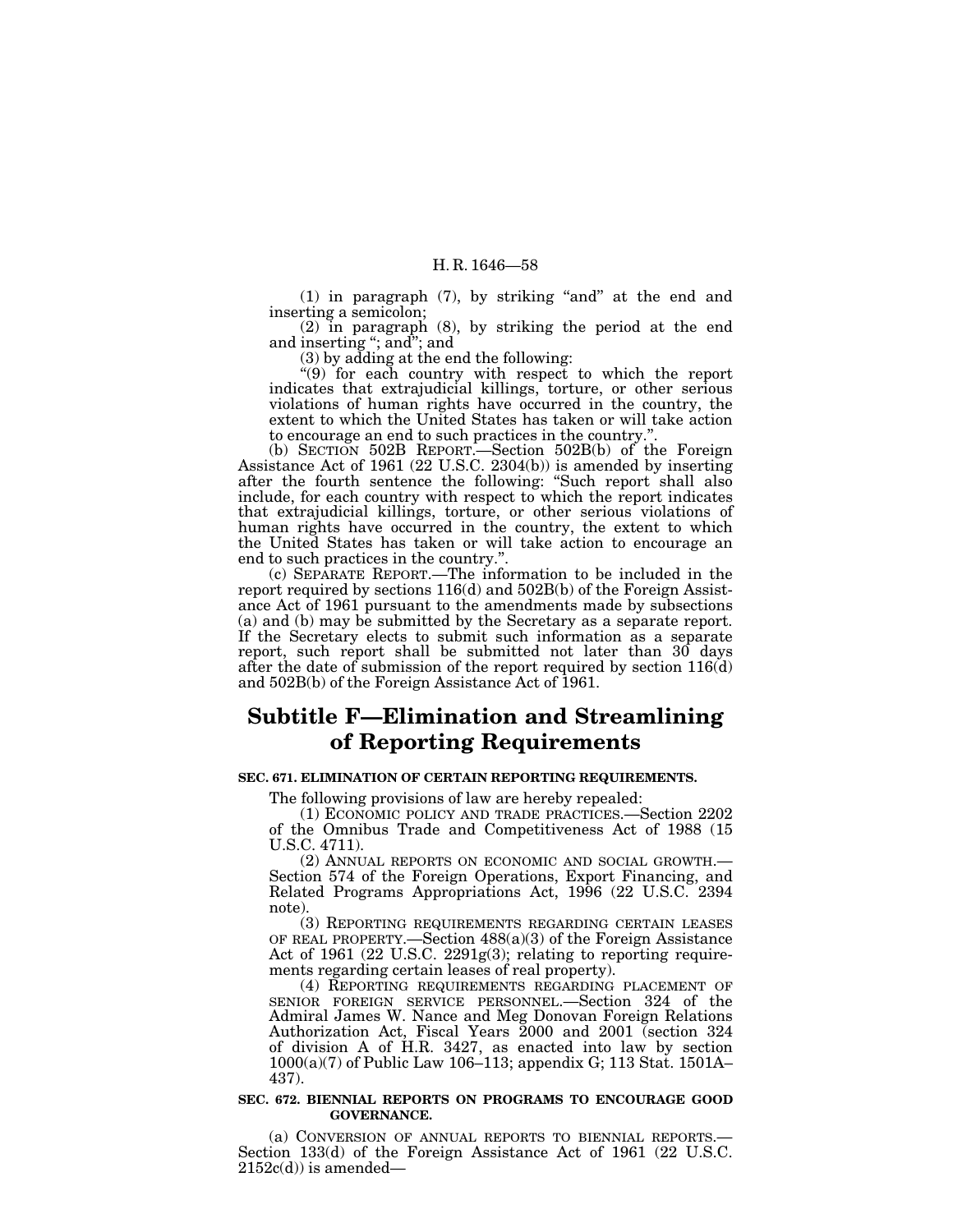(1) in the subsection heading, by striking ''ANNUAL REPORT'' and inserting ''BIENNIAL REPORTS''; and

 $(2)$  in paragraph  $(1)$ 

 $(A)$  in the text above subparagraph  $(A)$ , by striking ''an annual report'' and inserting ''a biennial report'';

(B) in subparagraph (A), by striking ''prior year'' and inserting "preceding two-year period"; and

(C) in subparagraph (B), by striking ''prior year'' and inserting ''preceding two-year period''.

(b) TRANSITION.—The first biennial report under section 133(d) of the Foreign Assistance Act of 1961  $(22 \text{ U.S.C. } 2152c(d))$ , as amended by subsection (a), is required to be submitted not later than two years after the date of submission of the last annual report required under such section 133 (as in effect before the date of enactment of this Act).

# **Subtitle G—Other Matters**

# **SEC. 681. AMENDMENTS TO THE INTERNATIONAL RELIGIOUS FREEDOM ACT OF 1998.**

(a) VIOLATIONS OF RELIGIOUS FREEDOM.—Section 102(b)(1)(B) of the International Religious Freedom Act of 1998 (22 U.S.C.  $6412(b)(1)(B)$ ) is amended by inserting "including policies that discriminate against particular religious groups or members of such groups,'' after ''the existence of government policies violating religious freedom,''.

(b) ESTABLISHMENT OF STAGGERED TERMS OF MEMBERS OF COMMISSION.—Section  $201(c)$  of such Act  $(22 \text{ U.S.C. } 6431(c))$  is amended by adding after paragraph (1) the following new paragraph:

''(2) ESTABLISHMENT OF STAGGERED TERMS.—

"(A) IN GENERAL.—Notwithstanding paragraph  $(1)$ , members of the Commission appointed to serve on the Commission during the period May 15, 2003, through May 14, 2005, shall be appointed to terms in accordance with the provisions of this paragraph.

''(B) PRESIDENTIAL APPOINTMENTS.—Of the three members of the Commission appointed by the President under subsection  $(b)(1)(B)(i)$ , two shall be appointed to a 1-year term and one shall be appointed to a 2-year term.

''(C) APPOINTMENTS BY THE PRESIDENT PRO TEMPORE OF THE SENATE.—Of the three members of the Commission appointed by the President pro tempore of the Senate under subsection  $(b)(1)(B)(ii)$ , one of the appointments made upon the recommendation of the leader in the Senate of the political party that is not the political party of the President shall be appointed to a 1-year term, and the other two appointments under such clause shall be 2-year terms. ''(D) APPOINTMENTS BY THE SPEAKER OF THE HOUSE

OF REPRESENTATIVES.—Of the three members of the Commission appointed by the Speaker of the House of Representatives under subsection  $(b)(1)(B)(iii)$ , one of the appointments made upon the recommendation of the leader in the House of the political party that is not the political party of the President shall be to a 1-year term, and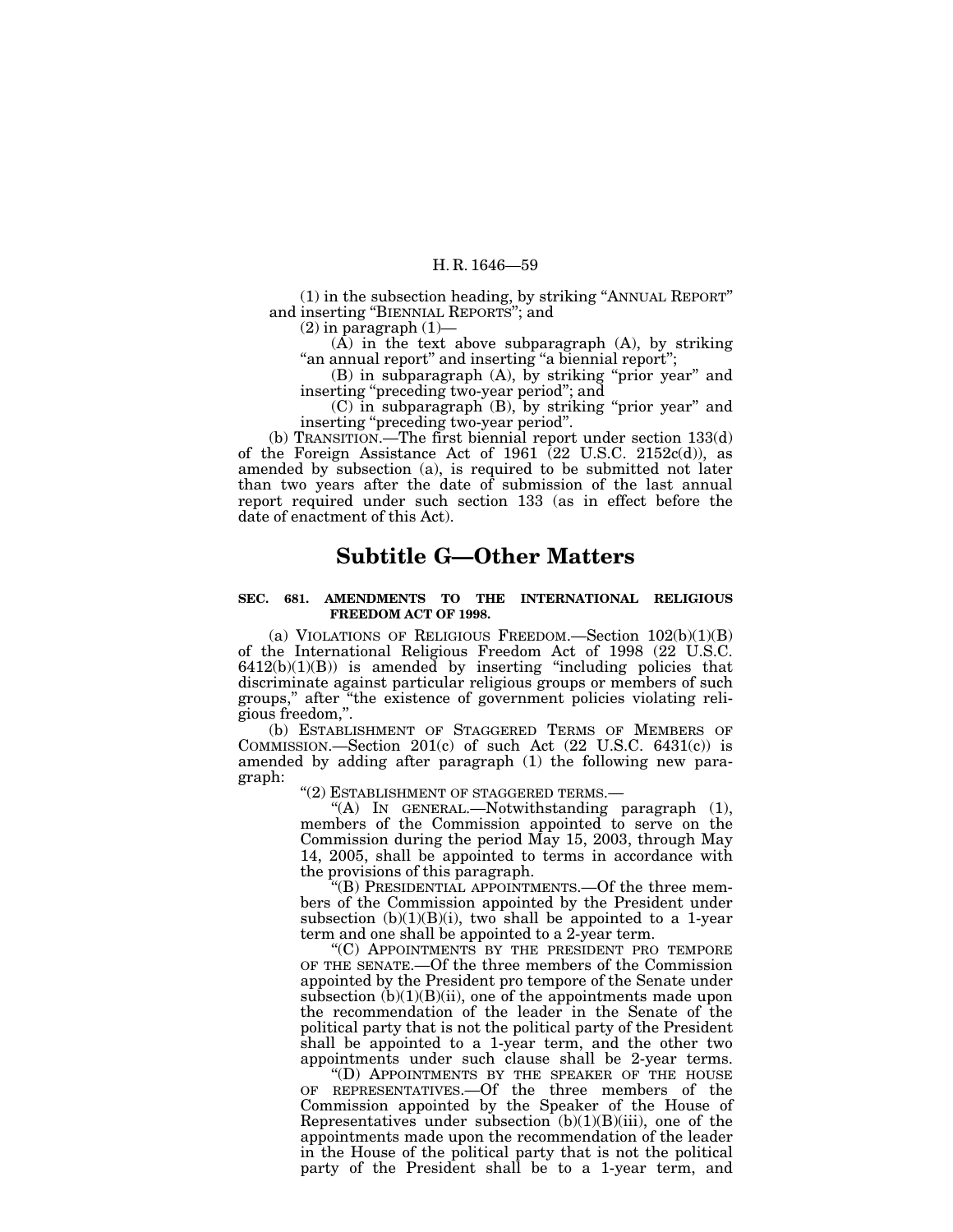the other two appointments under such clause shall be 2-year terms.

''(E) APPOINTMENTS TO 1-YEAR TERMS.—The term of each member of the Commission appointed to a 1-year term shall be considered to have begun on May 15, 2003, and shall end on May 14, 2004, regardless of the date of the appointment to the Commission. Each vacancy which occurs upon the expiration of the term of a member appointed to a 1-year term shall be filled by the appointment of a successor to a 2-year term.

"(F) APPOINTMENTS TO 2-YEAR TERMS.—Each appointment of a member to a two-year term shall identify the member succeeded thereby, and each such term shall end on May 14 of the year that is at least two years after the expiration of the previous term, regardless of the date of the appointment to the Commission.''.

(c) ELECTION OF CHAIR OF COMMISSION.—Section 201(d) of such Act (22 U.S.C. 6431(d)) is amended by striking "in each calendar" and inserting "after May 30 of each".

(d) VACANCIES.—Section  $201(g)$  of such Act (22 U.S.C. 6431(g)) is amended by adding at the end the following: ''A member may serve after the expiration of that member's term until a successor has taken office. Any member appointed to fill a vacancy occurring before the expiration of the term for which the member's predecessor was appointed shall be appointed only for the remainder of that term.''.

(e) AUTHORIZATIONS OF APPROPRIATIONS.—Section 207(a) of such Act (22 U.S.C. 6435(a)) is amended by inserting "for the fiscal year 2003" after "\$3,000,000".

(f) PROCUREMENT OF NONGOVERNMENTAL SERVICES.—The third sentence of section  $208(c)(1)$  of such Act (22 U.S.C. 6435a(c)(1)) is amended to read as follows: ''The Commission may procure temporary and intermittent services under the authority of section 3109(b) of title 5, United States Code, except that the Commission may not expend more than \$100,000 in any fiscal year to procure such services.''.

(g) REVISED TERMINATION DATE OF COMMISSION.—Section 209 of the International Religious Freedom Act of 1998 (22 U.S.C. 6436) is amended by striking ''May 14, 2003'' and inserting ''September 30, 2011''.

## **SEC. 682. AMENDMENTS TO THE VICTIMS OF TRAFFICKING AND VIOLENCE PROTECTION ACT OF 2000.**

(a) ASSISTANCE FOR VICTIMS IN OTHER COUNTRIES.—Section 107(a)(1) of the Victims of Trafficking and Violence Protection Act of  $2000$   $(22 \text{ U.S.C. } 7105(a)(1))$  is amended by adding at the end the following: ''In addition, such programs and initiatives shall, to the maximum extent practicable, include the following:

"(A) Support for local in-country nongovernmental organization-operated hotlines, culturally and linguistically appropriate protective shelters, and regional and international nongovernmental organization networks and databases on trafficking, including support to assist nongovernmental organizations in establishing service centers and systems that are mobile and extend beyond large cities.

''(B) Support for nongovernmental organizations and advocates to provide legal, social, and other services and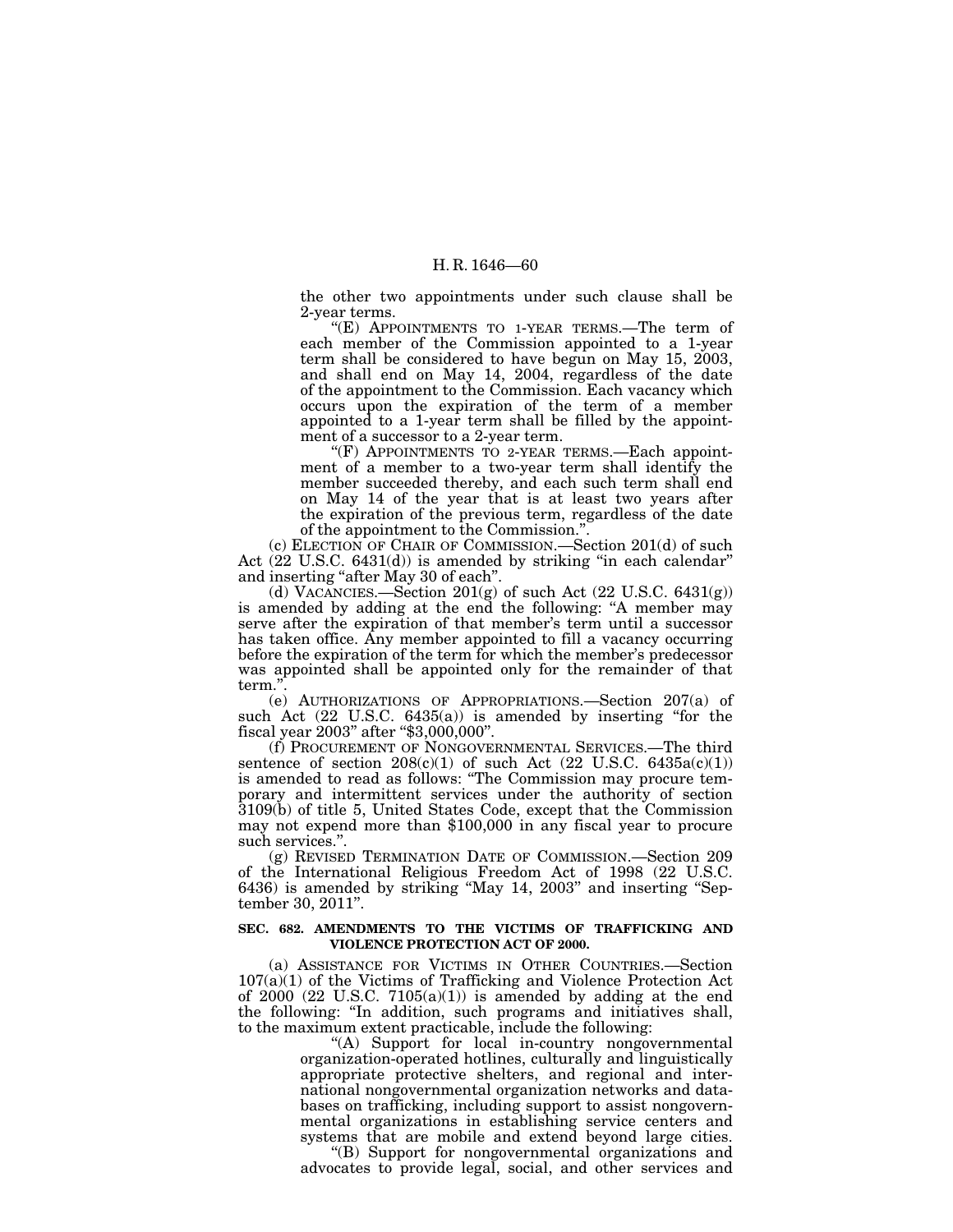assistance to trafficked individuals, particularly those individuals in detention.

''(C) Education and training for trafficked women and girls.

''(D) The safe integration or reintegration of trafficked individuals into an appropriate community or family, with full respect for the wishes, dignity, and safety of the trafficked individual.

 $E(E)$  Support for developing or increasing programs to assist families of victims in locating, repatriating, and treating their trafficked family members, in assisting the voluntary repatriation of these family members or their integration or resettlement into appropriate communities, and in providing them with treatment.''.

(b) AUTHORIZATION OF APPROPRIATIONS.—Section 113 of the Victims of Trafficking and Violence Protection Act of 2000 (22 U.S.C. 7110) is amended—

(1) in subsection (a), by striking ''for fiscal year 2002'' and inserting "for each of the fiscal years 2002 and 2003";  $(2)$  in subsection  $(c)$ –

(A) in paragraph  $(1)$ , by striking "and \$10,000,000 for fiscal year 2002" and inserting ", \$10,000,000 for fiscal year 2002, and \$15,000,000 for fiscal year 2003''; and

 $(B)$  in paragraph  $(2)$ —

(i) by striking ''there are authorized to be appropriated to the Secretary of State'' and inserting ''there is authorized to be appropriated to the Secretary of State for each of the fiscal years 2001, 2002, and 2003''; and

(ii) by striking ''for fiscal year 2001'' and inserting ''for such fiscal year''; and

(3) in paragraphs (1) and (2) of subsection (e), by striking "and \$10,000,000 for fiscal year 2002" each place it appears and inserting '', \$10,000,000 for fiscal year 2002, and \$15,000,000 for fiscal year 2003''.

# **SEC. 683. ANNUAL HUMAN RIGHTS COUNTRY REPORTS ON CHILD SOL-DIERS.**

(a) COUNTRIES RECEIVING ECONOMIC ASSISTANCE.—Section 116(d) of the Foreign Assistance Act of 1961 (22 U.S.C. 2151n(d)), as amended by section 665(a) of this Act, is further amended—

 $(1)$  in paragraph  $(8)$ , by striking "and" at the end; (2) in paragraph (9), by striking the period at the end

and inserting ''; and''; and

(3) by adding at the end the following:

" $(10)$  $(A)$  wherever applicable, a description of the nature and extent—

''(i) of the compulsory recruitment and conscription of individuals under the age of 18 by armed forces of the government of the country, government-supported paramilitaries, or other armed groups, and the participation of such individuals in such groups; and

"(ii) that such individuals take a direct part in hostilities;

''(B) what steps, if any, taken by the government of the country to eliminate such practices; and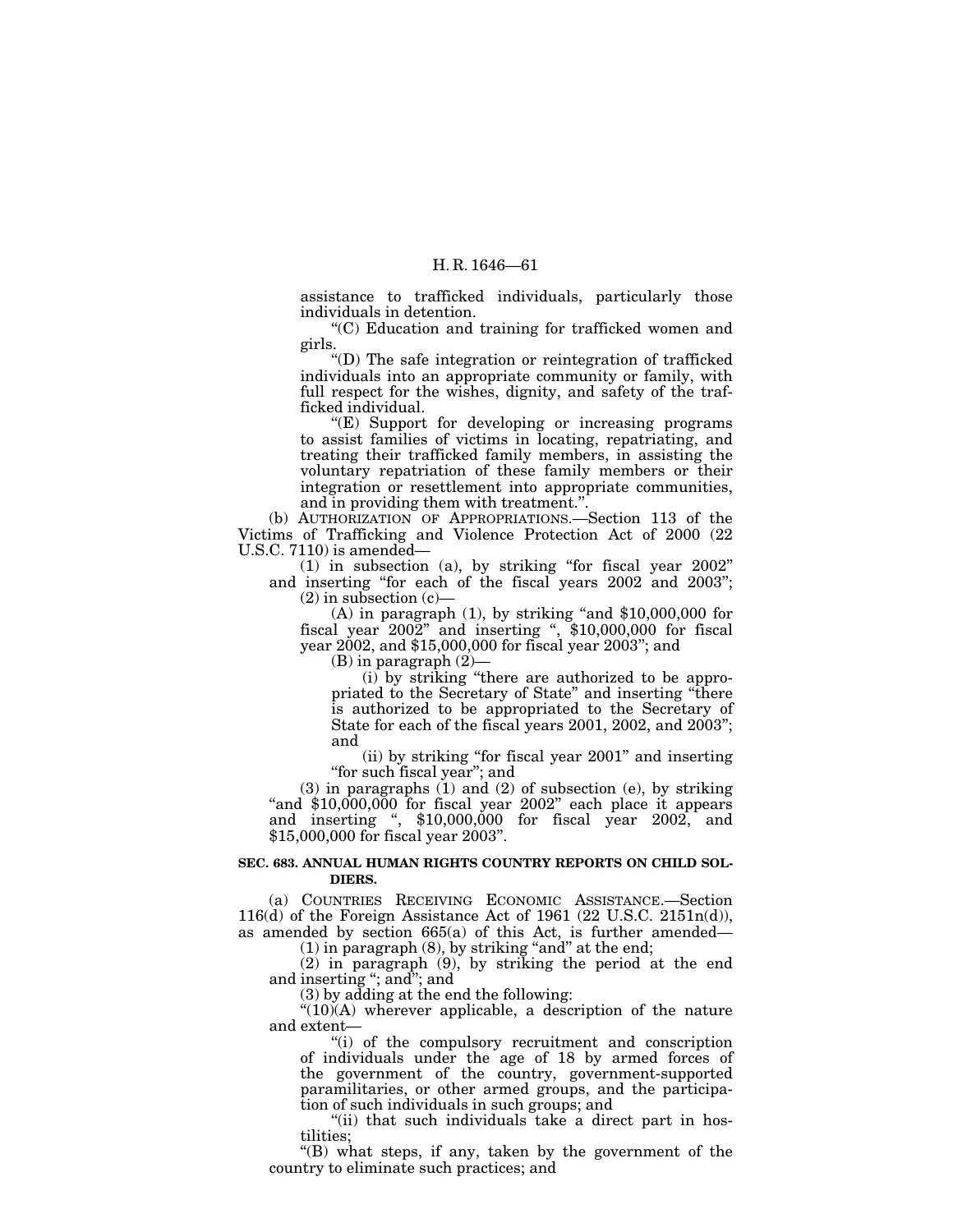"(C) such other information related to the use by such government of individuals under the age of 18 as soldiers, as determined to be appropriate by the Secretary.''.

(b) COUNTRIES RECEIVING SECURITY ASSISTANCE.—Section 502B(b) of the Foreign Assistance Act of 1961 (22 U.S.C. 2304(b)) is amended by inserting after the sixth sentence the following: ''Each report under this section shall also include (i) wherever applicable, a description of the nature and extent of the compulsory recruitment and conscription of individuals under the age of 18 by armed forces of the government of the country, governmentsupported paramilitaries, or other armed groups, the participation of such individuals in such groups, and the nature and extent that such individuals take a direct part in hostilities, (ii) what steps, if any, taken by the government of the country to eliminate such practices, and (iii) such other information related to the use by such government of individuals under the age of 18 as soldiers, as determined to be appropriate by the Secretary of State.''.

# **SEC. 684. EXTENSION OF AUTHORITY FOR CAUCUS ON INTERNATIONAL NARCOTICS CONTROL.**

Section 814(i) of the Foreign Relations Authorization Act, Fiscal Years 1986 and 1987 (Public Law 99–93) is amended by striking "2002" and inserting "2005".

# **SEC. 685. PARTICIPATION OF SOUTH ASIAN COUNTRIES IN INTER-NATIONAL LAW ENFORCEMENT.**

The Secretary shall ensure, where practicable, that appropriate government officials from countries in the South Asia region shall be eligible to attend courses at the International Law Enforcement Academy located in Bangkok, Thailand, and Budapest, Hungary, consistent with other provisions of law, with the goal of enhancing regional cooperation in the fight against transnational crime.

#### **SEC. 686. PAYMENT OF ANTI-TERRORISM JUDGMENTS.**

Section 2002(a)(2)(A)(ii) of the Victims of Trafficking and Violence Protection Act of 2000 (Public Law 106–386; 114 Stat. 1542)) is amended by striking "or July 27, 2000" and inserting ''June 6, 2000, July 27, 2000, or January 16, 2002''.

# **SEC. 687. REPORTS ON PARTICIPATION BY SMALL BUSINESSES IN PROCUREMENT CONTRACTS OF USAID.**

(a) INITIAL REPORT.—Not later than 120 days after the date of the enactment of this Act, the Administrator shall submit to the designated congressional committees a report that contains the following:

(1) For each of the fiscal years 2000, 2001, and 2002: (A) The total number of the contracts that were

awarded by the Agency to—

(i) all small businesses;

(ii) small business concerns owned and controlled by socially and economically disadvantaged individuals;

(iii) small business concerns owned and controlled by women;

(iv) small businesses participating in the program under section  $8(a)$  of such Act (15 U.S.C. 637(a)); and

(v) qualified HUBZone small business concerns.

(B) The percentage of all contracts awarded by the Agency that were awarded to the small businesses in each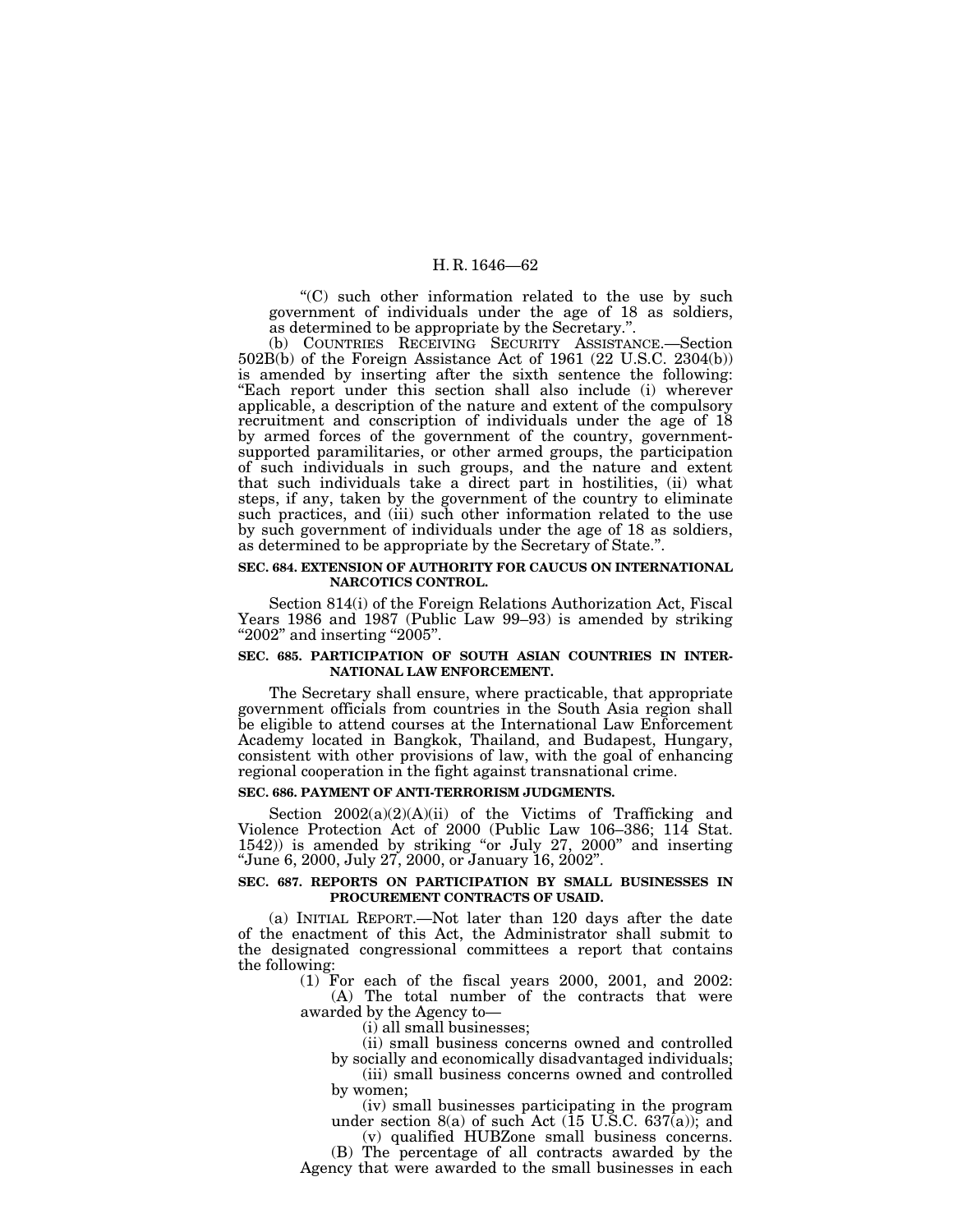category of small businesses specified in clauses (i) through (v) of subparagraph (A), as computed on the basis of dollar amounts.

(C) Of all contracts awarded by the Agency for performance in the United States, the percentage of the contracts that were awarded to the small businesses in each category of small businesses specified in clauses (i) through  $(v)$  of subparagraph (A), as computed on the basis of dollar amounts.

(D) To the extent available—

(i) the total number of grant and cooperative agreements that were made by the Agency to the small businesses in each category of small businesses specified in clauses (i) through (v) of subparagraph (A);

(ii) the percentage of all grant and cooperative agreements awarded by the Agency that were awarded to small businesses in each category of small businesses specified in clauses (i) through (v) of subparagraph (A), as computed on the basis of dollar amounts; and

(iii) of all grant and cooperative agreements made by the Agency to entities in the United States, the percentage of the grant and cooperative agreements that were awarded to small businesses in each category of small businesses specified in clauses (i) through  $(v)$  of subparagraph  $(A)$ , as computed on the basis of dollar amounts.<br>(E) To the extent available—

(i) the total dollar amount of all subcontracts entered into with the small businesses in each category specified in clauses (i) through (v) of subparagraph (A) by the prime contractors for contracts entered into by the Agency; and

(ii) the percentage of all contracts entered into by the Agency that were performed under subcontracts described in clause (i), as computed on the basis of dollar amounts.

(2) An analysis of any specific industries or sectors that are underrepresented by small businesses in the awarding of contracts by the Agency and, to the extent such information is available, such analysis pertaining to the making of grants and cooperative agreements by the Agency.

(3) A specific plan of outreach, including measurable achievement milestones, to increase the total number of contracts that are awarded by the Agency, and the percentage of all contracts awarded by the Agency (computed on the basis of dollar amount) that are awarded, to—

(A) all small businesses;

(B) small business concerns owned and controlled by socially and economically disadvantaged individuals;

(C) small business concerns owned and controlled by women;

(D) small businesses participating in the program under section  $8(a)$  of such Act (15 U.S.C. 637(a)); and (E) qualified HUBZone small business concerns,

in order to meet the statutory and voluntary targets established by the Agency and the Small Business Administration, with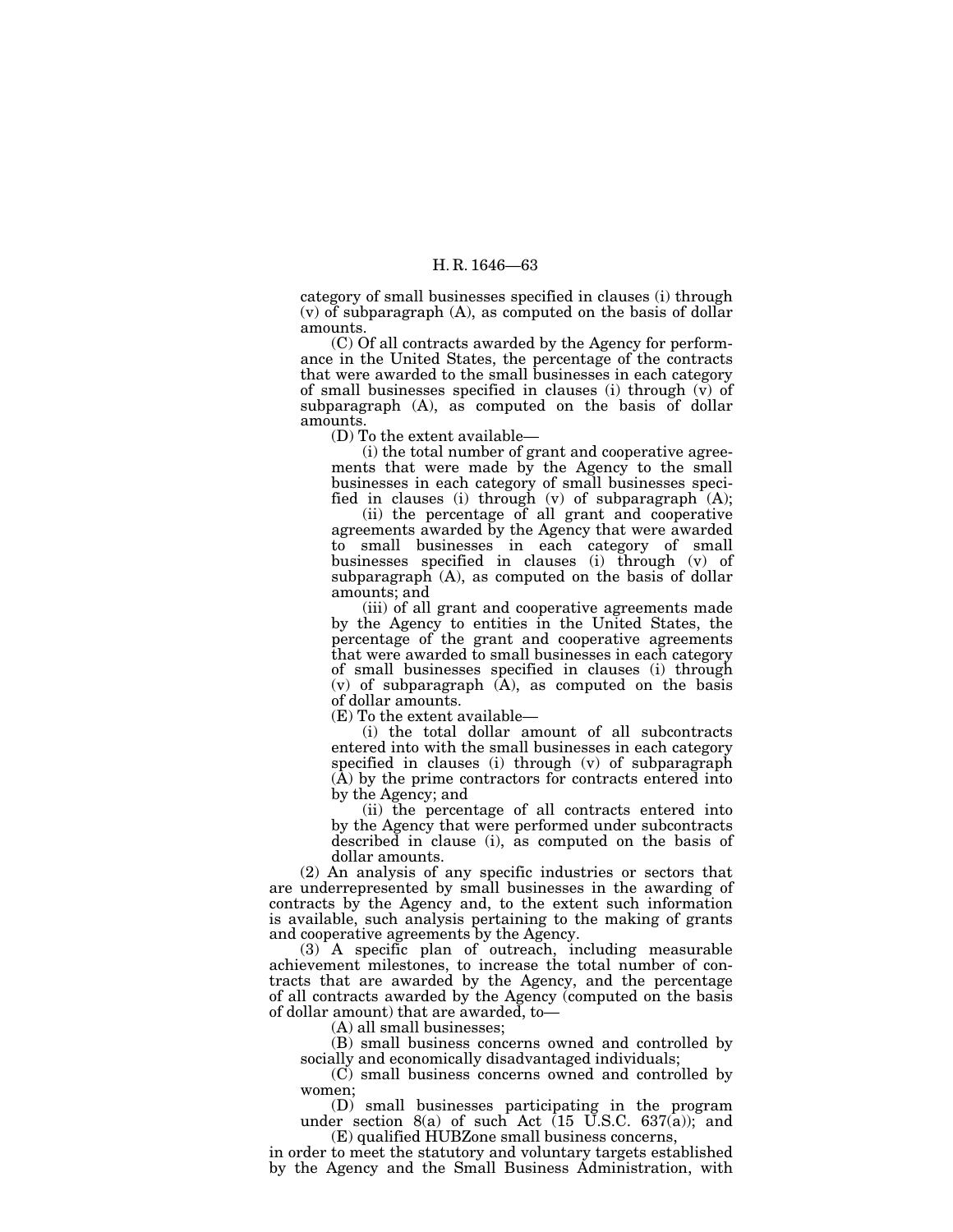a particular focus on the industries or sectors identified in paragraph (2).

(4) Any other information the Administrator determines appropriate.

(b) PLAN TO INCREASE SMALL BUSINESS CONTRACTING.—The plan required for the report under subsection (a)(3) shall include the following matters:

(1) Proposals and milestones that apply to all contracts entered into by or on behalf of the Agency in Washington, D.C., and proposals and milestones that apply to all contracts entered into by or on behalf of the Agency by offices outside Washington, D.C.

(2) Proposals and milestones of the Agency to increase the amount of subcontracting to businesses described in such subsection (a)(3) by the prime contractors of the Agency.

(3) With the milestones described in paragraph (2), a description of how the Administrator plans to use the failure of a prime contractor to meet goals as a ranking factor for evaluating any other submission from the contractor for future contracts by the Agency.

(c) ANNUAL REPORTS.—Not later than January 31, 2004, January 31, 2005, and January 31, 2006, the Administrator shall submit to the designated congressional committees a report for the preceding fiscal year that contains a description of the percentage of total contract and grant and cooperative agreement dollar amounts that were entered into by the Agency, and the total number of contracts and grants and cooperative agreements that were awarded by the Agency, to small businesses in each category specified in clauses (i) through (v) of subsection  $(a)(1)(A)$  during such fiscal year. The report for a fiscal year shall include, separately stated for contracts and grant and cooperative agreements entered into by the Agency, the percentage of the contracts and grant and cooperative agreements, respectively, that were awarded to small businesses in each such category, as computed on the basis of dollar amounts. The report shall also include a description of achievements toward measurable milestones for direct contracts of the Agency entered into by offices outside of Washington, D.C., and for subcontracting by prime contractors of the Agency.

(d) DEFINITIONS.—In this section:

(1) ADMINISTRATOR.—The term ''Administrator'' means the Administrator of the United States Agency for International Development.

(2) AGENCY.—The term ''Agency'' means the United States Agency for International Development.

(3) DESIGNATED CONGRESSIONAL COMMITTEES.—The term ''designated congressional committees'' means—

(A) the Committee on International Relations and the Committee on Small Business of the House of Representatives; and

(B) the Committee on Foreign Relations and the Committee on Small Business of the Senate.

#### **SEC. 688. PROGRAM TO IMPROVE BUILDING CONSTRUCTION AND PRACTICES IN LATIN AMERICAN COUNTRIES.**

(a) IN GENERAL.—The President, acting through the Administrator of the United States Agency for International Development, is authorized, under such terms and conditions as the President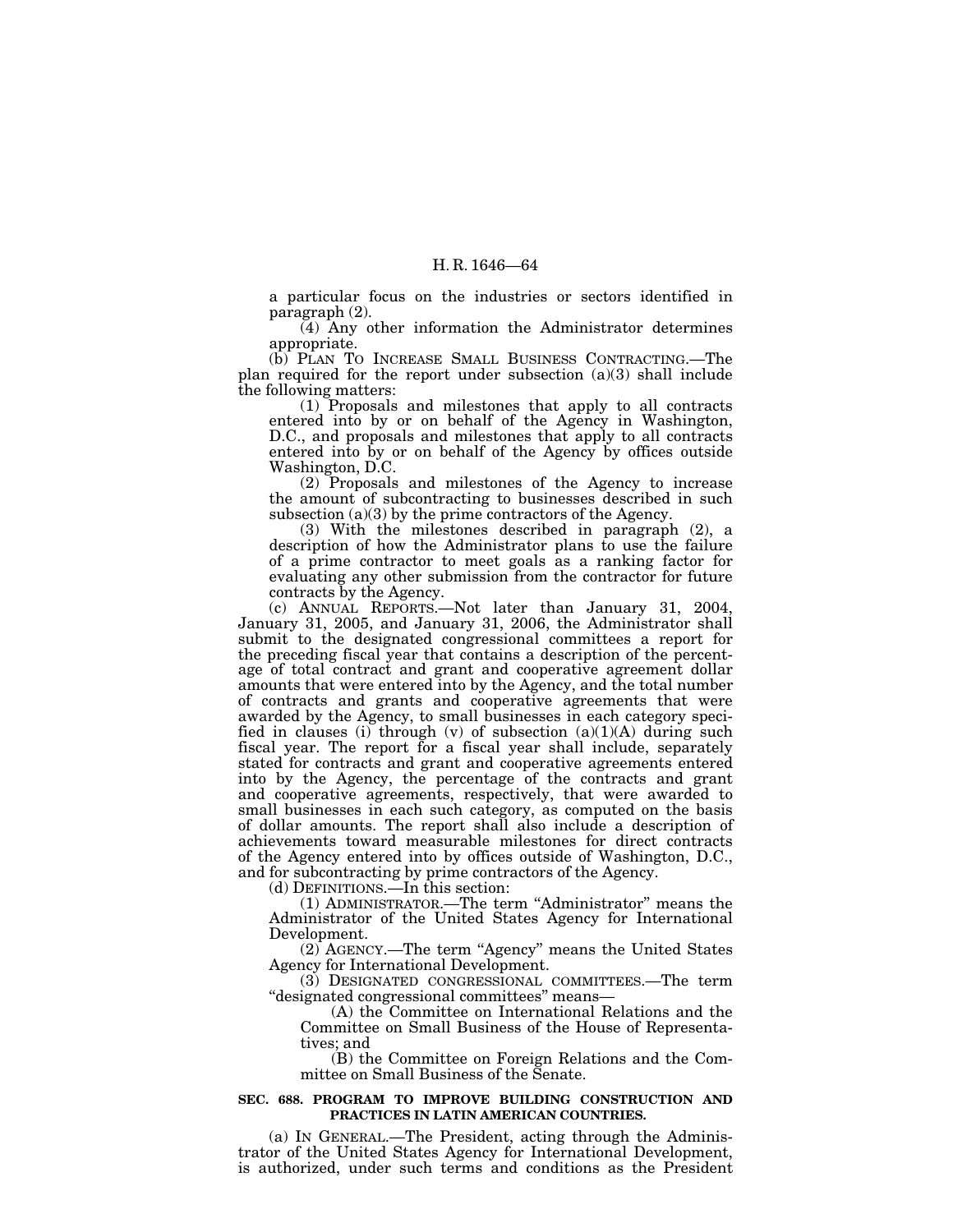may determine, to carry out a program to improve building construction codes and practices in Ecuador, El Salvador, and other Latin American countries (in this section referred to as the "program").<br>(b) PROGRAM DESCRIPTION.—

(1) IN GENERAL.—The program shall be in the form of grants to, or contracts with, organizations described in paragraph (2) to support the following activities:

(A) TRAINING.—Training of appropriate professionals in Latin America from both the public and private sectors to enhance their understanding of building and housing codes and standards.

(B) TRANSLATION AND DISTRIBUTION.—Translating and distributing in the region detailed construction manuals, model building codes, and publications from organizations described in paragraph (2), including materials that address zoning, egress, fire and life safety, plumbing, sewage, sanitation, electrical installation, mechanical installation, structural engineering, and seismic design.

(C) OTHER ASSISTANCE.—Offering other relevant assistance as needed, such as helping government officials develop seismic micro-zonation maps or draft pertinent legislation, to implement building codes and practices that will help improve the resistance of buildings and housing in the region to seismic activity and other natural disasters.

(2) COVERED ORGANIZATIONS.—Grants and contracts provided under this section shall be carried out through United States organizations with expertise in the areas described in paragraph (1), including the American Society of Testing Materials, the Underwriters Laboratories, the American Society of Mechanical Engineers, the American Society of Civil Engineers, the American Society of Heating, Refrigeration, and Air Conditioning Engineers, the International Association of Plumbing and Mechanical Officials, the International Code Council, and the National Fire Protection Association.

#### **SEC. 689. SENSE OF CONGRESS RELATING TO HIV/AIDS AND UNITED NATIONS PEACEKEEPING OPERATIONS.**

It is the sense of the Congress that the President should direct the Secretary and the United States Representative to the United Nations to urge the United Nations to adopt an HIV/AIDS mitigation strategy as a component of United Nations peacekeeping operations.

## **SEC. 690. SENSE OF CONGRESS RELATING TO MAGEN DAVID ADOM SOCIETY.**

(a) FINDINGS.—Congress finds the following:

(1) It is the mission of the International Red Cross and Red Crescent Movement to prevent and alleviate human suffering wherever it may be found, without discrimination.

(2) The International Red Cross and Red Crescent Movement is a worldwide institution in which all national Red Cross and Red Crescent societies have equal status.

(3) The Magen David Adom Society is the national humanitarian society in the State of Israel.

(4) Since 1949 the Magen David Adom Society has been refused admission into the International Red Cross and Red Crescent Movement and has been relegated to observer status without a vote because it has used the Red Shield of David,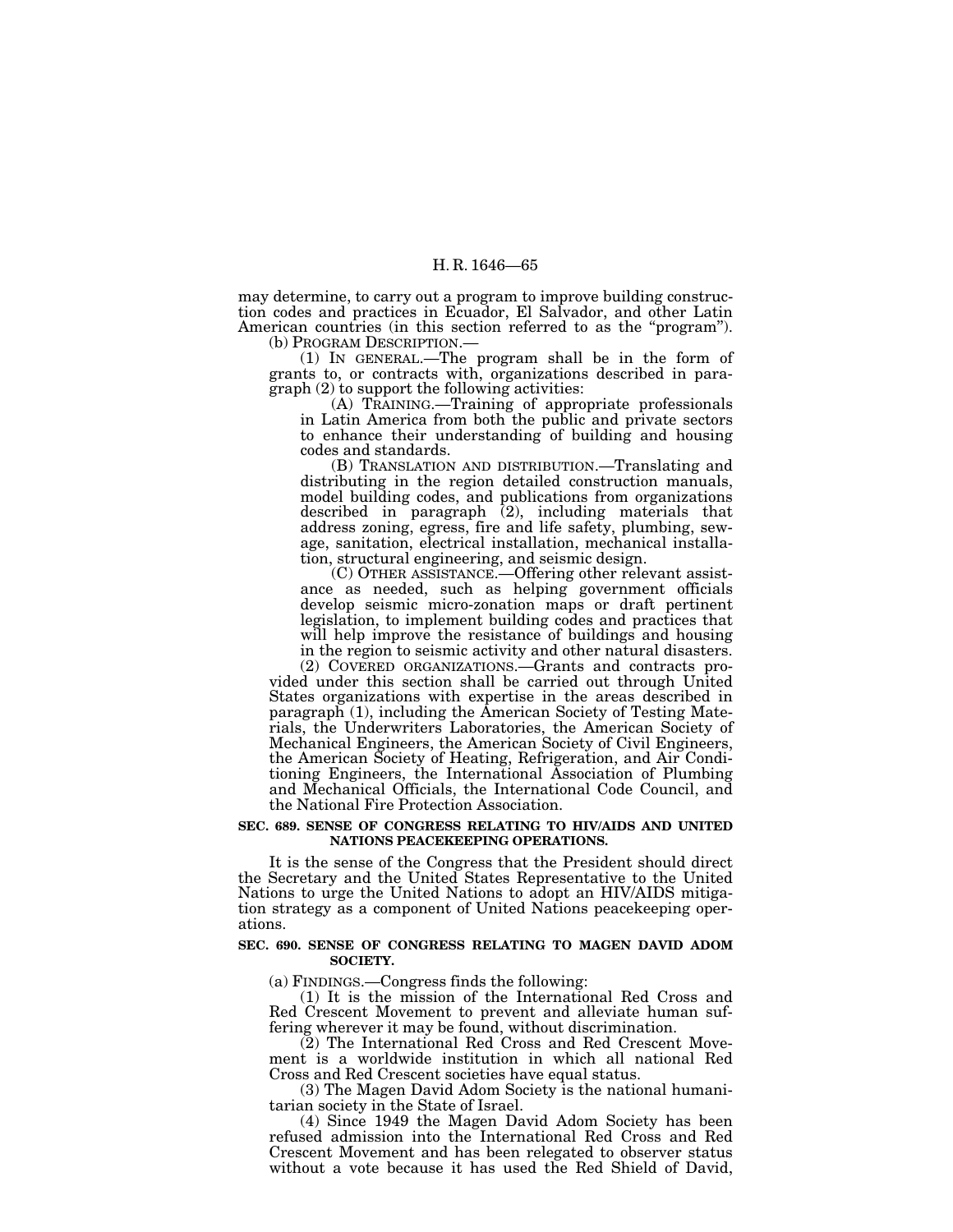the only such national organization denied membership in the Movement.

(b) SENSE OF CONGRESS.—It is the sense of Congress that— (1) the International Committee of the Red Cross should immediately recognize the Magen David Adom Society;

(2) the Federation of Red Cross and Red Crescent Societies should grant full membership to the Magen David Adom Society immediately following recognition by the International Committee of the Red Cross of the Magen David Adom Society as a full member of the International Committee of the Red Cross;

(3) the Red Shield of David should be accorded the same protections under international law as the Red Cross and the Red Crescent; and

(4) the United States should continue to press for full membership for the Magen David Adom Society in the International Red Cross Movement.

### **SEC. 691. SENSE OF CONGRESS REGARDING THE LOCATION OF PEACE CORPS OFFICES ABROAD.**

It is the sense of the Congress that, to the degree permitted by security considerations, the Secretary should give favorable consideration to requests by the Director of the Peace Corps that the Secretary exercise his authority under section  $606(a)(\hat{2})(B)$  of the Secure Embassy Construction and Counterterrorism Act of 1999  $(22 \text{ U.S.C. } 4865(a)(2)(B))$  to waive certain requirements of that Act in order to permit the Peace Corps to maintain offices in foreign countries at locations separate from the United States embassy.

#### **SEC. 692. SENSE OF CONGRESS RELATING TO RESOLUTION OF THE TAIWAN STRAIT ISSUE.**

It is the sense of the Congress that Taiwan is a mature democracy that fully respects human rights and it is the policy of the United States that any resolution of the Taiwan Strait issue must be peaceful and include the assent of the people of Taiwan.

## **SEC. 693. SENSE OF CONGRESS RELATING TO DISPLAY OF THE AMER-ICAN FLAG AT THE AMERICAN INSTITUTE IN TAIWAN.**

It is the sense of the Congress that the American Institute in Taiwan and the residence of the director of the American Institute in Taiwan should publicly display the flag of the United States in the same manner as United States embassies, consulates, and official residences throughout the world.

# **SEC. 694. REPORTS ON ACTIVITIES IN COLOMBIA.**

(a) REPORT ON REFORM ACTIVITIES.—

(1) IN GENERAL.—Not later than 180 days after the date of the enactment of this Act, and not later than April 1 of each year thereafter, the Secretary shall submit to the appropriate congressional committees a report on the status of activities funded or authorized, in whole or in part, by the Department or the Department of Defense in Colombia to promote alternative development, recovery and resettlement of internally displaced persons, judicial reform, the peace process, and human rights.

(2) CONTENTS.—Each such report shall contain the following: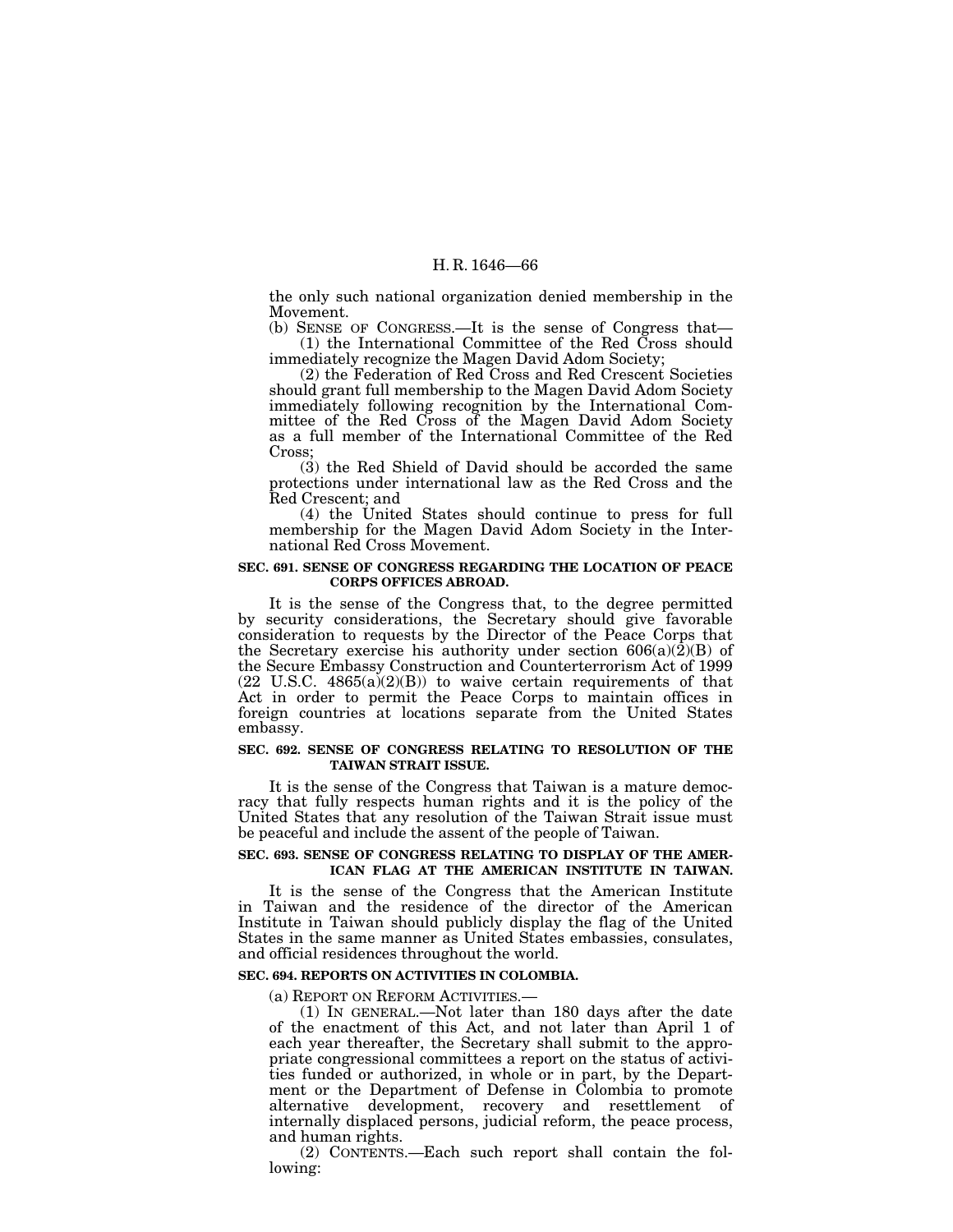(A) A summary of activities described in paragraph (1) during the previous 12-month period.

(B) An estimated timetable for the conduct of such activities in the subsequent 12-month period.

(C) An explanation of any delay in meeting timetables contained in the previous report submitted in accordance with this subsection.

(D) An assessment of steps to be taken to correct any delays in meeting such timetables.

(b) REPORT ON CERTAIN COUNTERNARCOTICS ACTIVITIES.—

(1) DECLARATION OF POLICY.—It is the policy of the United States to encourage the transfer of counternarcotics activities carried out in Colombia by United States businesses that have entered into agreements with the Department or the Department of Defense to conduct such activities, to Colombian nationals, in particular personnel of the Colombian antinarcotics police, when properly qualified personnel are available.

(2) REPORT.—Not later than 180 days after the date of the enactment of this Act, and not later than April 1 of each year thereafter, the Secretary shall submit to the appropriate congressional committees a report on the activities of United States businesses that have entered into agreements in the previous 12-month period with the Department or the Department of Defense to carry out counternarcotics activities in Colombia.

(3) CONTENTS.—Each such report shall contain the following:

(A) The name of each United States business described in paragraph (2) and description of the counternarcotics activities carried out by the business in Colombia.

(B) The total value of all payments by the Department and the Department of Defense to each such business for such activities.

(C) A written statement justifying the decision by the Department and the Department of Defense to enter into an agreement with each such business for such activities.

(D) An assessment of the risks to personal safety and potential involvement in hostilities incurred by employees of each such business as a result of their activities in Colombia.

(E) A plan to provide for the transfer of the counternarcotics activities carried out by such United States businesses to Colombian nationals, in particular personnel of the Colombian antinarcotics police.

(4) DEFINITION.—In this subsection, the term ''United States business'' means any person (including any corporation, partnership, or other organization) that is subject to the jurisdiction of the United States or organized under the laws of the United States, but does not include any person (including any corporation, partnership, or other organization) that performs contracts involving personal services.

### **SEC. 695. REPORT ON UNITED STATES-SPONSORED ACTIVITIES IN COLOMBIA.**

(a) FINDINGS.—Congress makes the following findings: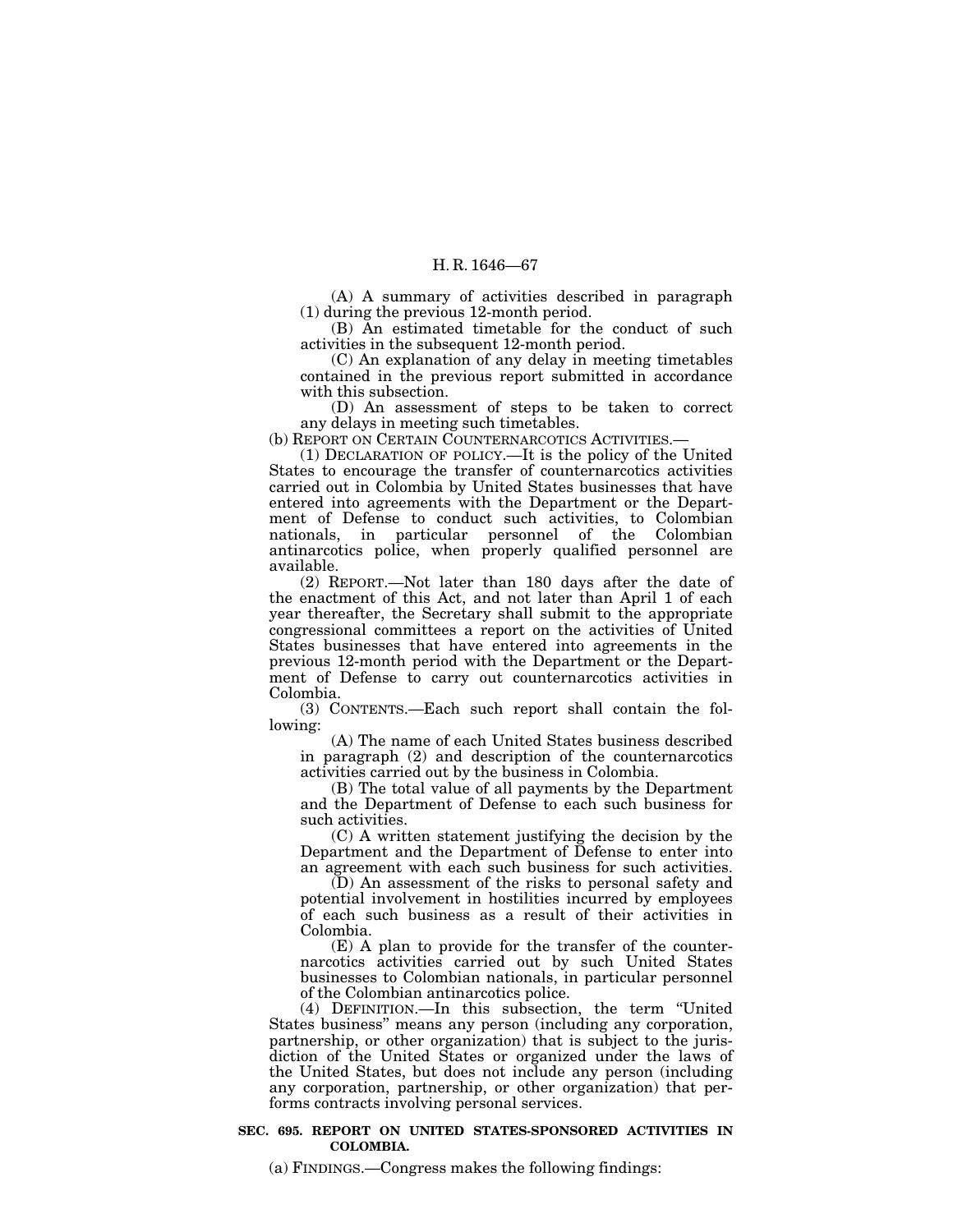(1) Heroin originating from Colombia is beginning to dominate the illicit market of that narcotic in the United States partly because law enforcement has struggled to interdict effectively what is often voluminous importations of small quantities of Colombia's inexpensive and pure heroin.

(2) Destruction of opium, from which heroin is derived, at its source in Colombia is traditionally one of the best strategies to combat the heroin crisis in the United States, according to Federal law enforcement officials.

(3) There is a growing alarm concerning the spillover effect of Plan Colombia on Ecuador, a frontline state. The northern region of Ecuador, including the Sucumbios province, is an area of particular concern.

(4) As a result of Plan Colombia-related activities, drug traffickers, guerrillas, and paramilitary groups have made incursions from Colombia into Ecuador, increasing the level of violence and delinquency in the border region.

(b) REPORT TO CONGRESS.—Not later than 150 days after the date of enactment of this Act, the Secretary shall submit a report to the appropriate congressional committees which sets forth a statement of policy and comprehensive strategy for United States

 $(1)$  the eradication of all opium cultivation at its source in Colombia; and

(2) the impact of Plan Colombia on Ecuador and the other adjacent countries to Colombia.

# **SEC. 696. REPORT ON EXTRADITION POLICY AND PRACTICE.**

Not later than May 1, 2003, the Secretary shall submit a report to the appropriate congressional committees on extradition practice between the United States and governments of foreign countries with which the United States has an extradition relation-

(1) an aggregate list, by country, of—<br>(A) the number of extradition requests made by the United States to that country in 2002; and

(B) the number of fugitives extradited by that country to the United States in 2002;

(2) an aggregate list, by country, of— (A) the number of extradition requests made by that country to the United States in 2002; and

(B) the number of fugitives extradited by the United States to that country in 2002;

(3) any other relevant information regarding difficulties the United States has experienced in obtaining the extradition of fugitives (including a discussion of the unwillingness of treaty partners to extradite nationals or where fugitives may face capital punishment or life imprisonment); and

(4) a summary of the Department's efforts in 2002 to negotiate new or revised extradition treaties, and its agenda for such negotiations in 2003.

#### **SEC. 697. SPECIAL COURT FOR SIERRA LEONE.**

(a) FINDING.—Congress finds that prompt establishment of a Special Court for Sierra Leone is an important step in restoring a credible system of justice and accountability for the crimes committed in Sierra Leone and would contribute to the process of national reconciliation in that country.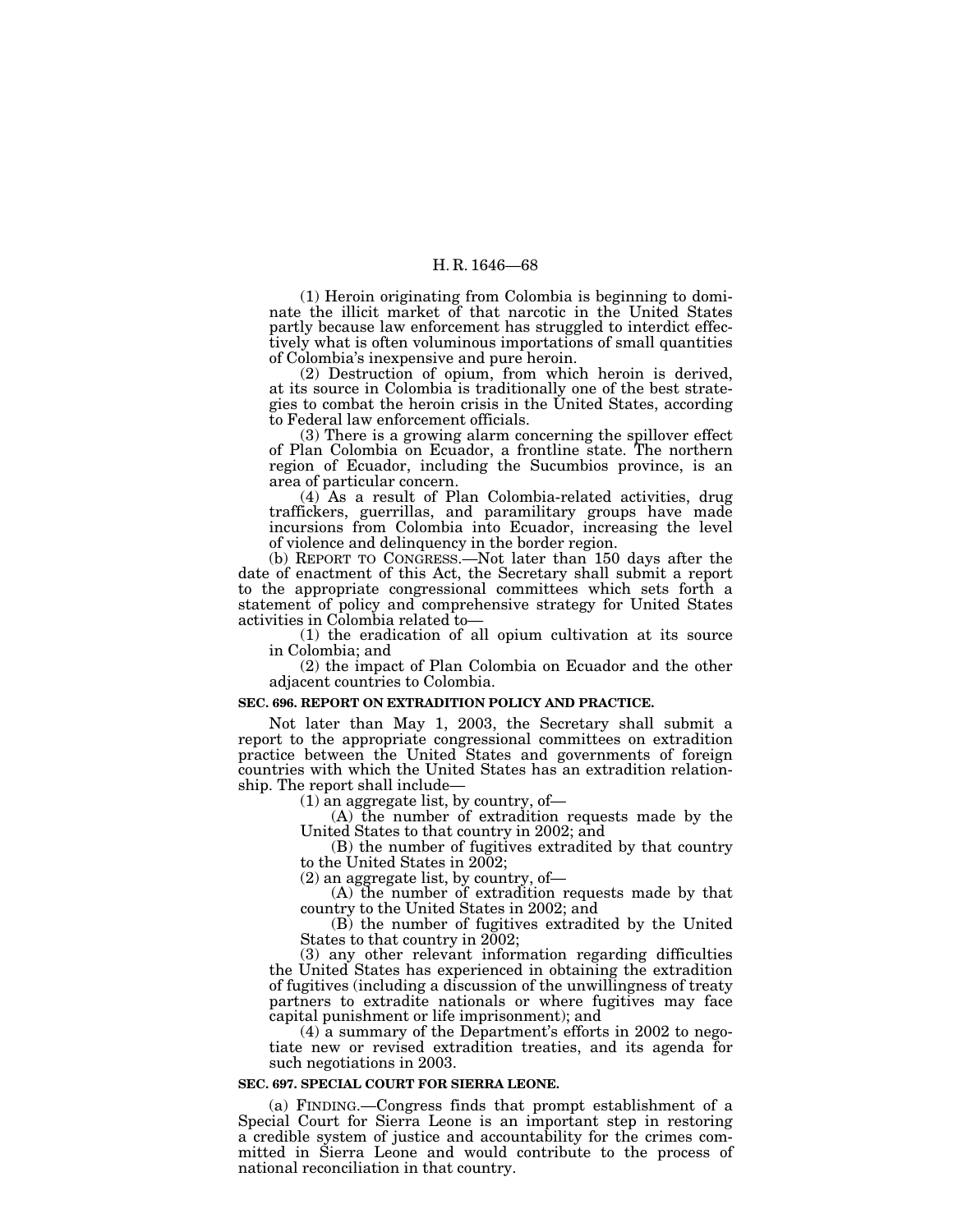(b) SENSE OF CONGRESS.—It is the sense of Congress that the United States should support the Truth and Reconciliation Commission in Sierra Leone, including through assistance in the collection of human rights data relevant to the Commission's work.

(c) ALLOCATION OF FUNDS.—Of the amounts made available to the Department of State for fiscal year 2003, there is authorized to be available \$5,000,000 to support the Special Court for Sierra Leone.

(d) EXTENSION OF REWARDS PROGRAM.—Section 102 of Public Law  $105-323$ , as amended  $(22 \text{ U.S.C. } 2708 \text{ note})$ , is further amended—

(1) in subsection (a), by inserting ''the Special Court of Sierra Leone'' after ''by,''; and

(2) in subsection (c), by adding at the end the following new paragraph:

"(3) For the purposes of subsection (a), the Statute of the Special Court for Sierra Leone means the Statute contained in the Annex to the Agreement Between the United Nations and the Government of Sierra Leone on the Establishment of a Special Court for Sierra Leone.''.

#### **SEC. 698. UNITED STATES ENVOY FOR PEACE IN SUDAN.**

There should continue to be a United States Envoy for Peace in Sudan until the full implementation of a comprehensive settlement to the conflict in Sudan that is acceptable to the parties to the conflict.

## **SEC. 699. TRANSFER OF PROSCRIBED WEAPONS TO PERSONS OR ENTI-TIES IN THE WEST BANK AND GAZA.**

(a) DETERMINATION REGARDING TRANSFERS.—If the President determines, based on a preponderance of the evidence, that a foreign person or entity has knowingly transferred proscribed weapons to Palestinian entities in the West Bank or Gaza, then, for the period specified in subsection (b), no assistance may be provided to the person or entity under part II of the Foreign Assistance Act of 1961 and no sales of defense articles or defense services may be made to the person or entity under section 23 of the Arms Export Control Act.

(b) DURATION OF PROHIBITION.—The period referred to in subsection (a) is the period commencing on the date on which a notification of a determination under subsection (a) is submitted to the appropriate congressional committees and ending on the date that is two years after such date.

(c) REPORT.—In conjunction with the report required under title VIII of the P.L.O. Commitments Compliance Act of 1989 (Public Law 101–246), the President shall submit a report to the appropriate congressional committees on transfers reviewed pursuant to subsection (a).

(d) DEFINITION.—In this section, the term ''proscribed weapons'' means arms, ammunition, and equipment the transfer of which is not in compliance with the Agreement on the Gaza Strip and the Jericho Area of May 4, 1994, its annexes, or subsequent agreements between Israel and the PLO, or Palestinian Authority, as appropriate.

## **SEC. 700. SENSE OF CONGRESS RELATING TO ARSENIC CONTAMINA-TION IN DRINKING WATER IN BANGLADESH.**

(a) FINDINGS.—Congress finds that—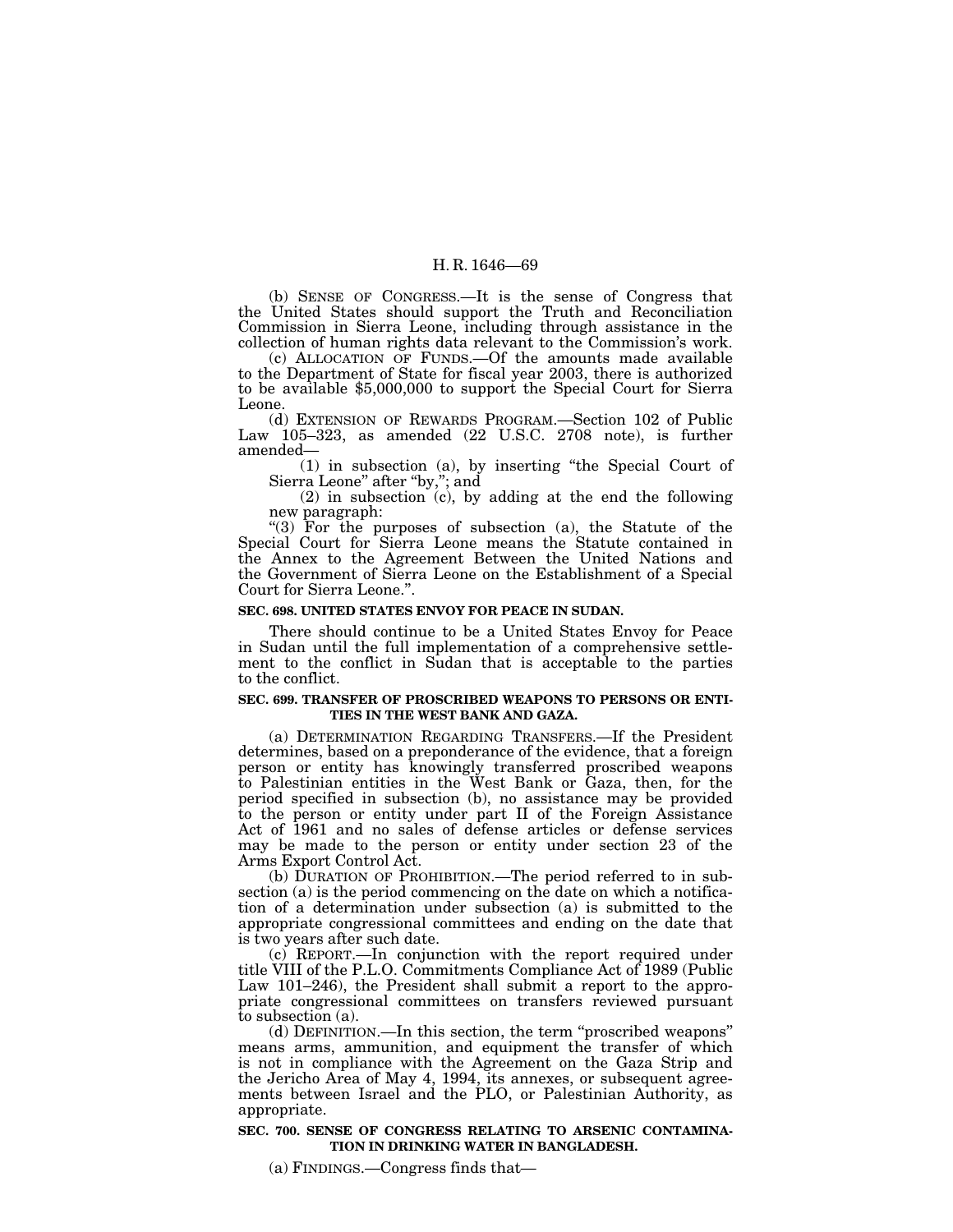(1) beginning in 1993, naturally occurring inorganic arsenic contamination of water began to be confirmed in Bangladesh in tube-wells installed in the 1970s, when standard water testing did not include arsenic tests;

(2) because health effects of ingesting arsenic-contaminated drinking water appear slowly, preventative measures are critical to preventing future contamination in the Bangladeshi population; and

(3) health effects of exposure to arsenic include skin lesions, skin cancer, and mortality from internal cancers.

(b) SENSE OF CONGRESS.—It is the sense of Congress that the Secretary should—

(1) work with appropriate United States Government agencies, national laboratories, universities in the United States, the Government of Bangladesh, international financial institutions and organizations, and international donors to identify a long-term solution to the arsenic-contaminated drinking water problem in Bangladesh, including drawing arsenic out of the existing tube-wells and finding alternate sources of water; and

(2) submit a report to the appropriate congressional committees on proposals to bring about arsenic-free drinking water to Bangladeshis and to facilitate treatment for those who have already been affected by arsenic-contaminated drinking water in Bangladesh.

## **SEC. 701. POLICING REFORM AND HUMAN RIGHTS IN NORTHERN IRE-LAND.**

(a) CONGRESSIONAL STATEMENT OF POLICY.—Congress—

(1) supports independent judicial public inquiries into the murders of defense attorneys Patrick Finucane and Rosemary Nelson as a way to instill confidence in the Police Service of Northern Ireland; and

(2) continues to urge the United Kingdom to take appropriate action to protect defense lawyers and human rights defenders in Northern Ireland.

(b) DECOMMISSIONING WEAPONS.—Congress—

(1) calls on the Irish Republican Army to continue and complete the decommissioning of all their arms and explosives; and

(2) calls for—

(A) the decommissioning of all weapons held by paramilitaries on all sides, such as the Provisional Irish Republican Army (PIRA), the Real Irish Republican Army (RIRA), the Continuity Irish Republican Army (CIRA), the Loyalist Volunteer Force (LVF), the Orange Volunteers (OV), the Red Hand Defenders (RHD), the Ulster Defense Association/Ulster Freedom Fighters (UDA/UFF), the Ulster Volunteer Force (UVF); and

(B) the immediate cessation of paramilitary punishment attacks and exiling.

(c) SUPPORT FOR GLOBAL WAR ON TERRORISM.—Congress recognizes the United Kingdom's commitment to support the United States in a global war on terrorism.

(d) REPORT ON POLICING REFORM AND HUMAN RIGHTS IN NORTHERN IRELAND.—Not later than 60 days after the date of the enactment of this Act, the President shall submit a report to the appropriate congressional committees on the following: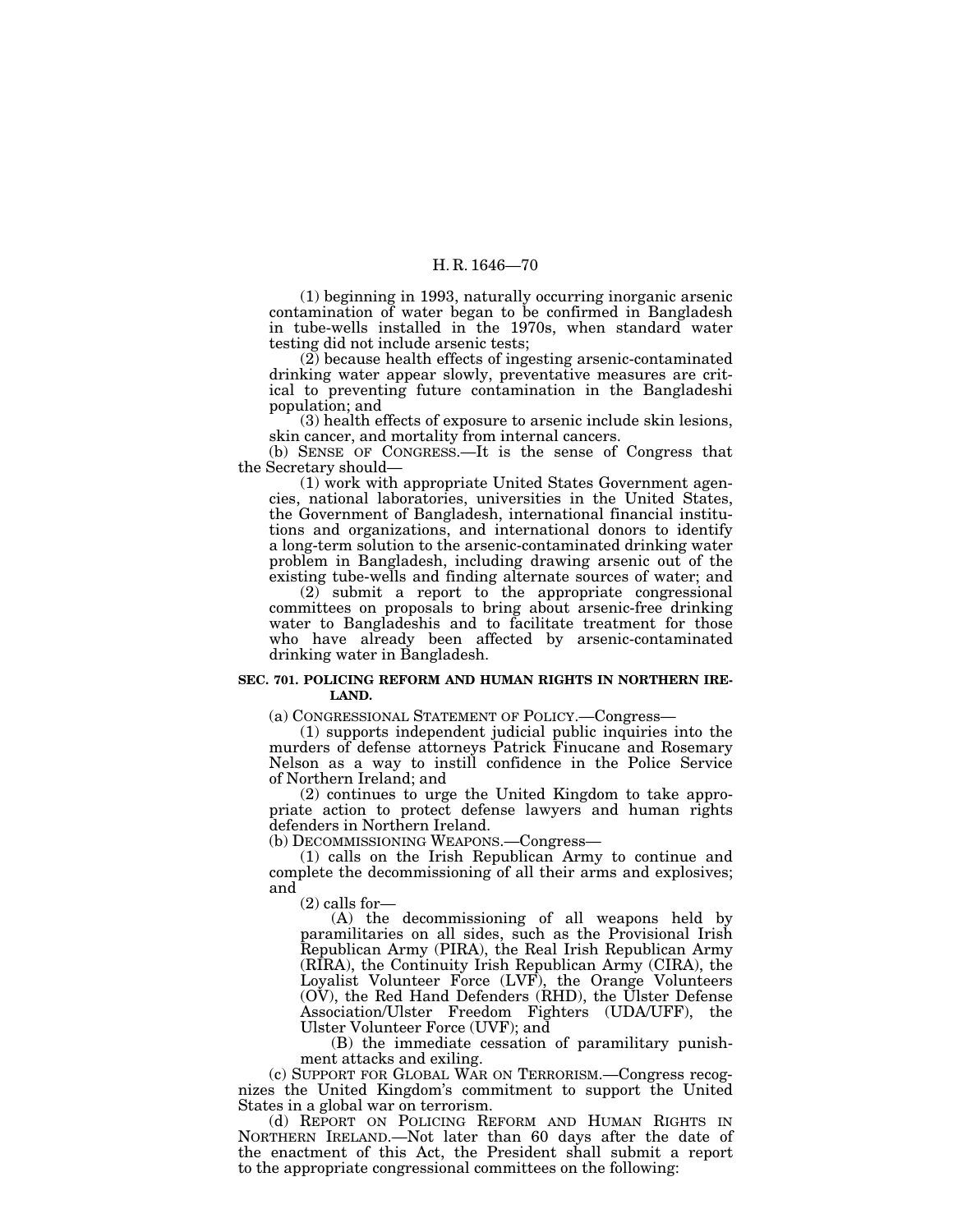(1) The extent to which the Governments of the United Kingdom and Ireland have implemented the recommendations relating to the 175 policing reforms contained in the Patten Commission report issued on September 9, 1999, including a description of the progress of the integration of human rights, as well as recruitment procedures aimed at increasing Catholic representation, including the effectiveness of such procedures, in the new Police Service of Northern Ireland.

(2) The status of the investigations into the murders of Patrick Finucane, Rosemary Nelson, and Robert Hammill, including the extent to which progress has been made on recommendations for independent judicial public inquiries into these murders.

(3) All decommissioning acts taken to date by the Irish Republican Army, including the quantity and precise character of what the IRA decommissioned, as reported and verified by the International Commission on Decommissioning.

(4) All acts of decommissioning taken by other paramilitary organizations, including a description of all weapons and explosives decommissioned.

(5) A description of the measures taken to ensure that the programs described under subsection (e) comply with the requirements of that subsection.

(e) COMPLIANCE WITH PRIOR PROVISIONS.—Any training or exchange program conducted by the Federal Bureau of Investigation or any other Federal law enforcement agency for the Police Service of Northern Ireland or its members shall—

(1) be necessary to improve the professionalism of policing in Northern Ireland;

(2) be necessary to advance the peace process in Northern Ireland;

(3) include in the curriculum a significant human rights component; and

(4) only be provided to Police Service of Northern Ireland (PSNI) members who have been subject to a vetting procedure established by the Department and the Department of Justice to ensure that such program does not include PSNI members who there are substantial ground for believing have committed or condoned violations of internationally recognized human rights, including any role in the murder of Patrick Finucane or Rosemary Nelson or other violence or serious threat of violence against defense attorneys in Northern Ireland.

#### **SEC. 702. ANNUAL REPORTS ON UNITED STATES-VIETNAM HUMAN RIGHTS DIALOGUE MEETINGS.**

Not later than December 31 of each year or 60 days after the second United States-Vietnam human rights dialogue meeting held in a calendar year, whichever is earlier, the Secretary shall submit to the appropriate congressional committees a report covering the issues discussed at the previous two meetings and describing to what extent the Government of Vietnam has made progress during the calendar year toward achieving the following objectives:

(1) Improving the Government of Vietnam's commercial and criminal codes to bring them into conformity with international standards, including the repeal of the Government of Vietnam's administrative detention decree (Directive 31/CP).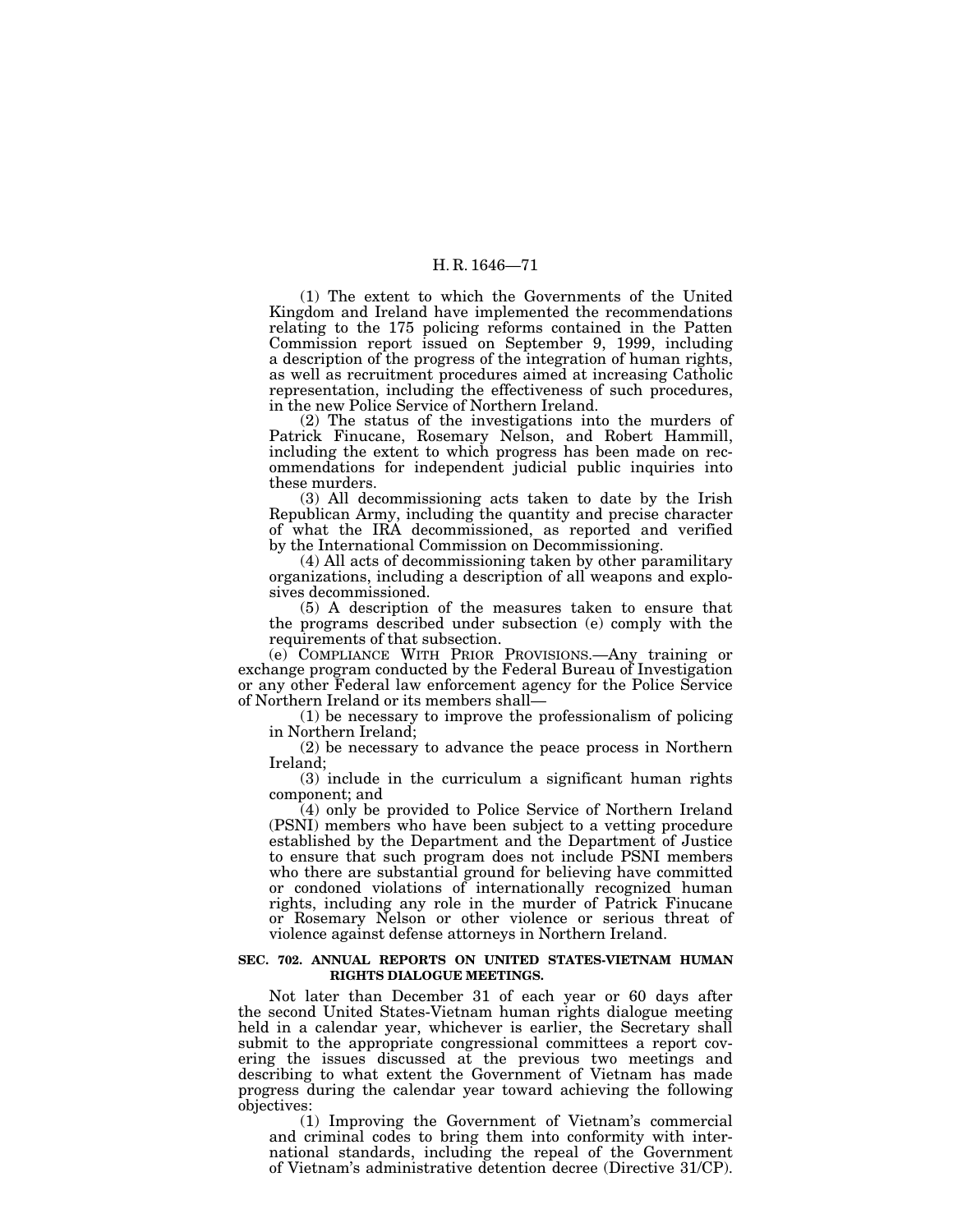(2) Releasing political and religious activists who have been imprisoned or otherwise detained by the Government of Vietnam, and ceasing surveillance and harassment of those who have been released.

(3) Ending official restrictions on religious activity, including implementing the recommendations of the United Nations Special Rapporteur on Religious Intolerance.

(4) Promoting freedom for the press, including freedom of movement of members of the Vietnamese and foreign press.

(5) Improving prison conditions and providing transparency in the penal system of Vietnam, including implementing the recommendations of the United Nations Working Group on Arbitrary Detention.

(6) Respecting the basic rights of indigenous minority groups, especially in the central and northern highlands of Vietnam.

(7) Respecting the basic rights of workers, including working with the International Labor Organization to improve mechanisms for promoting such rights.

(8) Cooperating with requests by the United States to obtain full and free access to persons who may be eligible for admission to the United States as refugees or immigrants, and allowing such persons to leave Vietnam without being subjected to extortion or other corrupt practices.

## **SEC. 703. SENSE OF CONGRESS REGARDING HUMAN RIGHTS VIOLA-TIONS IN INDONESIA.**

It is the sense of Congress that the Government of Indonesia should—

(1) demonstrate substantial progress toward ending human rights violations by the armed forces in Indonesia (TNI);

(2) terminate any TNI support for and cooperation with terrorist organizations, including Laskar Jihad and militias operating in the Malukus, Central Sulawesi, West Papua (Irian Jaya), and elsewhere;

(3) investigate and prosecute those responsible for human rights violations, including TNI officials, members of Laskar Jihad, militias, and other terrorist organizations; and

(4) make concerted and demonstrable efforts to find and prosecute those responsible for the murders of Papuan leader Theys Elvay, Acehnse human rights advocate Jafar Siddiq Hamzah, and United States citizens Edwin L. Burgon and Ricky L. Spier.

## **SEC. 704. REPORT CONCERNING THE GERMAN FOUNDATION ''REMEM-BRANCE, RESPONSIBILITY, AND THE FUTURE''.**

(a) REPORT CONCERNING THE GERMAN FOUNDATION ''REMEM-BRANCE, RESPONSIBILITY, AND THE FUTURE''.—Not later than 180 days after the date of the enactment of this Act, and every 180 days thereafter until all funds made available to the German Foundation have been disbursed, the Secretary shall report to the appropriate congressional committees on the status of the implementation of the Agreement and, to the extent possible, on whether or not—

(1) during the 180-day period preceding the date of the report, the German Bundestag has authorized the allocation of funds to the Foundation, in accordance with section 17 of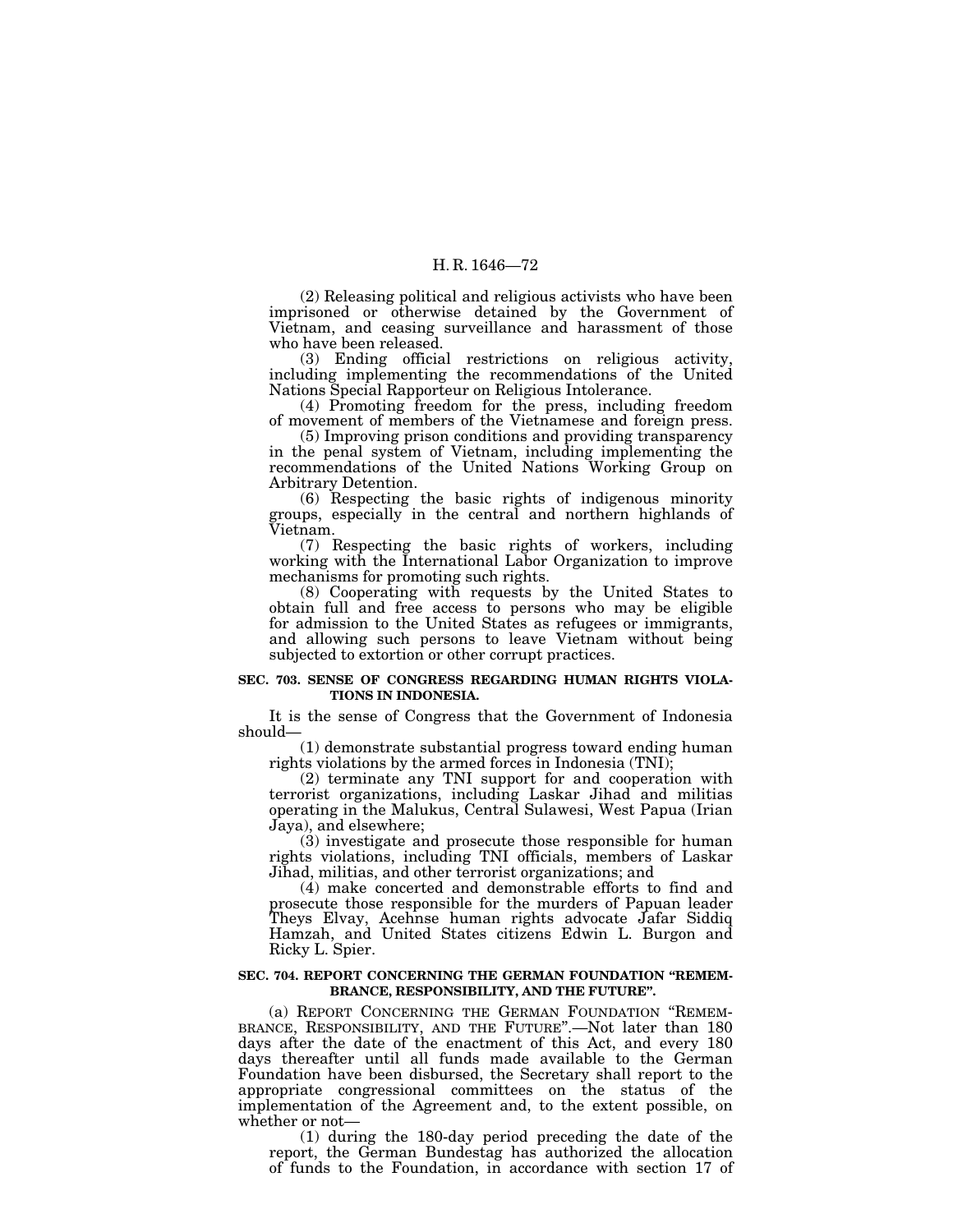the law on the creation of the Foundation, enacted by the Federal Republic of Germany on August 8, 2000;

 $(2)$  the entire sum of  $10,000,000,000$  deutsche marks has been made available to the German Foundation in accordance with Annex B to the Joint Statement of July 17, 2000;

(3) during the 180-day period preceding the date of the report, any company or companies investigating a claim, who are members of ICHEIC, were required to provide to the claimant, within 90 days after receiving the claim, a status report on the claim, or a decision that included—

(A) an explanation of the decision, pursuant to those standards of ICHEIC to be applied in approving claims;

(B) all documents relevant to the claim that were retrieved in the investigation; and

(C) an explanation of the procedures for appeal of the decision;

(4) during the 180-day period preceding the date of the report, any entity that elected to determine claims under Article  $1(4)$  of the Agreement was required to comply with the standards of proof, criteria for publishing policyholder names, valuation standards, auditing requirements, and decisions of the Chairman of ICHEIC;

(5) during the 180-day period preceding the date of the report, an independent process to appeal decisions made by any entity that elected to determine claims under Article  $1(4)$ of the Agreement was available to and accessible by any claimant wishing to appeal such a decision, and the appellate body had the jurisdiction and resources necessary to fully investigate each claim on appeal and provide a timely response;

(6) an independent audit of compliance by every entity that has elected to determine claims under Article 1(4) of the Agreement has been conducted; and

(7) the administrative and operational expenses incurred by the companies that are members of ICHEIC are appropriate for the administration of claims described in paragraph (3). The Secretary's report shall include the Secretary's justification for each determination under this subsection.

(b) SENSE OF CONGRESS.—It is the sense of the Congress that—

(1) the resolution of slave and forced labor claims is an urgent issue for aging Holocaust survivors, and the German Bundestag should allocate funds for disbursement by the German Foundation to Holocaust survivors as soon as possible; and

(2) ICHEIC should work in consultation with the Secretary in gathering the information required for the report under subsection (a).

(c) DEFINITIONS.—In this section:

(1) AGREEMENT.—The term ''Agreement'' means the Agreement between the Government of the United States of America and the Government of the Federal Republic of Germany concerning the Foundation ''Remembrance, Responsibility and the Future'', done at Berlin July 17, 2000.

(2) ANNEX B TO THE JOINT STATEMENT OF JULY 17, 2000.— The term "Annex B to the Joint Statement of July 17, 2000" means Annex B to the Joint Statement on occasion of the final plenary meeting concluding international talks on the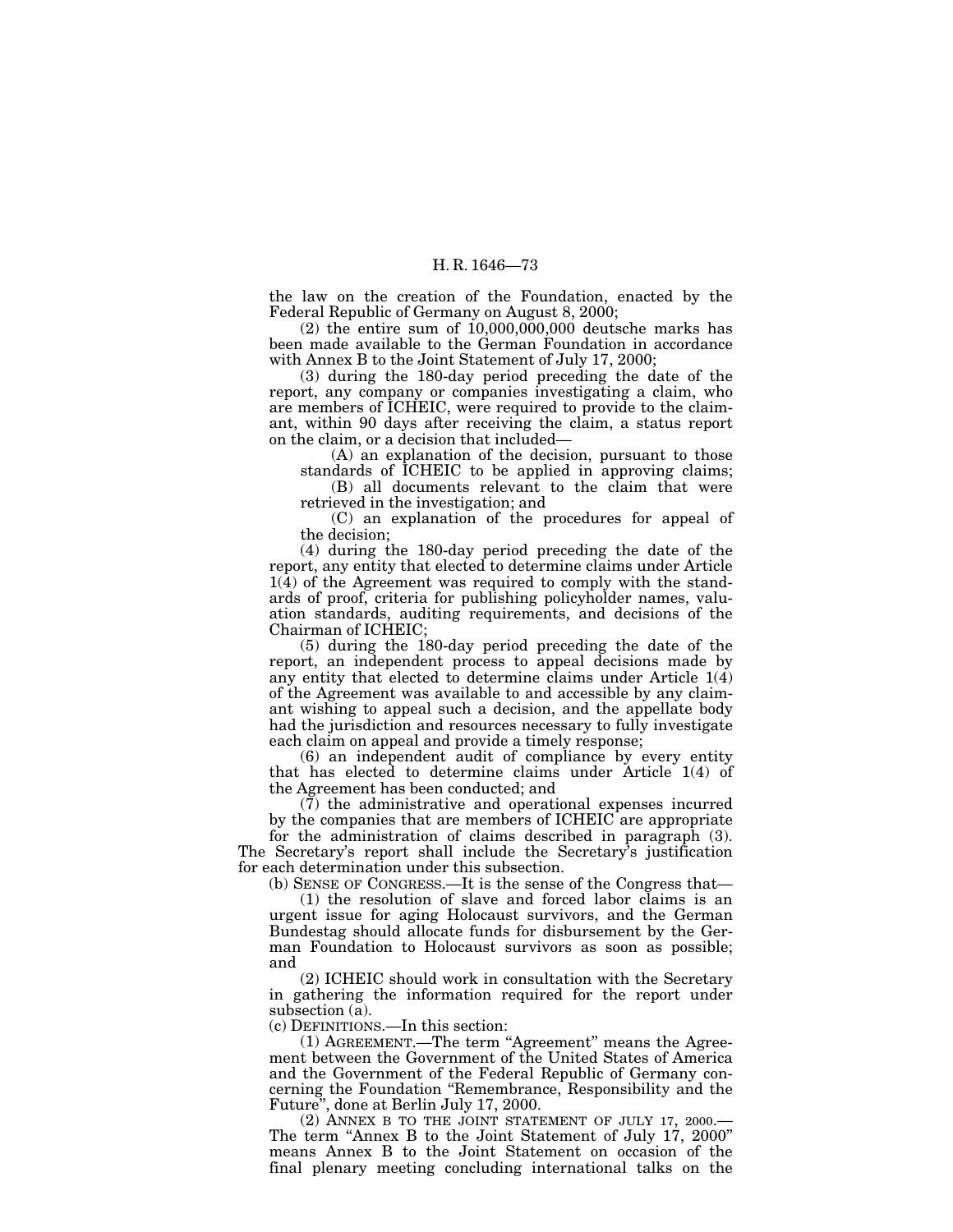preparation of the Federal Foundation ''Remembrance, Responsibility and the Future", done at Berlin on July 17, 2000.

(3) GERMAN FOUNDATION.—The term ''German Foundation'' means the Foundation ''Remembrance, Responsibility and the Future'' referred to in the Agreement.

(4) ICHEIC.—The term "ICHEIC" means the International Commission on Holocaust Era Insurance Claims referred to in Article 1(4) of the Agreement.

#### **SEC. 705. SENSE OF CONGRESS ON RETURN OF PORTRAITS OF HOLO-CAUST VICTIMS TO THE ARTIST DINA BABBITT.**

(a) FINDINGS.—Congress finds that—

(1) Dina Babbitt (formerly known as Dinah Gottliebova), a United States citizen has requested the return of watercolor portraits she painted while suffering a  $1\frac{1}{2}$ -year-long internment at the Auschwitz death camp during World War II;

(2) Dina Babbitt was ordered to paint the portraits by the infamous war criminal Dr. Josef Mengele;

(3) Dina Babbitt's life, and her mother's life, were spared only because she painted portraits of doomed inmates of Auschwitz-Birkenau, under orders from Dr. Josef Mengele;

(4) these paintings are currently in the possession of the Auschwitz-Birkenau State Museum;

(5) Dina Babbitt is the rightful owner of the artwork, since the paintings were produced by her own talented hands as she endured the unspeakable conditions that existed at the Auschwitz death camp;

(6) the artwork is not available for the public to view at the Auschwitz-Birkenau State Museum and therefore this unique and important body of work is essentially lost to history; and

(7) this continued injustice can be righted through cooperation between agencies of the United States and Poland.

(b) SENSE OF CONGRESS.—Congress—

(1) recognizes the moral right of Dina Babbitt to obtain the artwork she created, and recognizes her courage in the face of the evils perpetrated by the Nazi command of the Auschwitz-Birkenau death camp, including the atrocities committed by Dr. Josef Mengele;

(2) urges the President to make all efforts necessary to retrieve the 7 watercolor portraits Dina Babbitt painted, while suffering a  $1\frac{1}{2}$ -year-long internment at the Auschwitz death camp, and return them to her;

(3) urges the Secretary to make immediate diplomatic efforts to facilitate the transfer of the 7 original watercolors painted by Dina Babbitt from the Auschwitz-Birkenau State Museum to Dina Babbitt, their rightful owner;

(4) urges the Government of Poland to immediately facilitate the return to Dina Babbitt of the artwork painted by her that is now in the possession of the Auschwitz-Birkenau State Museum; and

(5) urges the officials of the Auschwitz-Birkenau State Museum to transfer the 7 original paintings to Dina Babbitt as expeditiously as possible.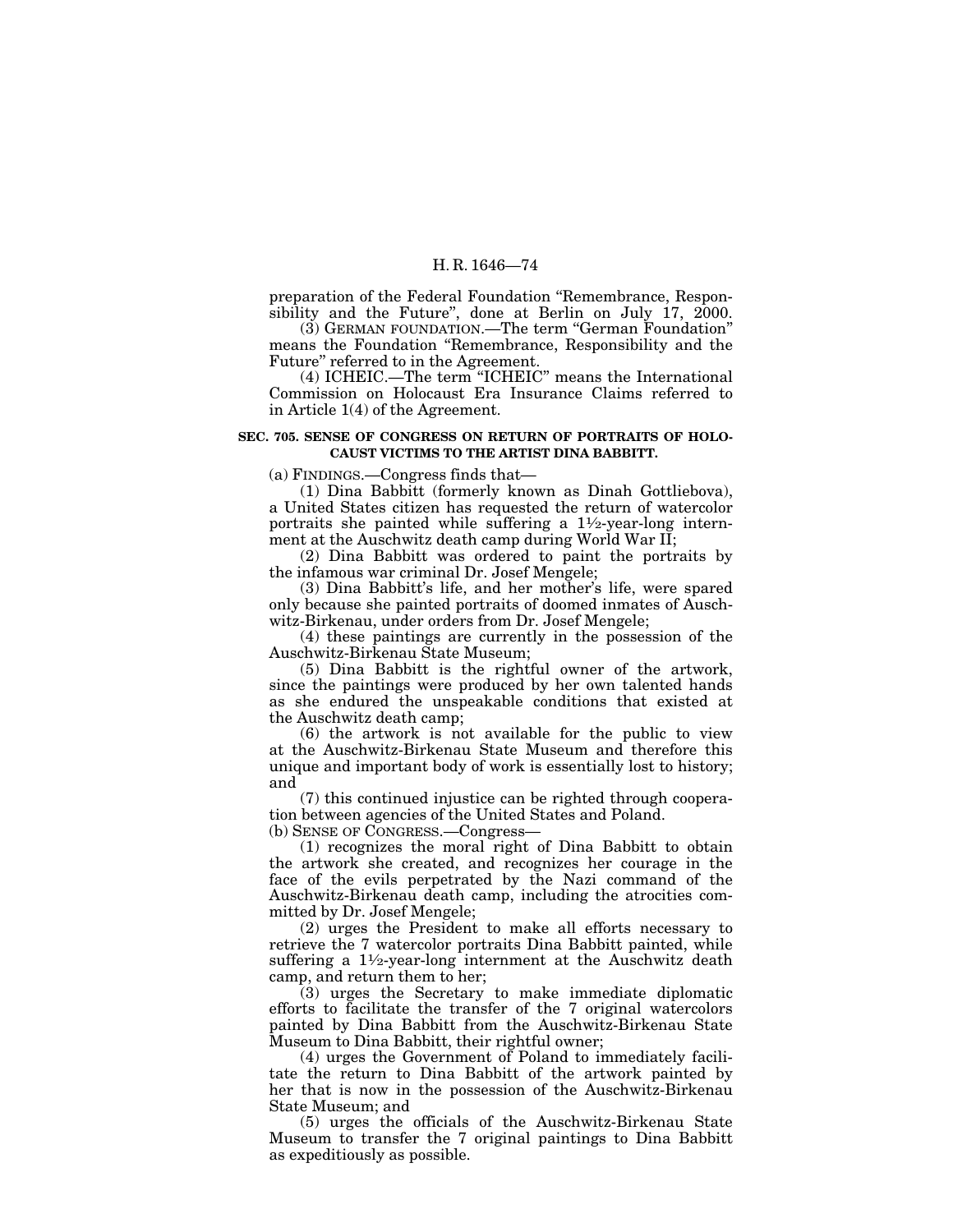#### **SEC. 706. INTERNATIONAL DRUG CONTROL CERTIFICATION PROCE-DURES.**

During any fiscal year, funds that would otherwise be withheld from obligation or expenditure under section 490 of the Foreign Assistance Act of 1961 may be obligated or expended beginning October 1 of such fiscal year provided that:

(1) REPORT.—Not later than September 15 of the previous fiscal year the President has submitted to the appropriate congressional committees a report identifying each country determined by the President to be a major drug transit country or major illicit drug producing country as defined in section 481(e) of the Foreign Assistance Act of 1961.

(2) DESIGNATION AND JUSTIFICATION.—In each report under paragraph (1), the President shall also—

(A) designate each country, if any, identified in such report that has failed demonstrably, during the previous 12 months, to make substantial efforts—

(i) to adhere to its obligations under international counternarcotics agreements; and

(ii) to take the counternarcotics measures set forth in section  $489(a)(1)$  of the Foreign Assistance Act of 1961; and

(B) include a justification for each country so designated.

(3) LIMITATION ON ASSISTANCE FOR DESIGNATED COUN-TRIES.—In the case of a country identified in a report under paragraph (1) that is also designated under paragraph (2) in the report, United States assistance may be provided to such country in the subsequent fiscal year only if the President determines and reports to the appropriate congressional committees that—

(A) provision of such assistance to the country in such fiscal year is vital to the national interests of the United States; or

(B) subsequent to the designation being made under paragraph  $(2)$  $(A)$ , the country has made substantial efforts—

(i) to adhere to its obligations under international counternarcotics agreements; and

(ii) to take the counternarcotics measures set forth in section  $489(a)(1)$  of the Foreign Assistance Act of 1961.

(4) INTERNATIONAL COUNTERNARCOTICS AGREEMENT DEFINED.—In this section, the term ''international counternarcotics agreement'' means—

(A) the United Nations Convention Against Illicit Traffic in Narcotic Drugs and Psychotropic Substances; or

(B) any bilateral or multilateral agreement in force between the United States and another country or countries that addresses issues relating to the control of illicit drugs, such as—

(i) the production, distribution, and interdiction of illicit drugs;

(ii) demand reduction;

(iii) the activities of criminal organizations;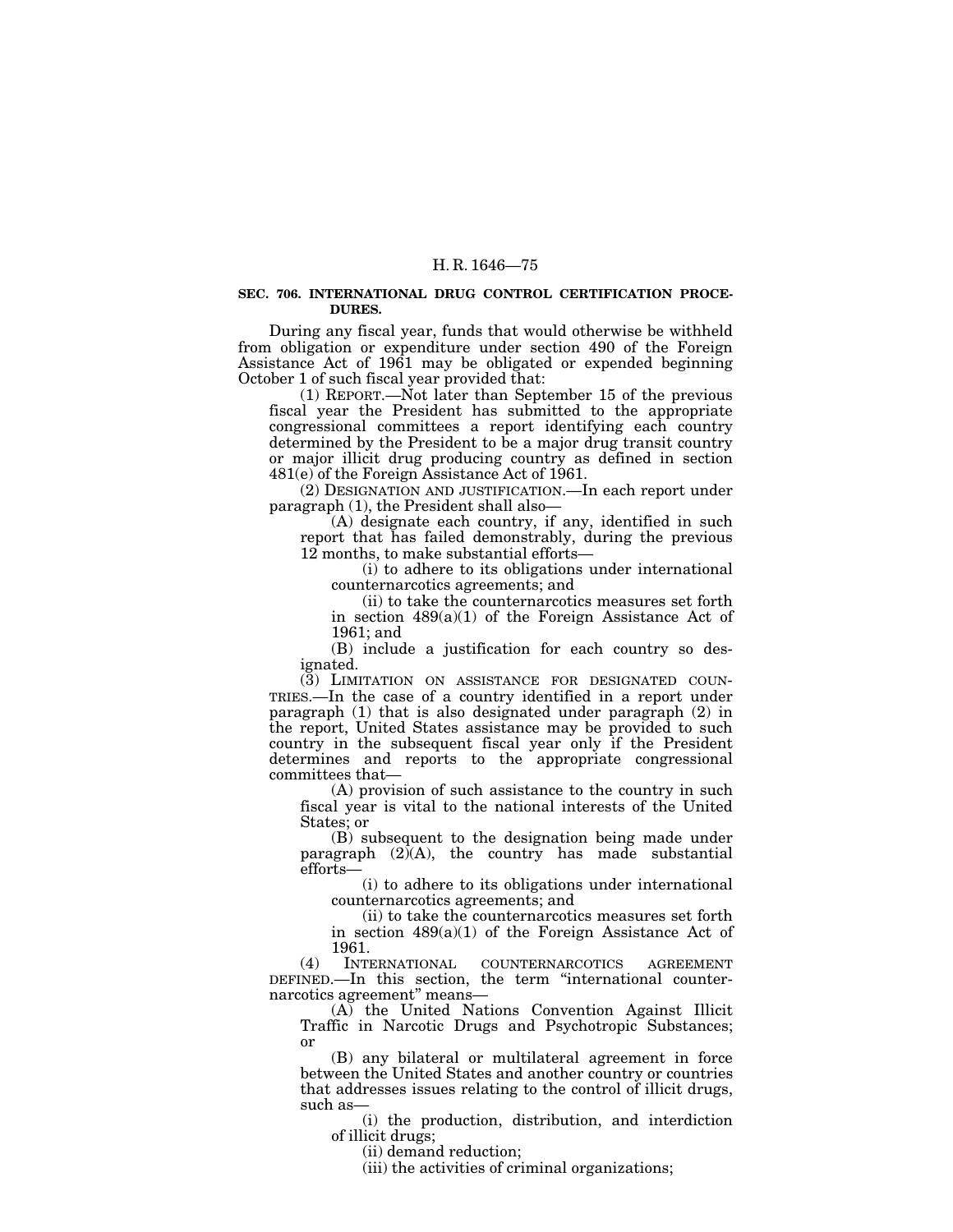(iv) international legal cooperation among courts, prosecutors, and law enforcement agencies (including the exchange of information and evidence);

(v) the extradition of nationals and individuals involved in drug-related criminal activity;

(vi) the temporary transfer for prosecution of nationals and individuals involved in drug-related criminal activity;

(vii) border security;

(viii) money laundering;

(ix) illicit firearms trafficking;

(x) corruption;

(xi) control of precursor chemicals;

(xii) asset forfeiture; and

(xiii) related training and technical assistance,

and includes, where appropriate, timetables and objective and measurable standards to assess the progress made by participating countries with respect to such issues.

 $(5)$  APPLICATION.— $(A)$  Section 490  $(a)$  through  $(h)$  of the Foreign Assistance Act of 1961 (22 U.S.C. 2291j(a)-(h)) shall not apply during any fiscal year with respect to any country identified in the report required by paragraph (1) of this section.

(B) Notwithstanding paragraphs  $(1)$  through  $(5)(A)$  of this section, the President may apply the procedures set forth in section 490 (a) through (h) of the Foreign Assistance Act of 1961 during any fiscal year with respect to any country determined to be a major drug transit country or major illicit drug producing country as defined in section 481(e) of the Foreign Assistance Act of 1961.

(6) STATUTORY CONSTRUCTION.—Nothing in this section supersedes or modifies the requirement in section 489(a) of the Foreign Assistance Act of 1961 (with respect to the International Narcotics Control Strategy Report) for the transmittal of a report not later than March 1, each fiscal year under that section.

(7) TRANSITION RULE.—For funds obligated or expended under this section in fiscal year 2003, the date for submission of the report required by paragraph (1) of this section shall be at least 15 days before funds are obligated or expended.

(8) EFFECTIVE DATE.—This section shall take effect upon the date of enactment of this Act into law and shall remain in effect thereafter unless Congress enacts subsequent legislation repealing such section.

# **DIVISION B—SECURITY ASSISTANCE ACT OF 2002**

## **TITLE X—GENERAL PROVISIONS**

## **SEC. 1001. SHORT TITLE.**

This division may be cited as the ''Security Assistance Act of 2002''.

#### **SEC. 1002. DEFINITIONS.**

In this division: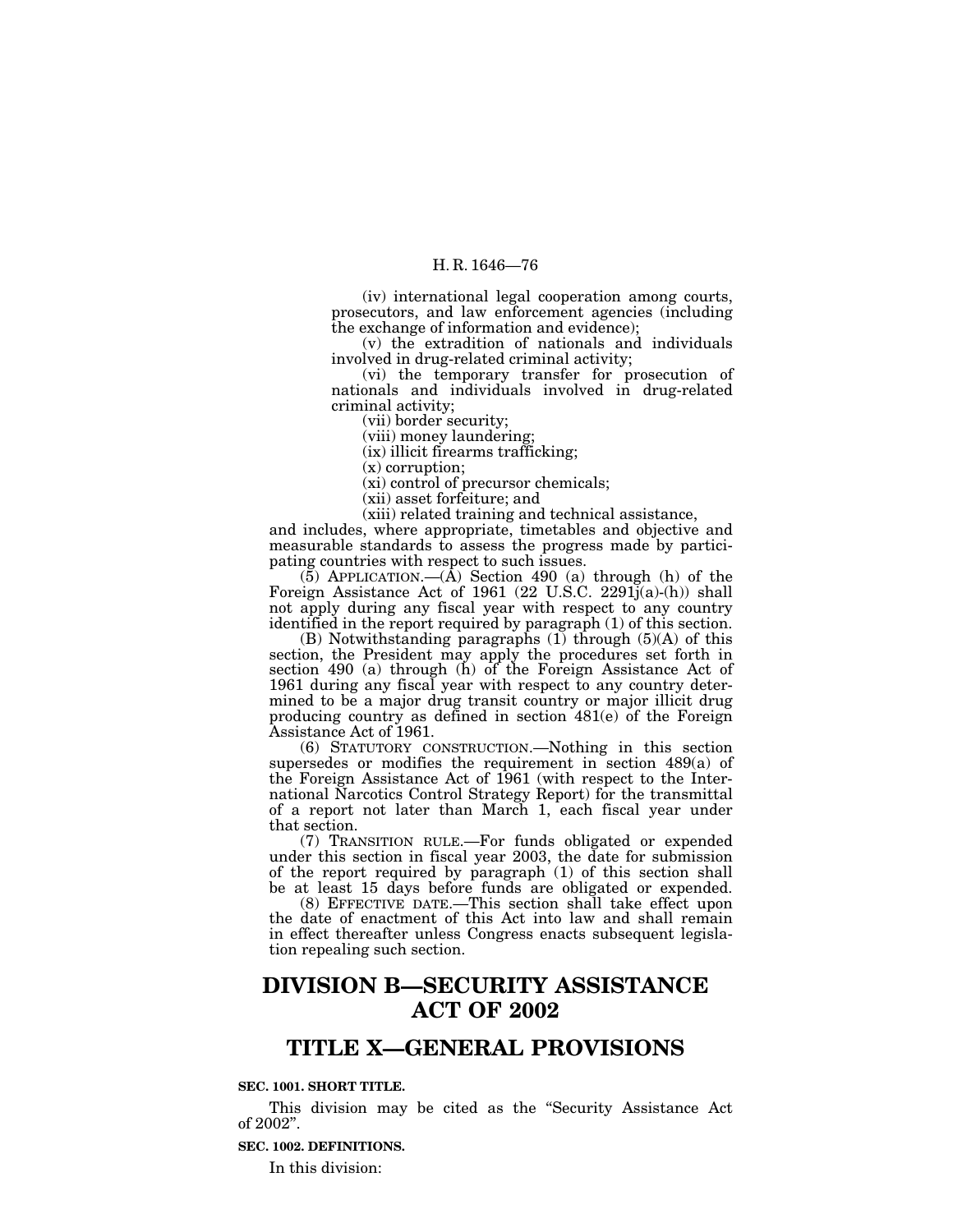(1) DEFENSE ARTICLE.—The term ''defense article'' has the meaning given the term in section 47(3) of the Arms Export Control Act (22 U.S.C. 2794 note).

(2) DEFENSE SERVICE.—The term ''defense service'' has the meaning given the term in section 47(4) of the Arms Export Control Act (22 U.S.C. 2794 note).

(3) EXCESS DEFENSE ARTICLE.—The term ''excess defense article'' has the meaning given the term in section 644(g) of the Foreign Assistance Act of 1961 (22 U.S.C. 2403(g)).

# **TITLE XI—VERIFICATION OF ARMS CONTROL AND NONPROLIFERATION AGREEMENTS**

#### **SEC. 1101. VERIFICATION AND COMPLIANCE BUREAU PERSONNEL.**

(a) IN GENERAL.—Of the amount authorized to be appropriated by section  $111(a)(1)(A)$ , \$14,000,000 is authorized to be available for the Bureau of Verification and Compliance of the Department of State for Bureau-administered activities, including the Key Verification Assets Fund and to upgrade Bureau spaces for certification as a Sensitive Compartmented Information Facility (SCIF).

(b) ADDITIONAL PERSONNEL.—In addition to the amount made available under subsection (a), \$1,800,000 is authorized to be available for the fiscal year 2003 from the Department's American Salaries Account, for the purpose of hiring new personnel to carry out the Bureau's responsibilities, as set forth in section 112 of the Arms Export Control and Nonproliferation Act of 1999 (113 Stat. 1501A–486), as enacted into law by section  $1000(a)(7)$  of Public Law 106–113, including the assignment of one full-time person to the Bureau to manage the document control, tracking, and printing requirements of the Bureau's operation in a SCIF.

#### **SEC. 1102. KEY VERIFICATION ASSETS FUND.**

Of the total amount made available to the Department for fiscal year 2003, \$7,000,000 is authorized to be available within the Verification and Compliance Bureau's account to carry out section 1111 of the Arms Control and Nonproliferation Act of 1999  $(113 \text{ Stat. } 1501A-486)$ , as enacted into law by section  $1000(a)(7)$ of Public Law 106–113.

## **SEC. 1103. REVISED VERIFICATION AND COMPLIANCE REPORTING REQUIREMENTS.**

Section 403(a) of the Arms Control and Disarmament Act (22 U.S.C. 2593a(a)) is amended by striking "January 31" and inserting "April 15".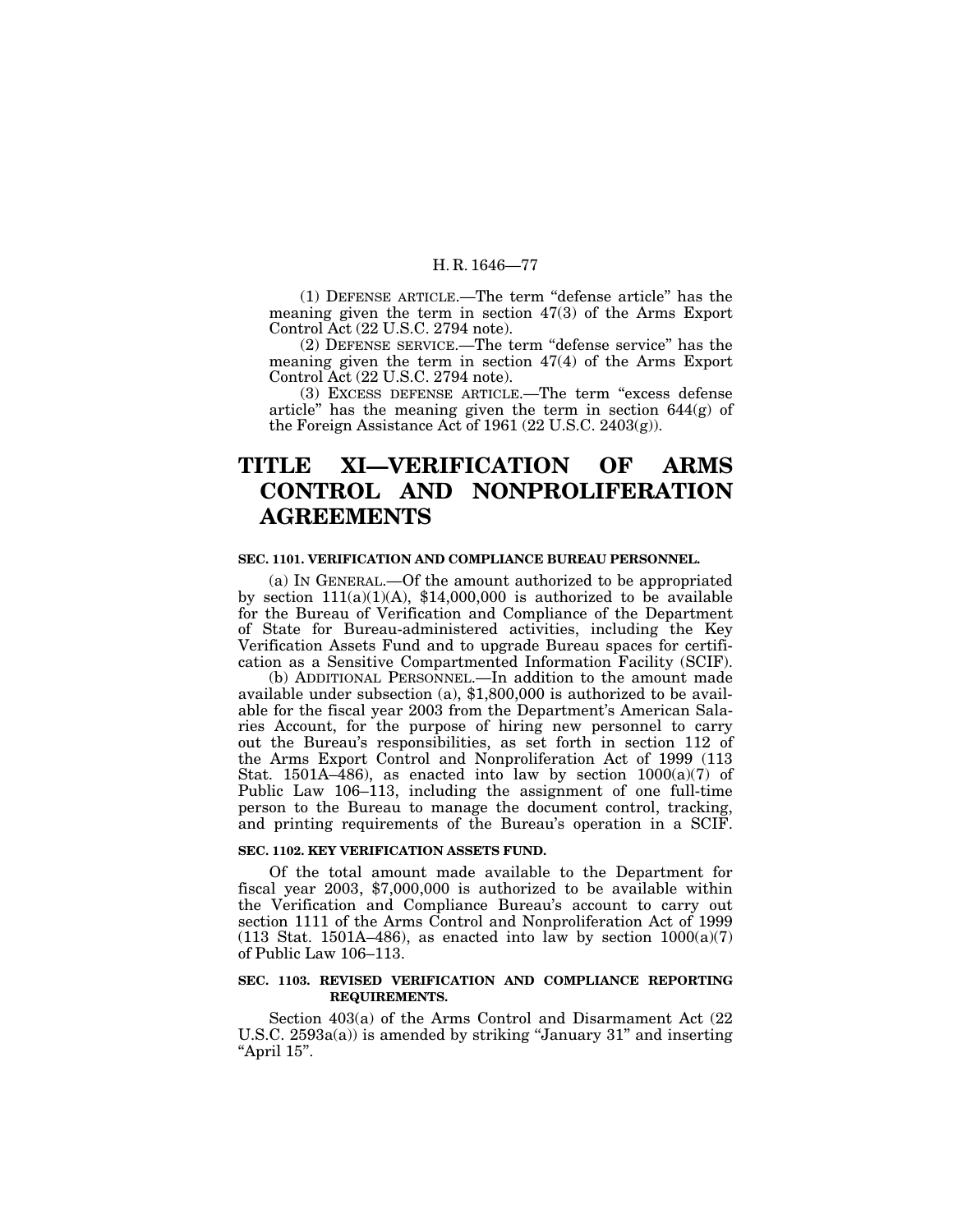## **TITLE XII—MILITARY AND RELATED ASSISTANCE**

# **Subtitle A—Foreign Military Sales and Financing Authorities**

#### **SEC. 1201. AUTHORIZATION OF APPROPRIATIONS.**

There is authorized to be appropriated to the President for grant assistance under section 23 of the Arms Export Control Act (22 U.S.C. 2763) and for the subsidy cost, as defined in section 502(5) of the Federal Credit Reform Act of 1990, of direct loans under such section \$4,107,200,000 for fiscal year 2003.

### **SEC. 1202. RELATIONSHIP OF FOREIGN MILITARY SALES TO UNITED STATES NONPROLIFERATION INTERESTS.**

(a) AUTHORIZED PURPOSES.—The first sentence of section 4 of the Arms Export Control Act (22 U.S.C. 2754) is amended by inserting "for preventing or hindering the proliferation of weapons of mass destruction and of the means of delivering such weapons,'' after ''self-defense,''.

(b) DEFINITION OF ''WEAPONS OF MASS DESTRUCTION''.—Section 47 of the Arms Export Control Act (22 U.S.C. 2794) is amended—

 $(1)$  by striking "and" at the end of paragraph  $(8)$ ;

(2) by striking the period at the end of paragraph (9) and inserting "; and"; and

(3) by adding at the end the following new paragraph: "(10) 'weapons of mass destruction' has the meaning pro-

vided by section 1403(1) of the Defense Against Weapons of Mass Destruction Act of 1996 (title XIV of Public Law 104– 201; 110 Stat. 2717; 50 U.S.C. 2302(1)).''.

## **SEC. 1203. OFFICIAL RECEPTION AND REPRESENTATION EXPENSES.**

Section 43(c) of the Arms Export Control Act (22 U.S.C. 2792(c)), is amended by striking ''\$72,500'' and inserting ''\$86,500''.

### **SEC. 1204. ARMS EXPORT CONTROL ACT PROHIBITION ON TRANS-ACTIONS WITH COUNTRIES THAT HAVE REPEATEDLY PROVIDED SUPPORT FOR ACTS OF INTERNATIONAL TER-RORISM.**

The second sentence of section 40(d) of the Arms Export Control Act (22 U.S.C. 2780(d)) is amended—

(1) by striking ''groups or'' and inserting ''groups,''; and (2) by inserting before the period the following: '', or willfully aid or abet the efforts of an individual or group to use, develop, produce, stockpile, or otherwise acquire chemical, biological, or radiological weapons''.

#### **SEC. 1205. CONGRESSIONAL NOTIFICATION OF SMALL ARMS AND LIGHT WEAPONS LICENSE APPROVALS; REPORTS.**

(a) CONGRESSIONAL NOTIFICATION OF EXPORT LICENSE APPROVALS.—Section 36(c) of the Arms Export Control Act (22 U.S.C.  $2776(c)$  is amended by inserting " $\acute{(or}$ , in the case of a defense article that is a firearm controlled under category I of the United States Munitions List, \$1,000,000 or more)" after "\$50,000,000 or more".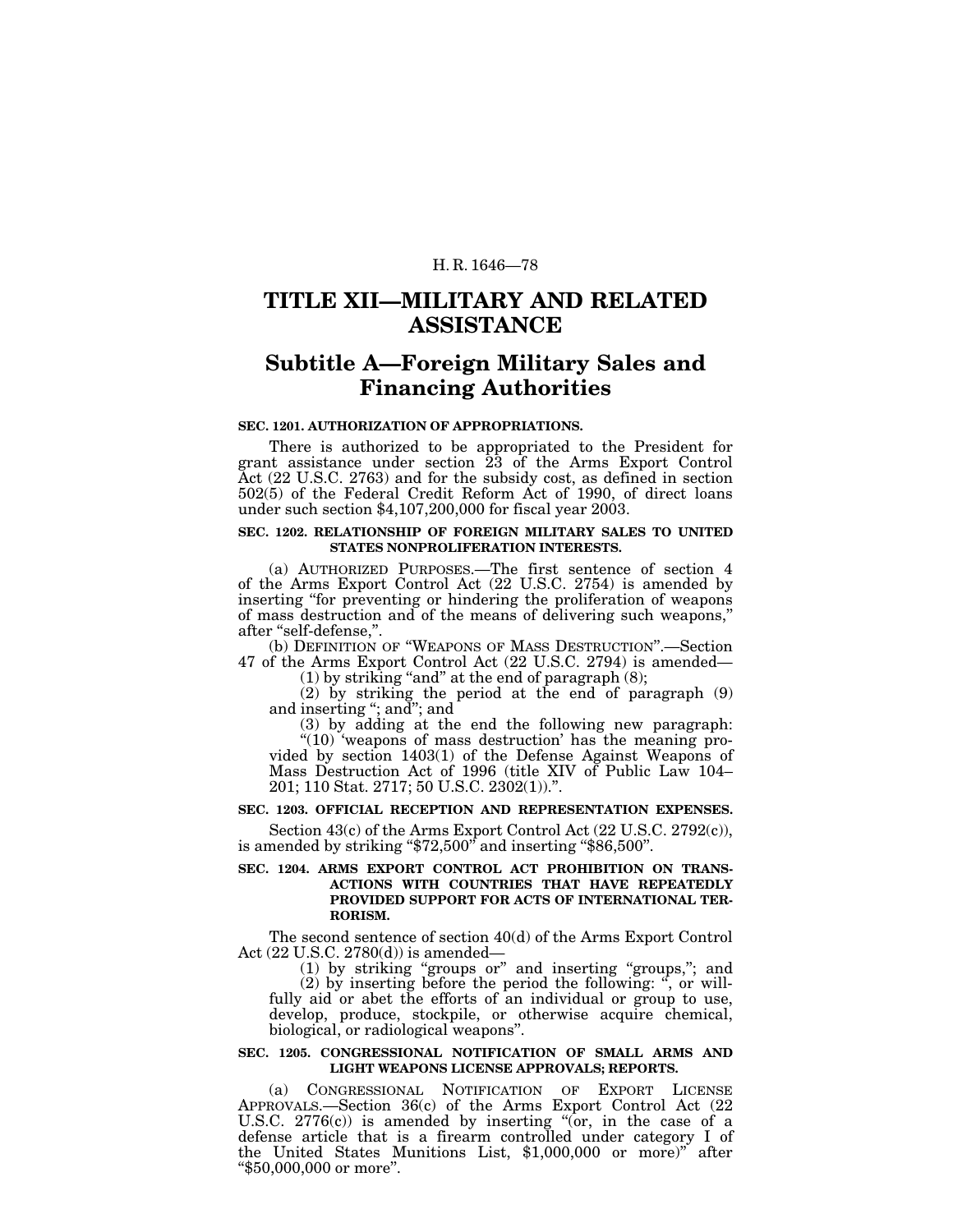(b) REPORT.—Section 40A(c) of the Arms Export Control Act (22 U.S.C. 2785(c)) is amended by inserting before the period the following: "and the numbers, range, and findings of end-use monitoring of United States transfers of small arms and light weapons''.

(c) ANNUAL MILITARY ASSISTANCE REPORTS.—Section 655(b)(3) of the Foreign Assistance Act of 1961 (22 U.S.C. 2415(b)(3)) is amended by inserting before the period at the end the following: '', including, in the case of defense articles that are firearms controlled under category I of the United States Munitions List, a statement of the aggregate dollar value and quantity of semiautomatic assault weapons, or spare parts for such weapons, the manufacture, transfer, or possession of which is unlawful under section 922 of title 18, United States Code, that were licensed for export during the period covered by the report''.

(d) REPORT ON ARMS BROKERING.—Not later than June 30, 2003, the Secretary shall submit a report to the appropriate congressional committees on activities of registered arms brokers, which shall discuss—

(1) the role of such brokers in the United States and other countries;

(2) United States law, regulations, and policy regarding arms brokers;

(3) violations of the Arms Export Control Act;

(4) United States resources and personnel devoted to the monitoring of arms brokers;

(5) any needed changes in law, regulation, policy, or resources; and

(6) any implications for the regulation of arms brokers in other countries.

#### **SEC. 1206. TREATMENT OF TAIWAN RELATING TO TRANSFERS OF DEFENSE ARTICLES AND DEFENSE SERVICES.**

Notwithstanding any other provision of law, for purposes of the transfer or possible transfer of defense articles or defense services under the Arms Export Control Act (22 U.S.C. 2751 et seq.), the Foreign Assistance Act of 1961 (22 U.S.C. 2151 et seq.), or any other provision of law, Taiwan shall be treated as though it were designated a major non-NATO ally (as defined in section 644 $(q)$  of the Foreign Assistance Act of 1961 (22 U.S.C. 2403 $(q)$ ).

# **Subtitle B—International Military Education and Training**

## **SEC. 1211. AUTHORIZATION OF APPROPRIATIONS.**

There is authorized to be appropriated to the President \$85,000,000 for fiscal year 2003 to carry out chapter 5 of part II of the Foreign Assistance Act of 1961 (22 U.S.C. 2347 et seq.; relating to international military education and training).

#### **SEC. 1212. HUMAN RIGHTS VIOLATIONS.**

(a) ANNUAL REPORT.—Chapter 5 of part II of the Foreign Assistance Act of 1961 (22 U.S.C. 2347 et seq.) is amended by adding at the end the following new section: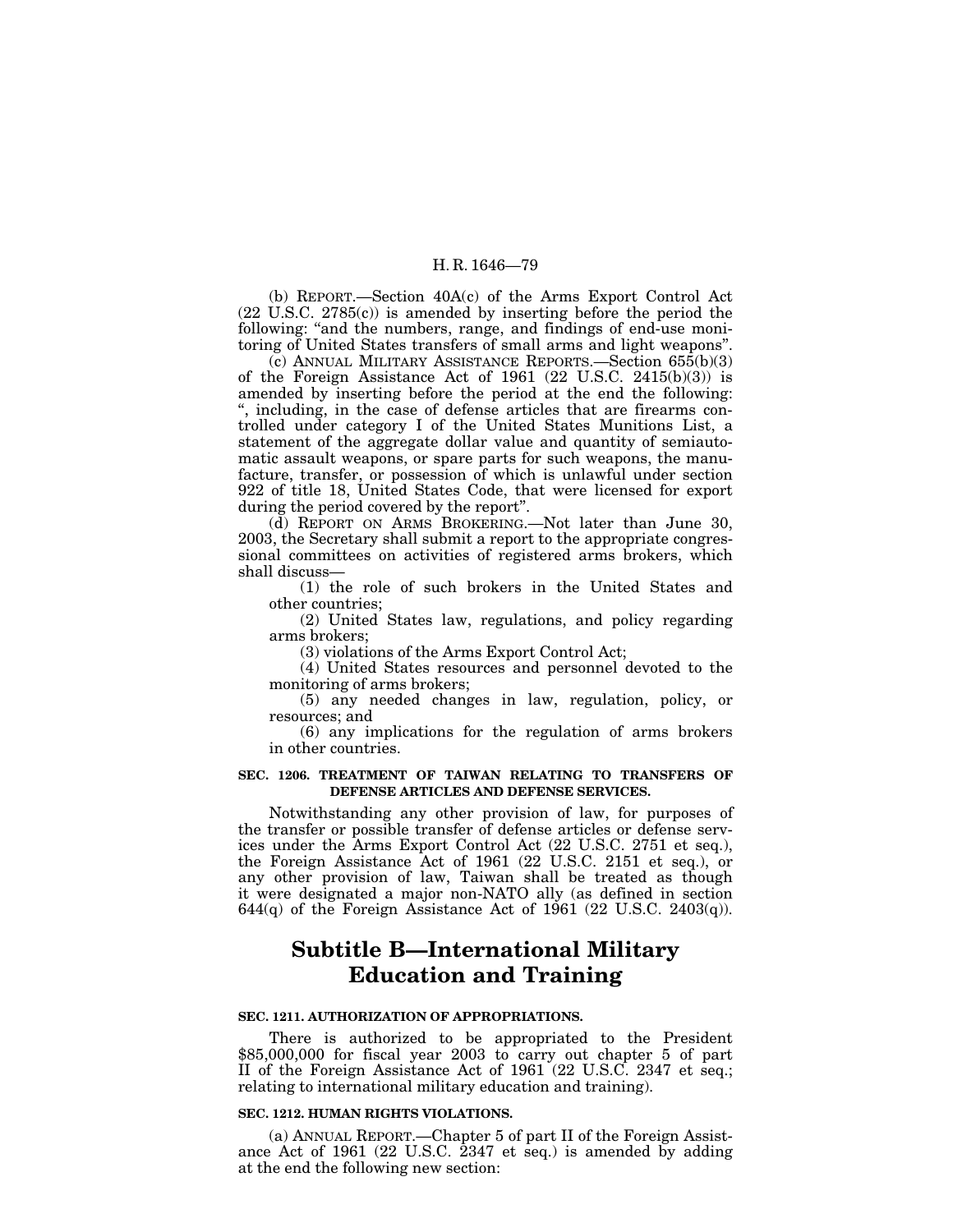#### **''SEC. 549. HUMAN RIGHTS REPORT.**

"(a) IN GENERAL.—Not later than March 1 of each year, the Secretary of State shall submit to the Speaker of the House of Representatives and the Committee on Foreign Relations of the Senate a report describing, to the extent practicable, any involvement of a foreign military or defense ministry civilian participant in education and training activities under this chapter in a violation of internationally recognized human rights reported under section 116(d) of this Act subsequent to such participation.

''(b) FORM.—The report described in subsection (a) shall be in unclassified form, but may include a classified annex.''.

(b) RECORDS REGARDING FOREIGN PARTICIPANTS.—Section 548 of the Foreign Assistance Act of 1961 (22 U.S.C. 2347g) is amended—

 $(1)$  by striking "In" and inserting:

"(a) DEVELOPMENT AND MAINTENANCE OF DATABASE.—In"; and

(2) by adding at the end the following new subsections: ''(b) ANNUAL LIST OF FOREIGN PERSONNEL.—For the purposes of preparing the report required pursuant to section 549 of this Act, the Secretary of State may annually request the Secretary of Defense to provide information contained in the database, with respect to a list submitted to the Secretary of Defense by the Secretary of State, that contains the names of foreign personnel or military units. To the extent practicable, the Secretary of Defense shall provide, and the Secretary of State may take into account, the information contained in the database, if any, relating to the Secretary of State's submission.

''(c) UPDATING OF DATABASE.—If the Secretary of State determines and reports to Congress under section 549 of this Act that a foreign person identified in the database maintained pursuant to this section was involved in a violation of internationally recognized human rights, the Secretary of Defense shall ensure that the database is updated to contain such fact and all relevant information.''.

### **SEC. 1213. PARTICIPATION IN POST-UNDERGRADUATE FLYING TRAINING AND TACTICAL LEADERSHIP PROGRAMS.**

Section 544 of the Foreign Assistance Act of 1961 (22 U.S.C. 2347c) is amended by adding at the end the following new subsection:

 $(c)(1)$  The President is authorized to enter into cooperative arrangements providing for the participation of foreign and United States military and civilian defense personnel in post-undergraduate flying training and tactical leadership programs at training locations in Southwest Asia without charge to participating foreign countries, and without charge to funds available to carry out this chapter (notwithstanding section 632(d) of this Act). Such training must satisfy common requirements with the United States for post-undergraduate flying and tactical leadership training.

"(2) Cooperative arrangements under this subsection shall require an equitable contribution of support and services from each participating country. The President may waive the requirement for an equitable contribution of a participating foreign country if he determines that to do so is important to the national security interests of the United States.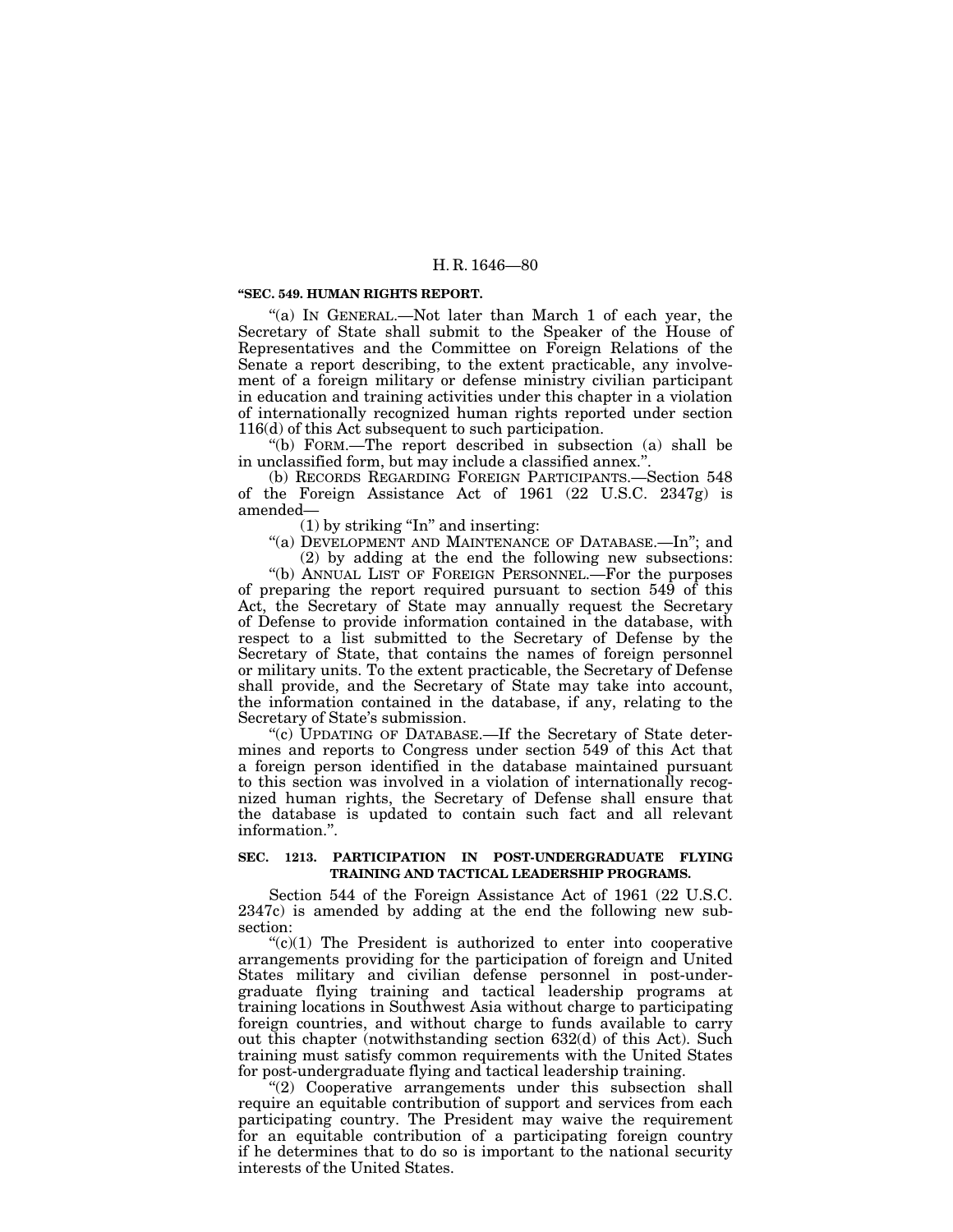''(3) Costs incurred by the United States shall be charged to the current applicable appropriations accounts or funds of the participating United States Government agencies.''.

## **Subtitle C—Assistance for Select Countries**

#### **SEC. 1221. ASSISTANCE FOR ISRAEL AND EGYPT.**

(a) AUTHORIZATION OF APPROPRIATIONS FOR ISRAEL.—Section 513 of the Security Assistance Act of 2000 (Public Law 106–280)

(1) in subsection (b)—<br>
(a) in paragraph (1)—<br>
(i) by striking "2001 and 2002" and inserting "2002" and 2003''; and

(ii) by adding at the end the following new sentence: ''Such funds are authorized to be made available on a grant basis as a cash transfer.";<br>(B) by adding at the end the following new paragraph:

(B) by adding at the end the following new paragraph: "(3) ADDITIONAL ESF ASSISTANCE FOR FISCAL YEAR 2003.— Only for fiscal year 2003, in addition to the amount computed under paragraph (2) for that fiscal year, an additional amount of \$200,000,000 is authorized to be made available for ESF assistance for Israel, notwithstanding section  $531(e)$  or  $660(a)$ of the Foreign Assistance Act of 1961, for defensive, nonlethal, antiterrorism assistance, which amount shall be considered, for purposes of subsection (d), as an amount appropriated by an Act making supplemental appropriations.'';

(2) in subsection (c)(1), by striking "2001 and 2002" and inserting "2002 and 2003"

 $(3)$  in subsection  $(c)(3)$ , by striking "Funds authorized" and all that follows through ''later'' and inserting: ''Funds authorized to be available for Israel under subsection (b)(1) and paragraph (1) of this subsection for fiscal years 2002 and 2003 shall be disbursed not later than 30 days after the date of enactment of an Act making appropriations for foreign operations, export financing, and related programs for fiscal year 2002, and not later than 30 days after the date of enactment of an Act making appropriations for foreign operations, export financing, and related programs for fiscal year 2003, or October 31 of the respective fiscal year, whichever is later.''; and

 $(4)$  in subsection  $(c)(4)$ —

(A) by striking ''fiscal year 2001'' and inserting ''fiscal years 2002 and 2003''; and

(B) by striking ''\$520,000,000'' and inserting " $$535,000,000$  for fiscal year  $2002$  and not less than \$550,000,000 for fiscal year 2003''.

(b) AUTHORIZATION OF APPROPRIATIONS FOR EGYPT.—Section 514 of the Security Assistance Act of 2000 (Public Law 106–280) is amended—

(1) by striking ''2001 and 2002'' each place it appears and inserting ''2002 and 2003''; and

(2) in subsection (e), by striking ''Funds estimated'' and all that follows through "and" at the end of paragraph (2) and inserting the following: "Funds estimated to be outlayed for Egypt under subsection (c) during fiscal years 2002 and 2003 shall be disbursed to an interest-bearing account for Egypt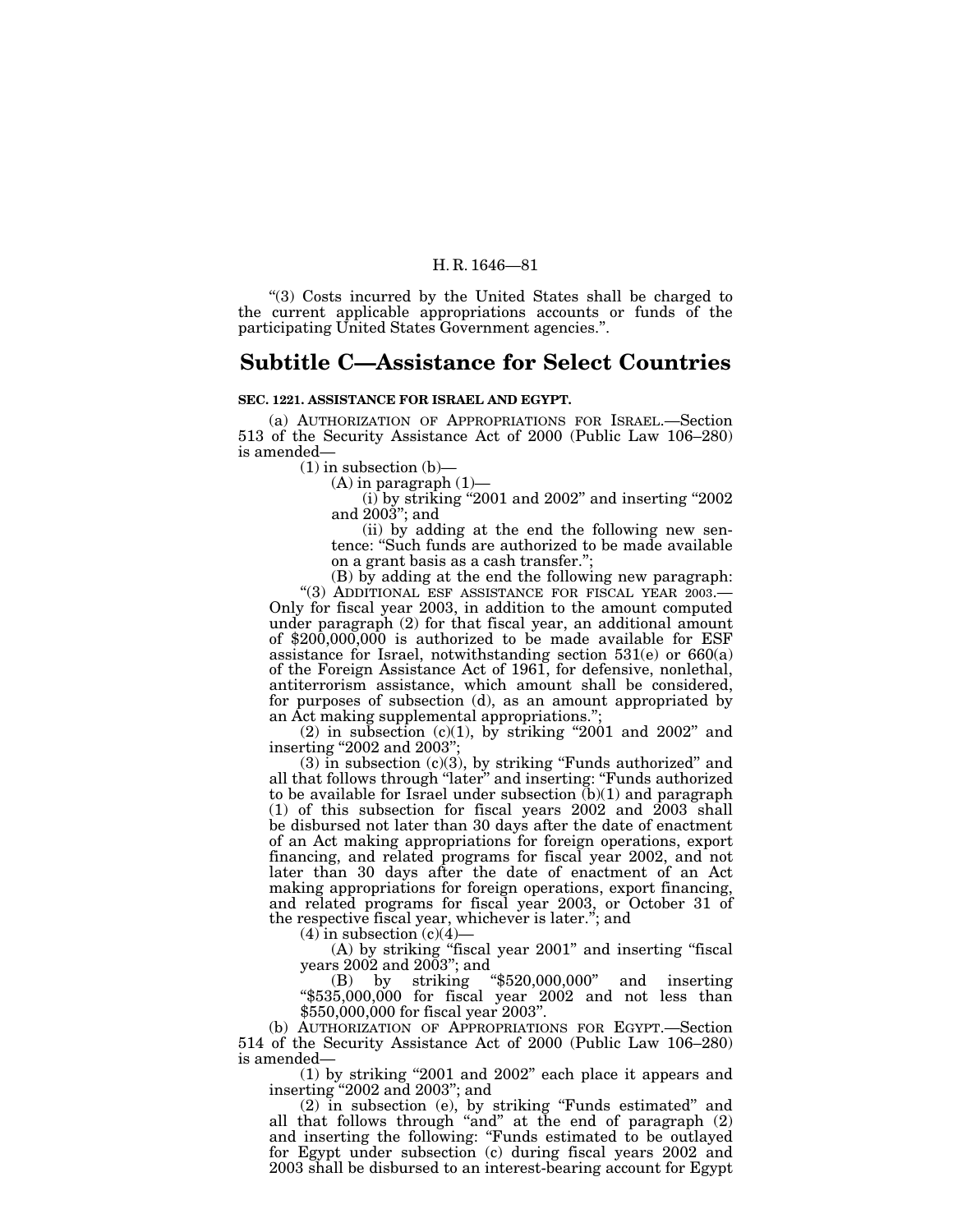in the Federal Reserve Bank of New York not later than 30 days after the date of enactment of an Act making appropriations for foreign operations, export financing, and related programs for fiscal year 2002, and not later than 30 days after the date of enactment of an Act making appropriations for foreign operations, export financing, and related programs for fiscal year 2003, or by October 31 of the respective fiscal year, whichever is later, provided that—

''(1) withdrawal of funds from such account shall be made only on authenticated instructions from the Defense Finance and Accounting Service of the Department of Defense;

" $(2)$  in the event such account is closed, the balance of the account shall be transferred promptly to the appropriations account for the Foreign Military Financing Program.''.

#### **SEC. 1222. SECURITY ASSISTANCE FOR GREECE AND TURKEY.**

(a) IN GENERAL.—Of the amount made available for the fiscal year 2003 to carry out chapter 5 of part II of the Foreign Assistance Act of 1961 (22 U.S.C. 2347 et seq.)—

(1) \$1,120,000 for fiscal year 2003 is authorized to be available for Greece; and

(2) \$2,800,000 for fiscal year 2003 is authorized to be available for Turkey.

(b) USE FOR PROFESSIONAL MILITARY EDUCATION.—Of the amounts available under paragraphs (1) and (2) of subsection (a) for fiscal year 2003, \$500,000 of each such amount should be available for purposes of professional military education.

(c) USE FOR JOINT TRAINING.—It is the sense of Congress that, to the maximum extent practicable, amounts available under subsection (a) that are used in accordance with subsection (b) should be used for joint training of Greek and Turkish officers.

(d) REPEAL.—Effective October 1, 2002, section 512 of the Security Assistance Act of 2000 (Public Law 106–280; 114 Stat. 856) is repealed.

#### **SEC. 1223. SECURITY ASSISTANCE FOR CERTAIN OTHER COUNTRIES.**

(a) FMF FOR CERTAIN OTHER COUNTRIES.—Of the total amount made available for the fiscal year 2003 under section 23 of the Arms Export Control Act (22 U.S.C. 2763), the following amounts are authorized to be available on a grant basis for the following countries:

(1) THE BALTIC STATES.—For all of the Baltic states of Estonia, Latvia, and Lithuania, \$22,000,000.

(2) BULGARIA.—For Bulgaria, \$11,000,000.

(3) THE CZECH REPUBLIC.—For the Czech Republic, \$11,000,000.

(4) GEORGIA.—For Georgia, \$7,000,000.

(5) HUNGARY.—For Hungary, \$11,000,000.

(6) JORDAN.—For Jordan, \$198,000,000.

(7) MALTA.—For Malta, \$1,150,000.

(8) THE PHILIPPINES.—For the Philippines, \$25,000,000.

(9) POLAND.—For Poland, \$16,000,000.

(10) ROMANIA.—For Romania, \$12,000,000.

(11) SLOVAKIA.— For Slovakia, \$9,000,000.

(12) SLOVENIA.—For Slovenia, \$5,000,000.

(b) IMET.—Of the amount made available for the fiscal year

2003 to carry out chapter 5 of part II of the Foreign Assistance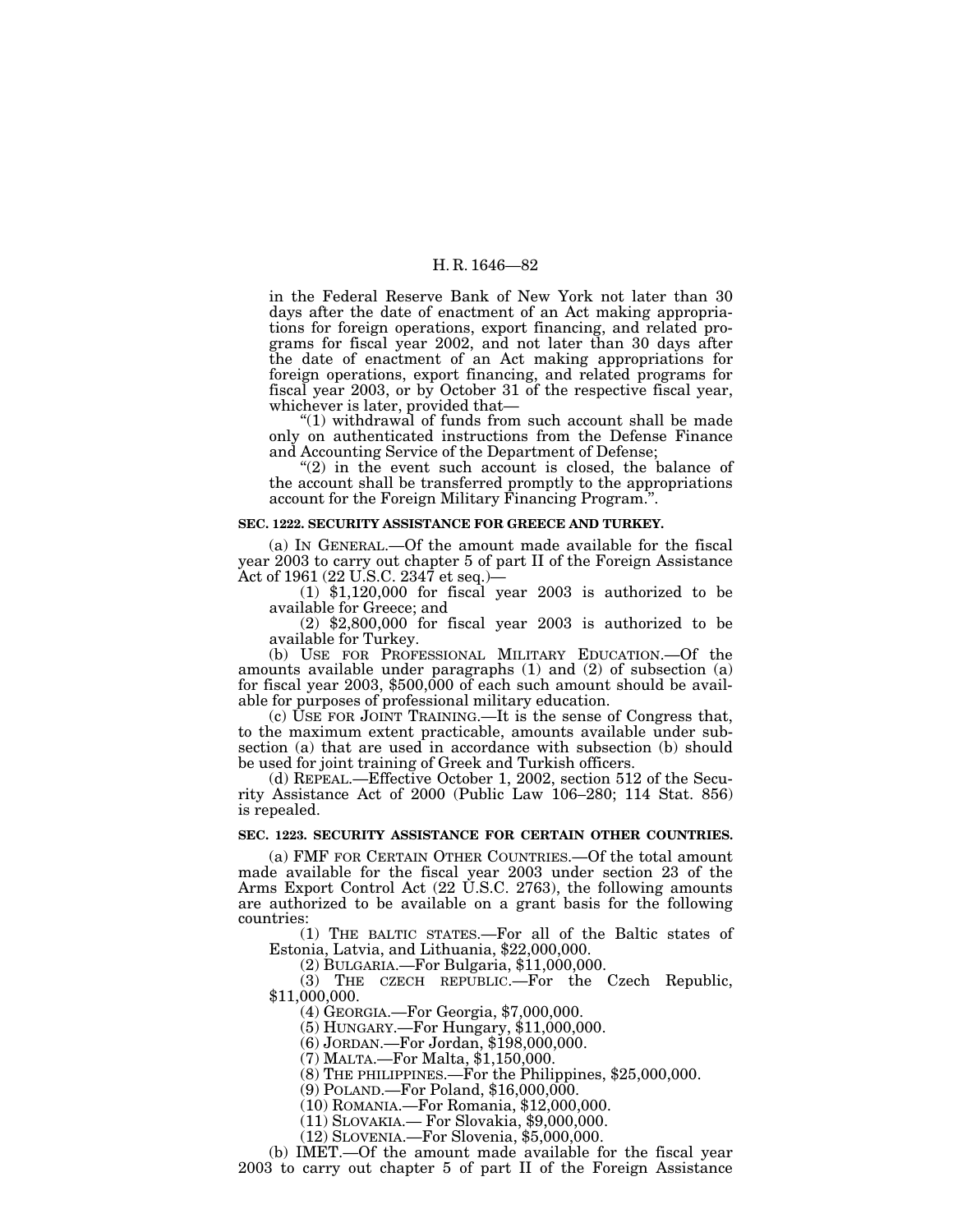Act of 1961 (22 U.S.C. 2347 et seq.), the following amounts are authorized to be available for the following countries:

(1) THE BALTIC STATES.—For all of the Baltic states of Estonia, Latvia, and Lithuania, \$3,300,000.

(2) BULGARIA.—For Bulgaria, \$1,370,000.

(3) THE CZECH REPUBLIC.—For the Czech Republic, \$1,900,000.

(4) GEORGIA.—For Georgia, \$1,200,000.

(5) HUNGARY.—For Hungary, \$1,900,000.

(6) JORDAN.—For Jordan, \$4,000,000.

(7) MALTA.—For Malta, \$350,000.

(8) THE PHILIPPINES.—For the Philippines, \$2,000,000.

(9) POLAND.—For Poland, \$2,000,000.

(10) ROMANIA.—For Romania, \$1,500,000.

(11) SLOVAKIA.—For Slovakia, \$950,000.

(12) SLOVENIA.—For Slovenia, \$950,000.

(c) REPEALS.—Sections 511 (a) and (b) and 515 of the Security Assistance Act of 2000 are repealed.

#### **SEC. 1224. ASSISTANCE TO LEBANON.**

(a) PROHIBITION.—Notwithstanding any other provision of law, \$10,000,000 of the amounts made available for fiscal year 2003 or any subsequent fiscal year that are allocated for assistance to Lebanon under chapter 4 of part II of the Foreign Assistance Act of 1961 (22 U.S.C. 2346 et seq.; relating to the economic support fund) may not be obligated unless and until the President certifies to the appropriate congressional committees that—

(1) the armed forces of Lebanon have been deployed to the internationally recognized border between Lebanon and Israel; and

(2) the Government of Lebanon is effectively asserting its authority in the area in which such armed forces have been deployed.

(b) REQUIREMENT RELATING TO FUNDS WITHHELD.—Notwithstanding any other provision of law, any funds withheld pursuant to subsection (a) may not be programmed in order to be used for a purpose other than for assistance to Lebanon until the last month of the fiscal year in which the authority to obligate such funds lapses.

# **Subtitle D—Excess Defense Article and Drawdown Authorities**

### **SEC. 1231. EXCESS DEFENSE ARTICLES FOR CERTAIN COUNTRIES.**

(a) AUTHORITY.—Notwithstanding section 516(e) of the Foreign Assistance Act of 1961 (22 U.S.C. 2321j(e)), during the fiscal year 2003 funds available to the Department of Defense may be expended for crating, packing, handling, and transportation of excess defense articles transferred under the authority of section 516 of such Act to Albania, Bulgaria, Croatia, Estonia, Former Yugoslavia Republic of Macedonia, Georgia, India, Kazakhstan, Kyrgyzstan, Latvia, Lithuania, Moldova, Mongolia, Pakistan, Romania, Slovakia, Slovenia, Tajikistan, Turkmenistan, Ukraine, and Uzbekistan.

(b) SENSE OF CONGRESS.—It is the sense of Congress that the authority provided under this section should be utilized only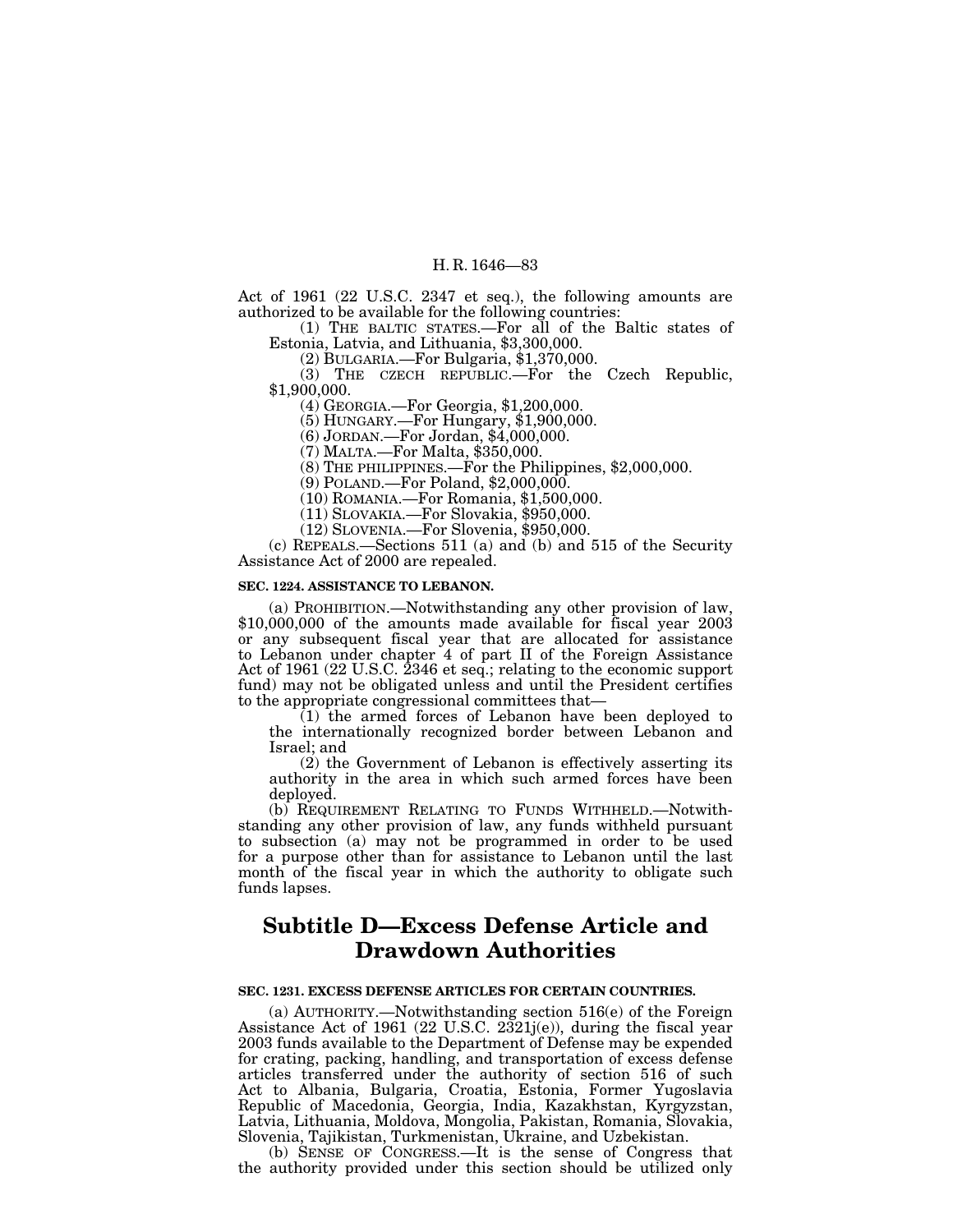for those countries demonstrating a genuine commitment to democracy and human rights.

## **SEC. 1232. ANNUAL LISTING OF POSSIBLE EXCESS DEFENSE ARTICLES.**

Section  $25(a)$  of the Arms Export Control Act  $(22 \text{ U.S.C. } 2765(a))$ is amended—

(1) by striking "and" at the end of paragraph  $(12)(B)$ ;

(2) by redesignating paragraph  $(13)$  as paragraph  $(14)$ ; and

(3) by inserting after paragraph (12) the following:

 $''(13)$  a list of weapons systems that are significant military equipment (as defined in section 47(9) of this Act), and numbers thereof, that are believed likely to become available for transfer as excess defense articles during the next 12 months; and''.

#### **SEC. 1233. LEASES OF DEFENSE ARTICLES FOR FOREIGN COUNTRIES AND INTERNATIONAL ORGANIZATIONS.**

Section 61(b) of the Arms Export Control Act (22 U.S.C. 2796(b)), is amended—

(1) by striking ''(b) Each lease agreement'' and inserting ''(b)(1) Each lease agreement'';

(2) by striking ''of not to exceed five years'' and inserting ''which may not exceed (A) five years, and (B) a specified period of time required to complete major refurbishment work of the leased articles to be performed prior to the delivery of the leased articles,''; and

(3) by adding at the end the following:

" $(2)$  In this subsection, the term 'major refurbishment work' means work for which the period of performance is 6 months or more.''.

## **SEC. 1234. PRIORITY WITH RESPECT TO TRANSFER OF EXCESS DEFENSE ARTICLES.**

Section  $516(c)(2)$  of the Foreign Assistance Act of 1961 (22) U.S.C. 2321j(c)(2)) is amended by striking "and to major non-NATO allies on such southern and southeastern flank'' and inserting '', to major non-NATO allies on such southern and southeastern flank, and to the Philippines''.

# **Subtitle E—Other Political-Military Assistance**

#### **SEC. 1241. DESTRUCTION OF SURPLUS WEAPONS STOCKPILES.**

Of the funds authorized to be appropriated to the President for fiscal year 2003 to carry out chapters 1 and 10 of part I of the Foreign Assistance Act of 1961 (22 U.S.C. 2151 et seq.), relating to development assistance, up to \$10,000,000 is authorized to be made available for the destruction of surplus stockpiles of small arms, light weapons, and other munitions.

## **Subtitle F—Antiterrorism Assistance**

## **SEC. 1251. AUTHORIZATION OF APPROPRIATIONS.**

Section 574(a) of the Foreign Assistance Act of 1961 (22 U.S.C.  $2349$ aa $-4(a)$ ) is amended by striking "and \$73,000,000 for fiscal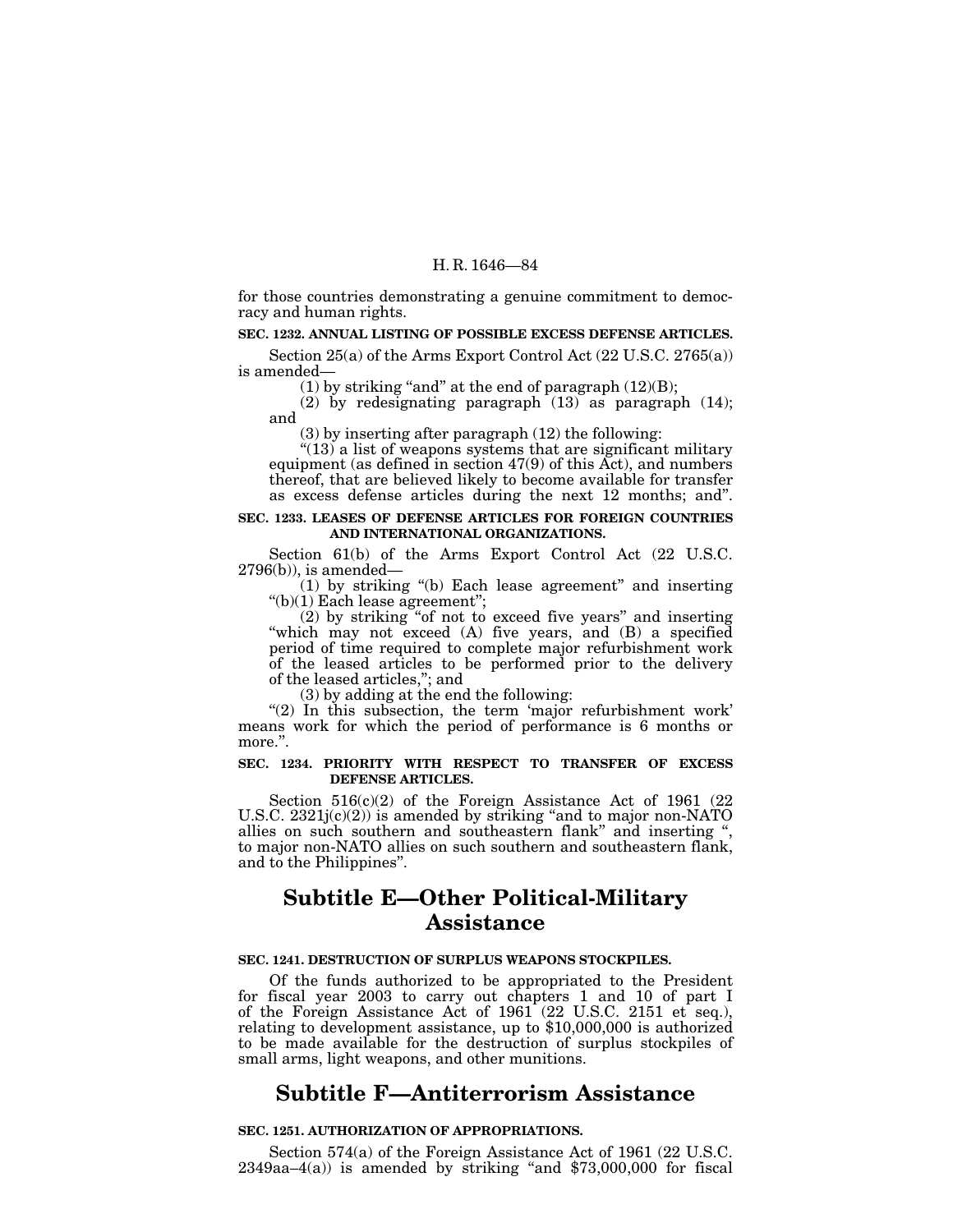year 2002'' and inserting '', \$73,000,000 for fiscal year 2002, and \$64,200,000 for fiscal year 2003''.

## **Subtitle G—Other Matters**

## **SEC. 1261. ADDITIONS TO UNITED STATES WAR RESERVE STOCKPILES FOR ALLIES.**

Section 514(b)(2) of the Foreign Assistance Act of 1961 (22 U.S.C. 2321h(b)(2)) is amended to read as follows:

" $(2)(A)$  The value of such additions to stockpiles of defense articles in foreign countries shall not exceed \$100,000,000 for fiscal year 2003.

" $(B)$  Of the amount specified in subparagraph  $(A)$  for fiscal year 2003, not more than \$100,000,000 may be made available for stockpiles in the State of Israel.''.

#### **SEC. 1262. REVISED MILITARY ASSISTANCE REPORTING REQUIRE-MENTS.**

(a) EXCEPTION FOR CERTAIN COUNTRIES.—Section 656(a) of the Foreign Assistance Act of 1961 (22 U.S.C. 2416(a)) is amended—

(1) by striking ''(a) ANNUAL REPORT.—Not'' and inserting the following:

''(a) ANNUAL REPORT.—

''(1) IN GENERAL.—Not''; and

(2) by adding at the end the following:

"(2) EXCEPTION FOR CERTAIN COUNTRIES.-Paragraph (1) does not apply to any NATO member, Australia, Japan, or New Zealand, unless one of the appropriate congressional committees has specifically requested, in writing, inclusion of such country in the report. Such request shall be made not later than 90 calendar days prior to the date on which the report is required to be transmitted.''.

(b) ANNUAL MILITARY ASSISTANCE REPORTS.—Section 655 of the Foreign Assistance Act of 1961 (22 U.S.C. 2415) is amended—

 $(1)$  by striking subsection  $(c)$ ; and

(2) by redesignating subsection (d) as subsection (c).

(c) QUARTERLY REPORTS ON GOVERNMENT-TO-GOVERNMENT ARMS EXPORTS.—Section 36(a) of the Arms Export Control Act (22 U.S.C. 2776(a)) is amended—

(1) by striking paragraph (7); and

(2) by redesignating paragraphs (8), (9), (10), (11), (12), and (13) as paragraphs (7), (8), (9), (10), (11), and (12), respectively.

## **SEC. 1263. CONSULTATION WITH CONGRESS WITH REGARD TO TAIWAN.**

Beginning 180 days after the date of enactment of this Act, and every 180 days thereafter, the President shall provide detailed briefings to and consult with the appropriate congressional committees regarding the United States security assistance to Taiwan, including the provision of defense articles and defense services.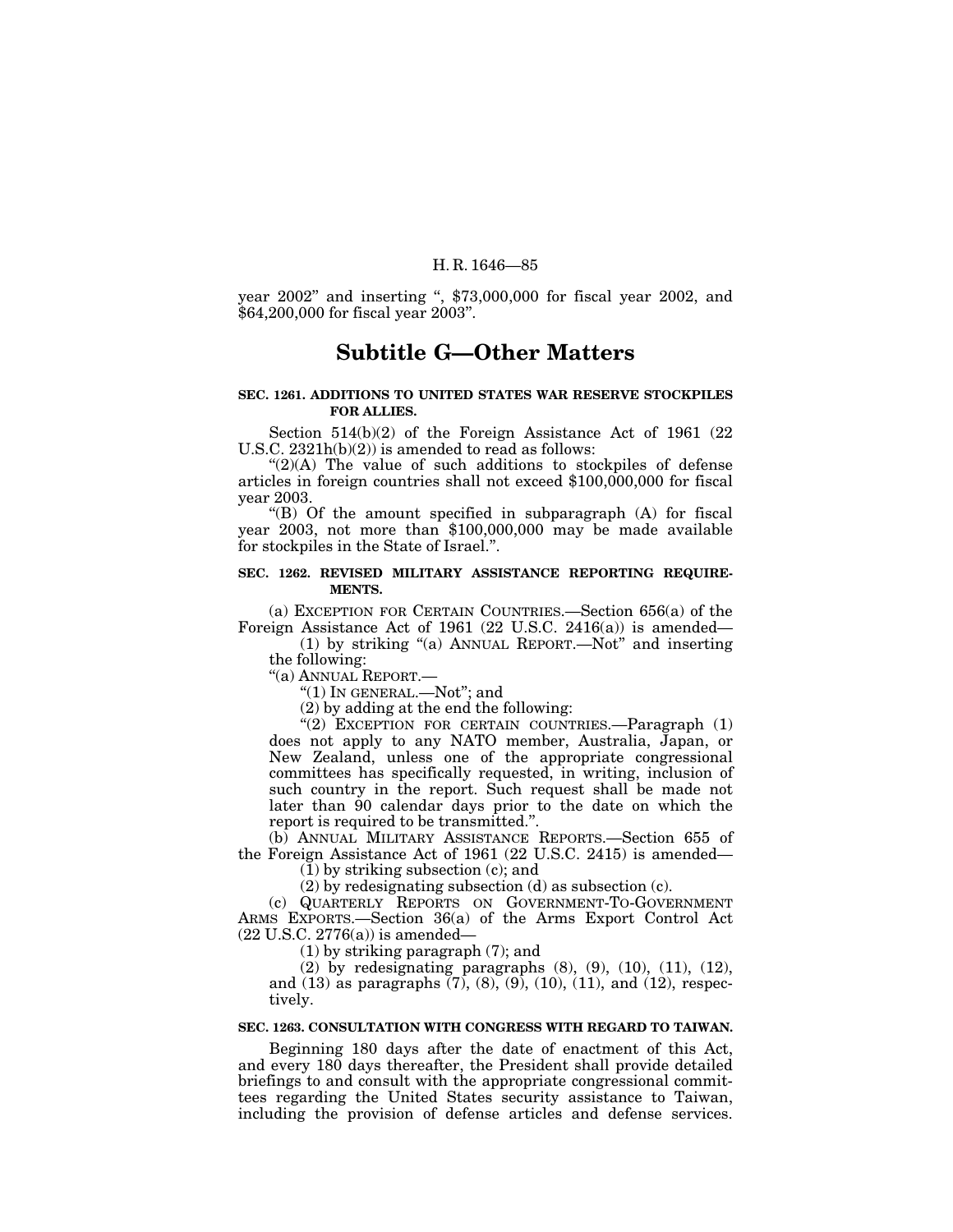## **TITLE XIII—NONPROLIFERATION AND EXPORT CONTROL ASSISTANCE**

## **Subtitle A—General Provisions**

## **SEC. 1301. AUTHORIZATION OF APPROPRIATIONS.**

(a) AUTHORIZATION.—Section 585 of the Foreign Assistance Act of 1961 (22 U.S.C. 2349bb–4) is amended—

 $(1)$  in subsection  $(a)$ , by striking all after "chapter" and inserting ''\$162,000,000 for fiscal year 2003.''; and

(2) in subsection (c)—

(A) in the subsection heading by striking "FISCAL YEAR 2001''; and

 $(B)$  by striking "2001" and inserting "2002".

(b) SUBALLOCATIONS.—Of the amount authorized to be appropriated to the President for fiscal year 2003 by section 585 of the Foreign Assistance Act of 1961 ( $22^{\circ}$ U.S.C. 2349bb–4)–

 $(1)$  \$2,000,000 is authorized to be available for such fiscal year for the purpose of carrying out section 584 of the Foreign Assistance Act of 1961, as added by section 1303 of this Act; and

(2) \$65,000,000 for fiscal year 2003 are authorized to be available for science and technology centers in the independent states of the former Soviet Union.

(c) CONFORMING AMENDMENT.—Section 302 of the Security Assistance Act of 2000 (Public Law 106–280; 114 Stat. 853) is repealed.

(d) FURTHER AUTHORIZATION.—There is authorized to be appropriated under "Nonproliferation, Anti-terrorism, Demining, and Related Programs'' \$382,400,000 for fiscal year 2003.

## **SEC. 1302. NONPROLIFERATION TECHNOLOGY ACQUISITION PRO-GRAMS FOR FRIENDLY FOREIGN COUNTRIES.**

(a) IN GENERAL.—For the purpose of enhancing the nonproliferation and export control capabilities of friendly countries, of the amount authorized to be appropriated for fiscal year 2003 by section 585 of the Foreign Assistance Act of 1961 (22 U.S.C. 2349bb et seq.), the Secretary is authorized to make available—

(1) \$5,000,000 for the procurement and provision of nuclear, chemical, and biological detection systems, including spectroscopic and pulse echo technologies; and

 $(2)$  \$10,000,000 for the procurement and provision of xray systems capable of imaging sea-cargo containers. (b) REPORTS ON TRAINING PROGRAM.—

(1) INITIAL REPORT.—Not later than March 31, 2003, the Secretary shall submit a report to the appropriate congressional committees setting forth his plans and budget for a multiyear training program to train foreign personnel in the utilization of the systems described in subsection (a).

(2) SUBSEQUENT REPORTS.—Not later than March 31, 2004, and annually thereafter for the next three years, the Secretary shall submit a report to the appropriate congressional committees describing the progress, current status, and budget of that training program and of the provision of those systems.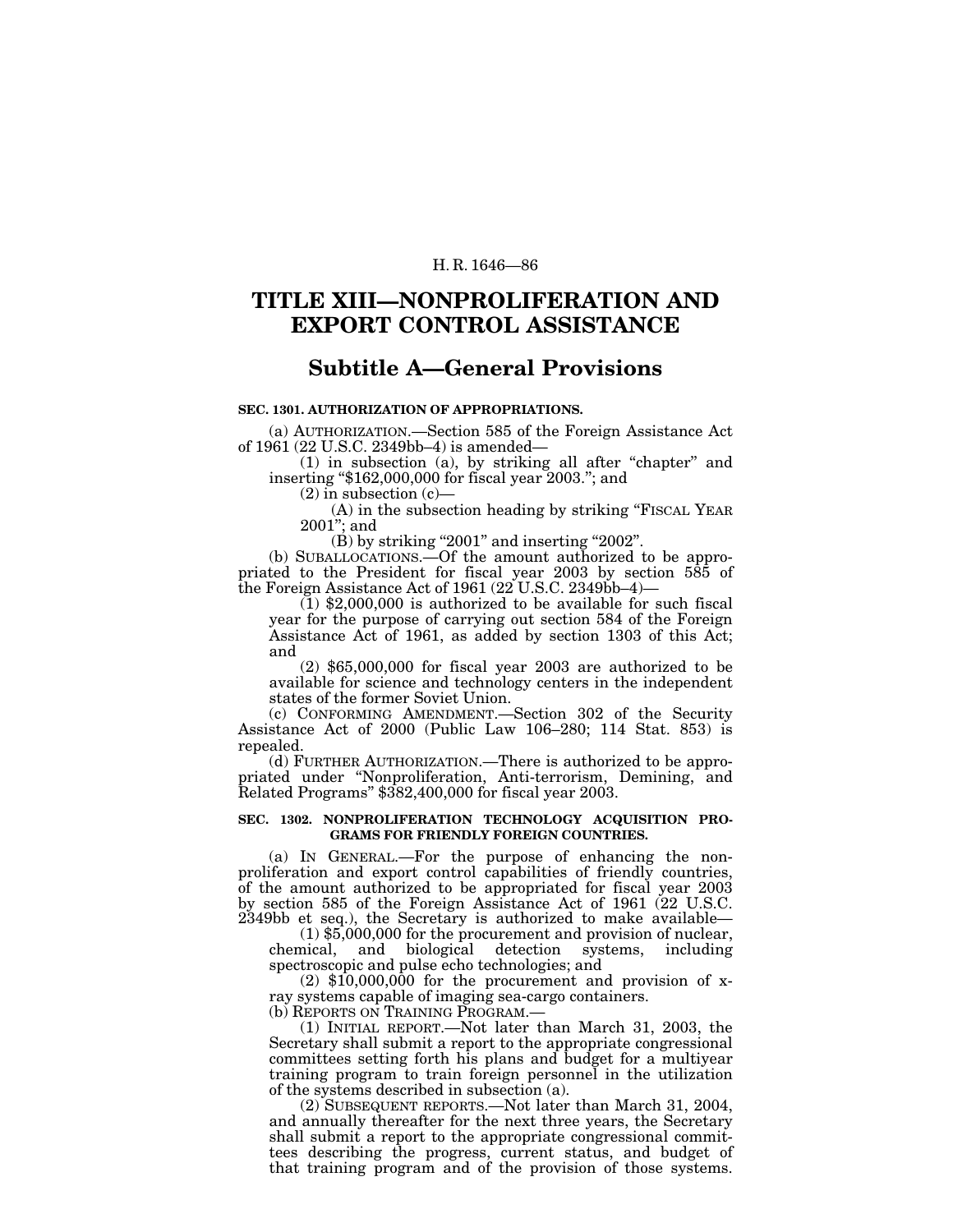#### **SEC. 1303. INTERNATIONAL NONPROLIFERATION AND EXPORT CON-TROL TRAINING.**

Chapter 9 of part II of the Foreign Assistance Act of 1961

 $(1)$  by redesignating sections 584 and 585 as sections 585 and 586, respectively; and

(2) by inserting after section 583 the following:

#### **''SEC. 584. INTERNATIONAL NONPROLIFERATION EXPORT CONTROL TRAINING.**

''(a) GENERAL AUTHORITY.—The President is authorized to furnish, on such terms and conditions consistent with this chapter (but whenever feasible on a reimbursable basis), education and training to appropriate military and civilian personnel of foreign countries for the purpose of enhancing the nonproliferation and export control capabilities of such personnel through their attendance in special courses of instruction conducted by the United States.

''(b) ADMINISTRATION OF COURSES.—The Secretary of State shall have overall responsibility for the development and conduct of international nonproliferation education and training programs under this section, and may utilize other departments and agencies of the United States, as appropriate, to recommend personnel for the education and training and to administer specific courses of instruction.

''(c) PURPOSES.—Education and training activities conducted under this section shall be—

 $(1)$  of a technical nature, emphasizing techniques for detecting, deterring, monitoring, interdicting, and countering proliferation;

 $(2)$  designed to encourage effective and mutually beneficial relations and increased understanding between the United States and friendly countries; and

''(3) designed to improve the ability of friendly countries to utilize their resources with maximum effectiveness, thereby contributing to greater self-reliance by such countries.

''(d) PRIORITY TO CERTAIN COUNTRIES.—In selecting personnel for education and training pursuant to this section, priority should be given to personnel from countries determined by the Secretary of State to be countries frequently transited by proliferation-related shipments of cargo.''.

#### **SEC. 1304. RELOCATION OF SCIENTISTS.**

(a) REINSTATEMENT OF CLASSIFICATION AUTHORITY.—Section 4 of the Soviet Scientists Immigration Act of 1992 (Public Law 102– 509; 106 Stat. 3316; 8 U.S.C. 1153 note) is amended by striking subsection (d) and inserting the following:

''(d) DURATION OF AUTHORITY.—The authority under subsection (a) shall be in effect during the following periods:

"(1) The period beginning on the date of the enactment of this Act and ending 4 years after such date.

" $(2)$  The period beginning on the date of the enactment of the Security Assistance Act of 2002 and ending 4 years after such date.''.

(b) LIMITATION ON NUMBER OF SCIENTISTS ELIGIBLE FOR VISAS UNDER AUTHORITY.—Section 4(c) of such Act (8 U.S.C. 1153 note) is amended by striking "750" and inserting "950".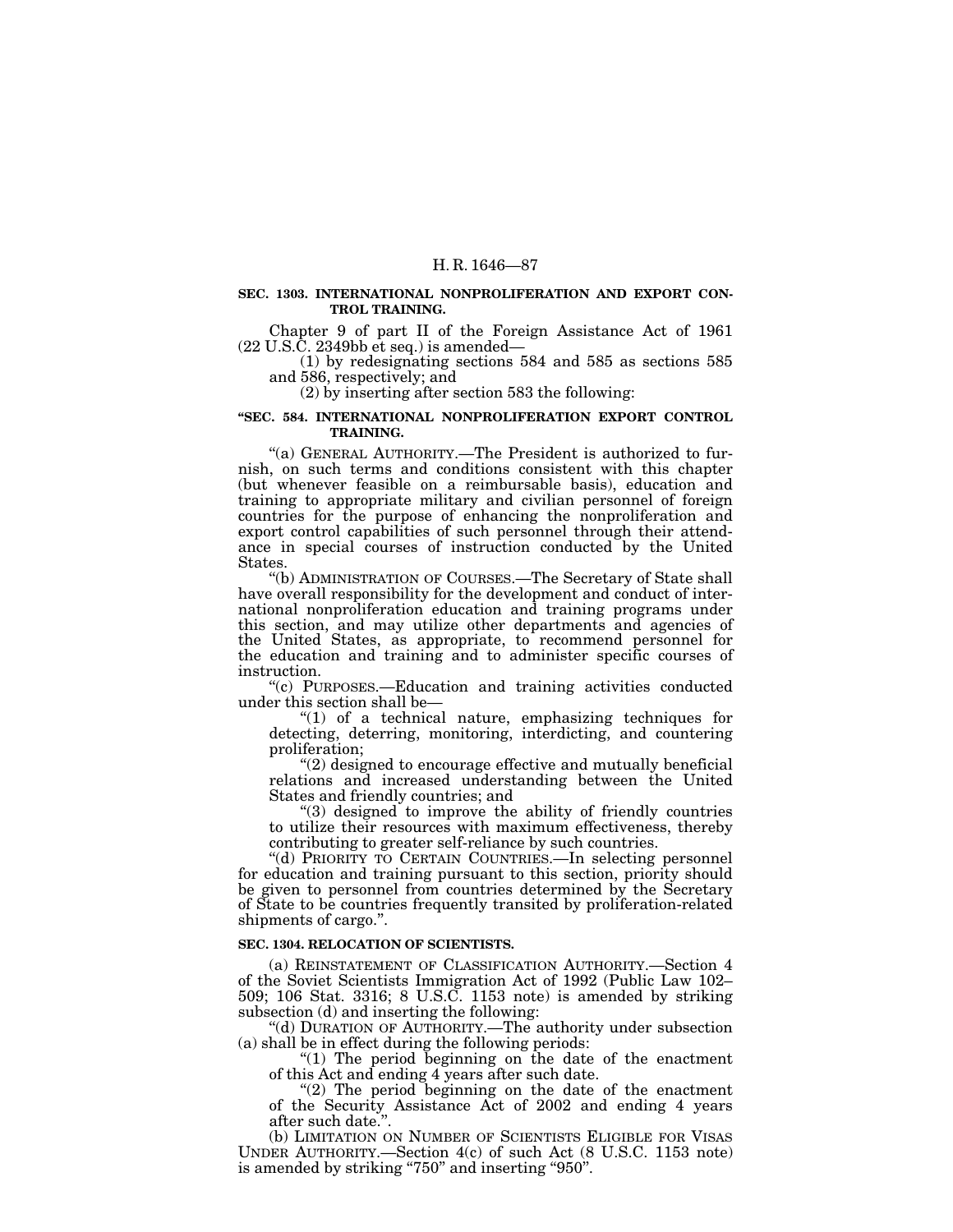(c) LIMITATION ON ELIGIBILITY.—Section 4(a) of that Act (8 U.S.C. 1153 note) is amended by adding at the end the following new sentence: ''A scientist is not eligible for designation under this subsection if the scientist has previously been granted the status of an alien lawfully admitted for permanent residence (as defined in section  $101(a)(20)$  of the Immigration and Nationality Act (8 U.S.C. 1101(a)(20))."

(d) CONSULTATION REQUIREMENT.—The Attorney General shall consult with the Secretary, the Secretary of Defense, the Secretary of Energy, and the heads of other appropriate agencies of the United States regarding—

(1) previous experience in implementing the Soviet Scientists Immigration Act of 1992; and

(2) any changes that those officials would recommend in the regulations prescribed under that Act.

### **SEC. 1305. INTERNATIONAL ATOMIC ENERGY AGENCY REGULAR BUDGET ASSESSMENTS AND VOLUNTARY CONTRIBU-TIONS.**

(a) FINDINGS.—Congress makes the following findings:

(1) The Department has concluded that the International Atomic Energy Agency (in this section referred to as the "IAEA") is a critical and effective instrument for verifying compliance with international nuclear nonproliferation agreements, and that it serves as an essential barrier to the spread of nuclear weapons.

(2) The IAEA furthers United States national security objectives by helping to prevent the proliferation of nuclear weapons material, especially through its work on effective verification and safeguards measures.

(3) The IAEA can also perform a critical role in monitoring and verifying aspects of nuclear weapons reduction agreements between nuclear weapons states.

(4) The IAEA has adopted a multifaceted action plan, to be funded by voluntary contributions, to address the threats posed by radioactive sources that could be used in a radiological weapon and will be the leading international agency in this effort.

(5) As the IAEA has negotiated and developed more effective verification and safeguards measures, it has experienced significant real growth in its mission, especially in the vital area of nuclear safeguards inspections.

(6) Nearly two decades of zero budget growth have affected the ability of the IAEA to carry out its mission and to hire and retain the most qualified inspectors and managers, as evidenced in the decreasing proportion of such personnel who hold doctorate degrees.

(7) Increased voluntary contributions by the United States will be needed if the IAEA is to increase its safeguards activities and also to implement its action plan to address the worldwide risks posed by lost or poorly secured radioactive sources.

(8) Although voluntary contributions by the United States lessen the IAEA's budgetary constraints, they cannot readily be used for the long-term capital investments or permanent staff increases necessary to an effective IAEA safeguards regime.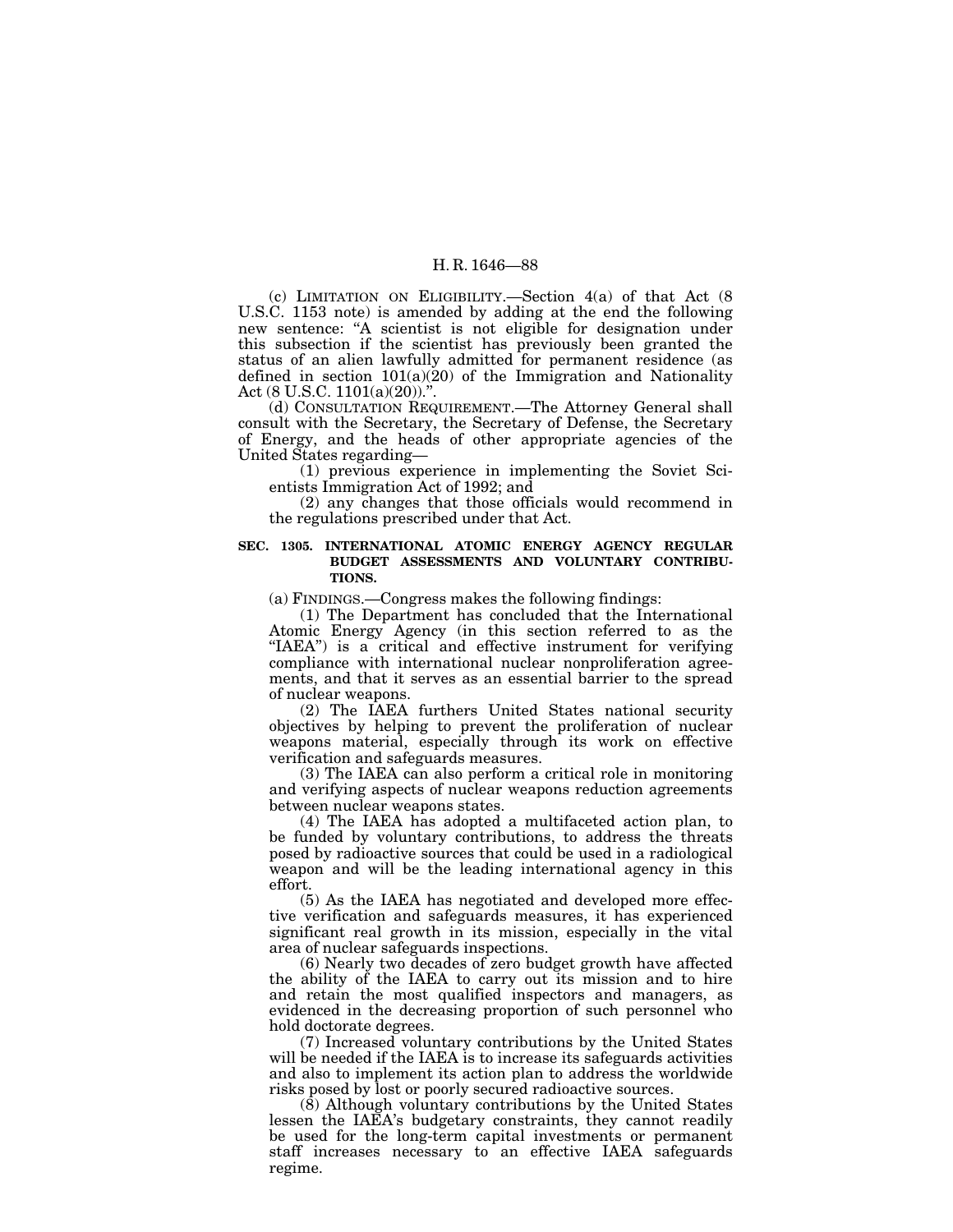(9) The recent United States decision to accept a 25 percent IAEA regular budget assessment was based upon a correct interpretation of existing law. It was not the intent of Congress that the United States contributions to all United Nationsrelated organizations and activities be reduced pursuant to the Admiral James W. Nance and Meg Donovan Foreign Relations Authorization Act, Fiscal Years 2000 and 2001 (as enacted into law by section  $1000(a)(7)$  of Public Law 106–113; 113 Stat. 1501A–405 et seq.), which sets 22 percent assessment rates as benchmarks for the general United Nations budget, the Food and Agricultural Organization, the World Health Organization, and the International Labor Organization. Rather, contributions for an important and effective agency such as the IAEA should be maintained at levels commensurate with the criticality of its mission.

(10) The Secretary should negotiate a gradual and sustained increase in the regular budget of the International Atomic Energy Agency, which should begin with the 2004 budget.

(b) AUTHORIZATION OF APPROPRIATIONS.—Of the funds authorized to be appropriated for Nonproliferation, Anti-terrorism, Demining, and Related Programs there is authorized to be appropriated \$60,000,000 for fiscal year 2003 for a United States voluntary contribution to the International Atomic Energy Agency, including for the purpose of implementing the Protection Against Nuclear Terrorism program adopted by the International Atomic Energy Agency Board of Governors in March 2002.

#### **SEC. 1306. AMENDMENTS TO THE IRAN NONPROLIFERATION ACT OF 2000.**

(a) REPORTS ON PROLIFERATION TO IRAN.—Section 2 of the Iran Nonproliferation Act of 2000 (Public Law 106–178; 114 Stat. 39; 50 U.S.C. 1701 note) is amended by adding at the end the

following new subsection:<br>"(e) CONTENT OF REPORTS.—Each report under subsection (a) shall contain, with respect to each foreign person identified in such report, a brief description of the type and quantity of the goods, services, or technology transferred by that person to Iran, the circumstances surrounding the transfer, the usefulness of the transfer to Iranian weapons programs, and the probable awareness or lack thereof of the transfer on the part of the government with primary jurisdiction over the person.".

(b) DETERMINATION EXEMPTING FOREIGN PERSONS FROM CER-TAIN MEASURES UNDER THE ACT.—Section 5(a)(2) of such Act is amended by striking ''systems'' and inserting ''systems, or weapons listed on the Wassenaar Arrangement Munitions List of July 12, 1996, or any subsequent revision of that list''.

#### **SEC. 1307. AMENDMENTS TO THE NORTH KOREA THREAT REDUCTION ACT OF 1999.**

(a) RESTRICTIONS.—Section 822(a) of the North Korea Threat Reduction Act of 1999 (subtitle B of title VIII of division A of H.R. 3427, as enacted into law by section 1000(a)(7) of Public Law 106–113; appendix G; 113 Stat. 1501A–472) is amended by striking "nuclear material, facilities, components, or other goods, services, or technology that would be subject to such agreement,'' each of the two places it appears and inserting ''specified nuclear item,''.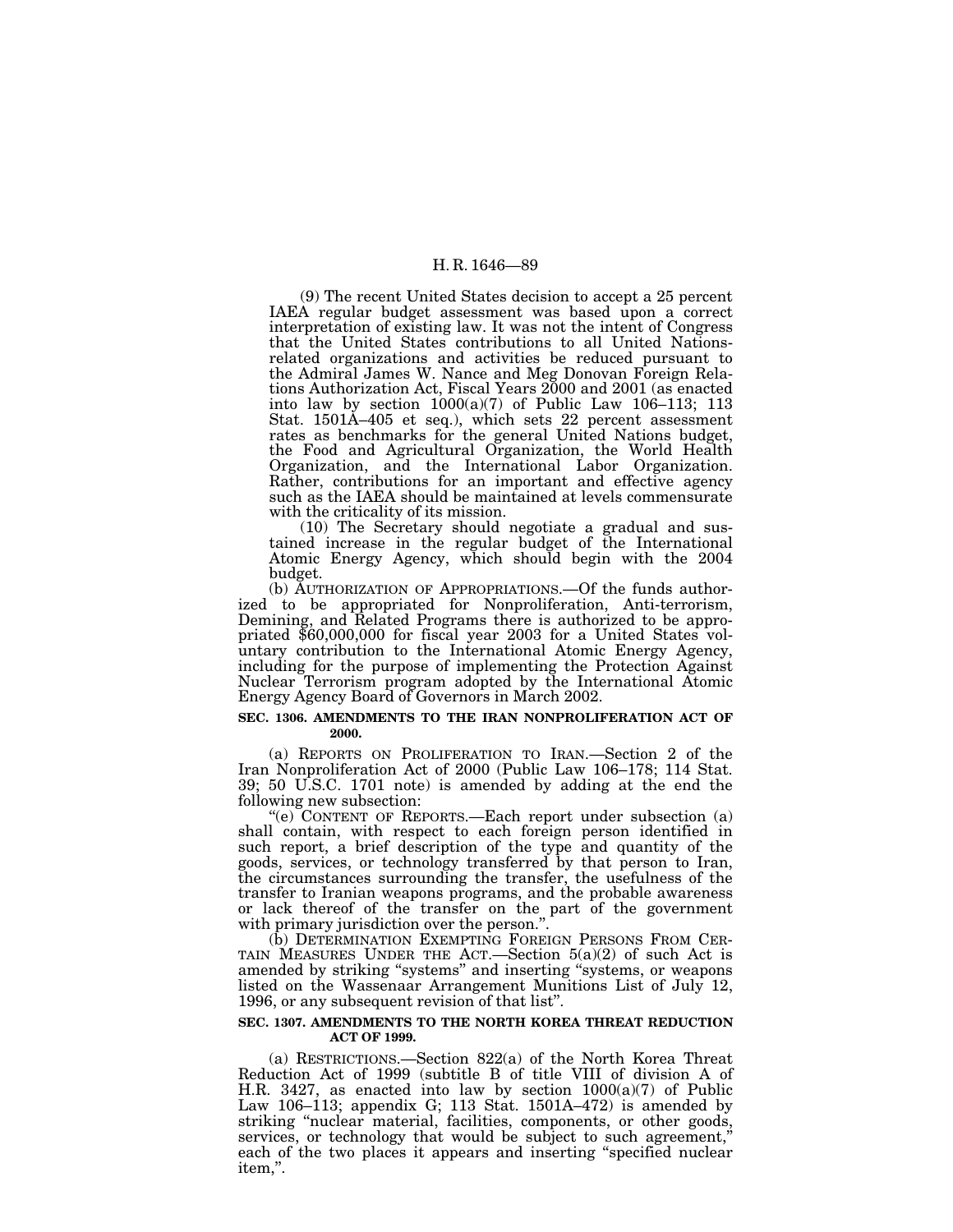(b) SPECIFIED NUCLEAR ITEM DEFINED.—Section 823 of the North Korea Threat Reduction Act of 1999 is amended by inserting at the end the following:

''(5) SPECIFIED NUCLEAR ITEM.—The term 'specified nuclear item' includes—

''(A) nuclear material, facilities, components, or other goods, services, or technology the transfer of which to North Korea would be required by the Atomic Energy Act of 1954 to be subject to an agreement for cooperation, as defined in section 11 b. of that Act (42 U.S.C. 2014 b.), between the United States and North Korea; and

''(B) components that are listed on Annex A or Annex B to the Nuclear Suppliers Group Guidelines for the Export of Nuclear Material, Equipment and Technology (published by the International Atomic Energy Agency as Information Circular INFCIRC/254/Rev. 5/Part 1, or any subsequent revision thereof).''.

### **SEC. 1308. ANNUAL REPORTS ON THE PROLIFERATION OF MISSILES AND ESSENTIAL COMPONENTS OF NUCLEAR, BIOLOGICAL, CHEMICAL, AND RADIOLOGICAL WEAPONS.**

(a) REPORT.—Not later than March 1, 2003, and annually thereafter, the President shall transmit to the designated congressional committees an annual report on the transfer by any country of weapons, technology, components, or materials that can be used to deliver, manufacture (including research and experimentation), or weaponize nuclear, biological, chemical or radiological weapons (in this section referred to as ''NBC weapons'') to any country other than a country referred to in subsection (d) that is seeking to possess or otherwise acquire such weapons, technology, or materials, or other system that the Secretary or the Secretary of Defense has reason to believe could be used to develop, acquire, or deliver NBC weapons.

(b) MATTERS TO BE INCLUDED.—Each such report shall include—

(1) the transfer of all aircraft, cruise missiles, artillery weapons, unguided rockets and multiple rocket systems, and related bombs, shells, warheads and other weaponization technology and materials that the Secretary or the Secretary of Defense has reason to believe may be intended for the delivery of NBC weapons;

(2) international transfers of MTCR equipment or technology to any country that is seeking to acquire such equipment or any other system that the Secretary or the Secretary of Defense has reason to believe may be used to deliver NBC weapons; and

(3) the transfer of technology, test equipment, radioactive materials, feedstocks and cultures, and all other specialized materials that the Secretary or the Secretary of Defense has reason to believe could be used to manufacture NBC weapons. (c) CONTENT OF REPORT.—Each such report shall include the following with respect to preceding calendar year:

 $(1)$  The status of missile, aircraft, and other NBC weapons delivery and weaponization programs in any such country, including efforts by such country or by any subnational group to acquire MTCR-controlled equipment, NBC-capable aircraft, or any other weapon or major weapon component which may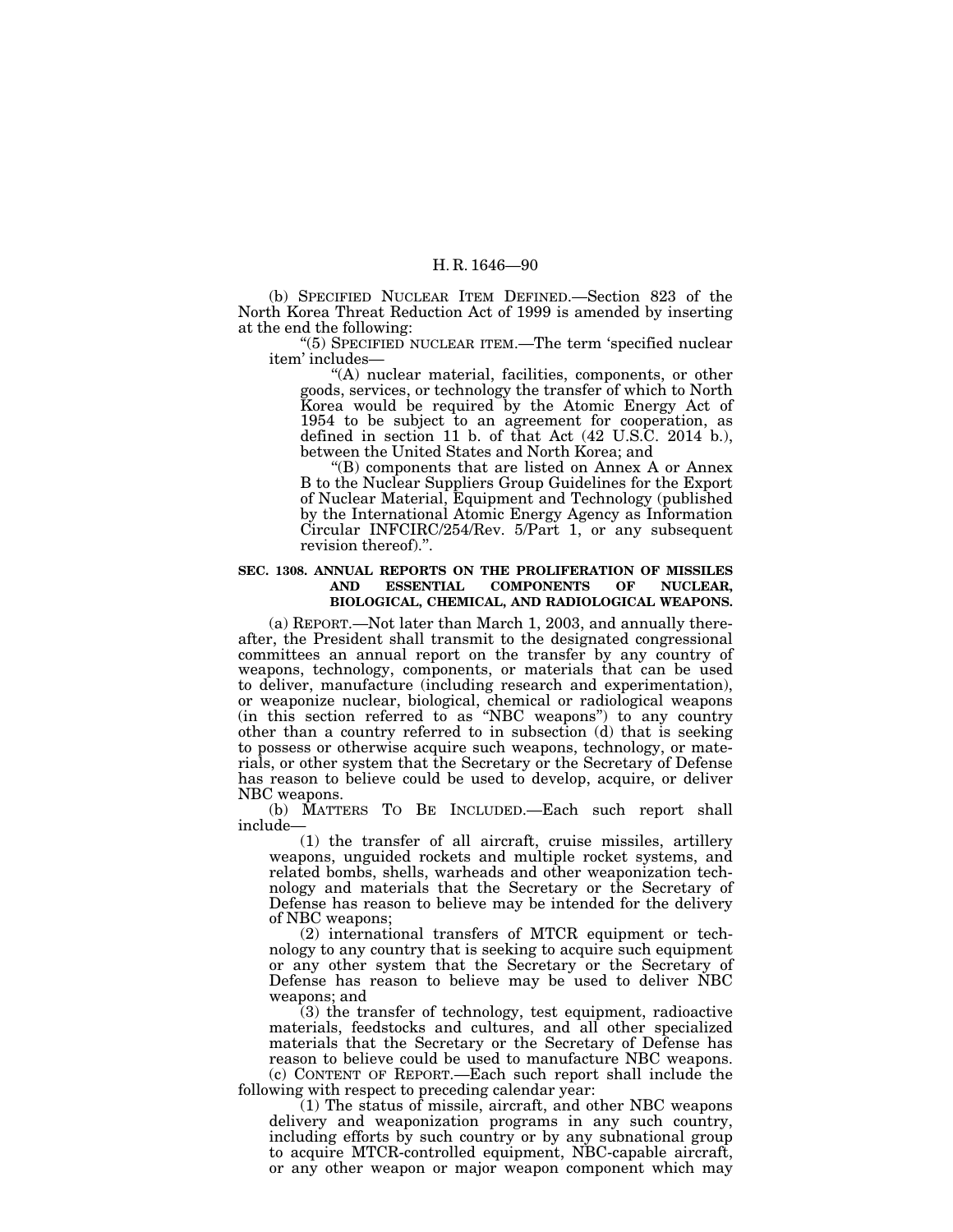be utilized in the delivery of NBC weapons, whose primary use is the delivery of NBC weapons, or that the Secretary or the Secretary of Defense has reason to believe could be used to deliver NBC weapons.

(2) The status of NBC weapons development, acquisition, manufacture, stockpiling, and deployment programs in any such country, including efforts by such country or by any subnational group to acquire essential test equipment, manufacturing equipment and technology, weaponization equipment and technology, and radioactive material, feedstocks or components of feedstocks, and biological cultures and toxins.

(3) A description of assistance provided by any person or government, after the date of the enactment of this Act, to any such country or subnational group in the acquisition or development of—

(A) NBC weapons;

(B) missile systems, as defined in the MTCR or that the Secretary or the Secretary of Defense has reason to believe may be used to deliver NBC weapons; and

(C) aircraft and other delivery systems and weapons that the Secretary or the Secretary of Defense has reason to believe could be used to deliver NBC weapons.

(4) A listing of those persons and countries that continue to provide such equipment or technology described in paragraph (3) to any country or subnational group as of the date of submission of the report, including the extent to which foreign persons and countries were found to have knowingly and materially assisted such programs.

(5) A description of the use of, or substantial preparations to use, the equipment of technology described in paragraph (3) by any foreign country or subnational group.

(6) A description of the diplomatic measures that the United States, and that other adherents to the MTCR and other arrangements affecting the acquisition and delivery of NBC weapons, have made with respect to activities and private persons and governments suspected of violating the MTCR and such other arrangements.

(7) An analysis of the effectiveness of the regulatory and enforcement regimes of the United States and other countries that adhere to the MTCR and other arrangements affecting the acquisition and delivery of NBC weapons in controlling the export of MTCR and other NBC weapons and delivery system equipment or technology.

(8) A summary of advisory opinions issued under section 11B(b)(4) of the Export Administration Act of 1979 (50 U.S.C. App. 2401b(b)(4)) and under section 73(d) of the Arms Export Control Act (22 U.S.C. 2797b(d)).

(9) An explanation of United States policy regarding the transfer of MTCR equipment or technology to foreign missile programs, including programs involving launches of space vehicles.

(10) A description of each transfer by any person or government during the preceding 12-month period which is subject to sanctions under the Iran-Iraq Arms Non-Proliferation Act of 1992 (title XVI of Public Law 102–484).

(d) EXCLUSIONS.—The countries excluded under subsection (a) are Australia, Belgium, Canada, the Czech Republic, Denmark,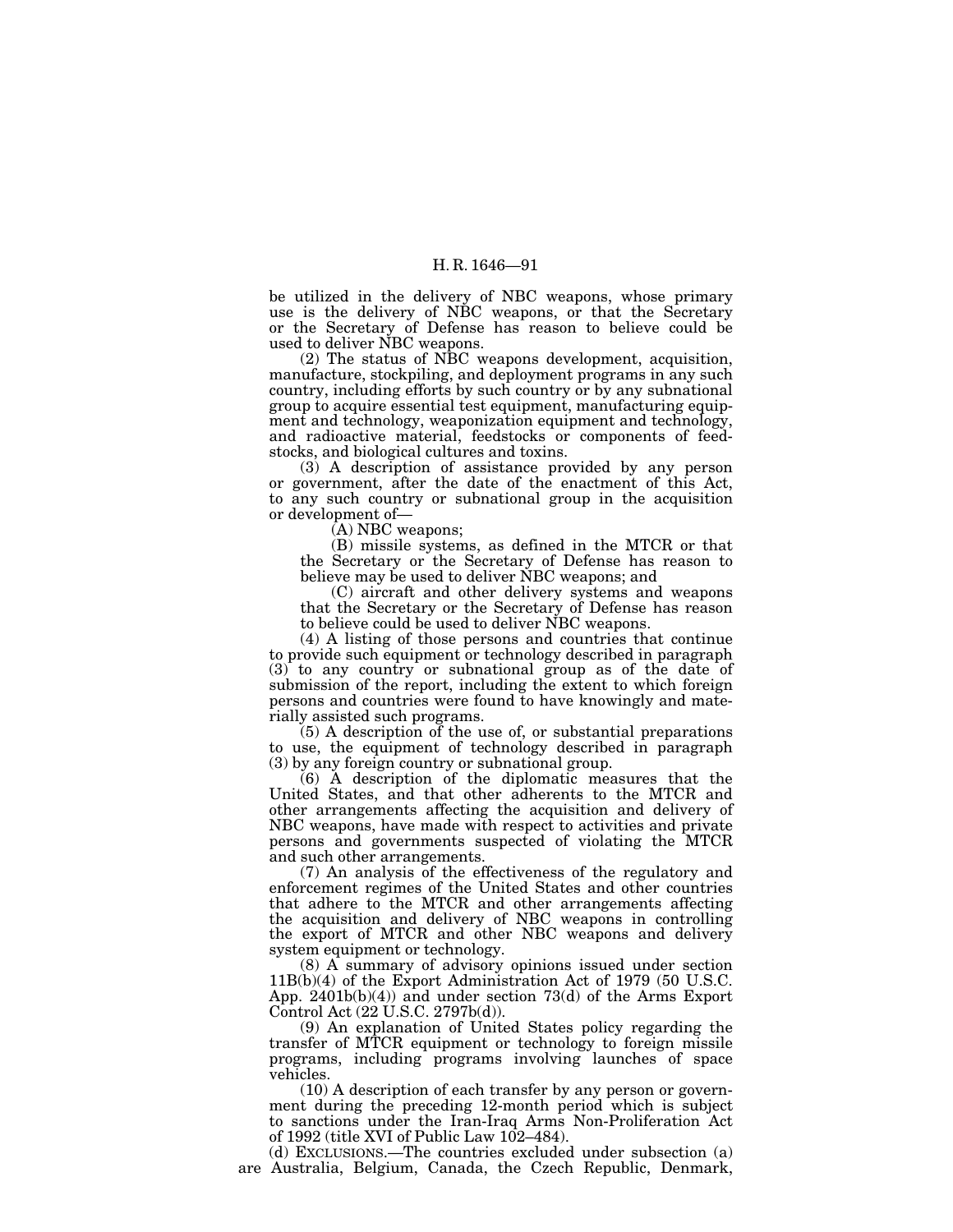France, Germany, Greece, Hungary, Iceland, Italy, Japan, Luxembourg, the Netherlands, New Zealand, Norway, Poland, Portugal, Spain, Turkey, the United Kingdom, and the United States.

(e) CLASSIFICATION OF REPORT.—The Secretary shall make every effort to submit all of the information required by this section in unclassified form. Whenever the Secretary submits any such information in classified form, the Secretary shall submit such classified information in an addendum and shall also submit concurrently a detailed summary, in unclassified form, of that classified information.

(f) DEFINITIONS.—In this section:

(1) DESIGNATED CONGRESSIONAL COMMITTEES.—The term ''designated congressional committees'' means—

(A) the Committee on Appropriations, the Committee on Armed Services, and the Committee on International Relations of the House of Representatives; and

(B) the Committee on Appropriations, the Committee on Armed Services, and the Committee on Foreign Relations of the Senate.

(2) MISSILE; MTCR; MTCR EQUIPMENT OR TECHNOLOGY.— The terms "missile", "MTCR", and "MTCR equipment or technology'' have the meanings given those terms in section 74 of the Arms Export Control Act (22 U.S.C. 2797c).

(3) PERSON.—The term ''person'' means any United States or foreign individual, partnership, corporation, or other form of association, or any of its successor entities, parents, or subsidiaries.

(4) WEAPONIZE; WEAPONIZATION.—The term ''weaponize'' or ''weaponization'' means to incorporate into, or the incorporation into, usable ordnance or other militarily useful means of delivery.

(g) REPEALS.—

(1) IN GENERAL.—The following provisions of law are repealed:

(A) Section 1097 of the National Defense Authorization Act for Fiscal Years 1992 and 1993 (22 U.S.C. 2751 note).

(B) Section 308 of the Chemical and Biological Weapons Control and Warfare Elimination Act of 1991 (22 U.S.C. 5606).

(C) Section 1607(a) of the Iran-Iraq Arms Non-Proliferation Act of 1992 (Public Law 102–484).

(D) Paragraph (d) of section 585 of the Foreign Operations, Export Financing, and Related Programs Appropriations Act, 1997 (as contained in section 101(c) of title I of division A of Public Law 104–208; 110 Stat. 3009–171).

(2) CONFORMING AMENDMENTS.—Section 585 of the Foreign Operations, Export Financing, and Related Programs Appropriations Act, 1997, is amended—

(A) in paragraph (b), by adding "and" at the end; and

(B) in paragraph (c), by striking ''; and'' and inserting a period.

#### **SEC. 1309. THREE-YEAR INTERNATIONAL ARMS CONTROL AND NON-PROLIFERATION STRATEGY.**

Not later than 180 days after the date of the enactment of this Act, the Secretary of State shall prepare and submit to the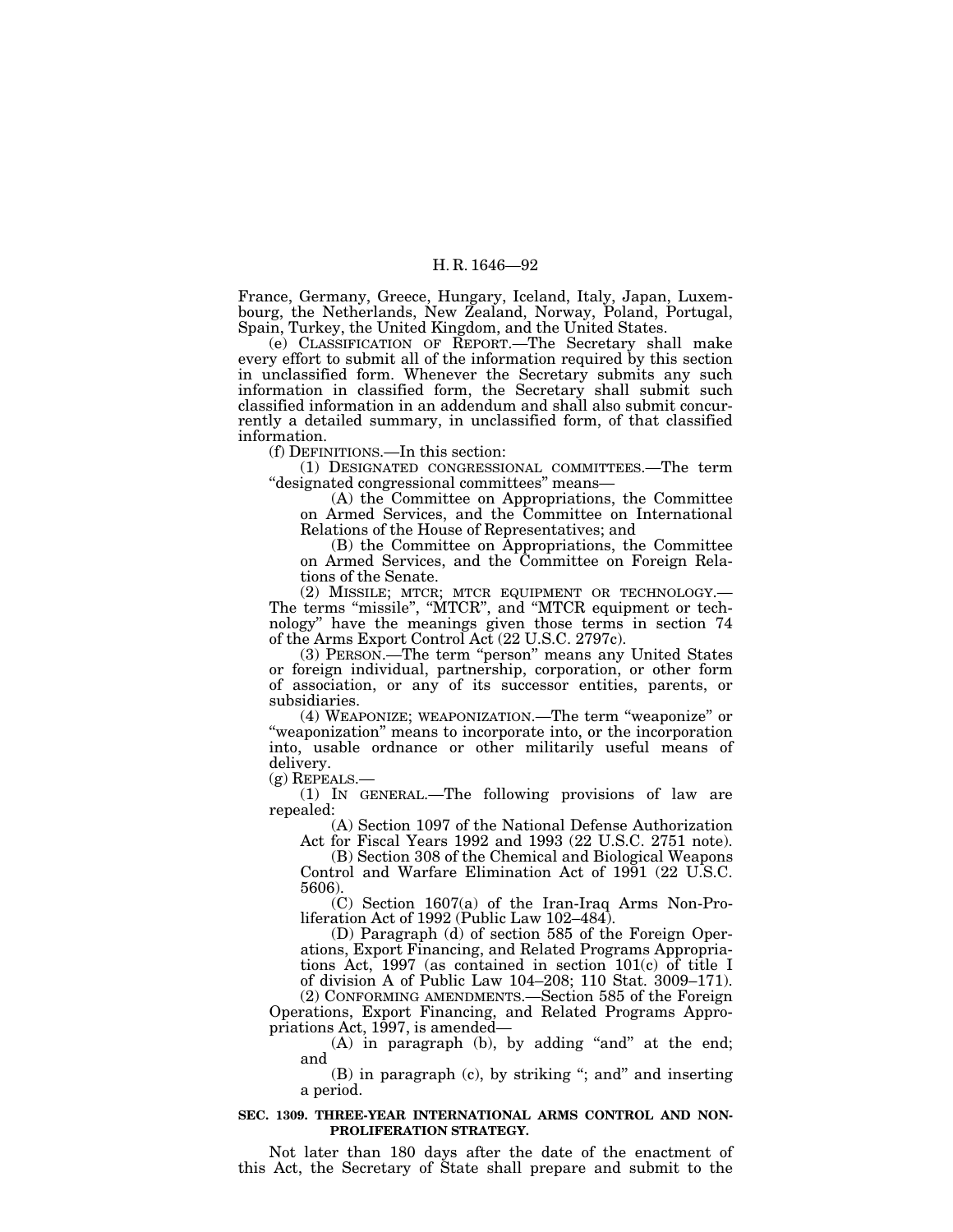appropriate congressional committees a 3-year international arms control and nonproliferation strategy. The strategy shall contain the following:

(1) A 3-year plan for the reduction of existing nuclear, chemical, and biological weapons and ballistic missiles and for controlling the proliferation of these weapons.

(2) Identification of the goals and objectives of the United States with respect to arms control and nonproliferation of weapons of mass destruction and their delivery systems.

(3) A description of the programs, projects, and activities of the Department of State intended to accomplish goals and objectives described in paragraph (2).

# **Subtitle B—Russian Federation Debt Reduction for Nonproliferation**

#### **SEC. 1311. SHORT TITLE.**

This subtitle may be cited as the ''Russian Federation Debt for Nonproliferation Act of 2002''.

#### **SEC. 1312. FINDINGS AND PURPOSES.**

(a) FINDINGS.—Congress finds the following:

(1) It is in the vital security interests of the United States to prevent the spread of weapons of mass destruction to additional states or to terrorist organizations, and to ensure that other nations' obligations to modify their stockpiles of such arms in accordance with treaties, executive agreements, or political commitments are fulfilled.

(2) In particular, it is in the vital national security interests of the United States to ensure that—

(A) all stocks of nuclear weapons and weapons-usable nuclear material in the Russian Federation are secure and accounted for;

(B) stocks of nuclear weapons and weapons-usable nuclear material that are excess to military needs in the Russian Federation are monitored and reduced;

(C) any chemical or biological weapons, related materials, and facilities in the Russian Federation are destroyed;

(D) the Russian Federation's nuclear weapons complex is reduced to a size appropriate to its post-Cold War missions, and its experts in weapons of mass destruction technologies are shifted to gainful and sustainable civilian employment;

(E) the Russian Federation's export control system blocks any proliferation of weapons of mass destruction, the means of delivering such weapons, and materials, equipment, know-how, or technology that would be used to develop, produce, or deliver such weapons; and

(F) these objectives are accomplished with sufficient monitoring and transparency to provide confidence that they have in fact been accomplished and that the funds provided to accomplish these objectives have been spent efficiently and effectively.

(3) United States programs should be designed to accomplish these vital objectives in the Russian Federation as rapidly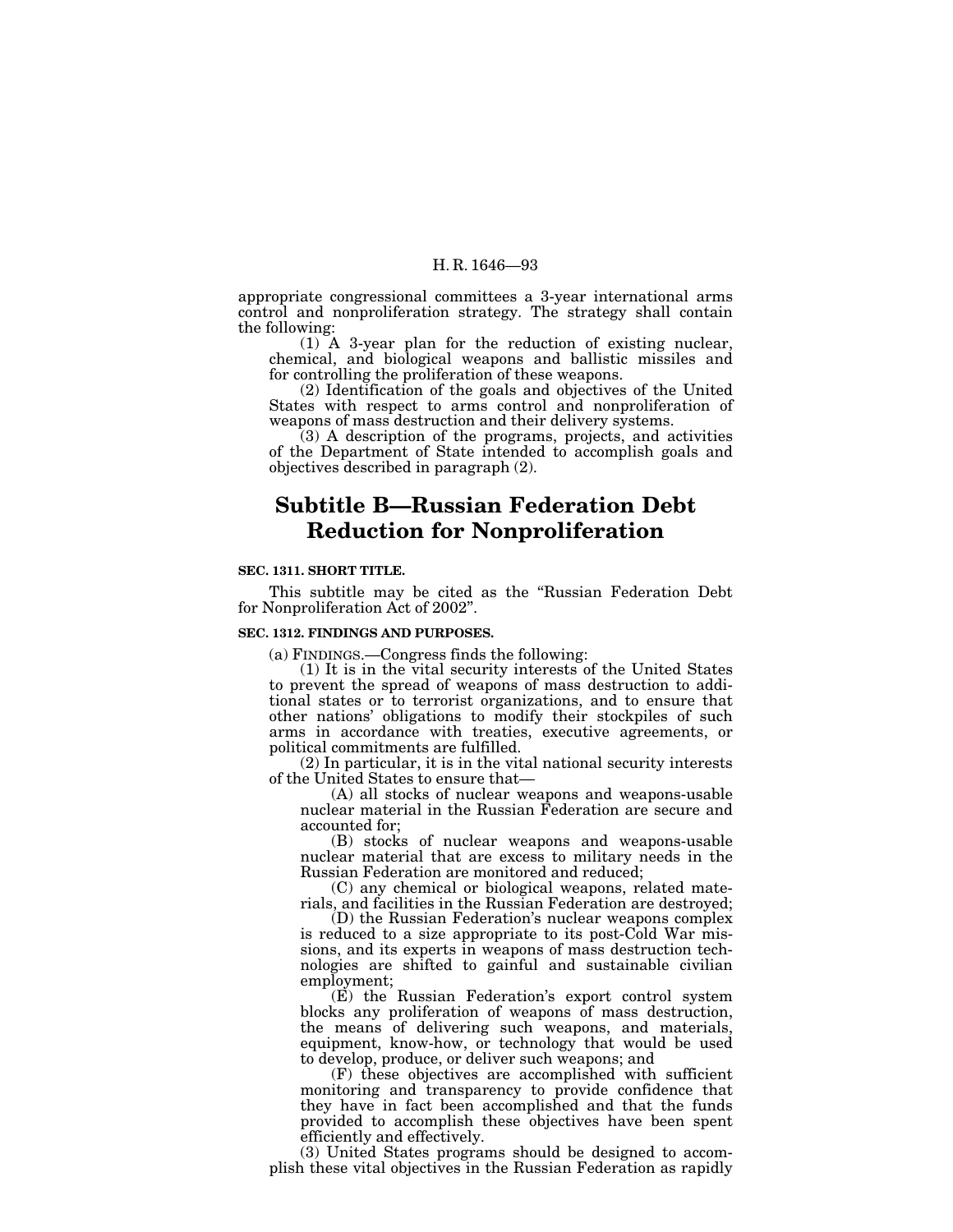as possible, and the President should develop and present to Congress a plan for doing so.

(4) Substantial progress has been made in United States-Russian Federation cooperative programs to achieve these objectives, but much more remains to be done to reduce the urgent risks to United States national security posed by the current state of the Russian Federation's weapons of mass destruction stockpiles and complexes.

(5) The threats posed by inadequate management of weapons of mass destruction stockpiles and complexes in the Russian Federation remain urgent. Incidents in years immediately preceding 2001, which have been cited by the Russia Task Force of the Secretary of Energy Advisory Board, include—

(A) a conspiracy at one of the Russian Federation's largest nuclear weapons facilities to steal nearly enough highly enriched uranium for a nuclear bomb;

(B) an attempt by an employee of the Russian Federation's premier nuclear weapons facility to sell nuclear weapons designs to agents of Iraq and Afghanistan; and

(C) the theft of radioactive material from a Russian Federation submarine base.

(6) Addressing these threats to United States and world security will ultimately consume billions of dollars, a burden that will have to be shared by the Russian Federation, the United States, and other governments, if these threats are to be neutralized.

(7) The creation of new funding streams could accelerate progress in reducing these threats to United States security and help the government of the Russian Federation to fulfill its responsibility for secure management of its weapons stockpiles and complexes as United States assistance phases out.

(8) The Russian Federation has a significant foreign debt, a substantial proportion of which it inherited from the Soviet Union.

(9) Past debt-for-environment exchanges, in which a portion of a country's foreign debt is canceled in return for certain environmental commitments or payments by that country, suggest that a debt-for-nonproliferation exchange with the Russian Federation could be designed to provide additional funding for nonproliferation and arms reduction initiatives.

(10) Most of the Russian Federation's official bilateral debt is held by United States allies that are advanced industrial democracies. Since the issues described pose threats to United States allies as well, United States leadership that results in a larger contribution from United States allies to cooperative threat reduction activities will be needed.

(11) At the June 2002 meeting of the G–8 countries, agreement was achieved on a G–8 Global Partnership against the Spread of Weapons and Materials of Mass Destruction, under which the advanced industrial democracies committed to contribute \$20,000,000,000 to nonproliferation programs in the Russian Federation during a 10-year period, with each contributing country having the option to fund some or all of its contribution through reduction in the Russian Federation's official debt to that country.

(12) The Russian Federation's Soviet-era official debt to the United States is estimated to be \$480,000,000 in Lend-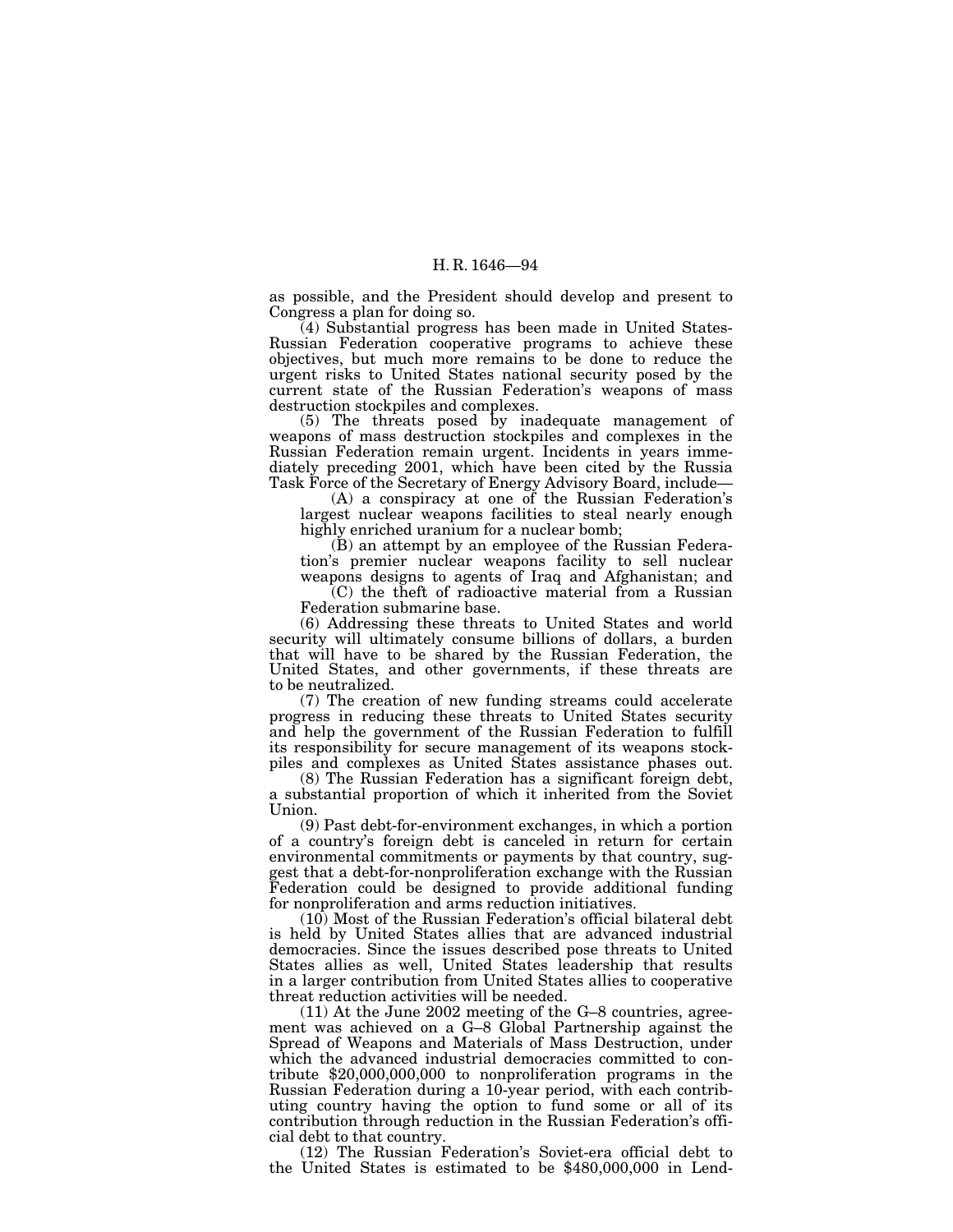Lease debt and \$2,250,000,000 in debt as a result of credits extended under title I of the Agricultural Trade Development and Assistance Act of 1954 (7 U.S.C. 1701 et seq.).

(b) PURPOSES.—The purposes of this subtitle are— (1) to facilitate the accomplishment of the United States objectives described in the findings set forth in subsection (a) by providing for the use of a portion of the Russian Federation's foreign debt to fund nonproliferation programs, thus allowing the use of additional resources for these purposes; and

(2) to help ensure that the resources made available to the Russian Federation are targeted to the accomplishment of the United States objectives described in the findings set forth in subsection (a).

## **SEC. 1313. DEFINITIONS.**

In this subtitle:

(1) APPROPRIATE CONGRESSIONAL COMMITTEES.—The term "appropriate congressional committees" means—<br>(A) the Committee on International Relations and the

Committee on Appropriations of the House of Representatives; and

(B) the Committee on Foreign Relations and the Committee on Appropriations of the Senate.

(2) COST.—The term "cost" has the meaning given that term in section 502(5) of the Federal Credit Reform Act of 1990 (2 U.S.C. 661a(5)).

(3) RUSSIAN FEDERATION NONPROLIFERATION INVESTMENT AGREEMENT OR AGREEMENT.—The term ''Russian Federation Nonproliferation Investment Agreement'' or ''Agreement'' means the agreement between the United States and the Russian Federation entered into under section 1315(a).

(4) SOVIET-ERA DEBT.—The term ''Soviet-era debt'' means debt owed as a result of loans or credits provided by the United States (or any agency of the United States) to the Union of Soviet Socialist Republics under the Lend Lease Act of 1941 or the Commodity Credit Corporation Charter Act.

(5) STATE SPONSOR OF INTERNATIONAL TERRORISM.—The term "state sponsor of international terrorism" means those countries that have been determined by the Secretary of State, for the purposes of section 40 of the Arms Export Control Act, section 620A of the Foreign Assistance Act of 1961, or section 6(j) of the Export Administration Act of 1979, to have repeatedly provided support for acts of international terrorism.

## **SEC. 1314. AUTHORITY TO REDUCE THE RUSSIAN FEDERATION'S SOVIET-ERA DEBT OBLIGATIONS TO THE UNITED STATES.**

(a) AUTHORITY TO REDUCE DEBT.— (1) IN GENERAL.—Upon the entry into force of a Russian Federation Nonproliferation Investment Agreement, the President may reduce amounts of Soviet-era debt owed by the Russian Federation to the United States (or any agency or instrumentality of the United States) that are outstanding as of the last day of the fiscal year preceding the fiscal year for which appropriations are available for the reduction of debt, in accordance with this subtitle.

(2) LIMITATION.—The authority provided by paragraph (1) shall be available only to the extent that appropriations for the cost (as defined in section 502(5) of the Federal Credit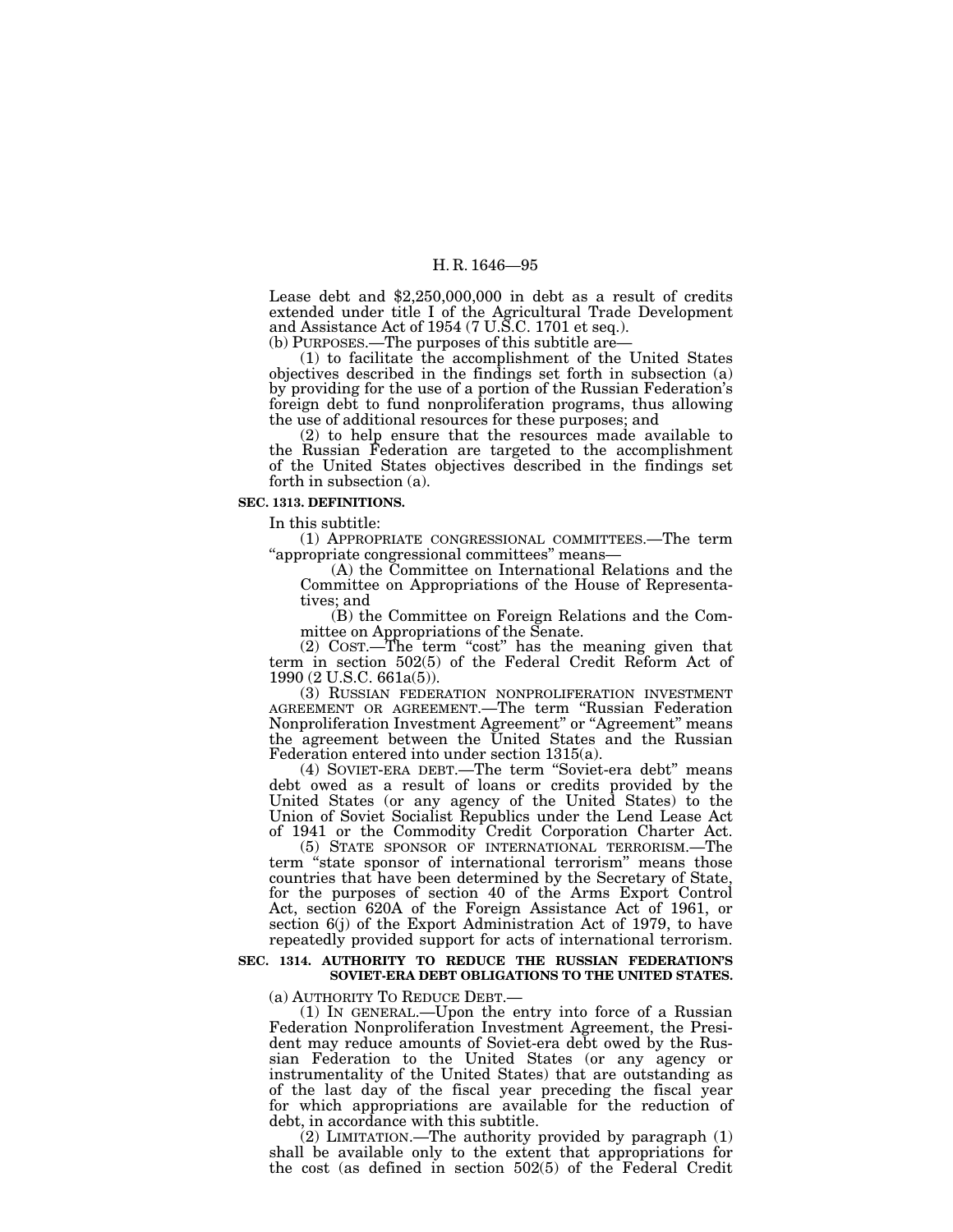Reform Act of 1990) of reducing any debt pursuant to such subsection are made in advance.

(3) SUPERSEDES EXISTING LAW.—The authority provided by paragraph (1) may be exercised notwithstanding section  $620(r)$ of the Foreign Assistance Act of 1961 (22 U.S.C. 2370 $(r)$ ) or section 321 of the International Development and Food Assistance Act of 1975.

(b) IMPLEMENTATION.—

(1) DELEGATION OF AUTHORITY.—The President may delegate any authority conferred upon the President in this subtitle to the Secretary of State.

(2) ESTABLISHMENT OF TERMS AND CONDITIONS.—Consistent with this subtitle, the President shall establish the terms and conditions under which loans and credits may be reduced pursuant to subsection (a).

(3) IMPLEMENTATION.—In exercising the authority of subsection (a), the President—

(A) shall notify—

(i) the Department of State, with respect to obligations of the former Soviet Union under the Lend Lease Act of 1941; and

(ii) the Commodity Credit Corporation, with respect to obligations of the former Soviet Union under the Commodity Credit Corporation Act;

(B) shall direct the cancellation of old obligations and the substitution of new obligations consistent with the Russian Federation Nonproliferation Investment Agreement; and

(C) shall direct the appropriate agency to make an adjustment in the relevant accounts to reflect the new debt treatment.

(4) DEPOSIT OF REPAYMENTS.—All repayments of outstanding loan amounts under subsection (a) that are not designated under a Russian Federation Nonproliferation Investment Agreement shall be deposited in the United States Government accounts established for repayments of the original obligations.

(5) NOT TREATED AS FOREIGN ASSISTANCE.—Any reduction of Soviet-era debt pursuant to this subtitle shall not be considered assistance for the purposes of any provision of law limiting assistance to a country.

(c) AUTHORIZATION OF APPROPRIATION.—

(1) IN GENERAL.—For the cost (as defined in section 502(5) of the Federal Credit Reform Act of 1990) of modifying any Soviet-era debt obligation pursuant to subsection (a), there are authorized to be appropriated to the President such sums as may be necessary.

(2) AVAILABILITY OF FUNDS.—Amounts appropriated pursuant to paragraph (1) are authorized to remain available until expended.

#### **SEC. 1315. RUSSIAN FEDERATION NONPROLIFERATION INVESTMENT AGREEMENT.**

(a) IN GENERAL.— (1) IN GENERAL.—The President is authorized to enter into an agreement with the Russian Federation under which an amount equal to the value of the debt reduced pursuant to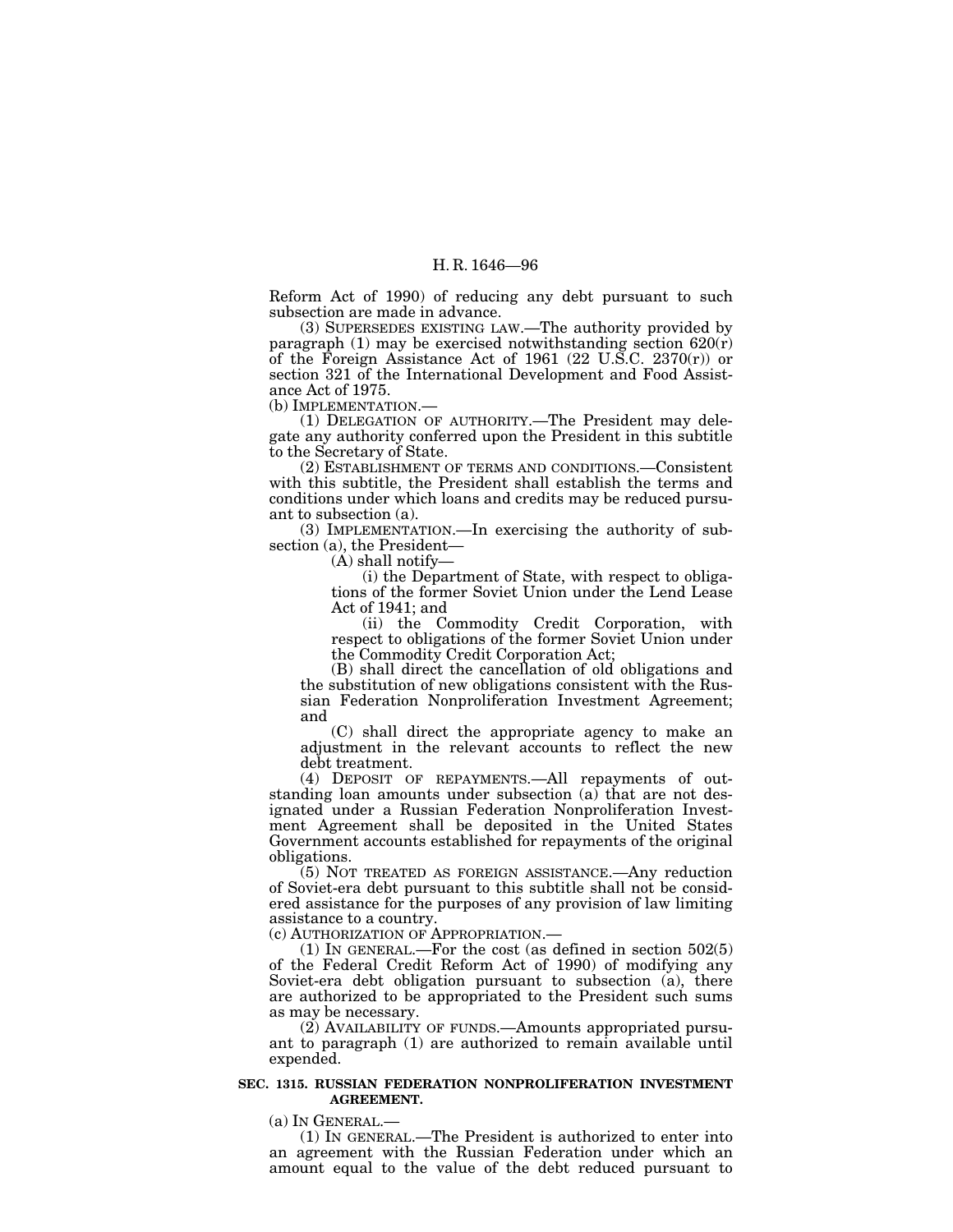section 1314 will be used to promote the nonproliferation of weapons of mass destruction and the means of delivering such weapons. An agreement entered into under this section may be referred to as the ''Russian Federation Nonproliferation Investment Agreement''.

(2) CONGRESSIONAL NOTIFICATION.—The President shall notify the appropriate congressional committees at least 15 days in advance of the United States entering into a Russian Federation Nonproliferation Investment Agreement.

(b) CONTENT OF THE AGREEMENT. The Russian Federation Nonproliferation Investment Agreement shall ensure that—

 $(1)$  an amount equal to the value of the debt reduced pursuant to this subtitle will be made available by the Russian Federation for agreed nonproliferation programs and projects;

(2) each program or project funded pursuant to the Agreement will be approved by the President;

(3) the administration and oversight of nonproliferation programs and projects will incorporate best practices from established threat reduction and nonproliferation assistance programs;

(4) each program or project funded pursuant to the Agreement will be subject to monitoring and audits conducted by or for the United States Government to confirm that agreed funds are expended on agreed projects and meet agreed targets and benchmarks;

(5) unobligated funds for investments pursuant to the Agreement will not be diverted to other purposes;

(6) funds allocated to programs and projects pursuant to the Agreement will not be subject to any taxation by the Russian Federation;

(7) all matters relating to the intellectual property rights and legal liabilities of United States firms in any project will be agreed upon before the expenditure of funds would be authorized for that project; and

(8) not less than 75 percent of the funds made available for each nonproliferation program or project under the Agreement will be spent in the Russian Federation.

(c) USE OF EXISTING MECHANISMS.—It is the sense of Congress that, to the extent practicable, the boards and administrative mechanisms of existing threat reduction and nonproliferation programs should be used in the administration and oversight of programs and projects under the Agreement.

(d) JOINT AUDITING.—It is the sense of Congress that the United States and the Russian Federation should consider commissioning the United States General Accounting Office and the Russian Chamber of Accounts to conduct joint audits to ensure that the funds saved by the Russian Federation as a result of any debt reduction are used exclusively, efficiently, and effectively to implement agreed programs or projects pursuant to the Agreement.

(e) STRUCTURE OF THE AGREEMENT.—It is the sense of Congress that the Agreement should provide for significant penalties—

(1) if funds obligated for approved programs or projects are determined to have been misappropriated; and

(2) if the President is unable to make the certification required by section 1317(a) for two consecutive years.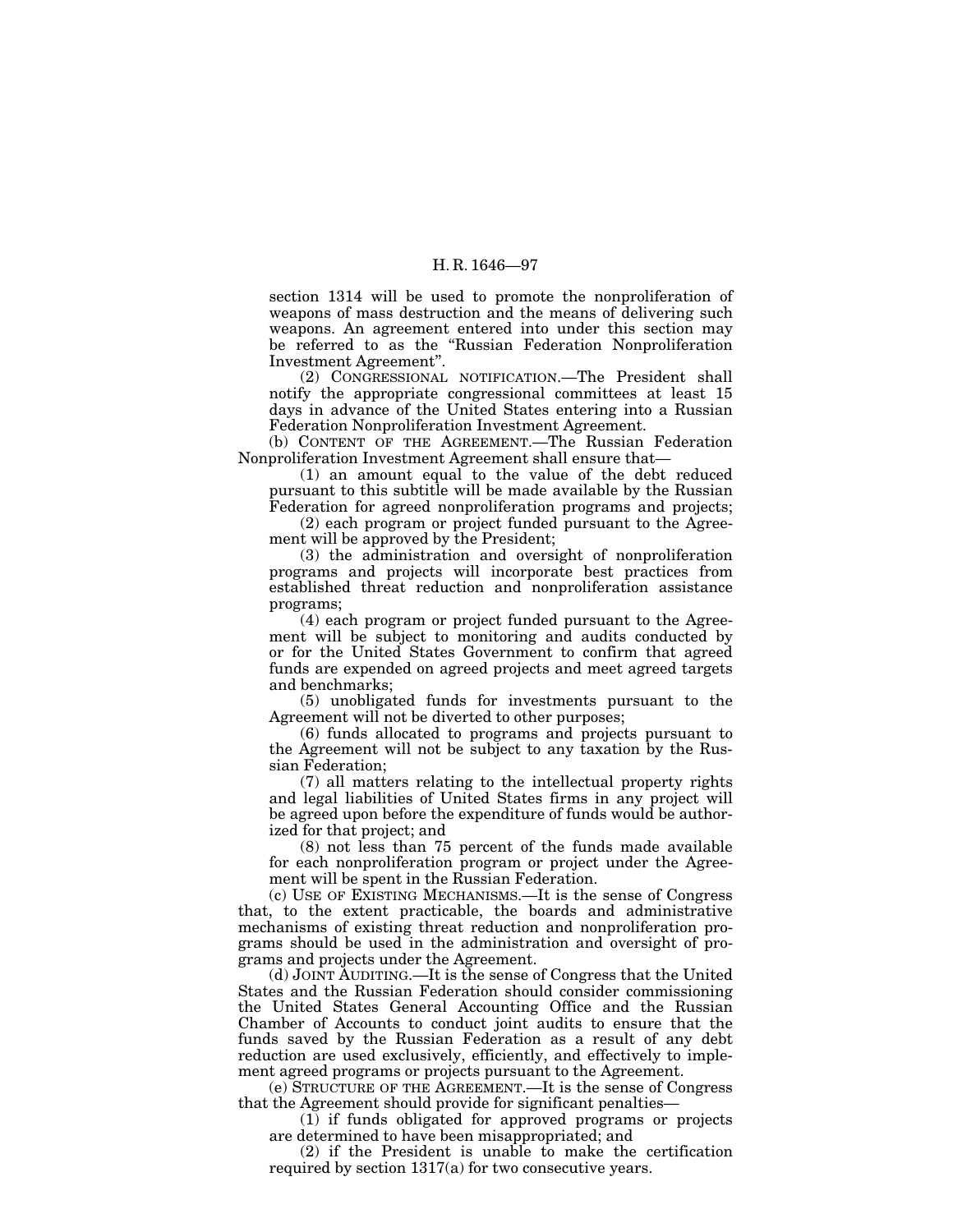### **SEC. 1316. INDEPENDENT MEDIA AND THE RULE OF LAW.**

Notwithstanding section 1315 (a)(1) and (b)(1), up to 10 percent of the amount equal to the value of the debt reduced pursuant to this subtitle may be used to promote a vibrant, independent media sector and the rule of law in the Russian Federation through an endowment to support the establishment of a ''Center for an Independent Press and the Rule of Law'' in the Russian Federation, which shall be directed by a joint United States-Russian Board of Directors in which the majority of members, including the chairman, shall be United States personnel, and which shall be responsible for management of the endowment, its funds, and the Center's programs.

#### **SEC. 1317. RESTRICTION ON DEBT REDUCTION AUTHORITY.**

(a) PROLIFERATION TO STATE SPONSORS OF TERRORISM.—Subject to the provisions of subsection (c), the debt reduction authority provided by section 1314 may not be exercised unless and until the President certifies to the appropriate congressional committees that the Russian Federation has made material progress in stemming the flow of sensitive goods, technologies, material, and knowhow related to the design, development, and production of weapons of mass destruction and the means to deliver them to state sponsors of international terrorism.

(b) ANNUAL DETERMINATION.—If, in any annual report to Congress submitted pursuant to section 1321, the President cannot certify that the Russian Federation continues to meet the condition required in subsection (a), then, subject to the provisions of subsection (c), the debt reduction authority provided by section 1314 may not be exercised unless and until such certification is made to the appropriate congressional committees.

(c) PRESIDENTIAL WAIVER.—The President may waive the requirements of subsection (a) or (b) for a fiscal year if the President—

(1) determines that application of the subsection for a fiscal year would be counter to the national interest of the United States; and

(2) so reports to the appropriate congressional committees.

### **SEC. 1318. DISCUSSION OF RUSSIAN FEDERATION DEBT REDUCTION FOR NONPROLIFERATION WITH OTHER CREDITOR STATES.**

It is the sense of Congress that the President and such other appropriate officials as the President may designate should pursue discussions with other creditor states with the objectives of—

(1) ensuring that other advanced industrial democracies, especially the largest holders of Soviet-era Russian debt, dedicate significant proportions of their bilateral official debt with the Russian Federation or equivalent amounts of direct assistance to the G–8 Global Partnership against the Spread of Weapons and Materials of Mass Destruction, as agreed upon in the Statement by G–8 Leaders on June 27, 2002; and

(2) reaching agreement, as appropriate, to establish a unified Russian Federation official debt reduction fund to manage and provide financial transparency for the resources provided by creditor states through debt reductions.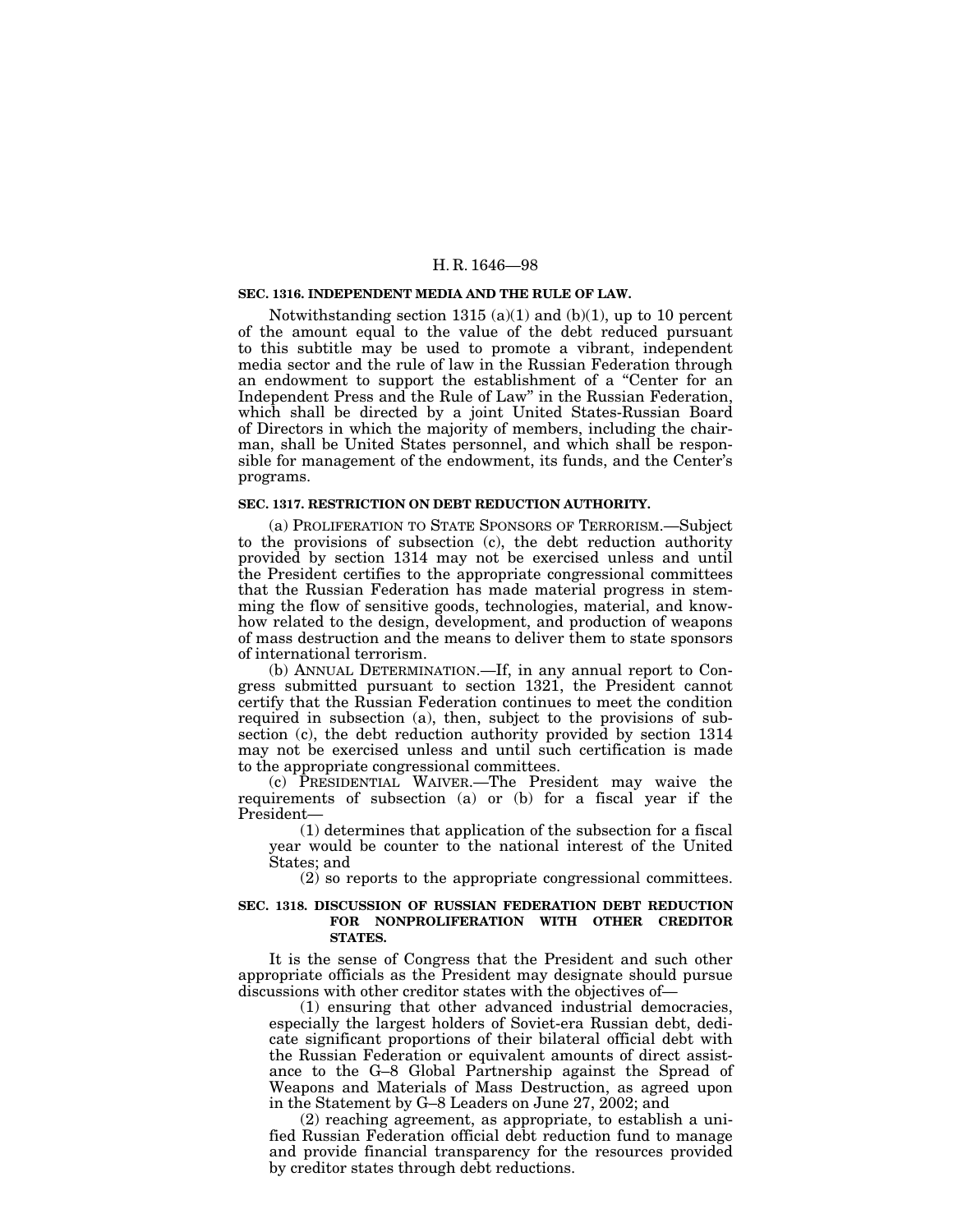#### **SEC. 1319. IMPLEMENTATION OF UNITED STATES POLICY.**

It is the sense of Congress that implementation of debt-fornonproliferation programs with the Russian Federation should be overseen by the coordinating mechanism established pursuant to section 1334 of this Act.

## **SEC. 1320. CONSULTATIONS WITH CONGRESS.**

The President shall consult with the appropriate congressional committees on a periodic basis to review the implementation of this subtitle and the Russian Federation's eligibility for debt reduction pursuant to this subtitle.

#### **SEC. 1321. ANNUAL REPORTS TO CONGRESS.**

Not later than December 31, 2003, and not later than December 31 of each year thereafter, the President shall prepare and transmit to Congress a report concerning actions taken to implement this subtitle during the fiscal year preceding the fiscal year in which the report is transmitted. The report on a fiscal year shall include—

(1) a description of the activities undertaken pursuant to this subtitle during the fiscal year;

(2) a description of the nature and amounts of the loans reduced pursuant to this subtitle during the fiscal year;

(3) a description of any agreement entered into under this subtitle;

(4) a description of the progress during the fiscal year of any projects funded pursuant to this subtitle;

(5) a summary of the results of relevant audits performed in the fiscal year; and

(6) a certification, if appropriate, that the Russian Federation continued to meet the condition required by section 1317(a), and an explanation of why the certification was or was not made.

## **Subtitle C—Nonproliferation Assistance Coordination**

## **SEC. 1331. SHORT TITLE.**

This subtitle may be cited as the ''Nonproliferation Assistance Coordination Act of 2002''.

#### **SEC. 1332. FINDINGS.**

Congress finds that—

 $(1)$  United States nonproliferation efforts in the independent states of the former Soviet Union have achieved important results in ensuring that weapons of mass destruction, weapons-usable material and technology, and weapons-related knowledge remain beyond the reach of terrorists and weaponsproliferating states;

(2) although these efforts are in the United States national security interest, the effectiveness of these efforts has suffered from a lack of coordination within and among United States Government agencies;

(3) increased spending and investment by the United States private sector on nonproliferation efforts in the independent states of the former Soviet Union, specifically, spending and investment by the United States private sector in job creation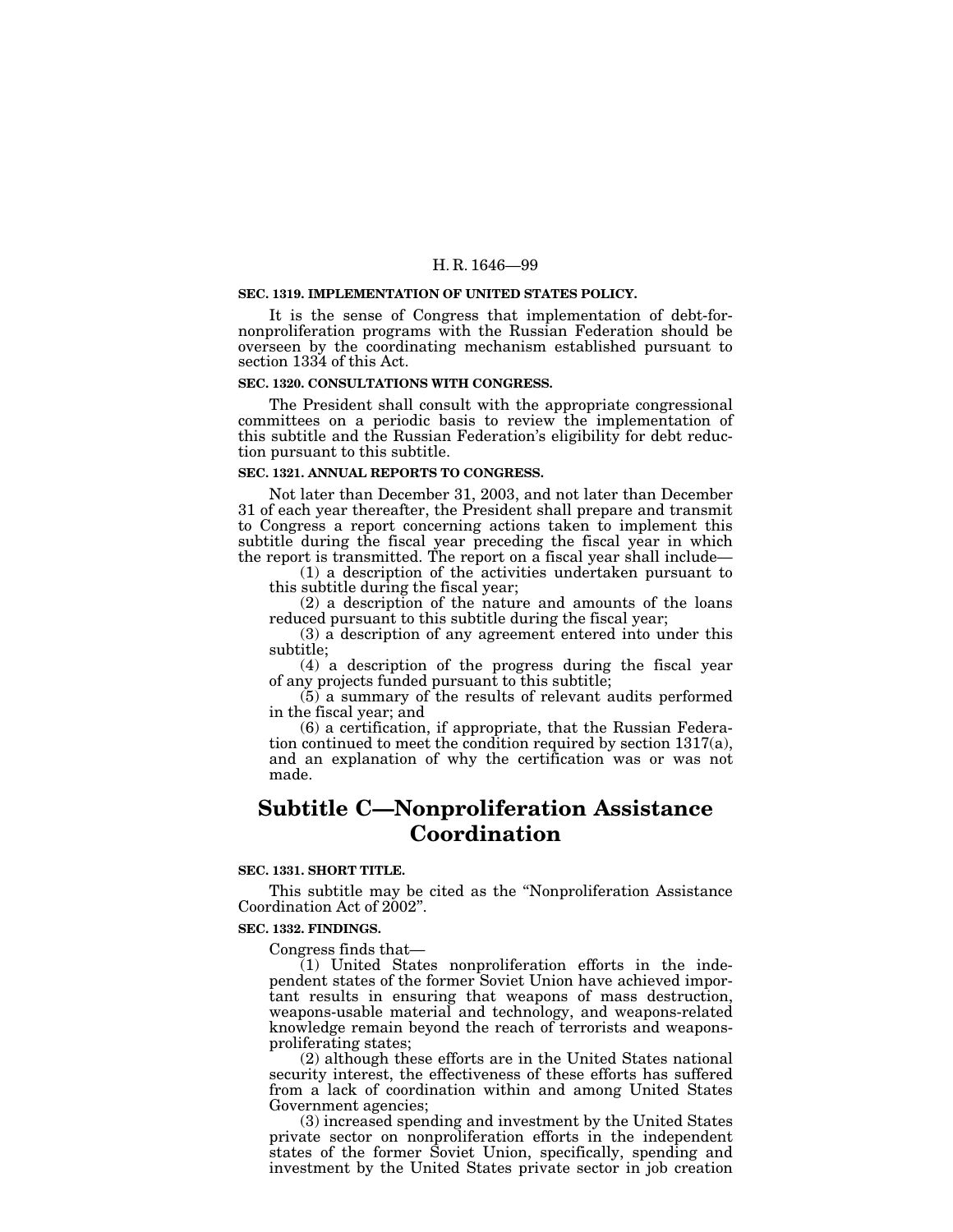initiatives and proposals for unemployed Russian Federation weapons scientists and technicians, are making an important contribution in ensuring that knowledge related to weapons of mass destruction remains beyond the reach of terrorists and weapons-proliferating states; and

(4) increased spending and investment by the United States private sector on nonproliferation efforts in the independent states of the former Soviet Union make advisable the establishment of a coordinating body to ensure that United States public and private efforts are not in conflict, and to ensure that public spending on efforts by the independent states of the former Soviet Union is maximized to ensure efficiency and further United States national security interests.

#### **SEC. 1333. DEFINITIONS.**

(a) INDEPENDENT STATES OF THE FORMER SOVIET UNION.— In this subtitle, the term ''independent states of the former Soviet Union'' has the meaning given the term in section 3 of the FREEDOM Support Act (22 U.S.C. 5801).

(b) APPROPRIATE COMMITTEES OF CONGRESS.—In this subtitle, the term ''the appropriate committees of Congress'' means the Committees on Foreign Relations, Armed Services, and Appropriations of the Senate and the Committees on International Relations, Armed Services, and Appropriations of the House of Representatives.

#### **SEC. 1334. ESTABLISHMENT OF COMMITTEE ON NONPROLIFERATION ASSISTANCE.**

(a) IN GENERAL.—The President shall establish a mechanism to coordinate, with the maximum possible effectiveness and efficiency, the efforts of United States Government departments and agencies engaged in formulating policy and carrying out programs for achieving nonproliferation and threat reduction.

(b) MEMBERSHIP.—The coordination mechanism established pursuant to subsection (a) shall include—

(1) representatives designated by—

- (A) the Secretary of State;
- (B) the Secretary of Defense;
- (C) the Secretary of Energy;
- (D) the Secretary of Commerce;
- (E) the Attorney General; and

(F) the Director of the Office of Homeland Security, or the head of a successor department or agency; and (2) such other executive branch officials as the President may select.

(c) LEVEL OF REPRESENTATION.—To the maximum extent possible, each department or agency's representative designated pursuant to subsection (b)(1) shall be an official of that department or agency who has been appointed by the President with the advice and consent of the Senate.

(d) CHAIR.—The President shall designate an official to direct the coordination mechanism established pursuant to subsection (a). The official so designated may invite the head of any other department or agency of the United States to designate a representative of that department or agency to participate from time to time in the activities of the Committee.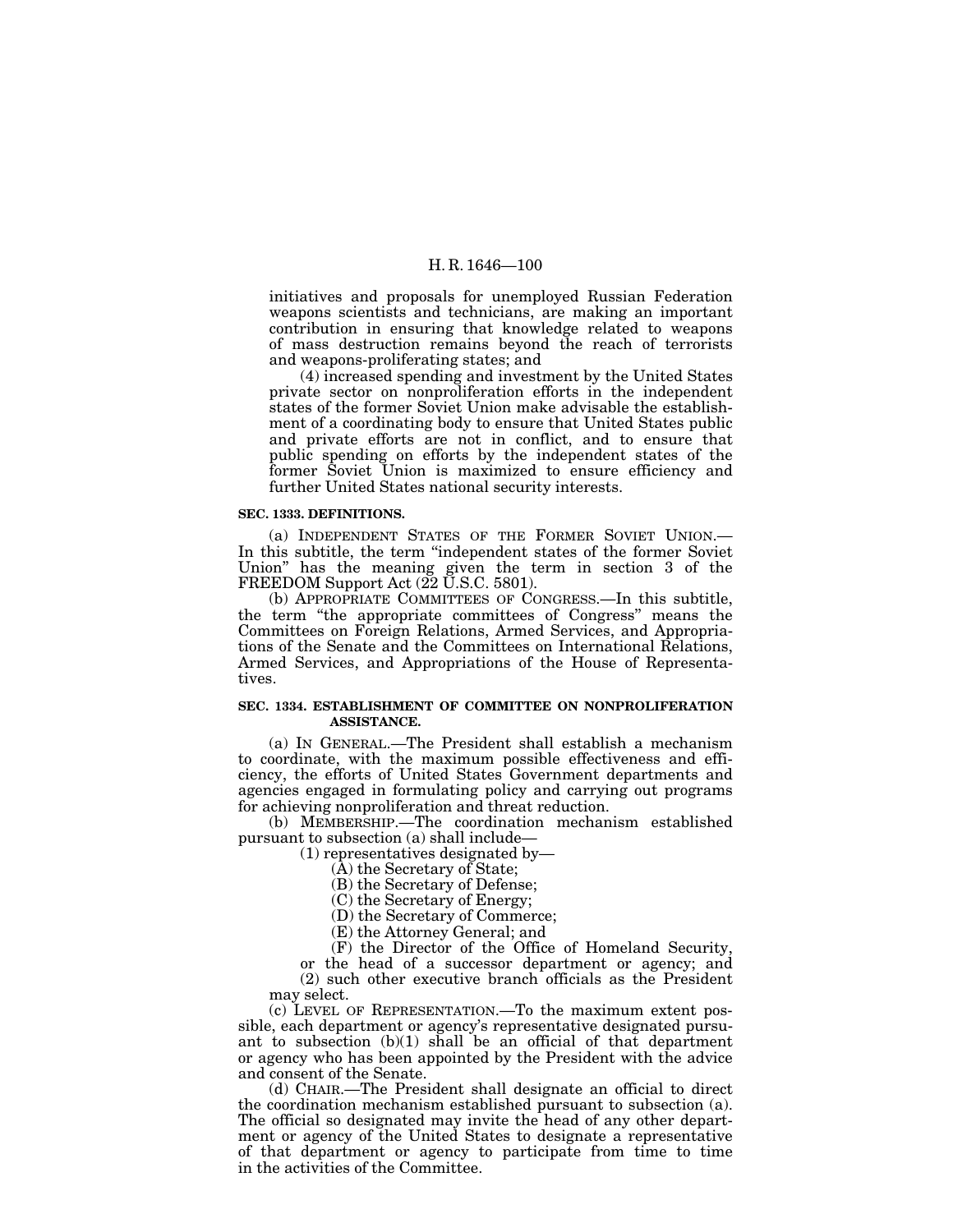#### **SEC. 1335. PURPOSES AND AUTHORITY.**

(a) PURPOSES.— (1) IN GENERAL.—The primary purpose of the coordination mechanism established pursuant to section 1334 of this Act should be—

(A) to exercise continuing responsibility for coordinating worldwide United States nonproliferation and threat reduction efforts to ensure that they effectively implement United States policy; and

(B) to enhance the ability of participating departments and agencies to anticipate growing nonproliferation areas of concern.<br>(2) Prog

PROGRAM MONITORING AND COORDINATION.—The coordination mechanism established pursuant to section 1334 of this Act should have primary continuing responsibility within

(A) United States nonproliferation and threat reduction efforts, and particularly such efforts in the independent states of the former Soviet Union; and

(B) coordinating the implementation of United States policy with respect to such efforts.

(b) AUTHORITY.—In carrying out the responsibilities described in subsection (a), the coordination mechanism established pursuant to section 1334 of this Act should have, at a minimum, the authority to—

(1) establish such subcommittees and working groups as it deems necessary;

(2) direct the preparation of analyses on issues and problems relating to coordination within and among United States departments and agencies on nonproliferation and threat reduction efforts;

(3) direct the preparation of analyses on issues and problems relating to coordination between the United States public and private sectors on nonproliferation and threat reduction efforts, including coordination between public and private spending on nonproliferation and threat reduction programs and coordination between public spending and private investment in defense conversion activities of the independent states of the former Soviet Union;

(4) provide guidance on arrangements that will coordinate, deconflict, and maximize the utility of United States public spending on nonproliferation and threat reduction programs, and particularly such efforts in the independent states of the former Soviet Union;

(5) encourage companies and nongovernmental organizations involved in nonproliferation efforts of the independent states of the former Soviet Union or other countries of concern to voluntarily report these efforts to it;

(6) direct the preparation of analyses on issues and problems relating to the coordination between the United States and other countries with respect to nonproliferation efforts, and particularly such efforts in the independent states of the former Soviet Union; and

(7) consider, and make recommendations to the President with respect to, proposals for such new legislation or regulations relating to United States nonproliferation efforts as may be necessary.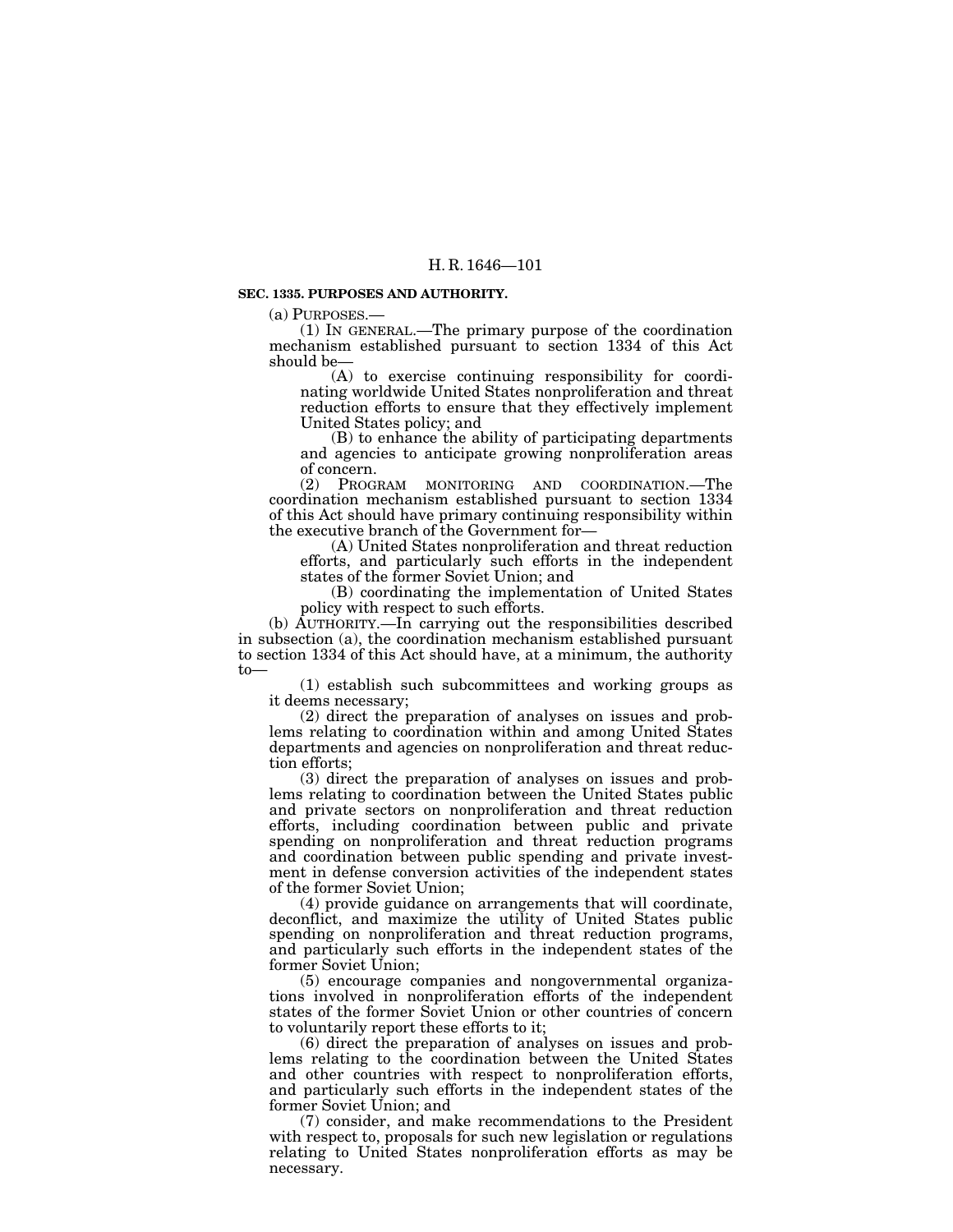#### **SEC. 1336. ADMINISTRATIVE SUPPORT.**

All United States departments and agencies shall provide, to the extent permitted by law, such information and assistance as may be requested by the coordination mechanism established pursuant to section 1334 of this Act, in carrying out its functions and activities under this subtitle.

#### **SEC. 1337. CONFIDENTIALITY OF INFORMATION.**

Information which has been submitted to or received by the coordination mechanism established pursuant to section 1334 of this Act in confidence shall not be publicly disclosed, except to the extent required by law, and such information shall be used by it only for the purpose of carrying out the functions set forth in this subtitle.

#### **SEC. 1338. STATUTORY CONSTRUCTION.**

Nothing in this subtitle— (1) applies to the data-gathering, regulatory, or enforcement authority of any existing United States department or agency over nonproliferation efforts in the independent states of the former Soviet Union, and the review of those efforts undertaken by the coordination mechanism established pursuant to section 1334 of this Act shall not in any way supersede or prejudice any other process provided by law; or

(2) applies to any activity that is reportable pursuant to title V of the National Security Act of 1947 (50 U.S.C. 413 et seq.).

### **SEC. 1339. REPORTING AND CONSULTATION.**

(a) PRESIDENTIAL REPORT.—Not later than 120 days after each inauguration of a President, the President shall submit a report to the Congress on his general and specific nonproliferation and threat reduction objectives and how the efforts of executive branch agencies will be coordinated most effectively, pursuant to section 1334 of this Act, to achieve those objectives.

(b) CONSULTATION.—The President should consult with and brief, from time to time, the appropriate committees of Congress regarding the efficacy of the coordination mechanism established pursuant to section 1334 of this Act in achieving its stated objectives.

# **Subtitle D—Iran Nuclear Proliferation Prevention Act of 2002**

## **SEC. 1341. SHORT TITLE.**

This subtitle may be cited as the ''Iran Nuclear Proliferation Prevention Act of 2002''.

#### **SEC. 1342. WITHHOLDING OF VOLUNTARY CONTRIBUTIONS TO THE INTERNATIONAL ATOMIC ENERGY AGENCY FOR PRO-GRAMS AND PROJECTS IN IRAN.**

Section 307 of the Foreign Assistance Act of 1961 (22 U.S.C. 2227) is amended by adding at the end the following:

" $(d)(1)$  Notwithstanding subsection  $(c)$ , if the Secretary of State determines that programs and projects of the International Atomic Energy Agency in Iran are inconsistent with United States nuclear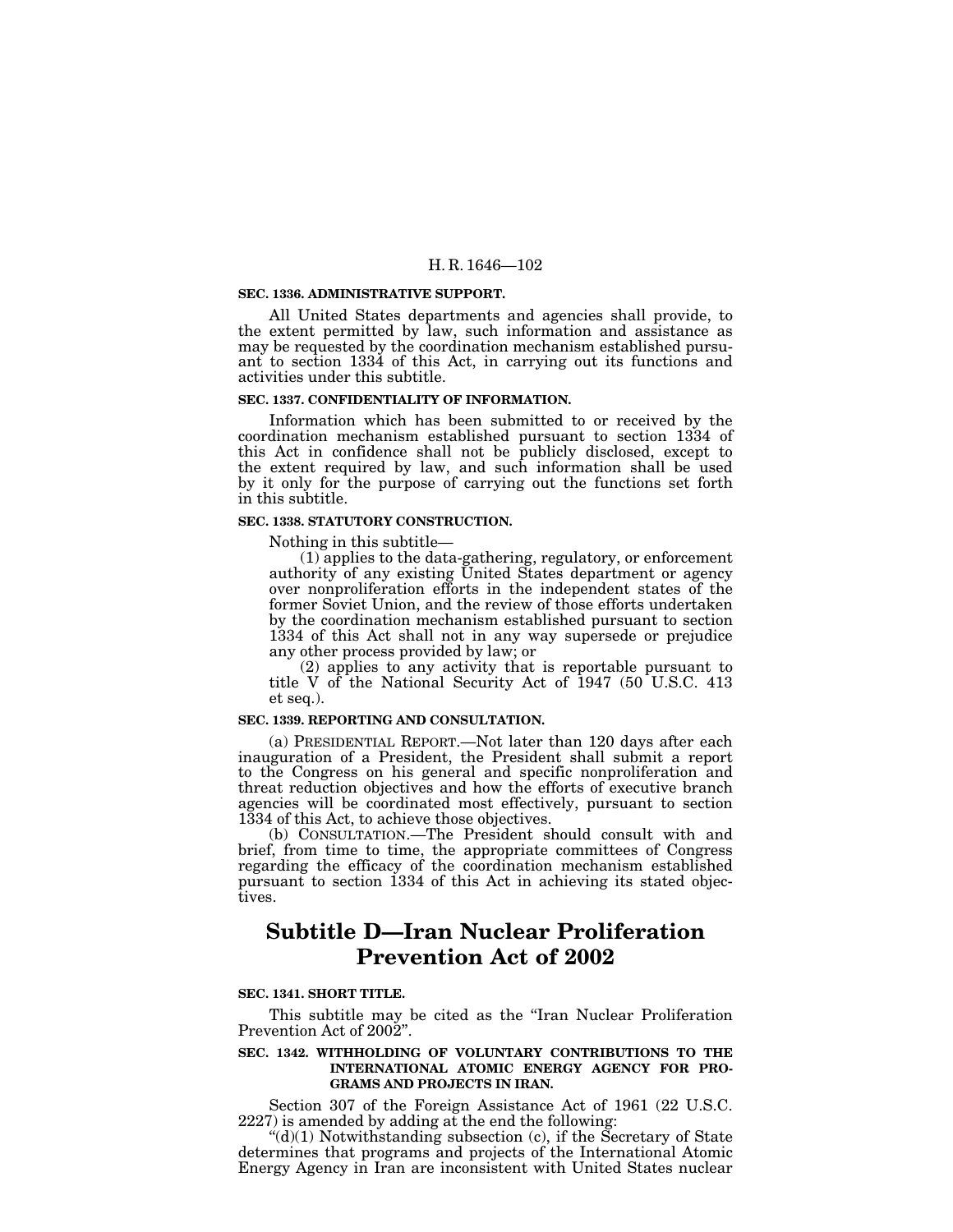nonproliferation and safety goals, will provide Iran with training or expertise relevant to the development of nuclear weapons, or are being used as a cover for the acquisition of sensitive nuclear technology, the limitations of subsection (a) shall apply to such programs and projects, and the Secretary of State shall so notify the appropriate congressional committees (as defined in section

3 of the Foreign Relations Authorization Act, Fiscal Year 2003). ''(2) A determination made by the Secretary of State under paragraph (1) shall be effective for the 1-year period beginning on the date of the determination.''.

## **SEC. 1343. ANNUAL REVIEW BY SECRETARY OF STATE OF PROGRAMS AND PROJECTS OF THE INTERNATIONAL ATOMIC ENERGY AGENCY; UNITED STATES OPPOSITION TO CER-TAIN PROGRAMS AND PROJECTS OF THE AGENCY.**

(a) ANNUAL REVIEW.— (1) IN GENERAL.—The Secretary shall undertake a comprehensive annual review of all programs and projects of the International Atomic Energy Agency (IAEA) in the countries described in section  $307(a)$  of the Foreign Assistance Act of 1961 (22 U.S.C. 2227(a)) and shall determine if such programs and projects are consistent with United States nuclear nonproliferation and safety goals.

(2) REPORT.—Not later than one year after the date of enactment of this Act, and on an annual basis thereafter for five years, the Secretary shall submit to Congress a report containing the results of the review under paragraph (1).

(b) OPPOSITION TO CERTAIN PROGRAMS AND PROJECTS OF INTER- NATIONAL ATOMIC ENERGY AGENCY.—The Secretary shall direct the United States representative to the International Atomic Energy Agency to oppose programs of the Agency that are determined by the Secretary under the review conducted under subsection  $(a)(1)$  to be inconsistent with nuclear nonproliferation and safety goals of the United States.

#### **SEC. 1344. REPORTING REQUIREMENTS.**

(a) IN GENERAL.—Not later than 180 days after the date of enactment of this Act, and on an annual basis thereafter for five years, the Secretary, in consultation with the United States representative to the International Atomic Energy Agency, shall pre-<br>pare and submit to Congress a report that contains—

 $(1)$  a description of the total amount of annual assistance to Iran from the International Atomic Energy Agency;

(2) a list of Iranian officials in leadership positions at the Agency;

(3) the expected timeframe for the completion of the nuclear power reactors at the Bushehr nuclear power plant;

(4) a summary of the nuclear materials and technology transferred to Iran from the Agency in the preceding year that could assist in the development of Iran's nuclear weapons program; and

(5) a description of all programs and projects of the International Atomic Energy Agency in each country described in section 307(a) of the Foreign Assistance Act of 1961 (22 U.S.C.  $2227(a)$ ) and any inconsistencies between the technical cooperation and assistance programs and projects of the Agency and United States nuclear nonproliferation and safety goals in those countries.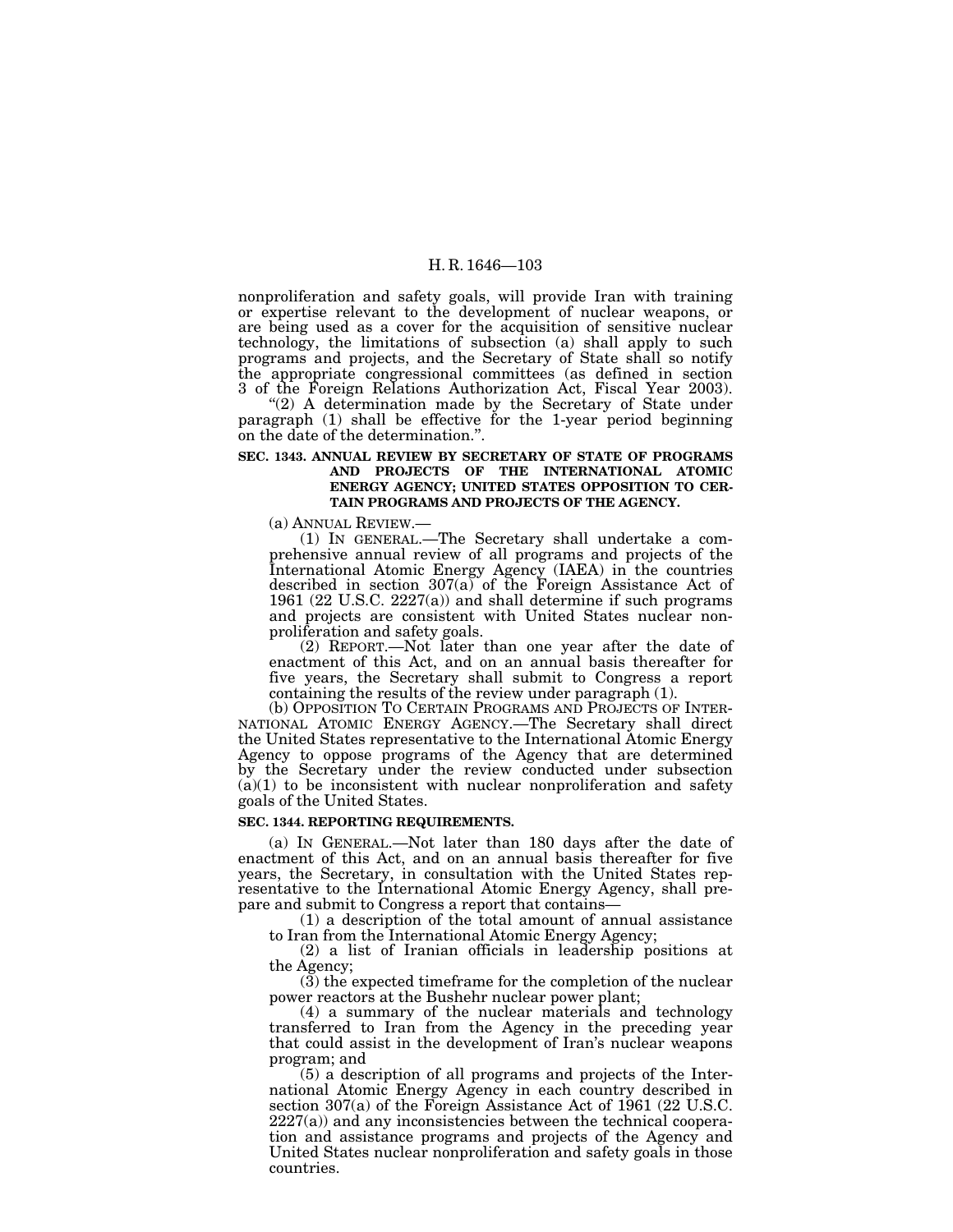(b) ADDITIONAL REQUIREMENT.—The report required to be submitted under subsection (a) shall be submitted in an unclassified form, to the extent appropriate, but may include a classified annex.

#### **SEC. 1345. SENSE OF CONGRESS.**

It is the sense of Congress that the President should pursue internal reforms at the International Atomic Energy Agency that will ensure that all programs and projects funded under the Technical Cooperation and Assistance Fund of the Agency are compatible with United States nuclear nonproliferation policy and international nuclear nonproliferation norms.

# **TITLE XIV—EXPEDITING THE MUNITIONS LICENSING PROCESS**

#### **SEC. 1401. LICENSE OFFICER STAFFING.**

(a) FUNDING.—Of the amount authorized to be appropriated by section 111(a)(1)(A), \$10,000,000 is authorized to be available for salaries and expenses of the Office of Defense Trade Controls of the Department.

(b) ASSIGNMENT OF LICENSE REVIEW OFFICERS.—Effective January 1, 2003, the Secretary shall assign to the Office of Defense Trade Controls of the Department a sufficient number of license review officers to ensure that the average weekly caseload for each officer does not routinely exceed 40.

(c) DETAILEES.—Given the priority placed on expedited license reviews in recent years by the Department of Defense, the Secretary of Defense should ensure that 10 military officers are continuously detailed to the Office of Defense Trade Controls of the Department of State on a nonreimbursable basis.

#### **SEC. 1402. FUNDING FOR DATABASE AUTOMATION.**

Of the amount authorized to be appropriated by section  $111(a)(2)$ , \$4,000,000 is authorized to be available for the Office of Defense Trade Controls of the Department for the modernization of information management systems.

## **SEC. 1403. INFORMATION MANAGEMENT PRIORITIES.**

(a) OBJECTIVE.—The Secretary shall establish a secure, Internet-based system for the filing and review of applications for export of Munitions List items.

(b) ESTABLISHMENT OF AN ELECTRONIC SYSTEM.—Of the amount made available pursuant to section 1402 of this Act, \$3,000,000 is authorized to be available to fully automate the Defense Trade Application System, and to ensure that the system—

(1) is a secure, electronic system for the filing and review of Munitions List license applications;

(2) is accessible by United States companies through the Internet for the purpose of filing and tracking their Munitions List license applications; and

(3) is capable of exchanging data with—

(A) the Export Control Automated Support System of the Department of Commerce;

(B) the Foreign Disclosure and Technology Information System and the USXPORTS systems of the Department of Defense;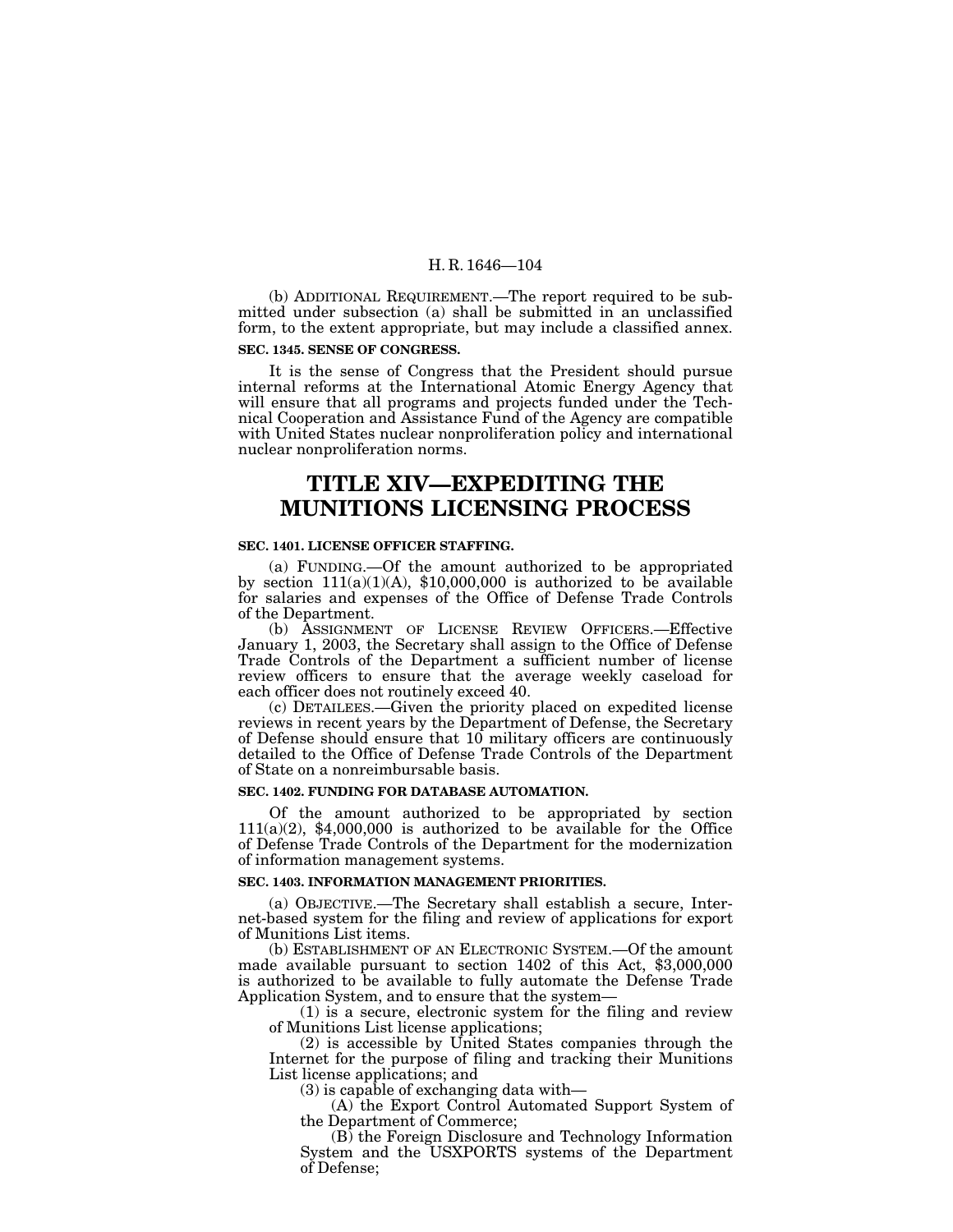(C) the Export Control System of the Central Intelligence Agency; and

(D) the Proliferation Information Network System of the Department of Energy.

(c) MUNITIONS LIST DEFINED.—In this section, the term ''Munitions List'' means the United States Munitions List of defense articles and defense services controlled under section 38 of the Arms Export Control Act (22 U.S.C. 2778).

#### **SEC. 1404. IMPROVEMENTS TO THE AUTOMATED EXPORT SYSTEM.**

(a) CONTRIBUTION TO THE AUTOMATED EXPORT SYSTEM.—Of the amount provided under section 1402 of this Act, \$250,000 is authorized to be available for the purpose of—

(1) providing the Department with full access to the Automated Export System;

(2) ensuring that the system is modified to meet the needs of the Department, if such modifications are consistent with the needs of other United States Government agencies; and

(3) providing operational support.

(b) MANDATORY FILING.—The Secretary of Commerce, with the concurrence of the Secretary of State and the Secretary of Treasury, shall publish regulations in the Federal Register to require, upon the effective date of those regulations, that all persons who are required to file export information under chapter 9 of title 13, United States Code, file such information through the Automated Export System.

(c) REQUIREMENT FOR INFORMATION SHARING.—The Secretary shall conclude an information-sharing arrangement with the heads of the United States Customs Service and the Census Bureau—

(1) to allow the Department to access information on controlled exports made through the United States Postal Service; and

(2) to adjust the Automated Export System to parallel information currently collected by the Department.

(d) SECRETARY OF TREASURY FUNCTIONS.—Section 303 of title 13, United States Code, is amended by striking '', other than by mail,''.

(e) FILING EXPORT INFORMATION, DELAYED FILINGS, PENALTIES FOR FAILURE TO FILE.—Section 304 of title 13, United States Code, is amended—

 $(1)$  in subsection  $(a)$ 

(A) in the first sentence, by striking ''the penal sum of  $$1,000"$  and inserting "a penal sum of  $$10,000"$ ; and

(B) in the third sentence, by striking ''a penalty not to exceed \$100 for each day's delinquency beyond the prescribed period, but not more than  $$1,000$ ," and inserting "a penalty not to exceed \$1,000 for each day's delinquency beyond the prescribed period, but not more than \$10,000 per violation'';

 $(2)$  by redesignating subsection (b) as subsection (c); and (3) by inserting after subsection (a) the following:

''(b) Any person, other than a person described in subsection (a), required to submit export information, shall file such information in accordance with any rule, regulation, or order issued pursuant to this chapter. In the event any such information or reports are not filed within such prescribed period, the Secretary of Commerce (and officers of the Department of Commerce specifically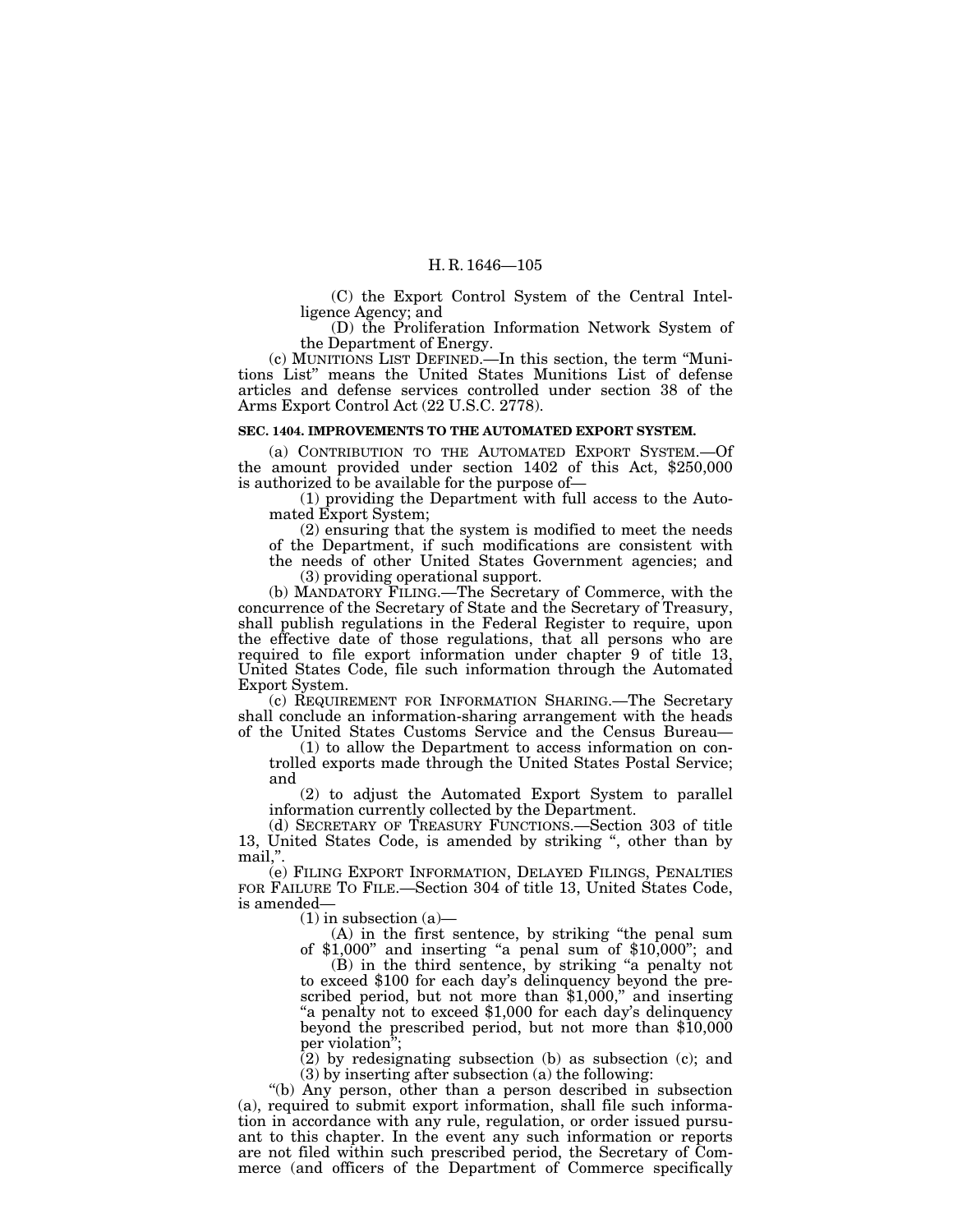designated by the Secretary) may impose a civil penalty not to exceed \$1,000 for each day's delinquency beyond the prescribed period, but not more than \$10,000 per violation.''.

(f) ADDITIONAL PENALTIES.—

(1) IN GENERAL.—Section 305 of title 13, United States Code, is amended to read as follows:

#### **''SEC. 305. PENALTIES FOR UNLAWFUL EXPORT INFORMATION ACTIVI-TIES.**

''(a) CRIMINAL PENALTIES.—

''(1) FAILURE TO FILE; SUBMISSION OF FALSE OR MISLEADING INFORMATION.—Any person who knowingly fails to file or knowingly submits false or misleading export information through the Shippers Export Declaration (SED) (or any successor document) or the Automated Export System (AES) shall be subject to a fine not to exceed \$10,000 per violation or imprisonment for not more than 5 years, or both.

"(2) FURTHERANCE OF ILLEGAL ACTIVITIES.—Any person who knowingly reports any information on or uses the SED or the AES to further any illegal activity shall be subject to a fine not to exceed \$10,000 per violation or imprisonment for not more than 5 years, or both.

''(3) FORFEITURE PENALTIES.—Any person who is convicted under this subsection shall, in addition to any other penalty, be subject to forfeiting to the United States—

"(A) any of that person's interest in, security of, claim against, or property or contractual rights of any kind in the goods or tangible items that were the subject of the violation;

''(B) any of that person's interest in, security of, claim against, or property or contractual rights of any kind in tangible property that was used in the export or attempt to export that was the subject of the violation; and

 $\mathcal{F}(C)$  any of that person's property constituting, or derived from, any proceeds obtained directly or indirectly as a result of the violation.

''(b) CIVIL PENALTIES.—The Secretary (and officers of the Department of Commerce specifically designated by the Secretary) may impose a civil penalty not to exceed \$10,000 per violation on any person violating the provisions of this chapter or any rule, regulation, or order issued thereunder, except as provided in section 304. Such penalty may be in addition to any other penalty imposed by law.

''(c) CIVIL PENALTY PROCEDURE.—

''(1) IN GENERAL.—Whenever a civil penalty is sought for a violation of this section or of section 304, the charged party is entitled to receive a formal complaint specifying the charges and, at his or her request, to contest the charges in a hearing before an administrative law judge. Any such hearing shall be conducted in accordance with sections 556 and 557 of title 5, United States Code.

"(2) COMMENCEMENT OF CIVIL ACTIONS.—If any person fails to pay a civil penalty imposed under this chapter, the Secretary may request the Attorney General to commence a civil action in an appropriate district court of the United States to recover the amount imposed (plus interest at currently prevailing rates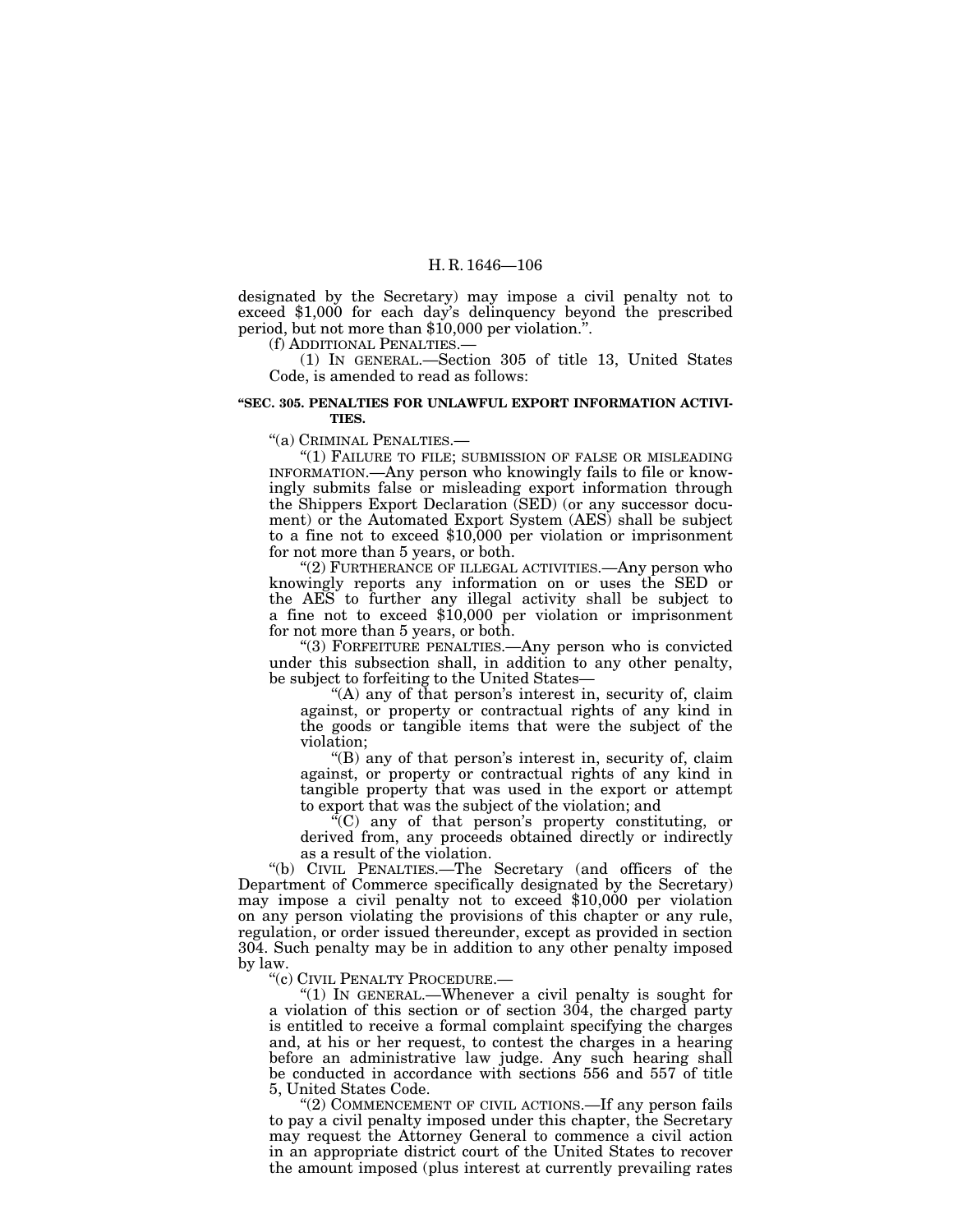from the date of the final order). No such action may be commenced more than 5 years after the date the order imposing the civil penalty becomes final. In such action, the validity, amount, and appropriateness of such penalty shall not be subject to review.

''(3) REMISSION OR MITIGATION OF PENALTIES.—The Secretary may remit or mitigate any penalties imposed under paragraph (1) if, in the Secretary's opinion—

 $(A)$  the penalties were incurred without willful negligence or fraud; or

''(B) other circumstances exist that justify a remission or mitigation.

"(4) APPLICABLE LAW FOR DELEGATED FUNCTIONS.-If, pursuant to section 306, the Secretary delegates functions under this section to another agency, the provisions of law of that agency relating to penalty assessment, remission or mitigation of such penalties, collection of such penalties, and limitations of actions and compromise of claims, shall apply.

''(5) DEPOSIT OF PAYMENTS IN GENERAL FUND OF THE TREASURY.—Any amount paid in satisfaction of a civil penalty imposed under this section or section 304 shall be deposited into the general fund of the Treasury and credited as miscellaneous receipts.

''(d) ENFORCEMENT.—

"(1) BY THE SECRETARY OF COMMERCE.—The Secretary of Commerce may designate officers or employees of the Office of Export Enforcement to conduct investigations pursuant to this chapter. In conducting such investigations, those officers or employees may, to the extent necessary or appropriate to the enforcement of this chapter, exercise such authorities as are conferred upon them by other laws of the United States, subject to policies and procedures approved by the Attorney General.

"(2) BY THE COMMISSIONER OF CUSTOMS.—The Commissioner of Customs may designate officers or employees of the Customs Service to enforce the provisions of this chapter, or to conduct investigations pursuant to this chapter.

''(e) REGULATIONS.—The Secretary of Commerce shall promulgate regulations for the implementation and enforcement of this

section.<br>
"(f) EXEMPTION.—The criminal fines provided for in this section are exempt from the provisions of section 3571 of title 18, United

 $(2)$  CLERICAL AMENDMENT.—The table of sections at the beginning of chapter 9 of title 13, United States Code, is amended by striking the item relating to section 305 and inserting the following:

''305. Penalties for unlawful export information activities.''.

#### **SEC. 1405. ADJUSTMENT OF THRESHOLD AMOUNTS FOR CONGRES-SIONAL REVIEW PURPOSES.**

(a) IN GENERAL.—The Arms Export Control Act is amended— (1) in section 3(d) (22 U.S.C. 2753(d))—

 $(A)$  in paragraphs  $(1)$  and  $(3)(A)$ , by striking "The President may not" and inserting "Subject to paragraph  $(5)$ , the President may not''; and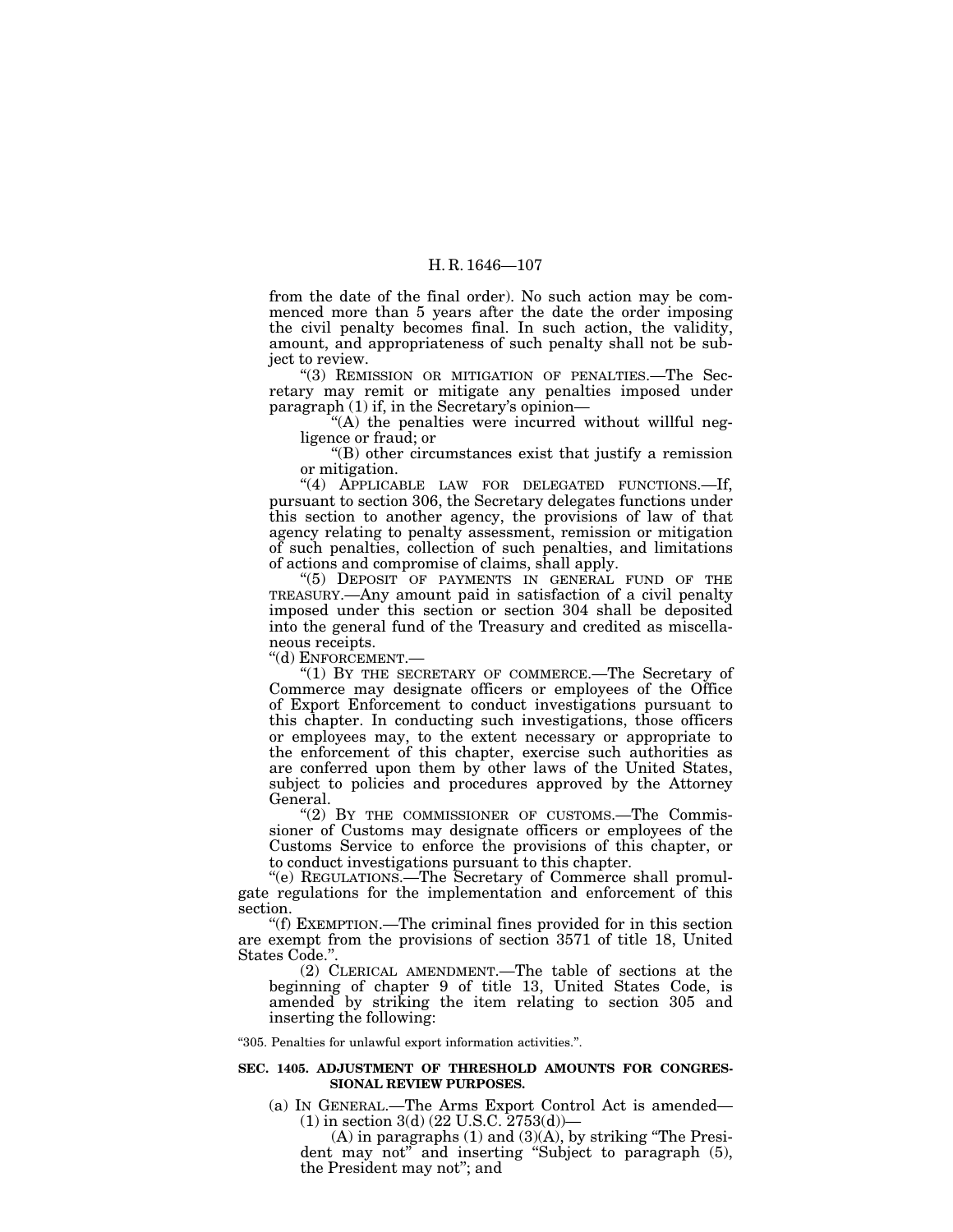(B) by adding at the end of the following new paragraph:

''(5) In the case of a transfer to a member country of the North Atlantic Treaty Organization (NATO) or Australia, Japan, or New Zealand that does not authorize a new sales territory that includes any country other than such countries, the limitations on consent of the President set forth in paragraphs  $(1)$  and  $(3)(A)$ shall apply only if the transfer is—

 $f(A)$  a transfer of major defense equipment valued (in terms) of its original acquisition cost) at \$25,000,000 or more; or

''(B) a transfer of defense articles or defense services valued (in terms of its original acquisition cost) at \$100,000,000 or more).":

(2) in section 36 (22 U.S.C. 2776)—

 $(A)$  in subsection  $(b)$ –

(i) in paragraph  $(1)$ , by striking " $(1)$  In the case of" and inserting  $\epsilon^2(1)$  Subject to paragraph (6), in the case of'';

(ii) in paragraph  $(5)(C)$ , by striking " $(C)$  If" and inserting ''(C) Subject to paragraph (6), if''; and

(iii) by adding at the end of the following new paragraph:

''(6) The limitation in paragraph (1) and the requirement in paragraph  $(5)(C)$  shall apply in the case of a letter of offer to sell to a member country of the North Atlantic Treaty Organization (NATO) or Australia, Japan, or New Zealand that does not authorize a new sales territory that includes any country other than such countries only if the letter of offer involves—

 $f(A)$  the sale of major defense equipment under this Act for, or the enhancement or upgrade of major defense equipment

at a cost of, \$25,000,000 or more, as the case may be; and ''(B) the sale of defense articles or services for, or the enhancement or upgrade of defense articles or services at a cost of,  $$100,000,000$  or more, as the case may be; or "(C) the sale of design and construction services for, or

the enhancement or upgrade of design and construction services at a cost of,  $$300,000,000$  or more, as the case may be."; and

(B) in subsection (c)—<br>(i) in paragraph (1), by striking "(1) In the case of'' and inserting ''(1) Subject to paragraph (5), in the case of''; and

(ii) by adding at the end the following new para-

"(5) In the case of an application by a person (other than with regard to a sale under section  $21$  or  $22$  of this Act) for a license for the export to a member country of the North Atlantic Treaty Organization (NATO) or Australia, Japan, or New Zealand that does not authorize a new sales territory that includes any country other than such countries, the limitations on the issuance of the license set forth in paragraph (1) shall apply only if the license is for export of—

''(A) major defense equipment sold under a contract in the amount of \$25,000,000 or more; or

''(B) defense articles or defense services sold under a contract in the amount of \$100,000,000 or more.'';

 $(3)$  in section 63(a) (22 U.S.C. 2796b(a))—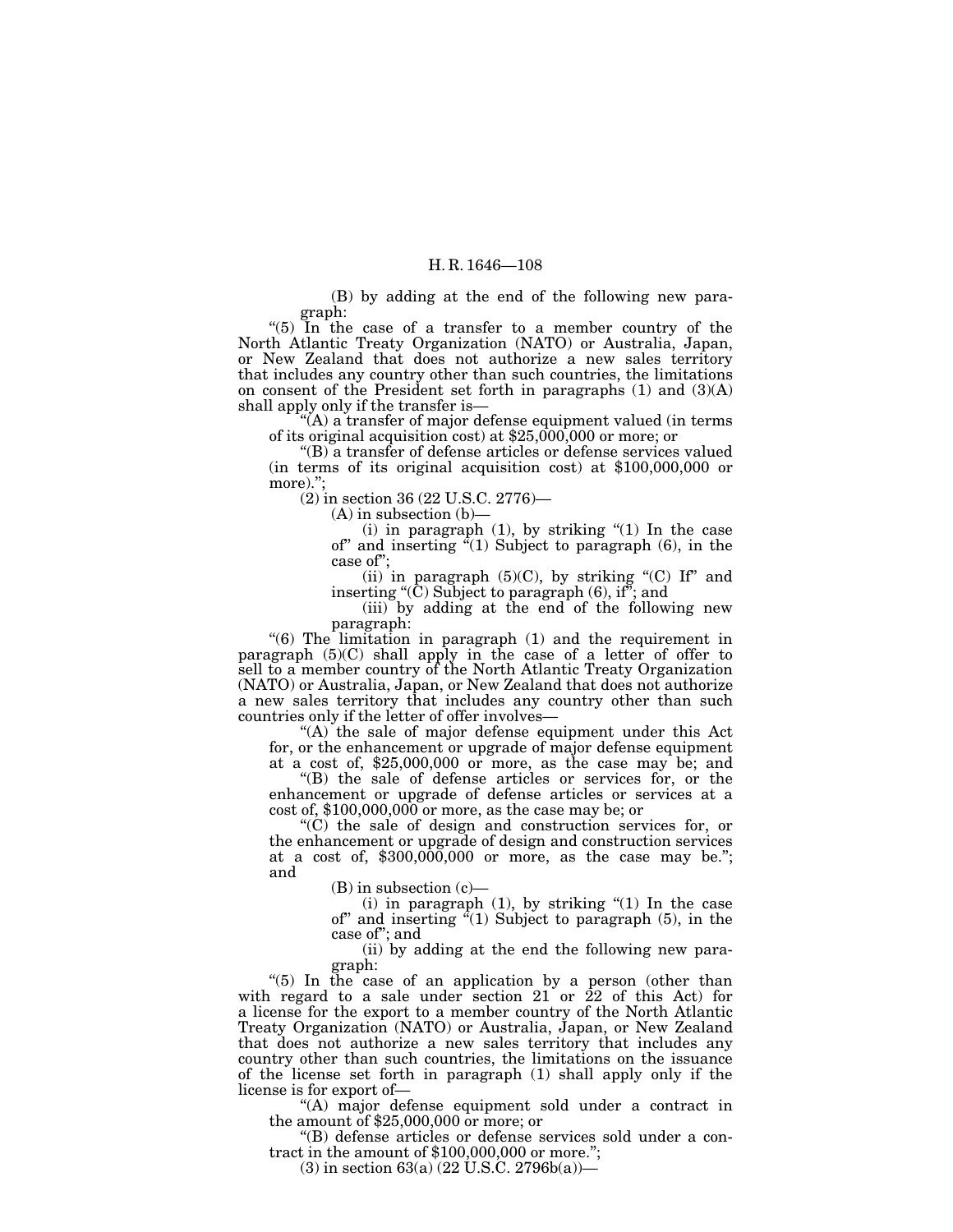(A) by striking ''In the case of'' and inserting ''(1) Subject to paragraph  $(2)$ , in the case of"; and

(B) by adding at the end the following new paragraph: "(2) In the case of an agreement described in paragraph  $(1)$ that is entered into with a member country of the North Atlantic Treaty Organization (NATO) or Australia, Japan, or New Zealand, the limitations in paragraph (1) shall apply only if the agreement involves a lease or loan of—<br>"(A) major defense equipment valued (in terms of its

replacement cost less any depreciation in its value) at  $$25,000,000$  or more; or

\$25,000,000 or more; or ''(B) defense articles valued (in terms of their replacement cost less any depreciation in their value) at \$100,000,000 or more.''; and

(4) in section 47 (22 U.S.C. 2794), as amended by section  $1202(b)$  of this Act— 1202(b) of this Act—<br>(A) by striking "and" at the end of paragraph (9);

(B) by striking the period at the end of paragraph (10) and inserting ''; and''; and

(C) by adding at the end the following new paragraph: "(11) 'Sales territory' means a country or group of countries to which a defense article or defense service is authorized to be reexported.''.

(b) LICENSES FOR EXPORTS TO INDIA AND PAKISTAN.—Section 9001(e) of the Department of Defense Appropriations Act, Fiscal Year 2000 (Public Law 106–79) is amended by adding at the end the following: ''The application of these requirements shall be subject to the dollar amount thresholds specified in that section.''.

#### **SEC. 1406. CONGRESSIONAL NOTIFICATION OF REMOVAL OF ITEMS FROM THE MUNITIONS LIST.**

Section 38(f)(1) of the Arms Export Control Act (22 U.S.C.  $2778(f)(1)$ ) is amended by striking the third sentence and inserting the following: ''The President may not remove any item from the Munitions List until 30 days after the date on which the President has provided notice of the proposed removal to the Committee on International Relations of the House of Representatives and to the Committee on Foreign Relations of the Senate in accordance with the procedures applicable to reprogramming notifications under section 634A(a) of the Foreign Assistance Act of 1961. Such notice shall describe the nature of any controls to be imposed on that item under any other provision of law.''.

# **TITLE XV—NATIONAL SECURITY ASSISTANCE STRATEGY**

#### **SEC. 1501. BRIEFING ON THE STRATEGY.**

Not later than March 31, 2003, officials of the Department and the Department of Defense shall brief the appropriate congressional committees regarding their plans and progress in formulating and implementing a national security assistance strategy. This briefing shall include—

(1) a description of how, and to what extent, the elements of the strategy recommended in section 501(b) of the Security Assistance Act of 2000 (22 U.S.C. 2305(b)) have been or will be incorporated in security assistance plans and decisions;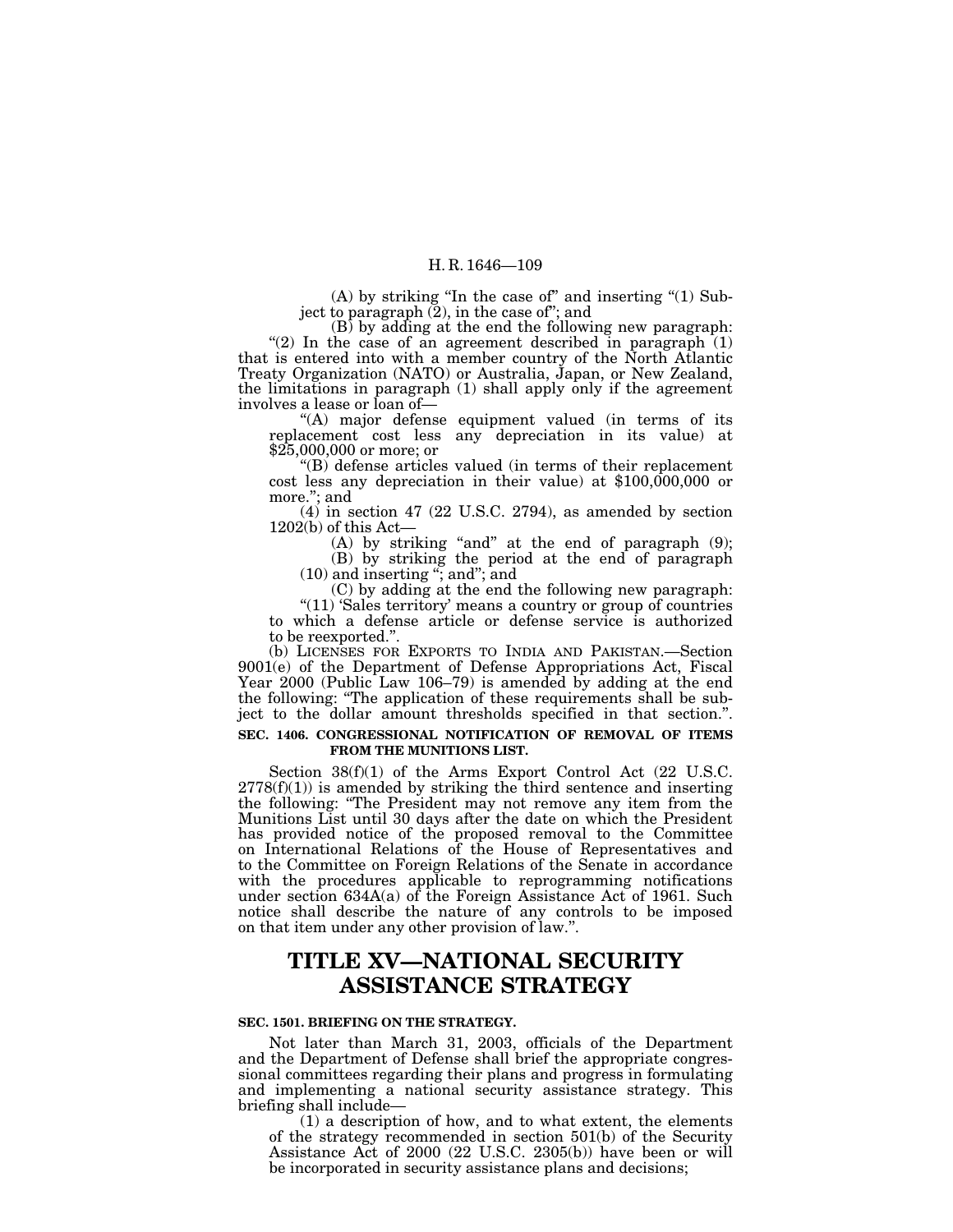(2) the number of out-years considered in the strategy; (3) a description of the actions taken to include the programs listed in section 501(c) of the Security Assistance Act of 2000 (22 U.S.C. 2305(c)), as well as similar programs of military training or other assistance to the military or security forces of a foreign country;

(4) a description of how a national security assistance strategy is being implemented regarding specific countries;

(5) a description of any programmatic changes adopted or expected as a result of adopting a strategic approach to security assistance policymaking;

(6) a description of any obstacles encountered in formulating or implementing a national security assistance strategy; and

(7) a description of any resource or legislative needs highlighted by this process.

#### **SEC. 1502. SECURITY ASSISTANCE SURVEYS.**

(a) UTILIZATION.—The Secretary should utilize security assistance surveys in preparation of a national security assistance strategy pursuant to section 501 of the Security Assistance Act of  $2000(22 \text{ U.S.C. } 2305)$ .

(b) FUNDING.—Of the amount made available for the fiscal year 2003 under section 23 of the Arms Export Control Act (22 U.S.C. 2763), \$2,000,000 is authorized to be available to the Secretary to conduct security assistance surveys, or to request such surveys, on a reimbursable basis, by the Department of Defense or other United States Government agencies. Such surveys shall be conducted consistent with the requirements of section 26 of the Arms Export Control Act (22 U.S.C. 2766).

## **TITLE XVI—MISCELLANEOUS PROVISIONS**

#### **SEC. 1601. NUCLEAR AND MISSILE NONPROLIFERATION IN SOUTH ASIA.**

(a) UNITED STATES POLICY.—It shall be the policy of the United States, consistent with its obligations under the Treaty on the Non-Proliferation of Nuclear Weapons (21 U.S.T. 483), to encourage and work with the governments of India and Pakistan to achieve the following objectives by September 30, 2003:

(1) Continuation of a nuclear testing moratorium.

(2) Commitment not to deploy nuclear weapons.

(3) Commitment not to deploy ballistic missiles that can carry nuclear weapons and to restrain the ranges and types of missiles developed or deployed.

(4) Agreement by both governments to bring their export controls in accord with the guidelines and requirements of the Nuclear Suppliers Group.

(5) Agreement by both governments to bring their export controls in accord with the guidelines and requirements of the Zangger Committee.

(6) Agreement by both governments to bring their export controls in accord with the guidelines, requirements, and annexes of the Missile Technology Control Regime.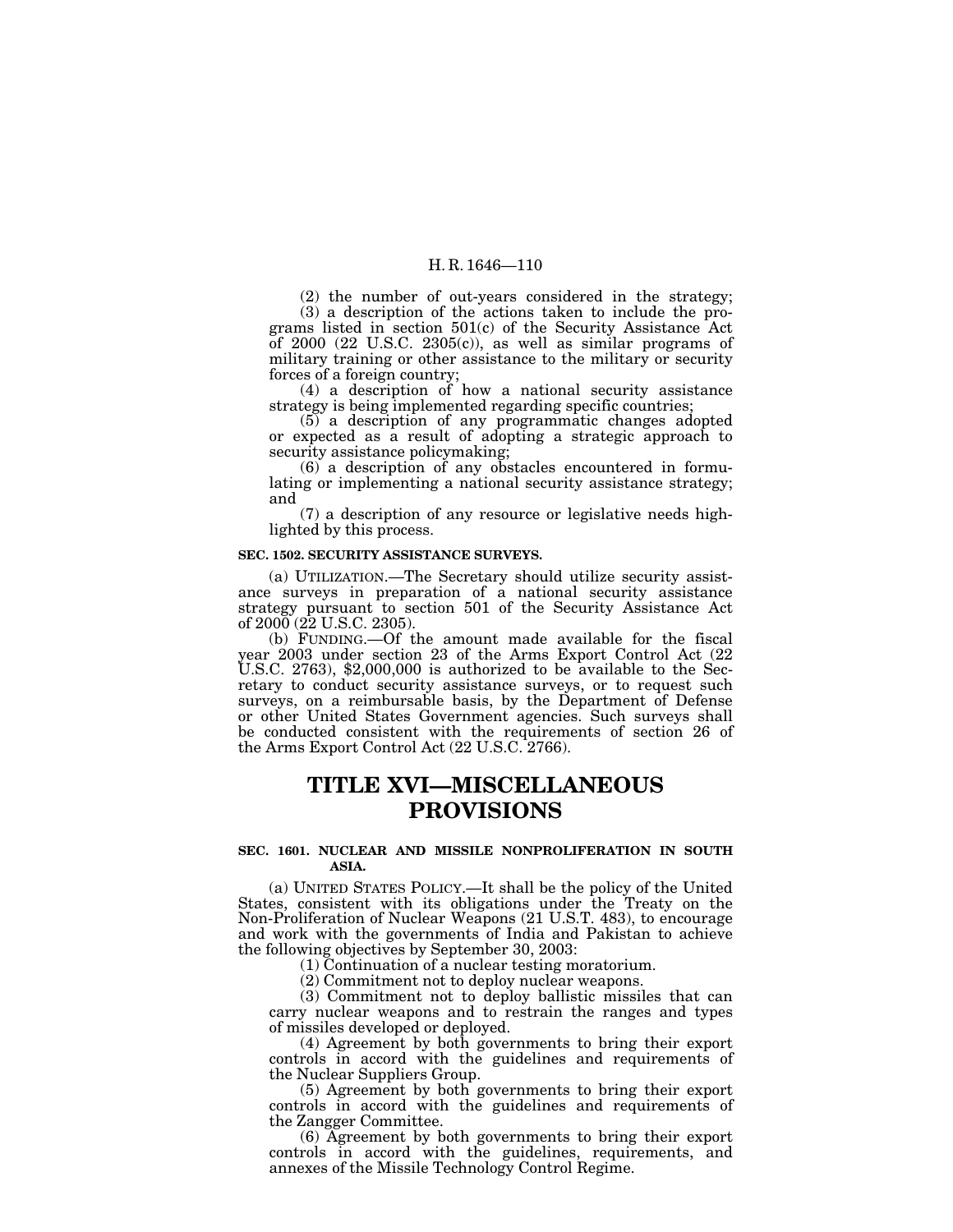(7) Establishment of a modern, effective system to control the export of sensitive dual-use items, technology, technical information, and materiel that can be used in the design, development, or production of weapons of mass destruction and ballistic missiles.

(8) Conduct of bilateral meetings between Indian and Pakistani senior officials to discuss security issues and establish confidence-building measures with respect to nuclear policies and programs.

(b) FURTHER UNITED STATES POLICY.—It shall also be the policy of the United States, consistent with its obligations under the Treaty on the Nonproliferation of Nuclear Weapons (21 U.S.T. 483), to encourage, and, where appropriate, to work with, the Governments of India and Pakistan to achieve not later than September 30, 2003, the establishment by those governments of modern, effective systems to protect and secure their nuclear devices and materiel from unauthorized use, accidental employment, or theft. Any such dialogue with India or Pakistan would not be represented or considered, nor would it be intended, as granting any recognition to India or Pakistan, as appropriate, as a nuclear weapon state (as defined in the Treaty on the Non-Proliferation of Nuclear Weapons).

(c) REPORT.—Not later than March 1, 2003, the President shall submit to the appropriate congressional committees a report describing United States efforts to achieve the objectives listed in subsections (a) and (b), the progress made toward the achievement of those objectives, and the likelihood that each objective will be achieved by September 30, 2003.

#### **SEC. 1602. REAL-TIME PUBLIC AVAILABILITY OF RAW SEISMOLOGICAL DATA.**

The head of the Air Force Technical Applications Center shall make available to the public, immediately upon receipt or as soon after receipt as is practicable, all raw seismological data provided to the United States Government by any international monitoring organization that is directly responsible for seismological monitoring.

#### **SEC. 1603. DETAILING UNITED STATES GOVERNMENTAL PERSONNEL TO INTERNATIONAL ARMS CONTROL AND NON-PROLIFERATION ORGANIZATIONS.**

(a) IN GENERAL.—The Secretary, in consultation with the Secretaries of Defense and Energy and the heads of other relevant United States departments and agencies, as appropriate, should develop measures to improve the process by which United States Government personnel may be detailed to international arms control and nonproliferation organizations without adversely affecting the pay or career advancement of such personnel.

(b) REPORT REQUIRED.—Not later than May 1, 2003, the Secretary shall submit a report to the Committee on Foreign Relations of the Senate and the Committee on International Relations of the House of Representatives setting forth the measures taken under subsection (a).

#### **SEC. 1604. DIPLOMATIC PRESENCE OVERSEAS.**

(a) PURPOSE.—The purpose of this section is to— (1) elevate the stature given United States diplomatic initiatives relating to nonproliferation and political-military issues; and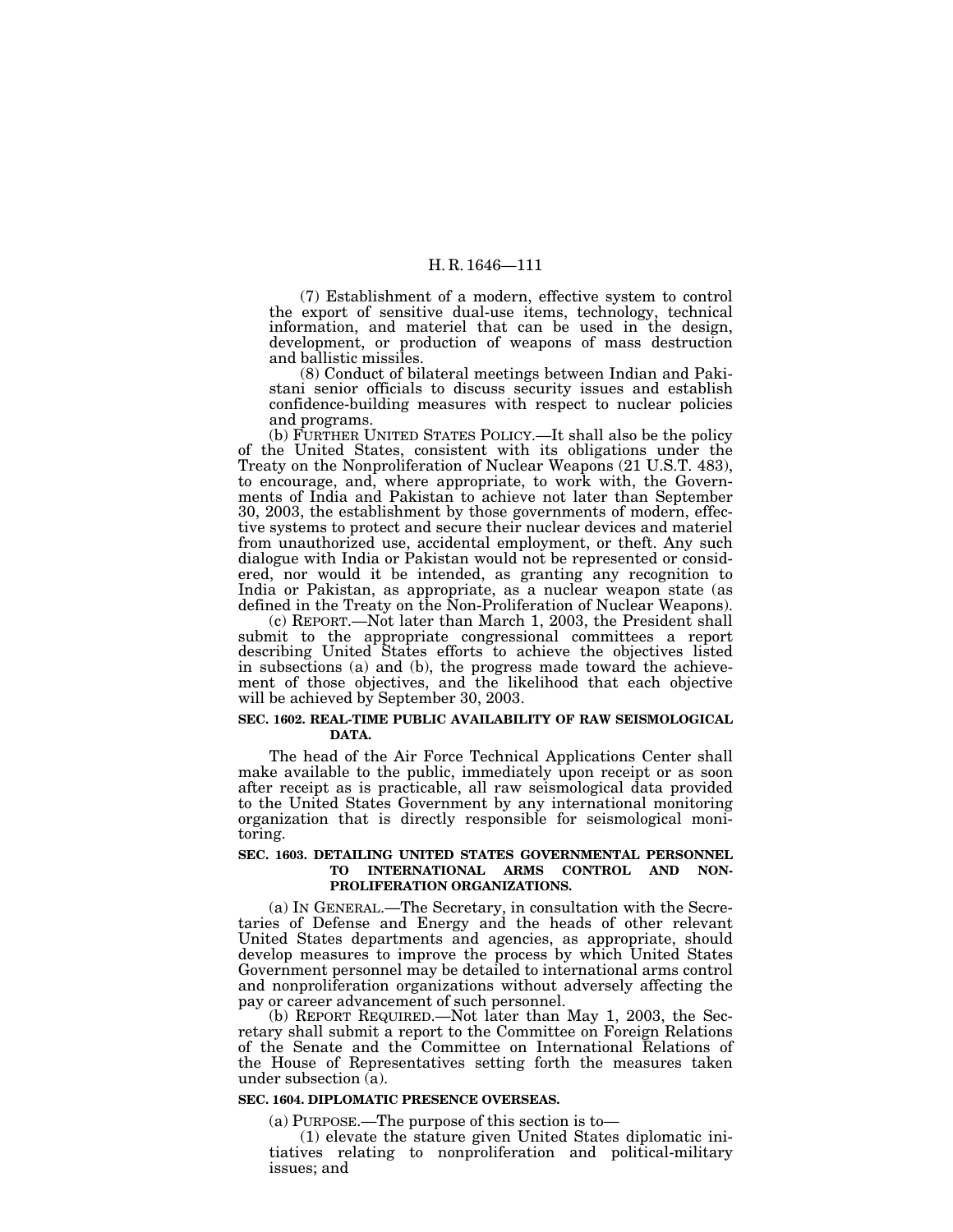(2) develop a group of highly specialized, technical experts with country expertise capable of administering the nonproliferation and political-military affairs functions of the Department.

(b) AUTHORITY.—To carry out the purposes of subsection (a), the Secretary is authorized to establish the position of Counselor for Nonproliferation and Political Military Affairs in United States diplomatic missions overseas, to be filled by individuals who are career Civil Service officers or Foreign Service officers committed to follow-on assignments in the Nonproliferation Bureau or the Political Military Affairs Bureau of the Department.

(c) TRAINING.—After being selected to serve as Counselor, any person so selected shall spend not less than 10 months in language training courses at the Foreign Service Institute, or in technical courses administered by the Department of Defense, the Department of Energy, or other appropriate departments and agencies of the United States, except that such requirement for training may be waived by the Secretary.

#### **SEC. 1605. COMPLIANCE WITH THE CHEMICAL WEAPONS CONVENTION.**

(a) FINDINGS.—Congress makes the following findings:

(1) On April 24, 1997, the Senate provided its advice and consent to ratification of the Chemical Weapons Convention subject to the condition, among others, that the President certify that no sample collected in the United States pursuant to the Convention will be transferred for analysis to any laboratory outside the territory of the United States.

(2) Congress enacted the same condition into law as section 304(f)(1) of the Chemical Weapons Convention Implementation Act of 1998 (22 U.S.C. 6724(f)(1)).

(3) Part II, paragraph 57, of the Verification Annex of the Convention requires that all samples requiring off-site analysis under the Convention shall be analyzed by at least two laboratories that have been designated as capable of conducting such testing by the OPCW.

(4) The only United States laboratory currently designated by the OPCW is the United States Army Edgewood Forensic Science Laboratory.

(5) In order to comply with the Chemical Weapons Convention, the certification submitted pursuant to condition (18) of the resolution of ratification of the Chemical Weapons Convention, and the requirements of section  $304(f)(1)$  of the Chemical Weapons Convention Implementation Act of 1998 (22 U.S.C.  $6724(f)(1)$ , the United States must possess, at a minimum, a second OPCW-designated laboratory.

(6) The possession of a second OPCW-designated laboratory is necessary in view of the potential for a challenge inspection to be initiated against the United States by a foreign nation.

(7) The possession of a third OPCW-designated laboratory would enable the OPCW to implement its normal sample analysis procedures, which randomly assign real and manufactured samples so that no laboratory knows the origin of a given sample.

(8) To qualify as a designated laboratory, a laboratory must be certified under ISO Guide 25 or a higher standard and complete three proficiency tests. The laboratory must have the full capability to handle substances listed on Schedule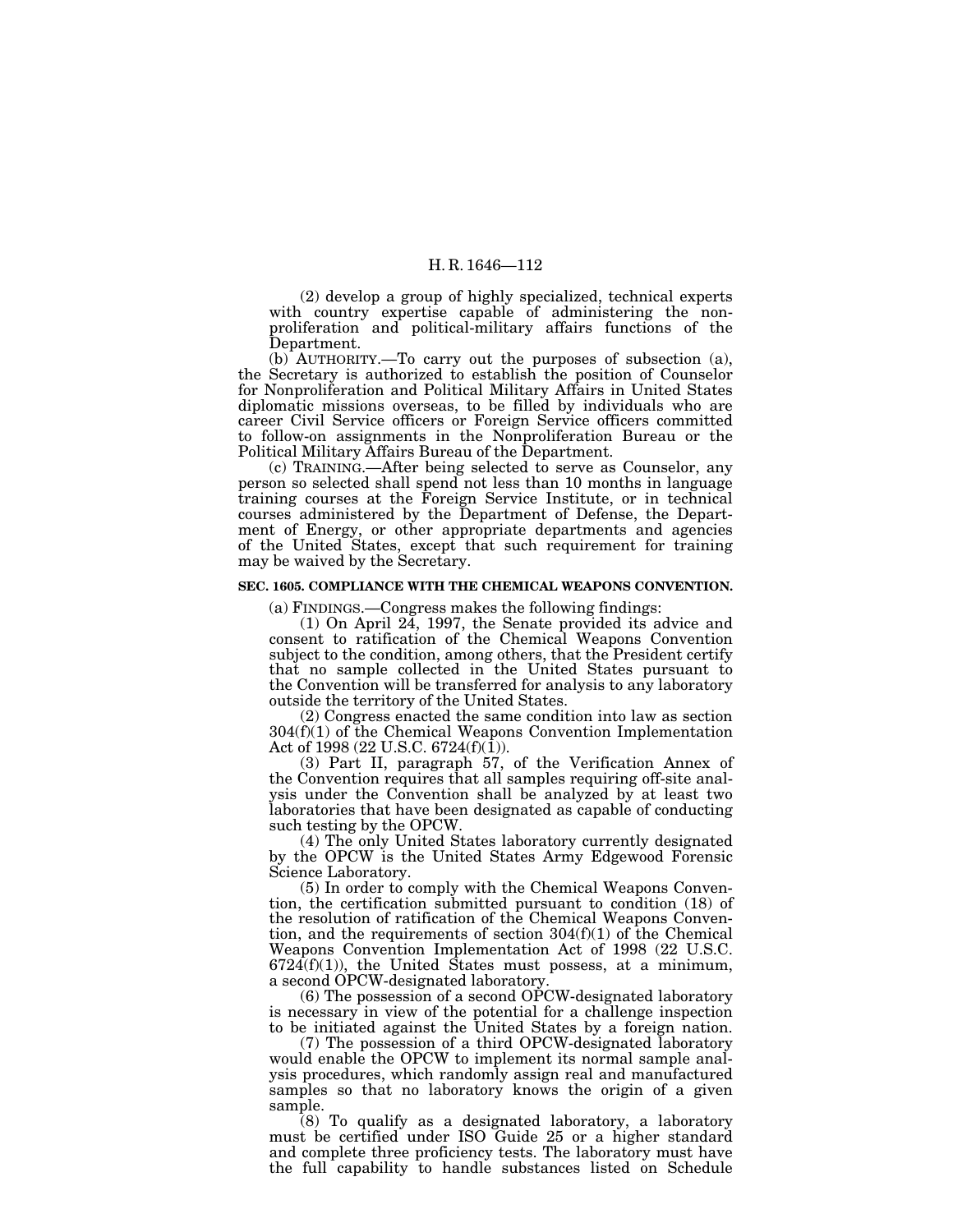1 of the Annex on Schedules of Chemicals of the Chemical Weapons Convention. In order to handle such substances in the United States, a laboratory also must operate under a bailment agreement with the United States Army.

(9) Several existing United States commercial laboratories have approved quality control systems, already possess bailment agreements with the United States Army, and have the capabilities necessary to obtain OPCW designation.

(10) In order to bolster the legitimacy of United States analysis of samples taken on its national territory, it is preferable that one designated laboratory not be a United States Government facility.

(b) ESTABLISHMENT OF NON-GOVERNMENTAL DESIGNATED LAB-ORATORY.—

(1) REPORT.—Not later than March 1, 2003, the United States National Authority, as designated under section 101 of the Chemical Weapons Convention Implementation Act of 1998 (22 U.S.C. 6711) (referred to in this section as the "National Authority"), shall submit to the appropriate congressional committees a report detailing a plan for securing OPCW designation of a nongovernmental United States laboratory by December 1, 2004.

(2) DIRECTIVE.—Not later than June 1, 2003, the National Authority shall select, through competitive procedures, a nongovernmental laboratory within the United States to pursue designation by the OPCW.

(3) DELEGATION.—The National Authority may delegate the authority and administrative responsibility for carrying out paragraph (2) to one or more of the heads of the agencies described in section 101(b)(2) of the Chemical Weapons Convention Implementation Act of 1998 (22 U.S.C. 6711(b)(2)).

(c) DEFINITIONS.—In this section:

(1) CHEMICAL WEAPONS CONVENTION OR CONVENTION.—The term "Chemical Weapons Convention" or "Convention" means the Convention on the Prohibition of Development, Production, Stockpiling and Use of Chemical Weapons and on Their Destruction, Opened for Signature and Signed by the United States at Paris on January 13, 1993, including the following protocols and memorandum of understanding:

(A) The Annex on Chemicals.

(B) The Annex on Implementation and Verification.

(C) The Annex on the Protection of Confidential Information.

(D) The Resolution Establishing the Preparatory Commission for the Organization for the Prohibition of Chemical Weapons.

(E) The Text on the Establishment of a Preparatory Commission.

(2) OPCW.—The term ''OPCW'' means the Organization for the Prohibition of Chemical Weapons established under the Convention.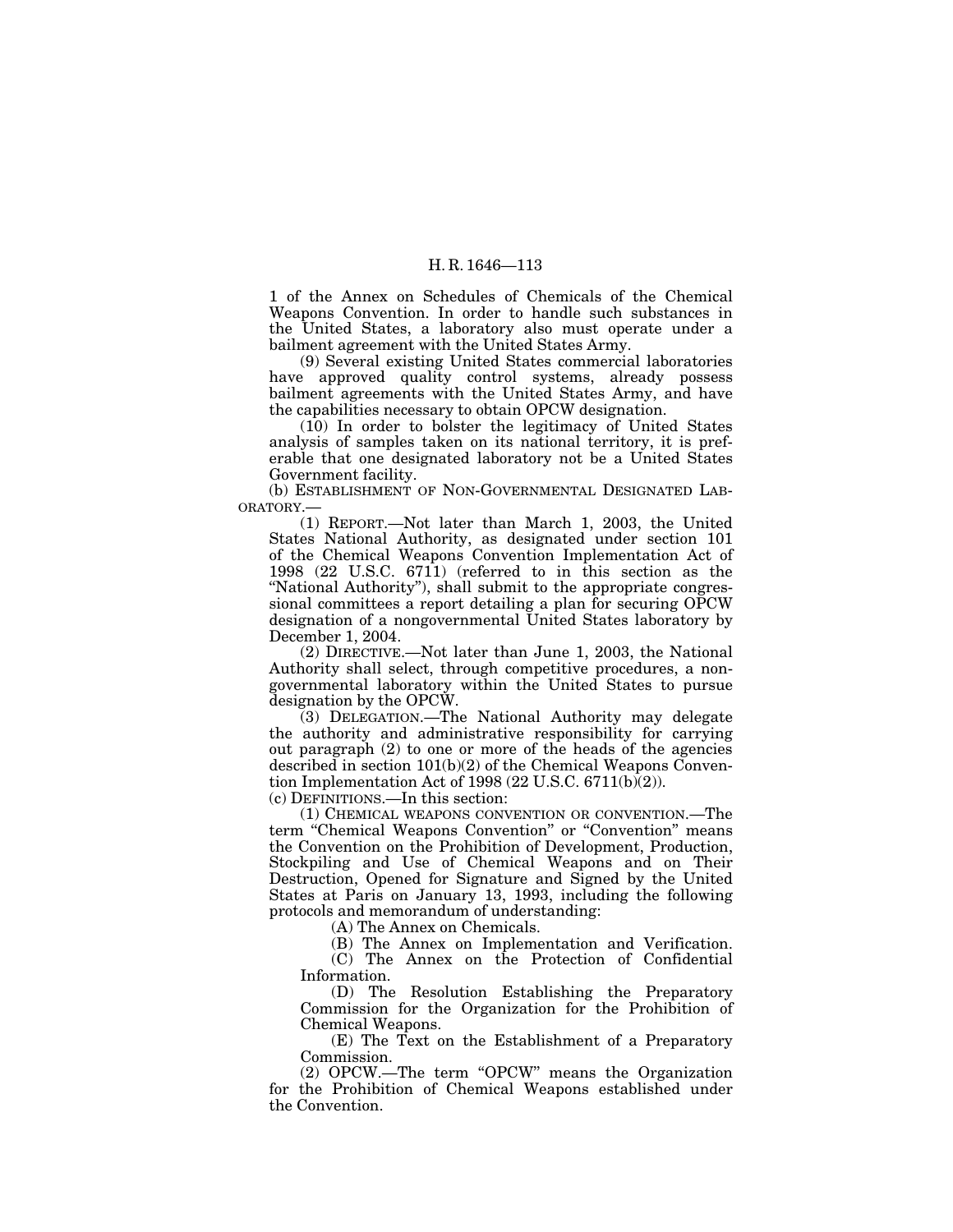## **TITLE XVII—AUTHORITY TO TRANSFER NAVAL VESSELS**

#### **SEC. 1701. AUTHORITY TO TRANSFER NAVAL VESSELS TO CERTAIN FOREIGN COUNTRIES.**

(a) TRANSFERS BY GRANT.—The President is authorized to transfer vessels to foreign countries on a grant basis under section 516 of the Foreign Assistance Act of 1961 (22 U.S.C. 2321j) as follows:

(1) POLAND.—To the Government of Poland, the OLIVER HAZARD PERRY class guided missile frigate WADSWORTH (FFG 9).

(2) TURKEY.—To the Government of Turkey, the KNOX class frigates CAPODANNO (FF 1093), THOMAS C. HART (FF 1092), DONALD B. BEARY (FF 1085), McCANDLESS (FF 1084), REASONER (FF 1063), and BOWEN (FF 1079).

(b) TRANSFERS BY SALE.—The President is authorized to transfer vessels to foreign governments and foreign governmental entities on a sale basis under section 21 of the Arms Export Control Act (22 U.S.C. 2761) as follows:

(1) MEXICO.—To the Government of Mexico, the NEWPORT class tank landing ship FREDERICK (LST 1184).

(2) TAIWAN.—To the Taipei Economic and Cultural Representative Office in the United States (which is the Taiwan instrumentality designated pursuant to section 10(a) of the Taiwan Relations Act), the KIDD class guided missile destroyers KIDD (DDG 993), CALLAGHAN (DDG 994), SCOTT (DDG 995), and CHANDLER (DDG 996).

(3) TURKEY.—To the Government of Turkey, the OLIVER HAZARD PERRY class guided missile frigates ESTOCIN (FFG 15) and SAMUEL ELIOT MORISON (FFG 13).

(c) GRANTS NOT COUNTED IN ANNUAL TOTAL OF TRANSFERRED EXCESS DEFENSE ARTICLES.—The value of a vessel transferred to another country on a grant basis under section 516 of the Foreign Assistance Act of 1961 (22 U.S.C. 2321j) pursuant to authority provided by subsection (a) shall not be counted for the purposes of subsection  $(g)$  of that section in the aggregate value of excess defense articles transferred to countries under that section in any fiscal year.

(d) COSTS OF TRANSFERS ON GRANT BASIS.—Any expense incurred by the United States in connection with a transfer authorized by this section shall be charged to the recipient (notwithstanding section 516(e)(1) of the Foreign Assistance Act of 1961  $(22 \text{ U.S.C. } 2321j(e)(1)))$  in the case of a transfer authorized to be made on a grant basis under subsection (a).

(e) WAIVER AUTHORITY.—For a vessel transferred on a grant basis pursuant to authority provided by subsection (a)(2), the President may waive reimbursement of charges for the lease of that vessel under section 61(a) of the Arms Export Control Act (22 U.S.C. 2796(a)) for a period of one year before the date of the transfer of that vessel.<br>
(f) REPAIR AND REFURBISHMENT IN UNITED STATES SHIP-

YARDS.—To the maximum extent practicable, the President shall require, as a condition of the transfer of a vessel under this section, that the country to which the vessel is transferred have such repair or refurbishment of the vessel as is needed, before the